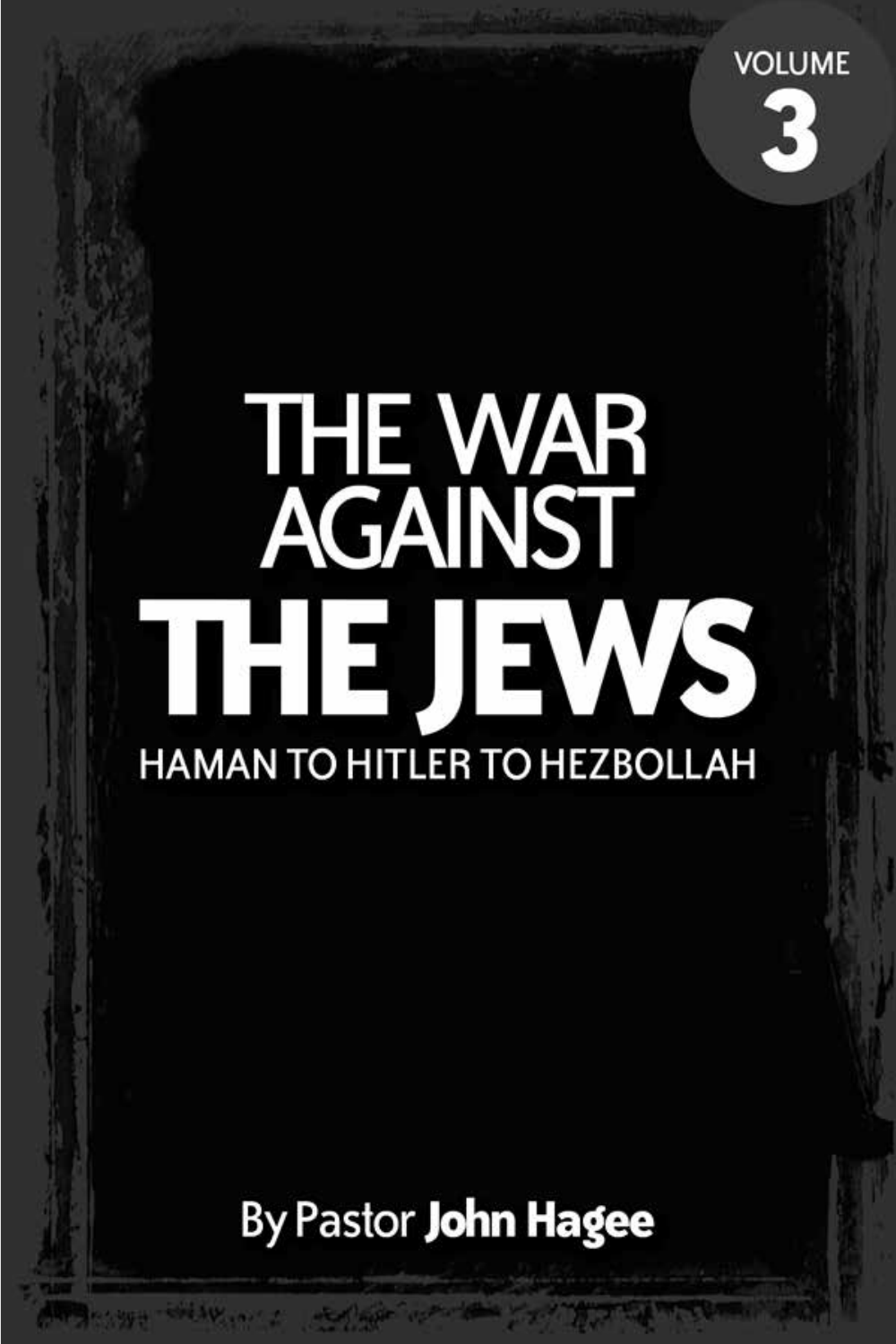©2018 CUFI University Press.

No part of this book may be used or reproduced in any manner whatsoever without written permission, except in the case of brief quotations embodied in critical articles and reviews. Unless otherwise noted all Scripture quotations are from the New King James Version of the Bible. Scripture quotations marked NIV are from the Holy Bible, New International Version. The Scripture quotation marked CJB is from the Complete Jewish Bible. For additional information write Christians United for Israel, P.O. Box 1307, San Antonio, TX 78295. All rights reserved.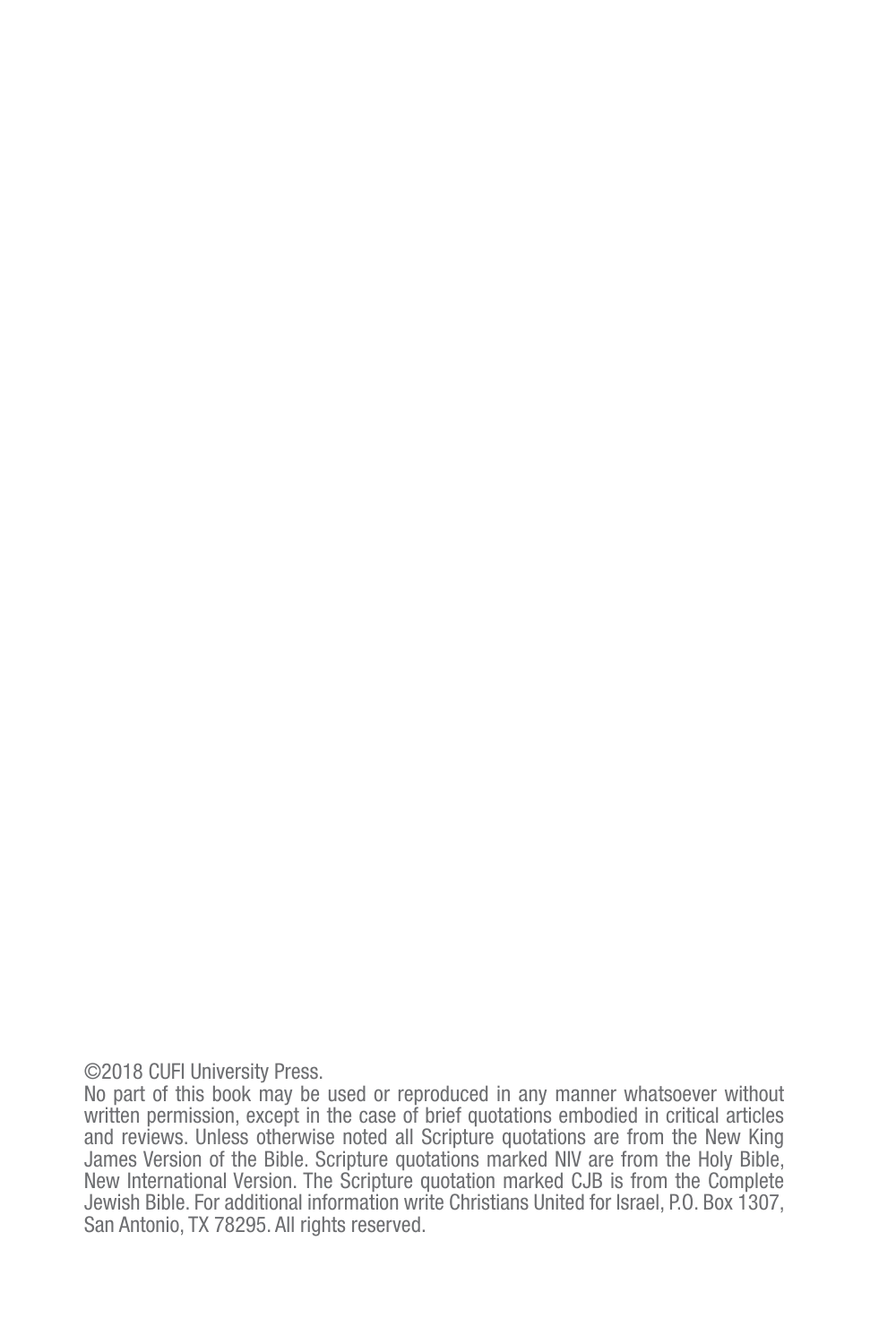There is no denying it—the world has been at war with the Jewish people ever since God gave them His Torah on Mount Sinai.

Most Christians do not understand their Hebraic roots and many are unaware of the atrocities that were committed against the Jewish people in the name of Christ. King Solomon declares in Proverbs 18:15 that, "*The mind of the prudent acquires knowledge, and the ear of the wise seeks knowledge."* With this in mind, allow me to take you on a short journey of the endless war against the Jews.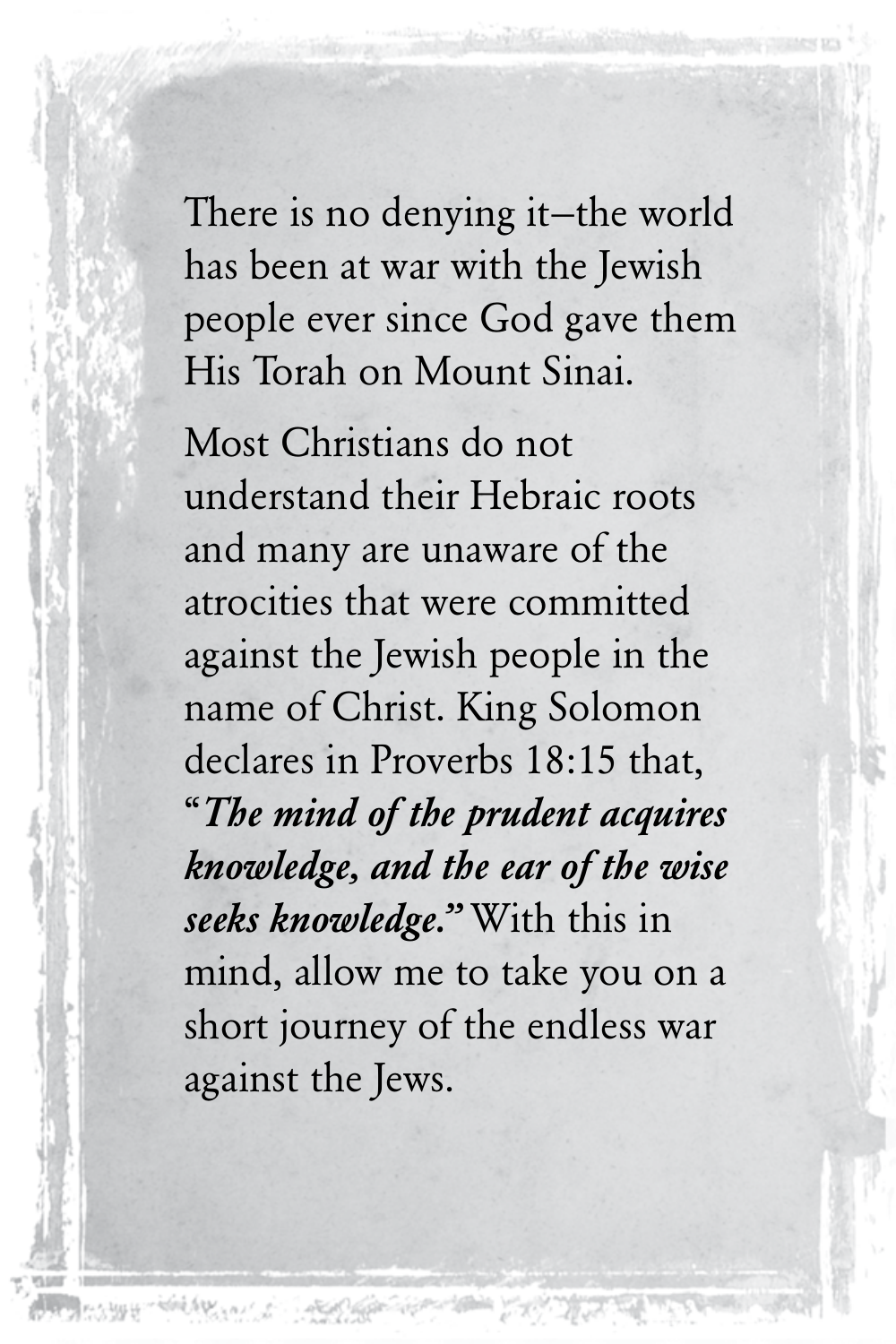Both Biblical accounts and secular history give multiple examples of failed attempts to eradicate the Hebrew nation. For centuries the Jewish people have suffered defamation, persecution, dispersement and systematic annihilation.

This all-consuming hatred has not been a consequence of their enemy's aims of achieving a political ideal, or a necessity to acquire vast resources or even the objective to confiscate territory—the unrivaled animosity exists simply because they are Jews. This one-of-a-kind bigotry has been branded anti-Judaism or anti-Semitism.

# Anti-Semitism

Father Edward H. Flannery, in his book, *The Anguish of the Jews* wrote,

*The sin of anti-Semitism contains many sins, but in the end it is a denial of Christian faith, a failure of Christian hope,*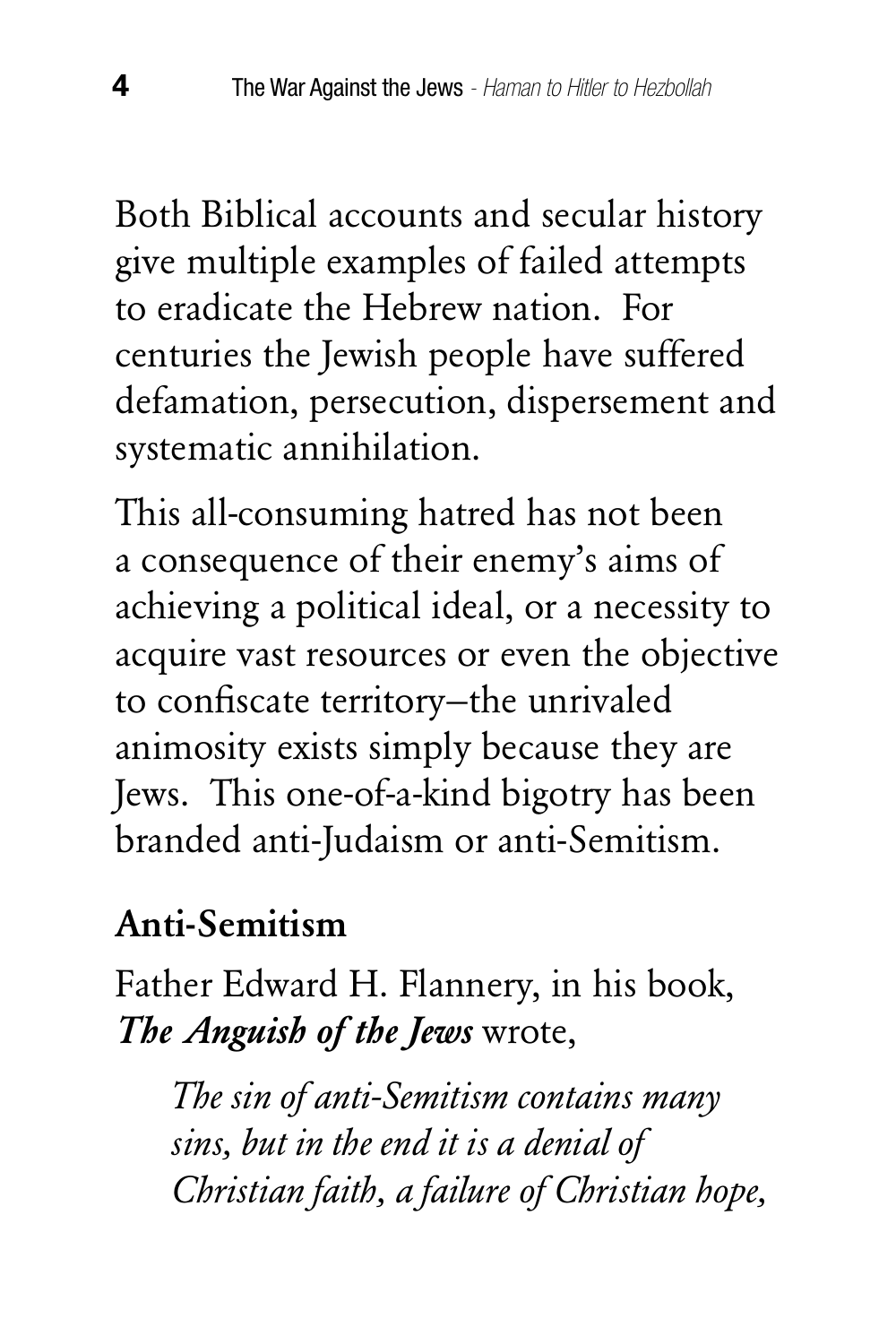### *and a malady of Christian love."*

Bottom line, no one has to hate Jews in order to love Jesus.1

Anti-Semitism is an ancient and sustained crisis of civilization. It is one of the most malicious forms of racism in human history—it is a despicable fear, hatred, and contempt of the Jewish people without cause. This loathing for God's Chosen has remained so widespread since ancient times that recently the International Holocaust Remembrance Alliance—an intergovernmental group comprised of 31 nations—adopted the definition of anti-Semitism as "a certain perception of Jews, which may be expressed as hatred toward Jews that can also target the state of Israel."2

#### Early *anti-Semitism* was first termed *anti-*

<sup>1</sup> The War Against the Jew Dagobert D. Runes

<sup>2</sup> LDB The Luis D. Brandies Center 31 Countries Adopt New Definition of Anti-Semitism that Includes Anti-Zionism The Tower June 3, 2016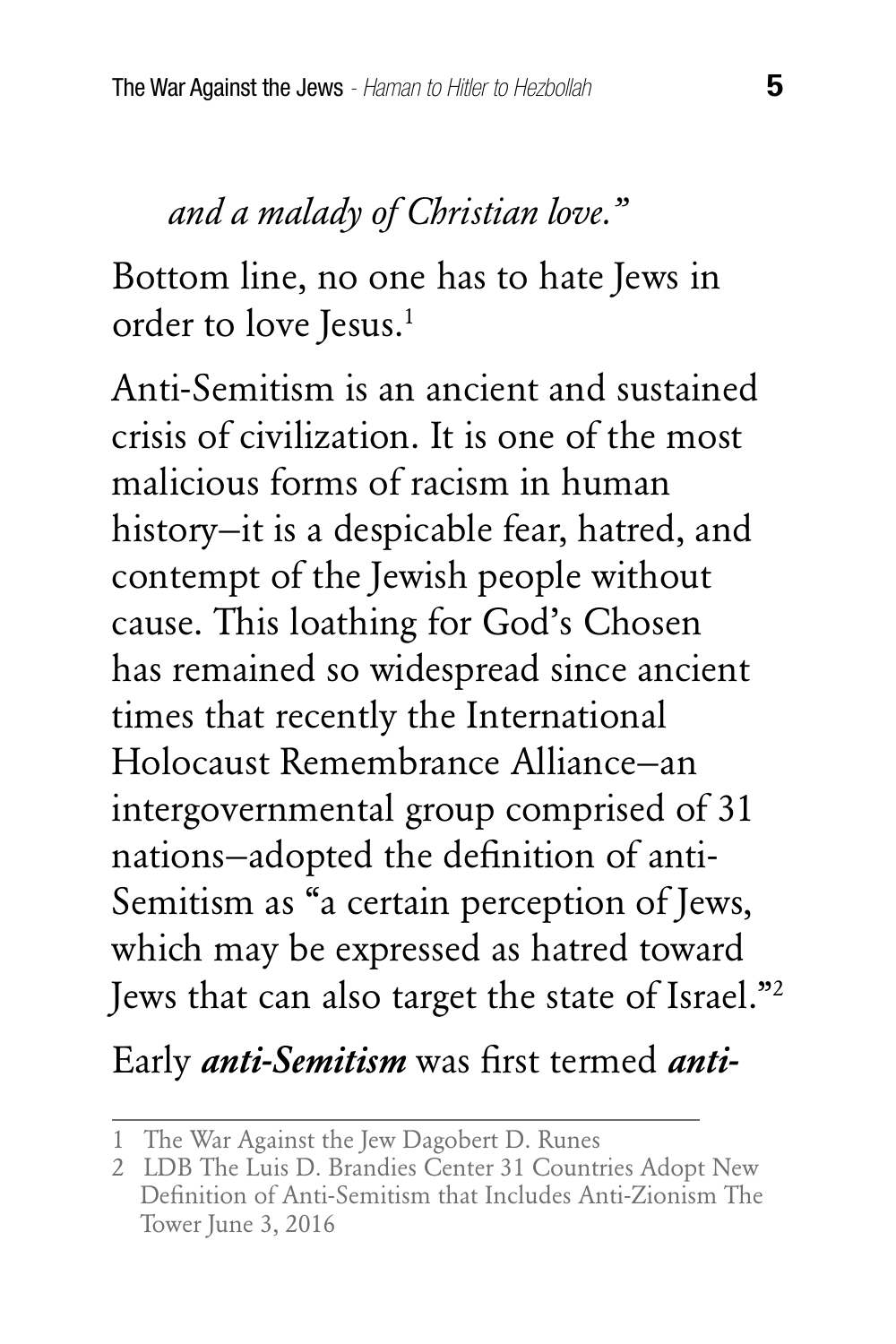*Judaism* and defined as the opposition to the Jewish faith and those who practiced it. At the core, they are one in the same. When Jacob and his sons first entered Egypt to reunite with Joseph they were honored guests but this hospitality was short lived.

The Book of Exodus records various examples of the gentile's phobia and scorn of the Jewish people. One such example was Thutmoses III, the Pharaoh of the Exodus. He singled out the Jewish people for fear they would overtake his reigning government; a myth that would live through the centuries;

*Now there arose a new king over Egypt, who did not know Joseph. And he said to his people, "Look, the people of the children of Israel are more and mightier than we; come, let us deal shrewdly with them, lest they multiply, and it happen, in the event of war,*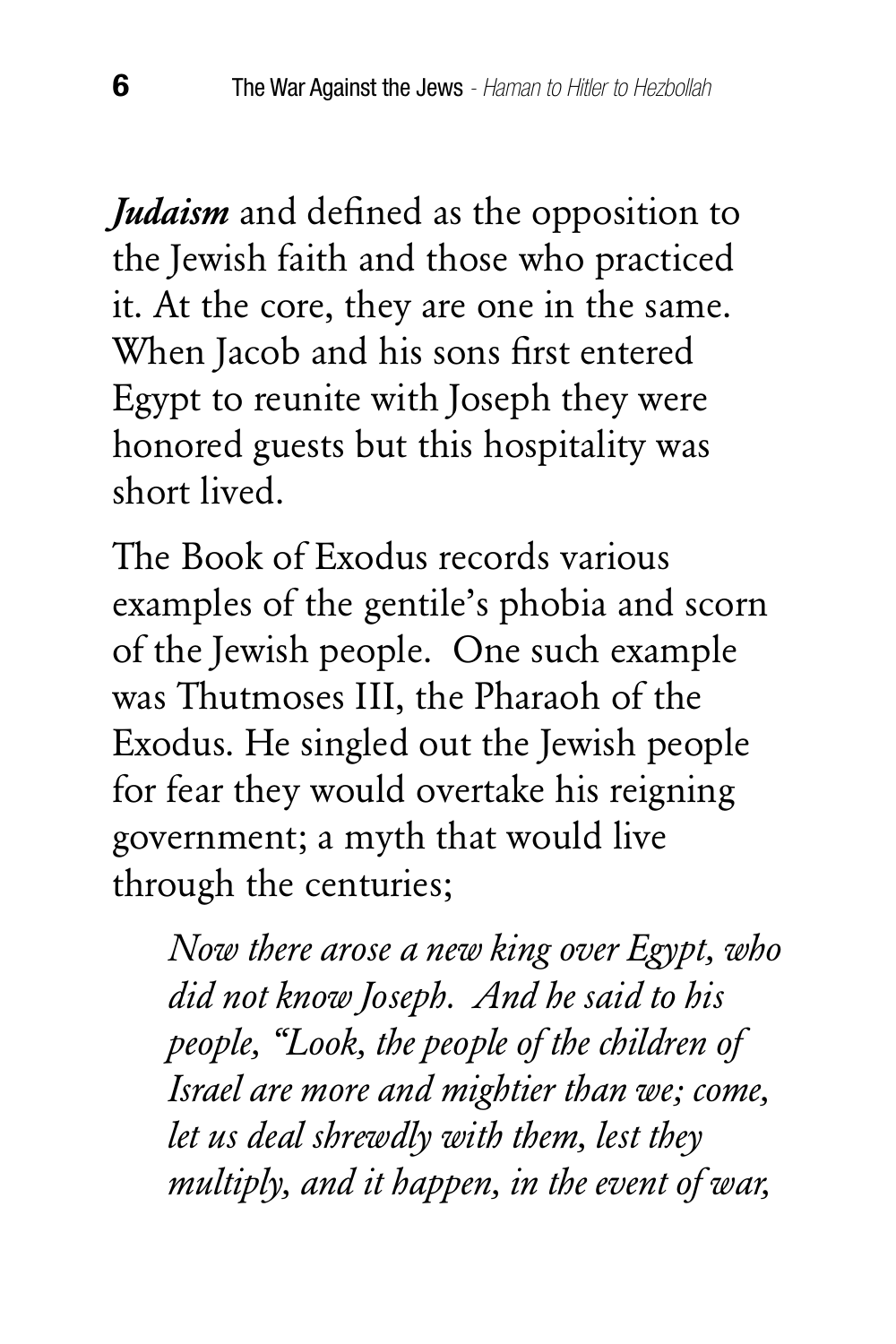*that they also join our enemies and fight against us, and so go up out of the land." (Exodus 1:8-10)*

After the Exodus from Egypt (1446 BC), Joshua led the Israelites to victory in battles throughout Canaan. Following Joshua's death, Israel was ruled by a series of judges until the prophet Samuel appointed Saul and later, David as kings of Israel. David conquered the Jebusites and made Jerusalem the capital of Israel. After King David's death, his son Solomon built and dedicated the First Temple in the Holy City (960-953 BC).

Following the reign of King Solomon there was a breaking away of the Northern Kingdom of Israel (ten tribes) from the Southern Kingdom of Judah (two tribes). Eventually the Northern Kingdom of Israel was destroyed by the Assyrians bringing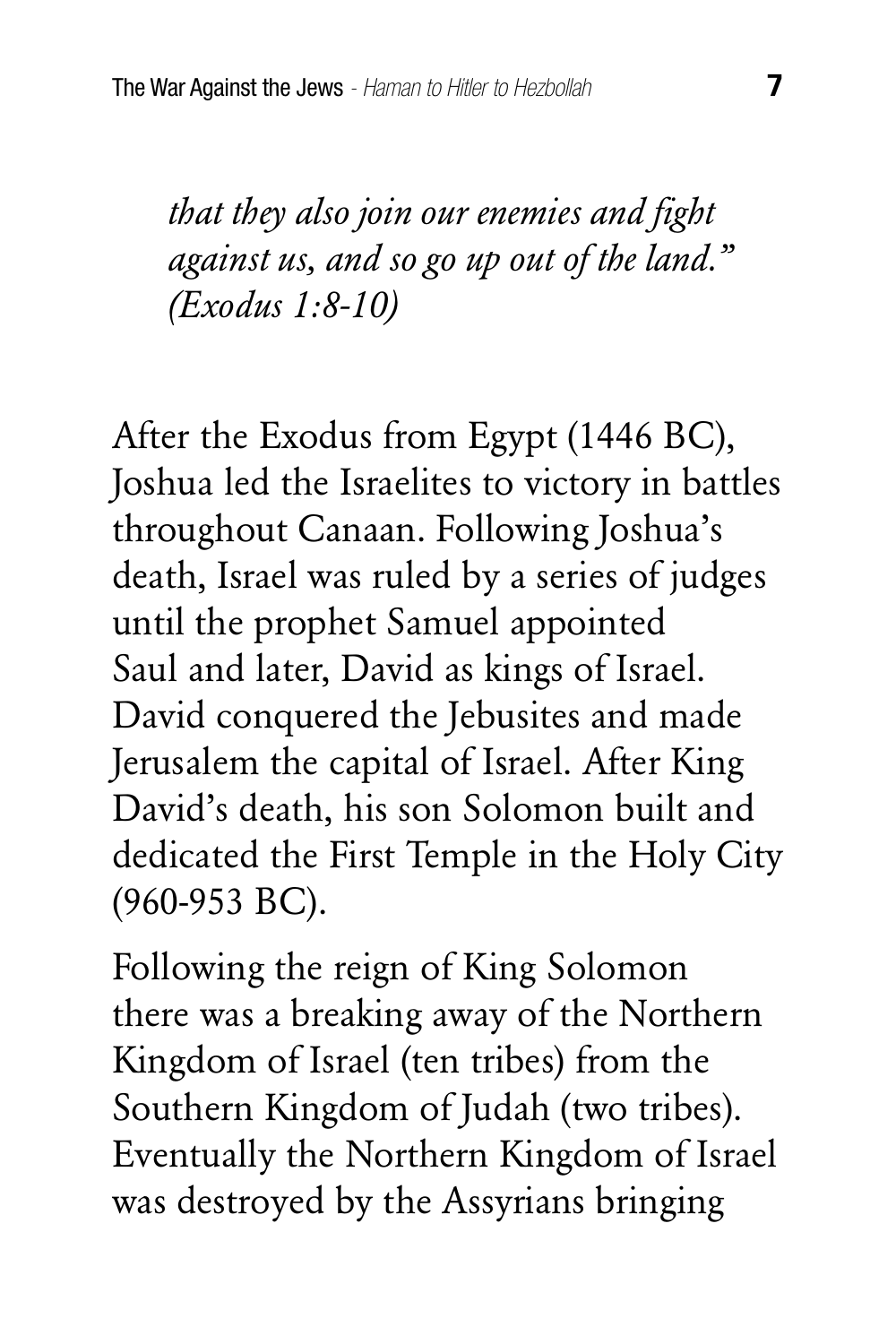about the deportation of ten of the twelve tribes throughout the Assyrian Empire (722 BC).

A little over one hundred and thirty years later, King Nebuchadnezzar conquered the Kingdom of Judah resulting in the destruction of the First Temple and the exile of the Jews to Babylon (586 BC). I will expand on this dispersion, or scattering of the Jews [Diaspora], in a later chapter dealing with the capture and displacement of the prophet Daniel.

# Haman's Final Solution

Throughout their time in exile the Jewish people experienced indoctrination, torture and death but they remained faithful to the Torah. In time, the Babylonians were defeated by King Cyrus the Great of Persia in the 4th century BCE. Eventually King Xerxes, son of Darius, became the leader of the Persian Empire which encompassed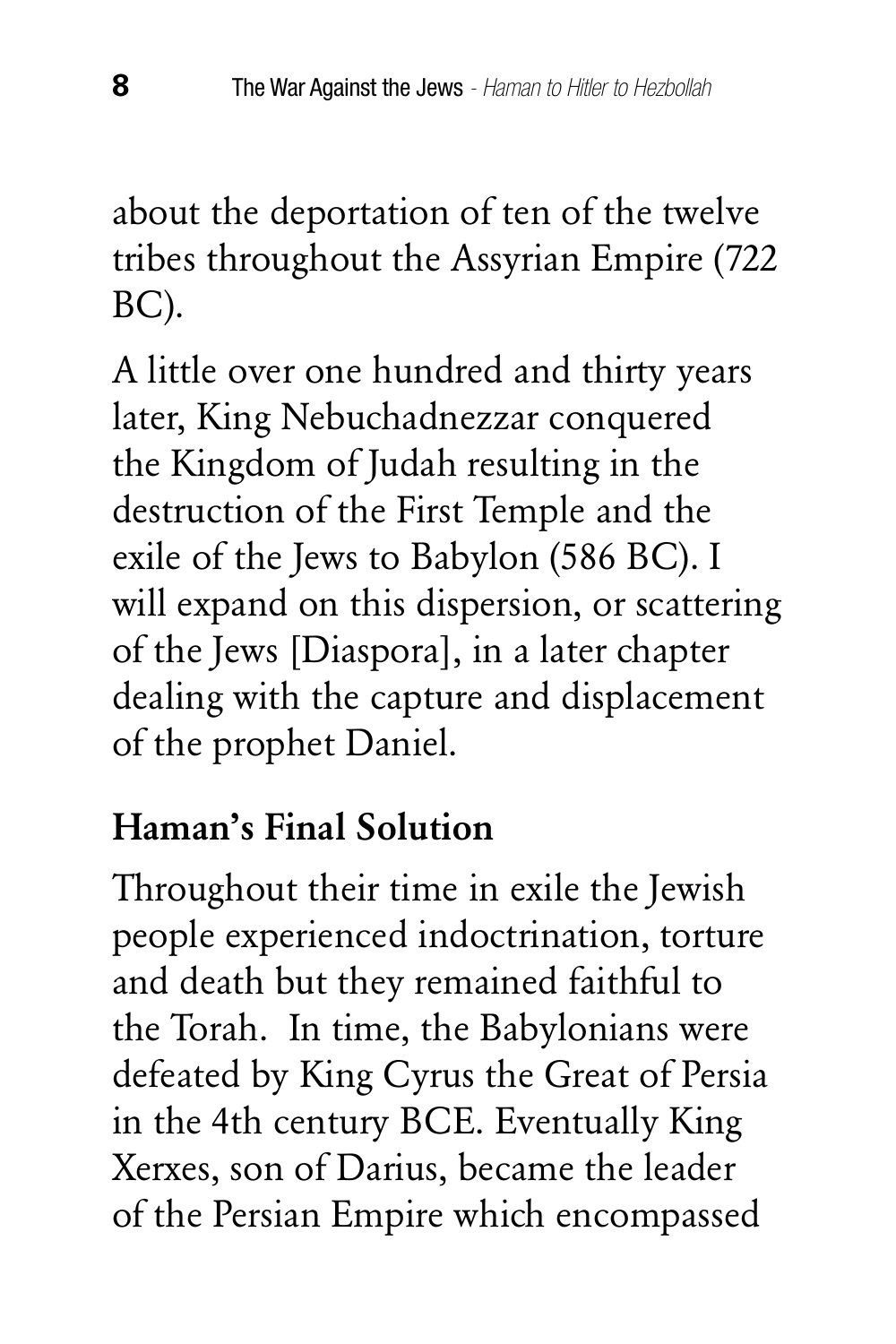over 127 nations to include the vast majority of displaced Jews. While a certain number of Jews were allowed to return to Jerusalem after the Edict of Cyrus to rebuild the Temple most remained in their displaced lands.

Esther and her cousin Mordechai lived in Shushan, a robust cultural, political and religious center within the empire. The Book of Esther records a deliberate incident of anti-Judaism which began when King Xerxes appointed Haman, the Agagite, as his Prime Minister. (475 BC)

Haman was a descendant of Agag, king of the Amalekites who were the first enemies Israel encountered after crossing the Red Sea into the Promised Land. Haman demanded that the whole of the kingdom pay him homage. But there was one who would not—Mordechai, the leader of the Jewish people. Mordechai refused to bow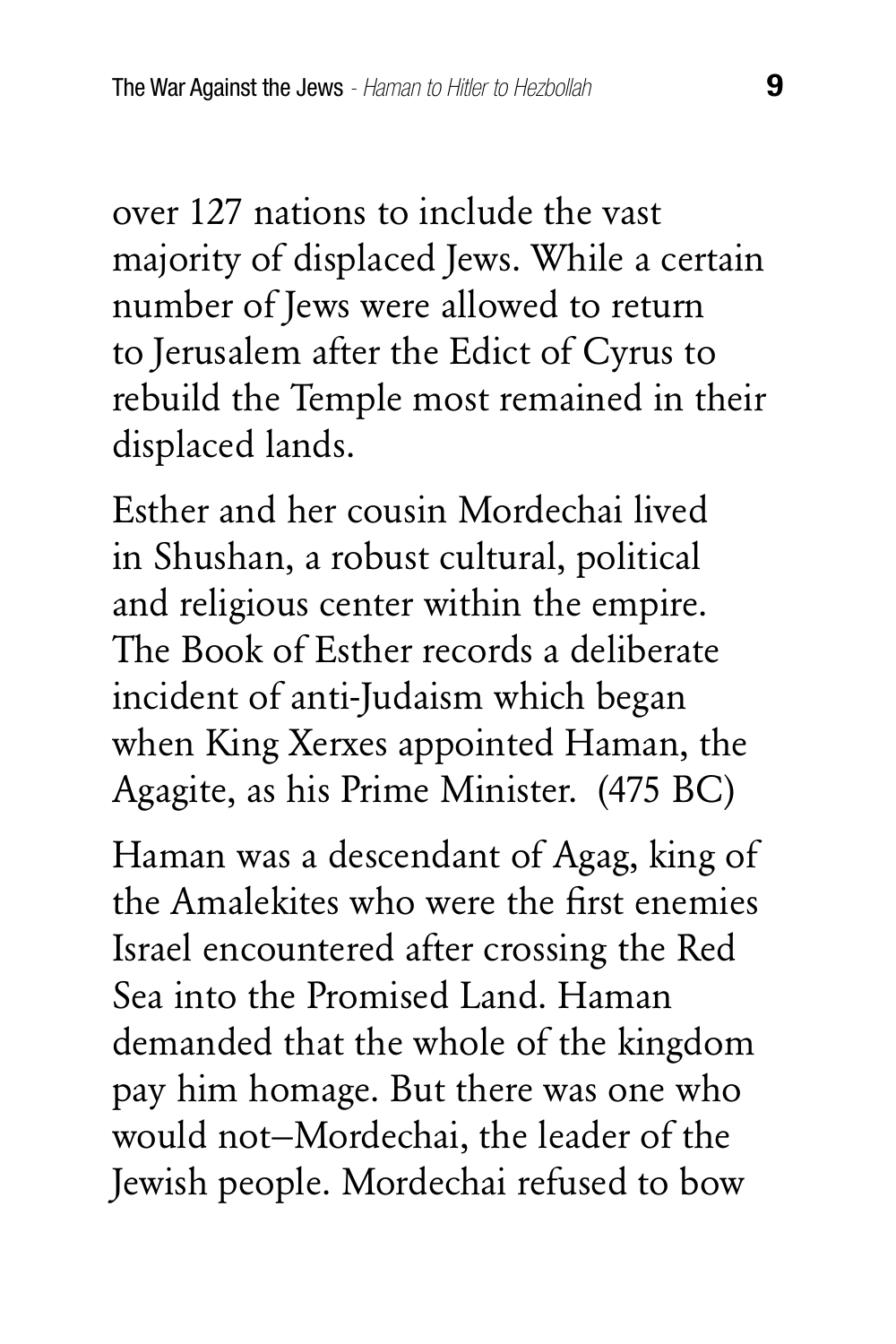before Haman lest he offend the Lord.

Haman was incensed with Mordechai's defiance but was not satisfied with punishing one man; he instead devised a plan to eradicate the entire Hebrew population from the Persian Empire. Professor Rabbi Martin Lockshin proposes that, "On the political level, Haman may have been the first to articulate the "dual loyalty" argument, contending that the Jews' allegiance to their own laws [the Torah] causes them to be disloyal to the laws of the state."<sup>3</sup>

Haman approached King Xerxes with his lethally deceptive and enticing offer,

*There is a certain people [the Jews] scattered and dispersed among the people in all the provinces of your kingdom; their laws [Torah Laws] are different from all other* 

<sup>3</sup> Haman's Antisemitism: What Did He Not Like About the Jews? Professor Rabbi Martin Lockshin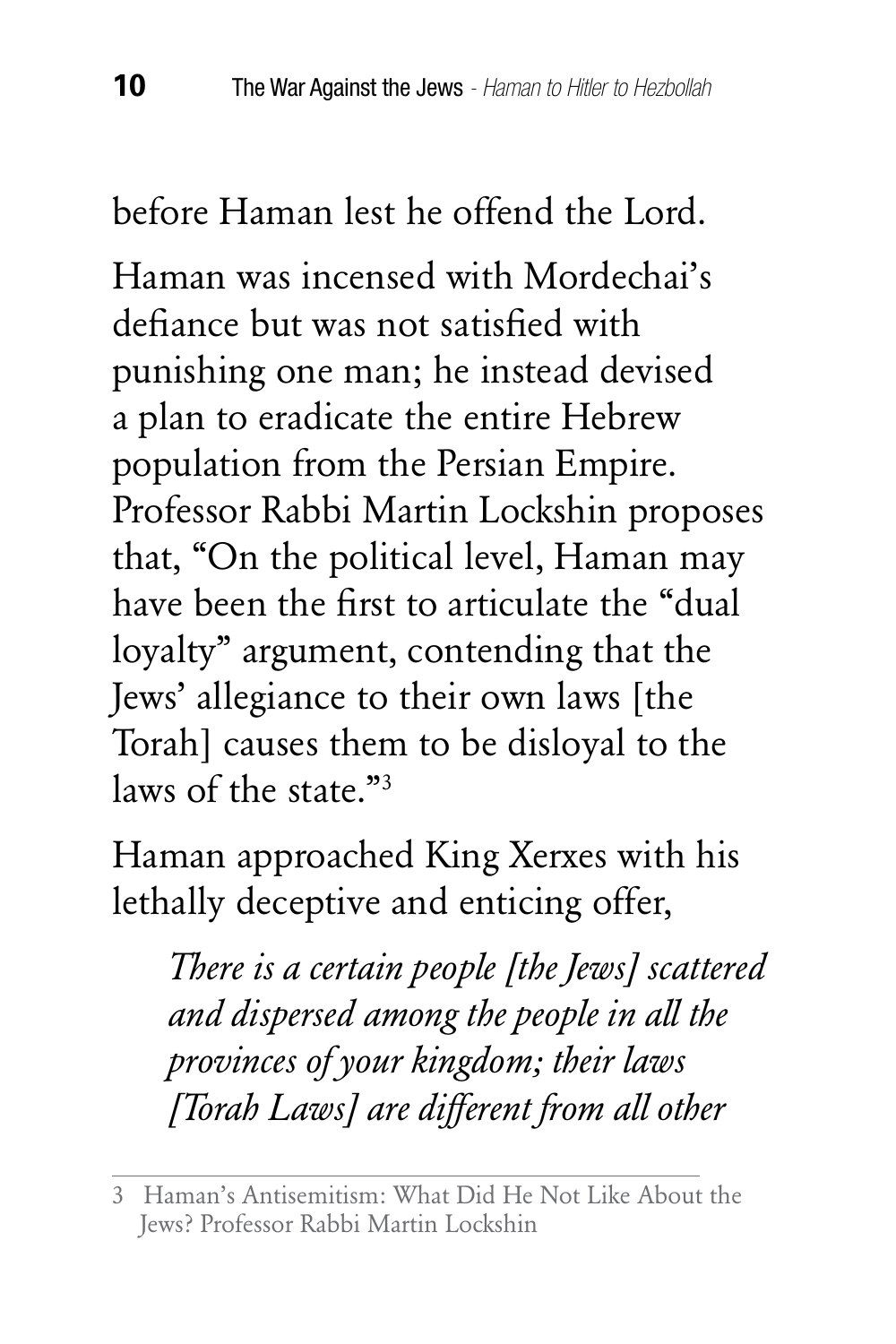*people's, and they do not keep the king's laws [dual loyalty]. Therefore it is not fitting for the king to let them remain. If it pleases the king, let a decree be written that they be destroyed...l pay ten thousand talents of silver into the hands of those who do the work, to bring it [the wealth of the Jews] into the king's treasuries. Esther 3:8-9*

Mordechai's nemesis proposed to increase the king's coffers by nearly two-thirds with the spoils he expected to seize from the Jews through his elaborate plot. Haman is often referred to as the first "persecutor of the Jews" because of his attempt to exterminate the seed of Abraham. The Lord remained faithful to the promise He made Abraham as recorded in Genesis 12 and totally destroyed Haman and his family instead.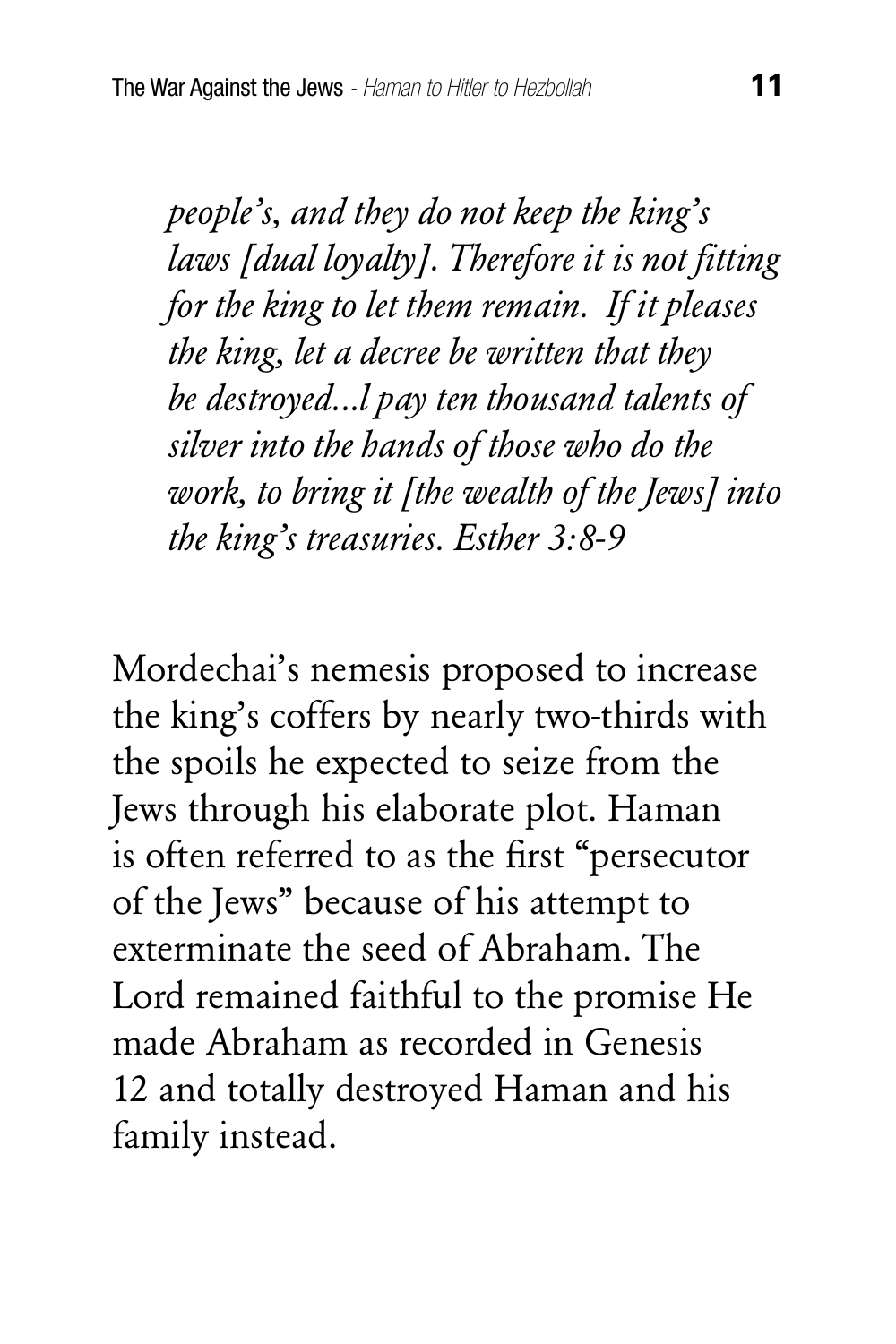### The Greeks and the Romans

The Persian Empire, which included Judea, was conquered by Alexander the Great in 331 BC. After Alexander's untimely death, the Greek Empire was divided among his ten generals. One of the kings descending from this dispersion of power was Antiochus IV Epiphanes. This ruler was notorious for his cruelty against the Jews of Judea and Samaria.

The Greeks wasted no time in introducing repulsive pagan practices into the established customs of the Jewish people. They attempted to "de-Judaize" observant Jews by forcing them to worship other gods; however the majority of the Jews refused to denounce their faith. As a result, Antiochus ordered the plunder of Jewish property and the slaughter of the dissenters. But ultimately it was the desecration of the Holy Temple that drove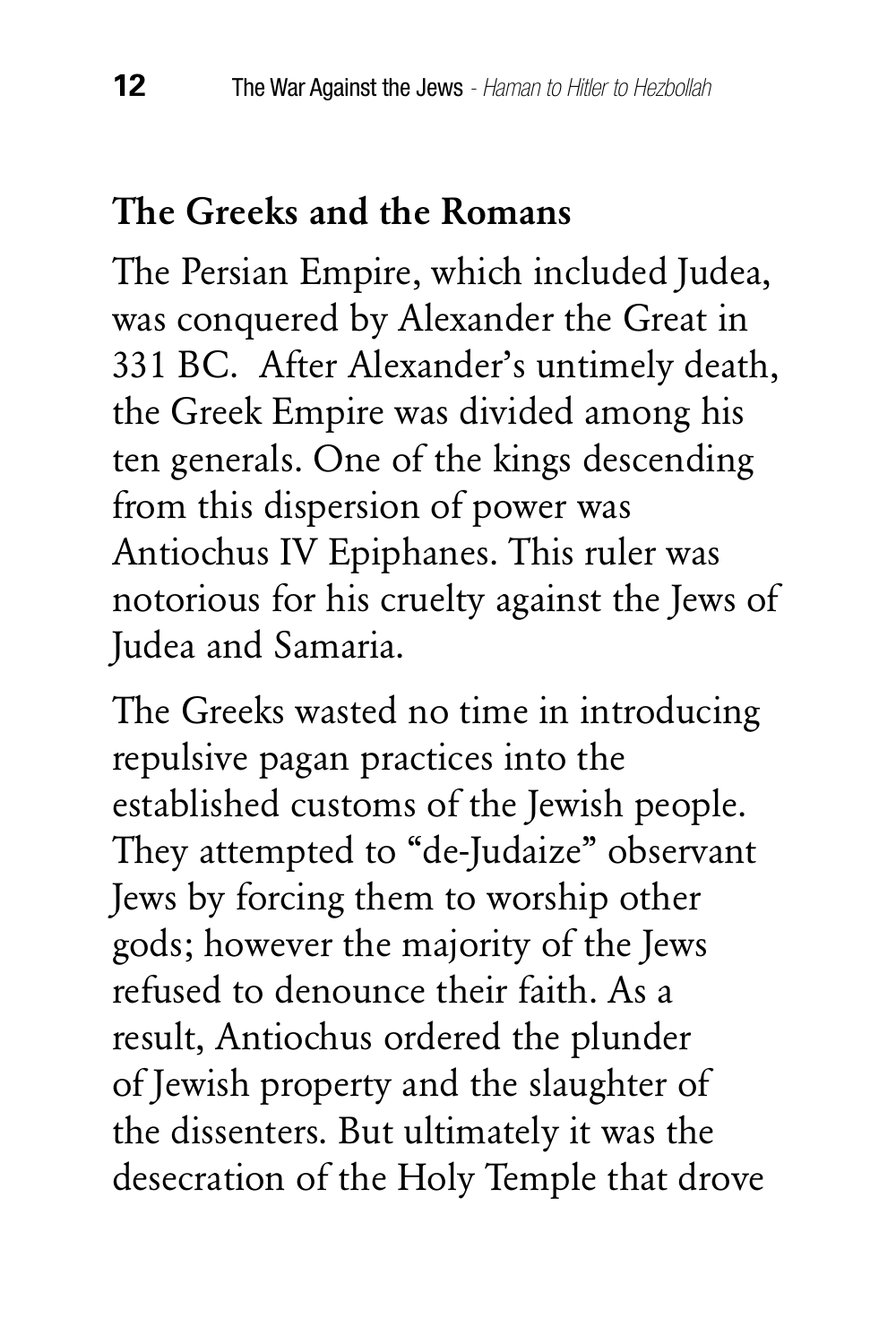# the Jews to revolt.

When the practice of the Mosaic Law was outlawed, the Jewish citizenry became outraged and joined forces with a priestly family known as the Maccabees. The successful rebellion against Antiochus IV brought an end to Jewish oppression and allowed for the re-consecration of the defiled Temple of Jerusalem (167 to 160 BC).

The supernatural victory of the Maccabean Revolt brought with it a resurgence of national pride. This sense of liberation produced a wave of Jewish writings declaring the "glories of Israel and envisioned her ultimate triumph over all nations under the scepter of the Messiah"4

But this new found independence ended when the Roman General Pompey captured the city of Jerusalem from the Greeks in

<sup>4</sup> The Anguish of the Jews Twenty Three Centuries of Anti-Semitism Edward H. Flannery p. 13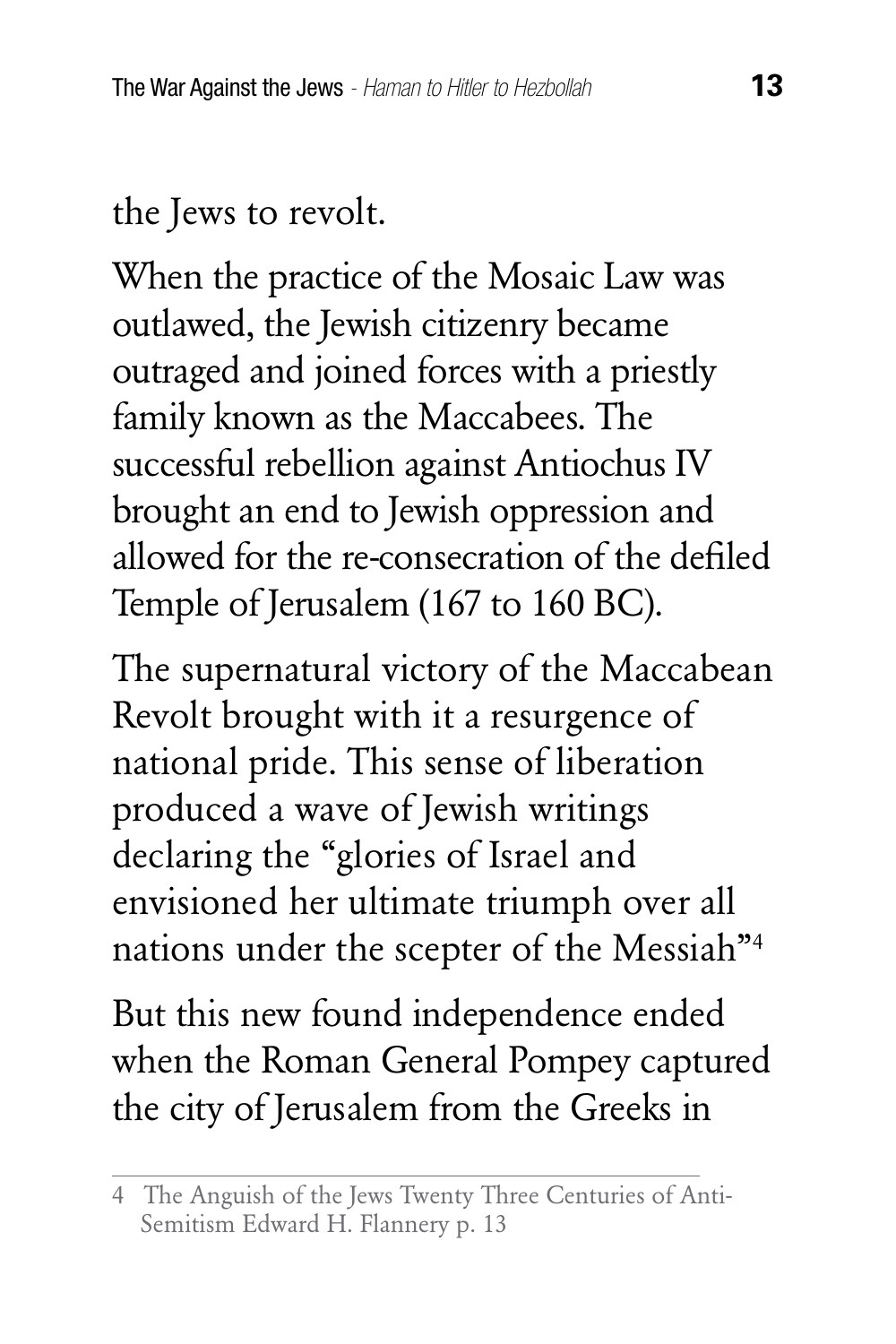63 BC. Rome embraced the Greek disdain for the Jewish people and as a result of Pompey's conquest, 12,000 Jews were slaughtered and many more were exiled.

The Romans were proud of their gods and were absolutely intolerant of any religion that would undermine their own. On the other hand, the Jewish people knew that the God of Abraham, Isaac and Jacob was a jealous God forbidding any form of idol worship. Once again, the Jewish people stayed true to their faith.

The Greeks and the Romans, like other societies before them, incessantly targeted the Jewish people because they would not adapt to their cultures or polytheistic religions. The Jews of the Diaspora considered Jerusalem to be their Holy City and Jehovah God to be their *only* God. But the refusal to embrace their Gentile ruler's demands prompted great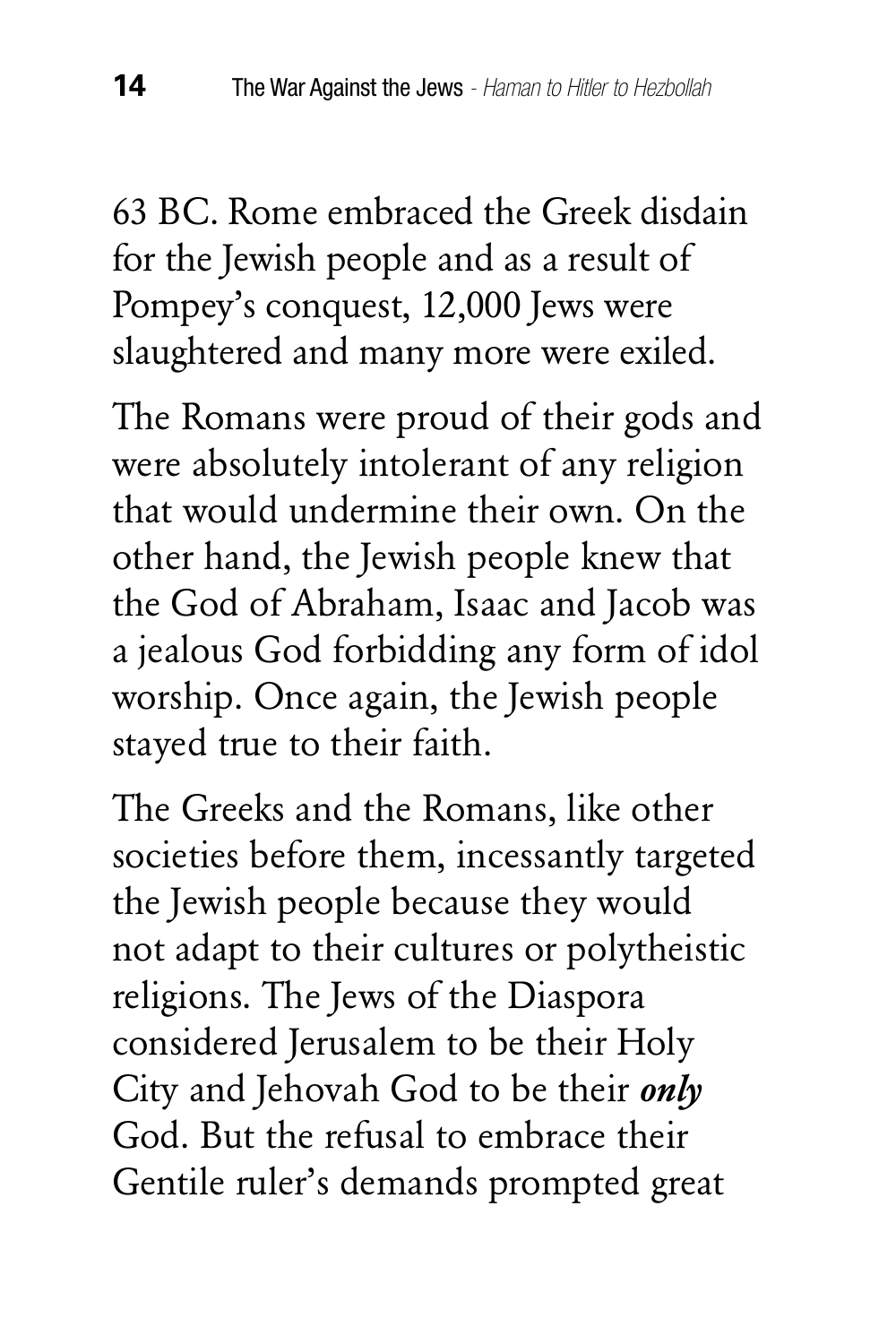resentment for the Jews and was viewed as a direct rebellion against the established government— Haman's lie of "dual loyalty" lived on.

What the gentile nations failed to understand was that the Jewish people were set apart *to* God—*by* God. From the time Moses led the Israelites out of Egypt through the moment Joshua led them into the Promised Land, they were cast into a "religious and social solidarity". Edward Flannery describes this cohesion perfectly,

*"From the heights of Sinai, the voice of Yahweh had thundered forth the tenet of unity: "I, the Lord, am your God...You shall have no other gods before Me...." (Exodus 20:2-3)"; and Israel's election was made no less plain: "I, the Lord, am sacred, I, whom have set you apart from the other nations to be my own." 5* 

<sup>5</sup> The Aguish of the Jews Twenty-Three Centuries of Antisemitism Edward H. Flannery p.8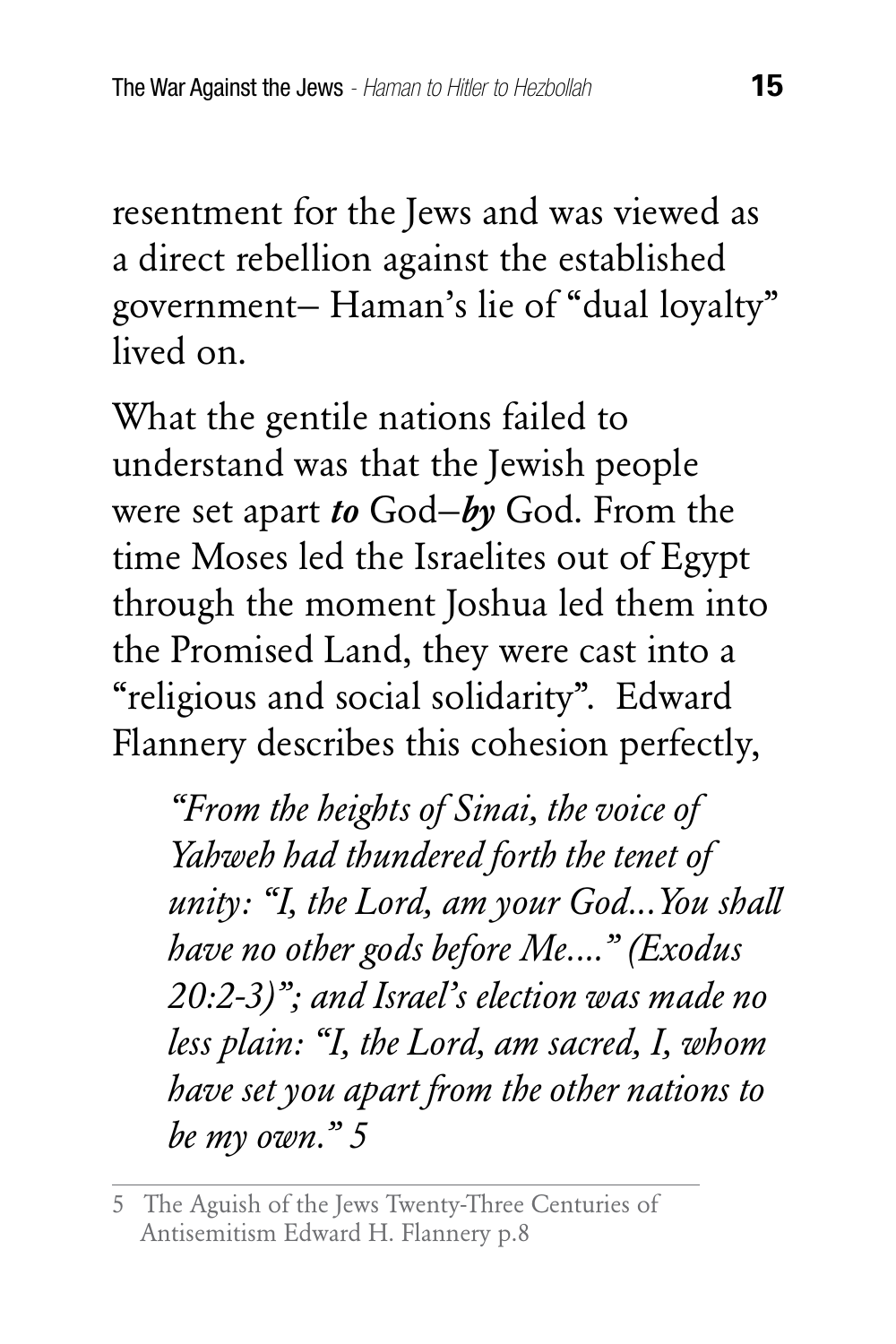#### The Pharisees, the Sadducees, the Essenes and the Zealots

A short history of the four sects of Judaism will help you understand both the religious and political integration of Jewish life during the Roman rule of first century Jerusalem.

The Pharisees are known as the "spiritual fathers" of modern Judaism. They believed in the Torah or Written Law. They also believed in the Oral Law that God gave Moses at Sinai which was chronicled in the Talmud approximately three centuries later.

The Pharisees considered the Written and Oral Law to be co-dependent; yet held that nothing superseded the authority of the written Word. They also believed that God gave Moses the interpretation and application of His laws.

The Pharisees supported the concept of the resurrection of the dead, the existence of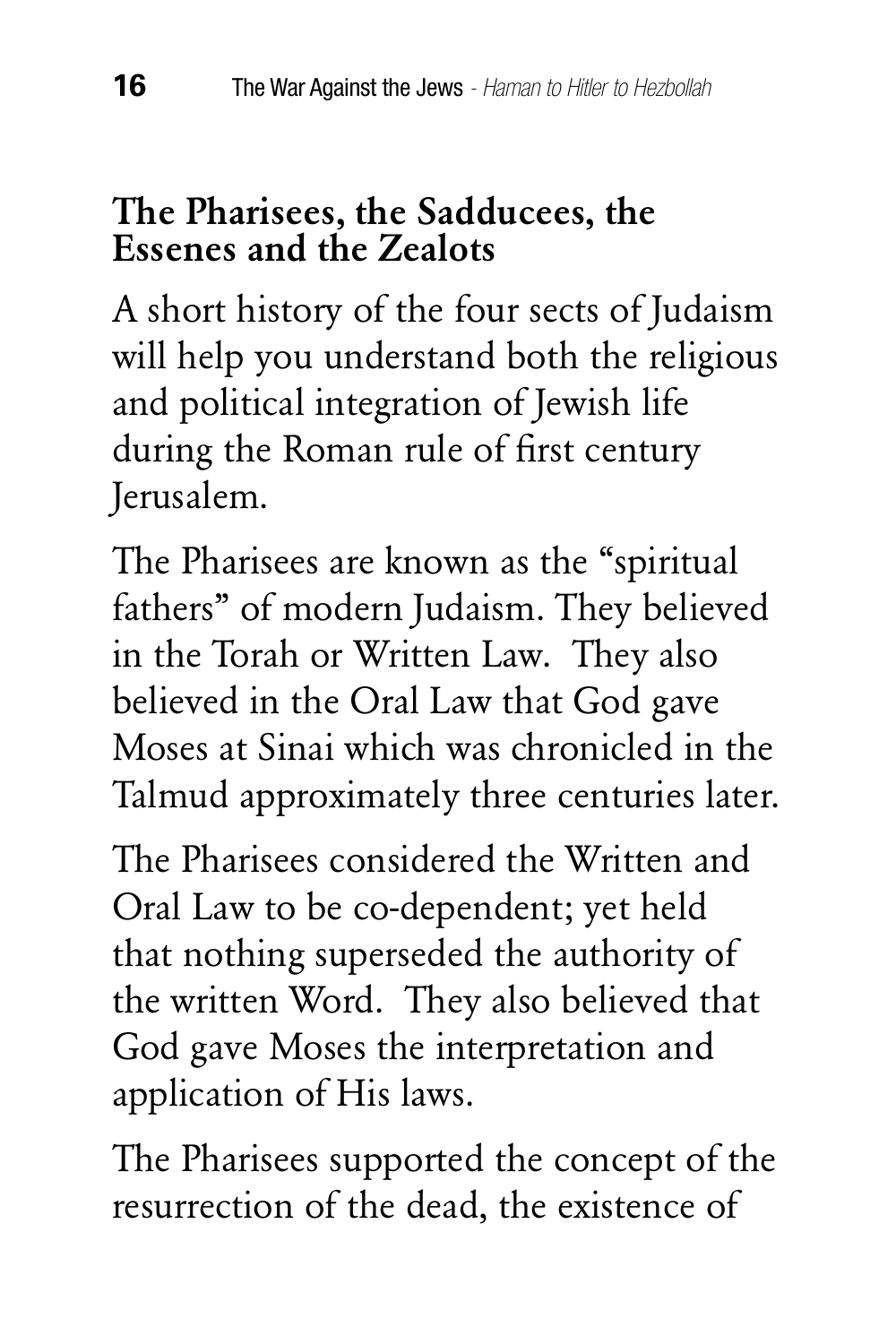an afterlife, and God's punishment of the wicked and His reward of the righteous in the world to come. They also believed in a messiah who would usher in an age of world peace. The Pharisees continued to observe the principles of Judaism even after the destruction of the Temple to include individual prayer and corporate gatherings in synagogues.

On the other end of the spectrum there were the "elitists" Sadducees who came from priestly, aristocratic, and military circles. They were often accused of pursuing wealth and higher social standing. They believed that God was not actively involved with the world and was far removed from evil.

The Sadducees believed in the sacrificial rites of Judaism but rejected the idea of the Oral Law insisting on a literal interpretation of the Written Law. They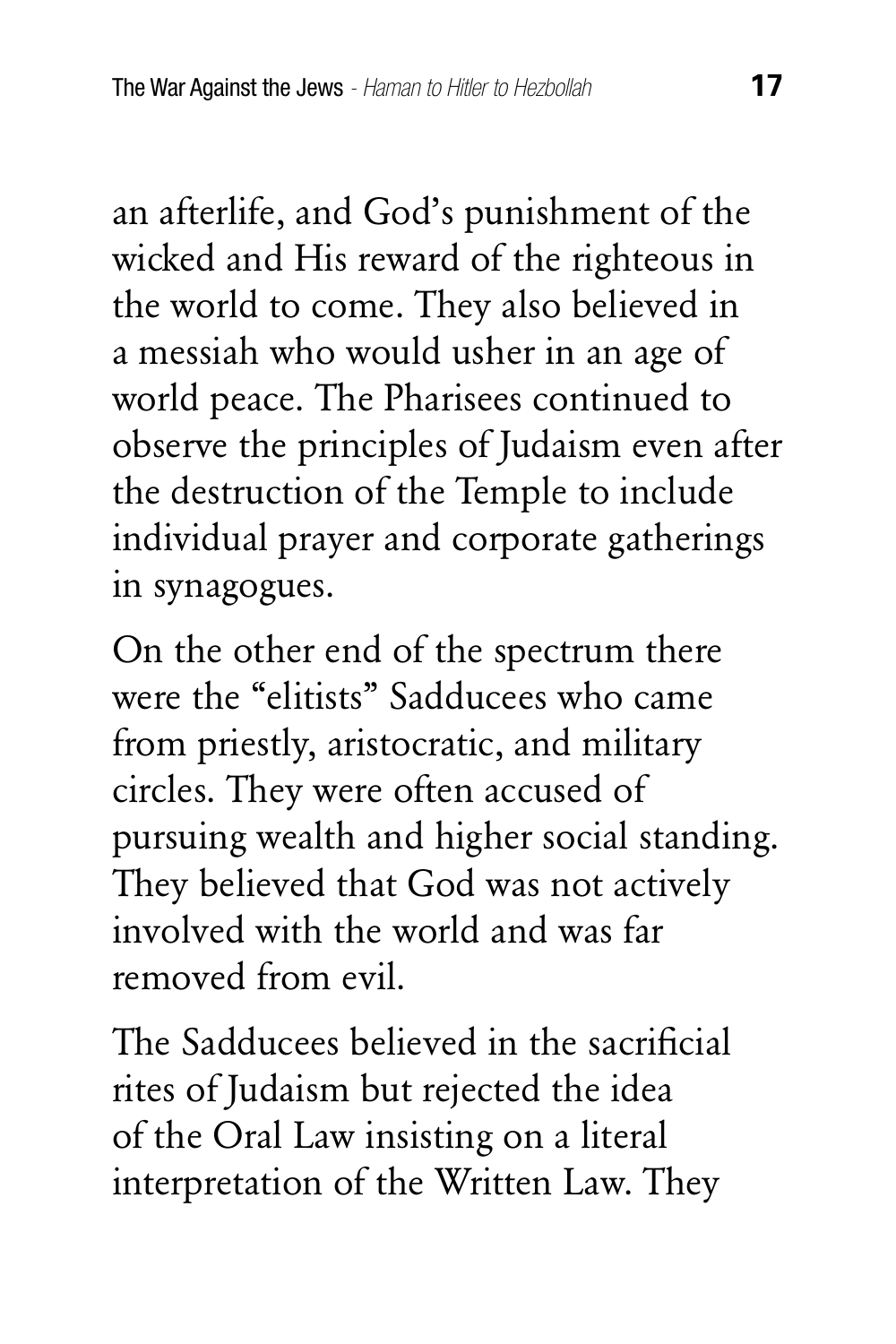dismissed the idea of an afterlife and primarily focused on participating in rituals associated with the Temple. This sect of Judaism was freely tolerant of the integration of Hellenism into their everyday lives.

Hellenism was a body of humanistic and classical ideals associated with ancient Greece. These Greek principles included the study of reason and the arts, the pursuit of secular knowledge and civic obligation, the development of the mind and body and the worship of polytheism. In their purest forms Hellenism and Judaism were opposing forces—the first believed in the holiness of beauty while the other believed in the beauty of holiness.

While the Sadducees led the good life and sought power in high places, the Pharisees believed that it was God's will for them to remain loyal to His Oral and Written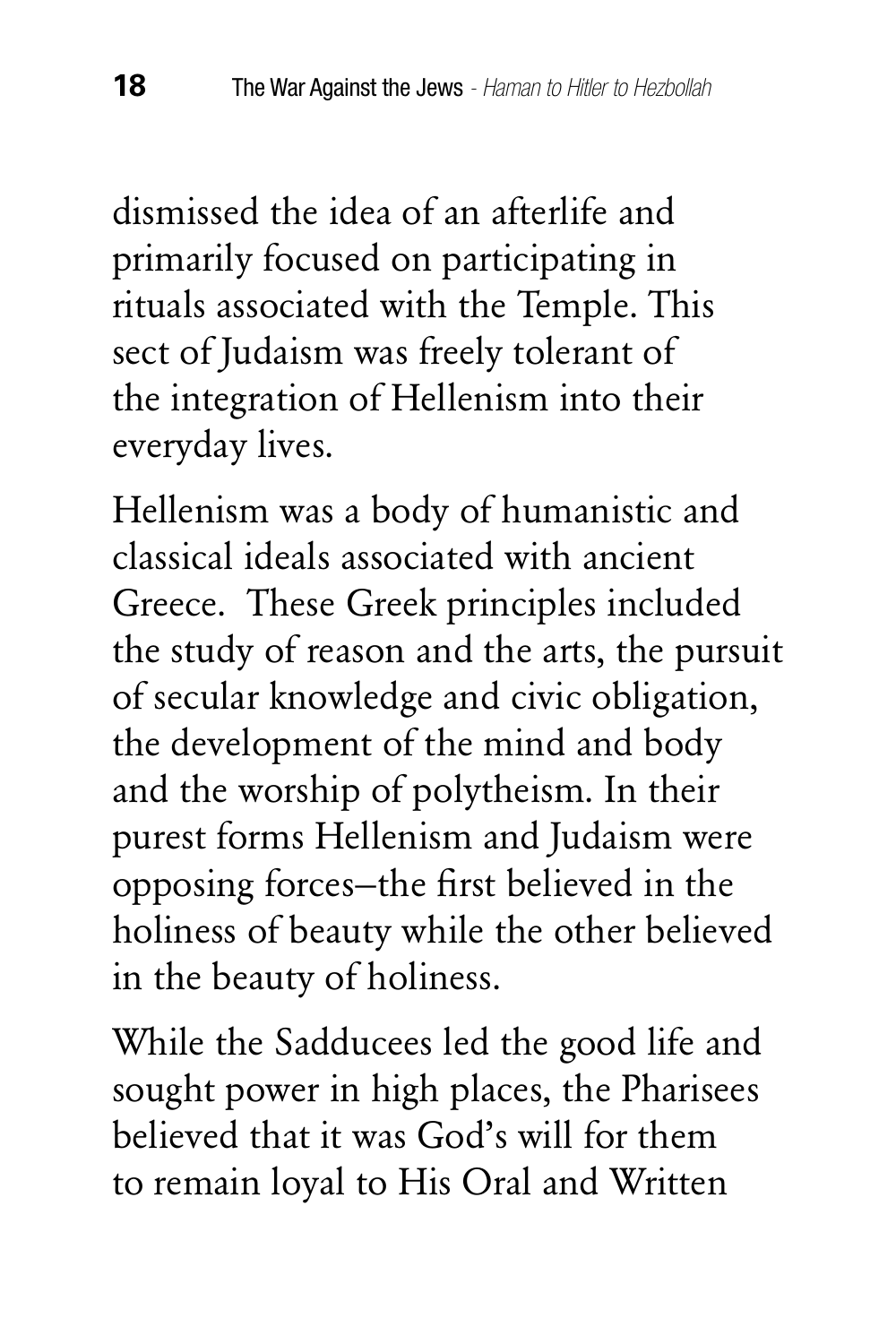Law. Enter the Essenes who removed themselves from the struggle between the two opposing groups and retreated to their desert communities.

The Essenes were a small sect who devoted much of their time to studying the Torah. They believed in a stricter interpretation of the law than the Pharisees. The Essenes abstained from Temple worship in Jerusalem and were known for voluntarily living in poverty.

At the beginning of the Christian era (Common Era), a fourth Jewish faction arose among the Jewish people called the Zealots. Where the Essenes avoided confrontation, the Zealots welcomed it. These anti-Roman revolutionaries held the basic conviction that political and religious liberty from Rome was essential and should be achieved by any means possible. The most renowned story involving the Zealots,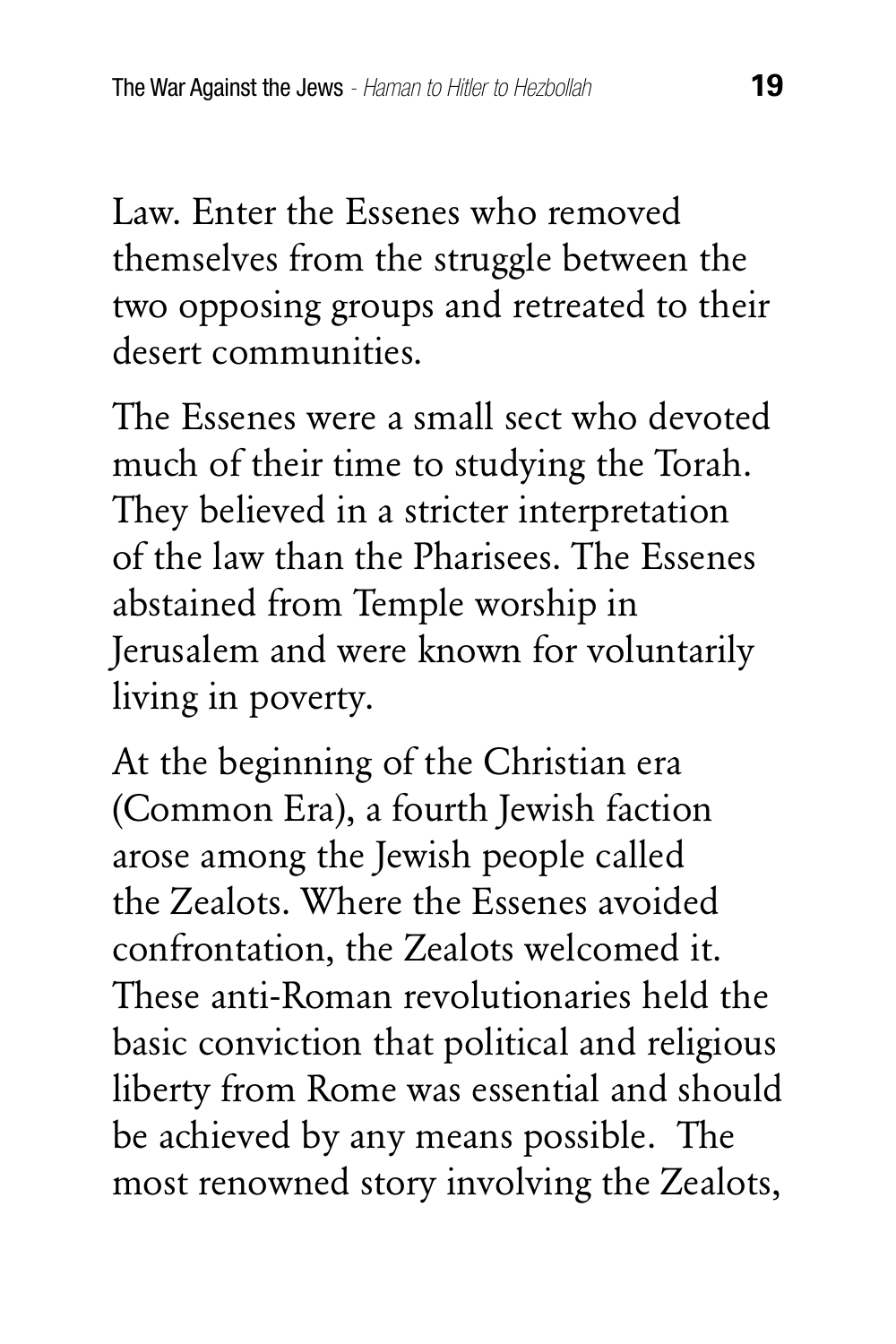aside from leading the revolt against Rome, was their last stand atop the mountain of Masada—here eight hundred of them committed suicide rather than being taken alive by the Romans.

Jerusalem had long been Hellenized by the Greeks and now the Romanization of some within the Jewish community eventually brought with it a corruption that had previously flared under Antiochus IV Epiphanes. The local Hellenists and Sadducees enjoyed their life style and defended Herod, the puppet-king of Rome.

The Pharisees were strongly against the contamination of the Jewish religion. In addition, the rank-and-file Jewish citizen despised King Herod for religious as well as political reasons, not to mention he was a ruthless dictator and murderer. However, the Pharisees also opposed a Jewish revolt anticipating catastrophic results.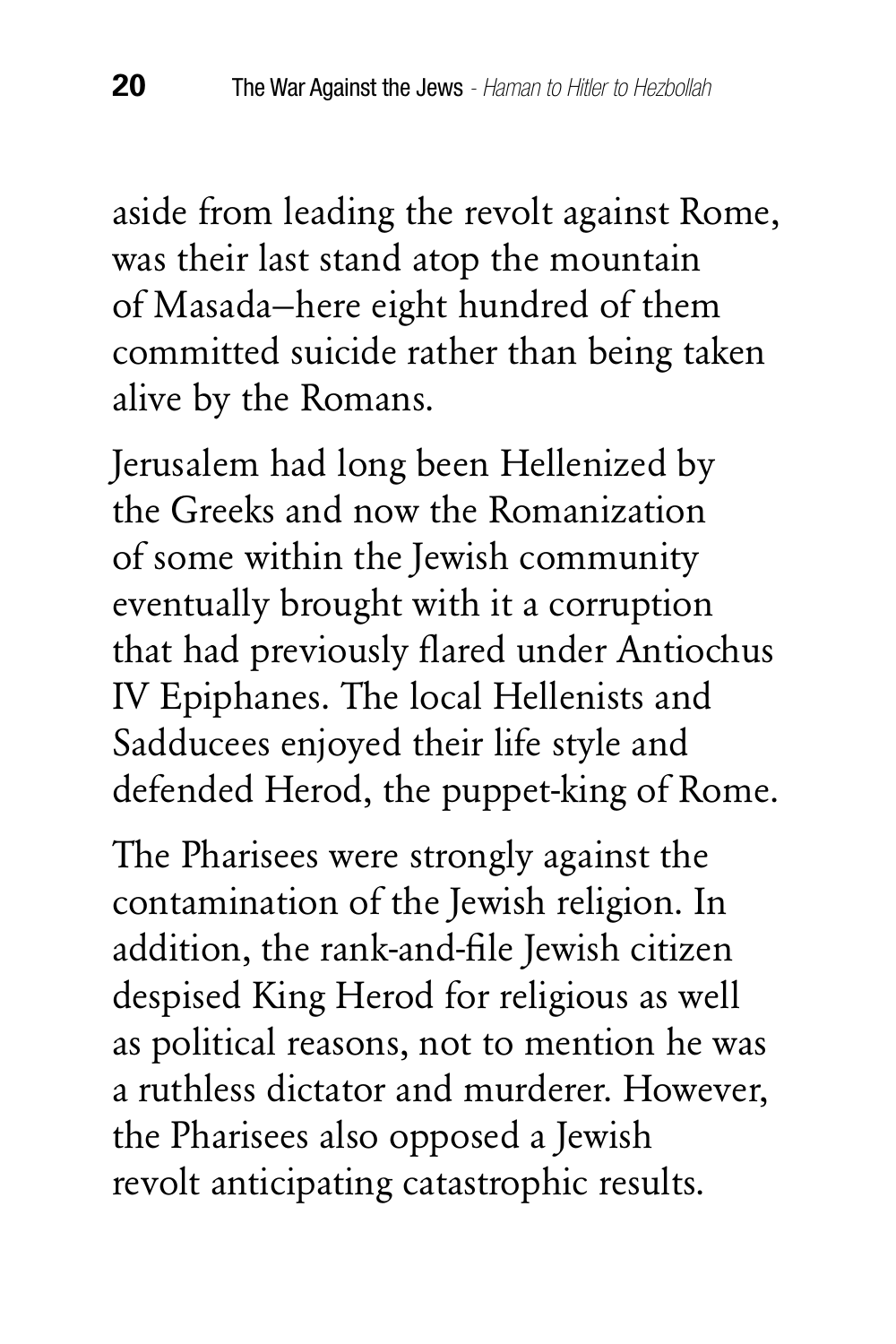Inadvertently, Rome had created a deep division within the Jewish community.

Finally, the combination of Rome's financial exploitation through exorbitant taxation, its unrestrained hatred for Judaism, and the brazen defilement of the Temple brought about the Zealot uprising known as the Great Revolt (66–70 AD).

Jewish historian Josephus records the devastating conquest of Jerusalem by the Roman General Titus as a result of the Zealot rebellion. Titus' ruthless and bloody assault on Jewish lives was relentless and ended with the destruction of the Second Temple and the slaughter of over 1,000,000 Jews.6

The Jewish people were sent into exile as captives, slaves and refugees with nearly 100,000 taken to Rome to build the Coliseum. As foreigners and outcasts in

<sup>6</sup> Josephus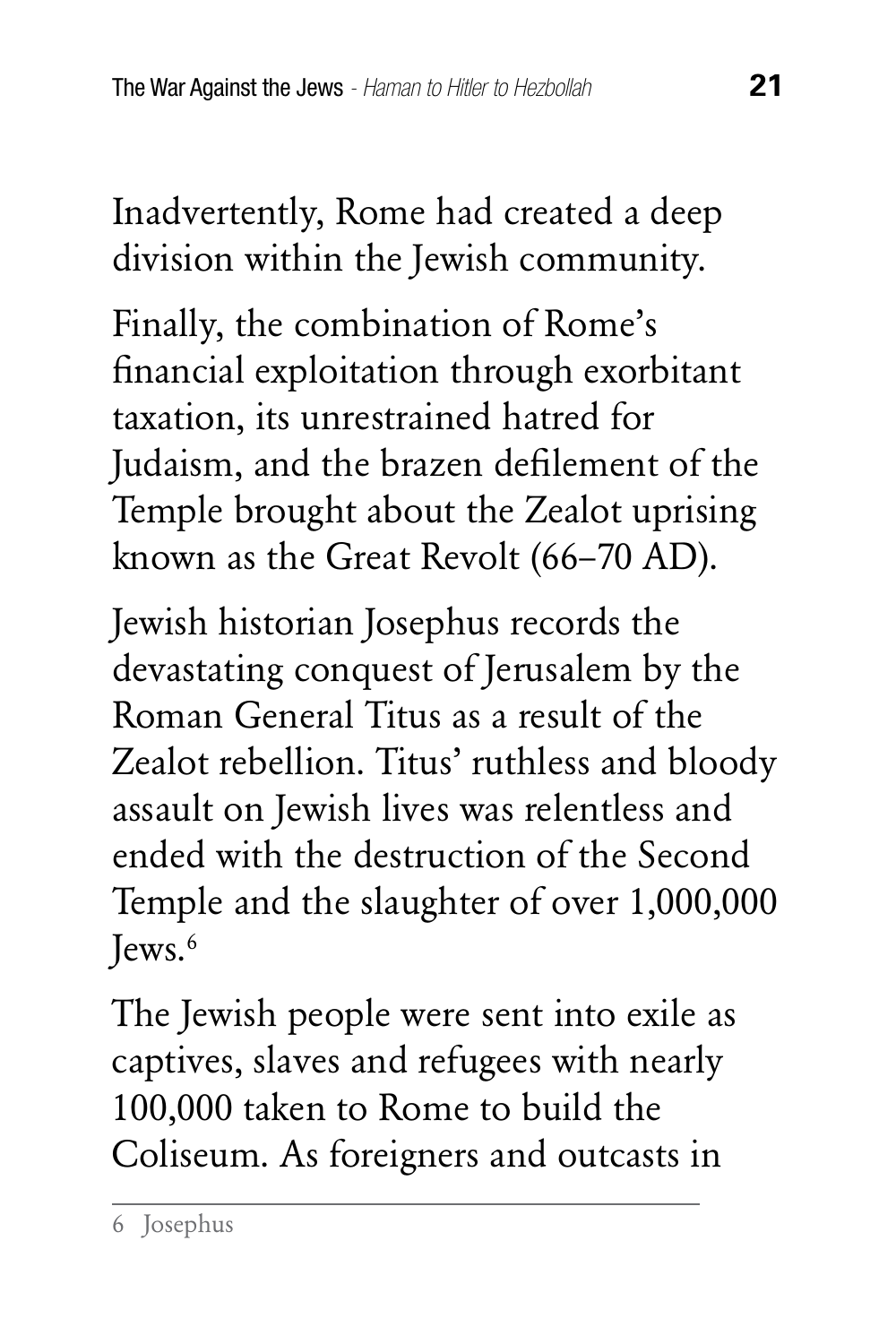the nations of their scattering, they were exposed to discriminatory laws, exorbitant taxes, bigoted degradation and ending cruelty, and even more so after the rise of Christianity.

In addition to the more than one million Jews killed, this failed uprising, and others like them, resulted in the total loss of Jewish political authority in Israel up to 1948. This loss contributed to the magnitude of later Jewish catastrophes, such as the Holocaust, since it excluded Israel from being a safe haven for the large numbers of Jews escaping persecution around the globe.

However, even through the centuries of exile and oppression the hope for redemption of the land of Israel remained a central point of the Jewish faith and the people's beloved national identity.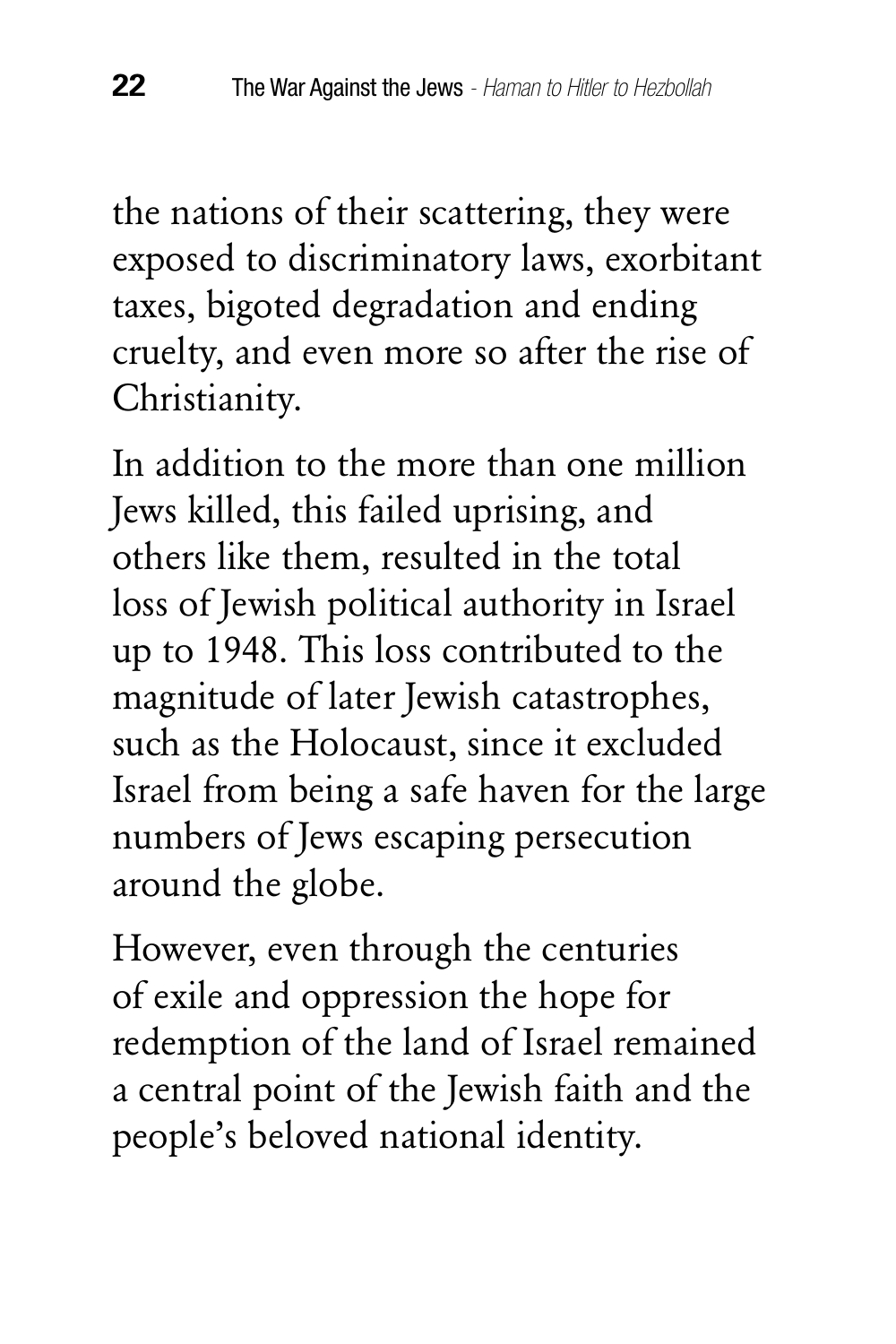# The Church Fathers and Judaism

By now, most of the Jews of Jerusalem were dispersed throughout the ancient world and their unwavering devotion to their faith became an offense to the nations to which they migrated. For the most part, the Jews were tolerated; however, the advent of Christianity within the Roman Empire caused anti-Semitism to expand its ugly borders.

Initially, believers in Christ as Redeemer were recognized as just another Jewish sect, since Jesus and the disciples were Jewish and preached a form of Judaism. For a time both existed in some semblance of harmony. However, because of the mandate given in the Great Commission, the apostles evangelized all men with the Gospel through their travels in Europe and the Middle East. Soon the body of Christ exponentially multiplied to include non-Jews.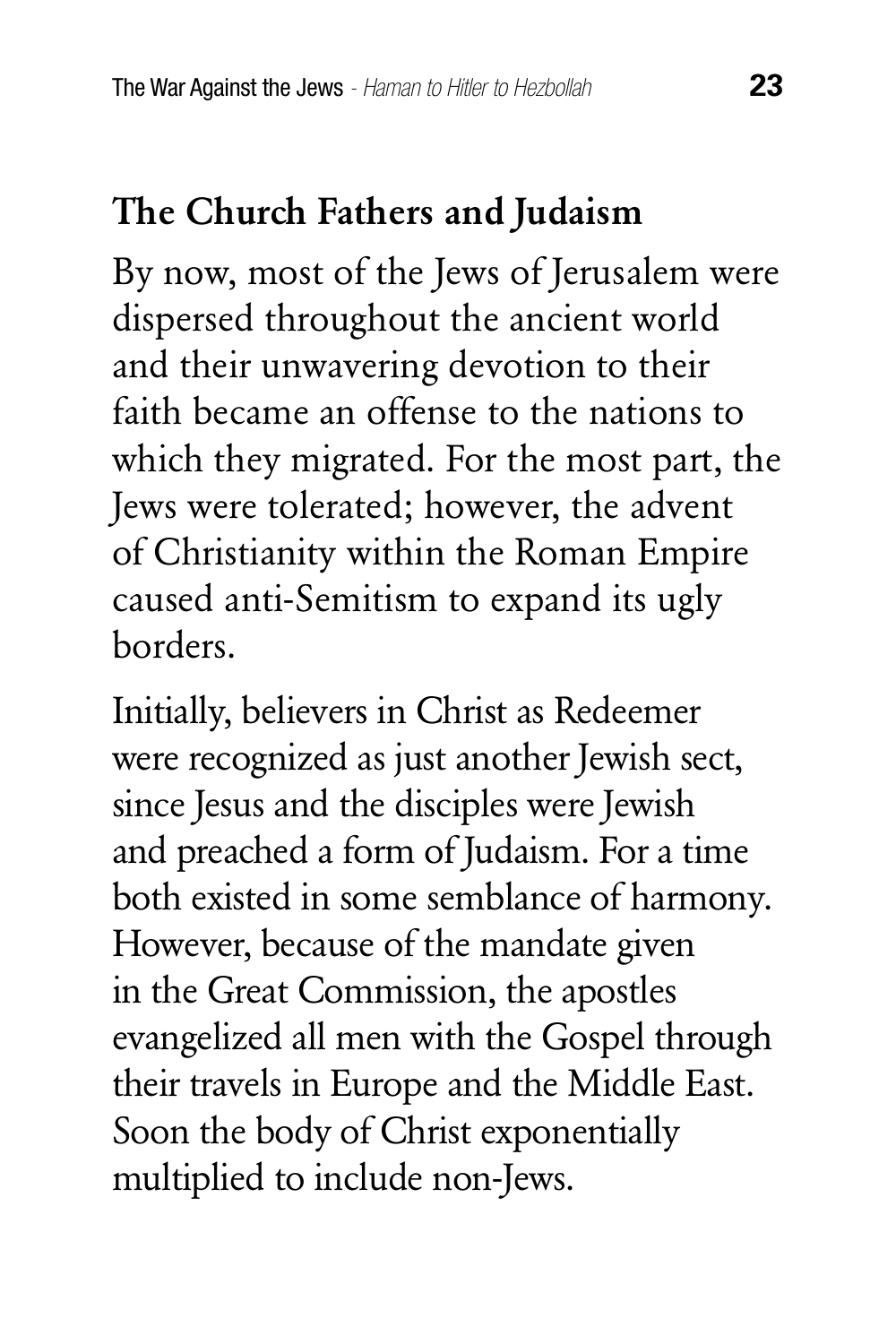With the conversion of the emperors, beginning with Constantine, an idolatrous form of true Christianity eventually became the recognized religion of the Roman Empire and the official successor to Judaism. Constantine's acceptance of Christ was motivated by political purposes and was, at best, a blend of paganism and a Hellenistic type of Christianity.

In an attempt to solve various doctrinal controversies facing the newly formed Roman Church, Constantine called for the Council of Nicaea (325 AD). This ecumenical gathering was the first empirewide council of church leaders and resulted in the creation and adoption of the Nicene Creed. By its end, the Council also successfully accomplished their goal to separate Christianity from Judaism.

Several new doctrines were recognized by the Council of Nicaea that contributed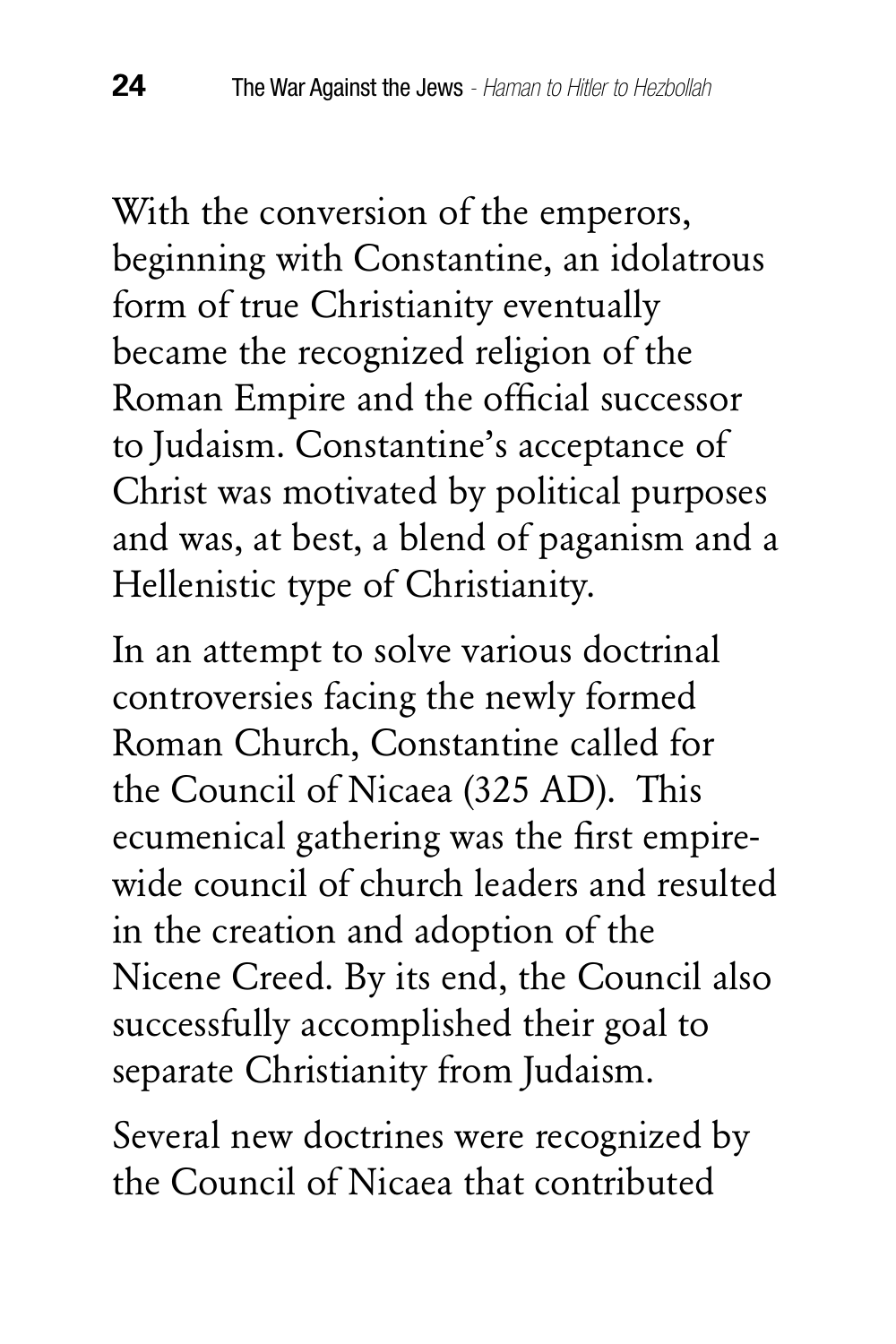to the church's formal disconnect with the Jewish roots of the newly established Christian doctrine and practices. In Constantine's own words, the objective was simple, "*Let us have nothing to do with the detestable Jewish rabble*."

From this point forward, Christians were prohibited from following the Torah and observing the Sabbath and the Jewish Feasts. With a stroke of the pen, the Council formally substituted the observance of the God-ordained Passover with the celebration of Easter adapted from the pagan feast of Ishtar,

*We also send you the good news of the settlement concerning the holy pasch, [Passover] namely that in answer to your prayers this question also has been resolved. All the brethren in the East who have hitherto followed the Jewish practice will henceforth observe the custom of the Romans*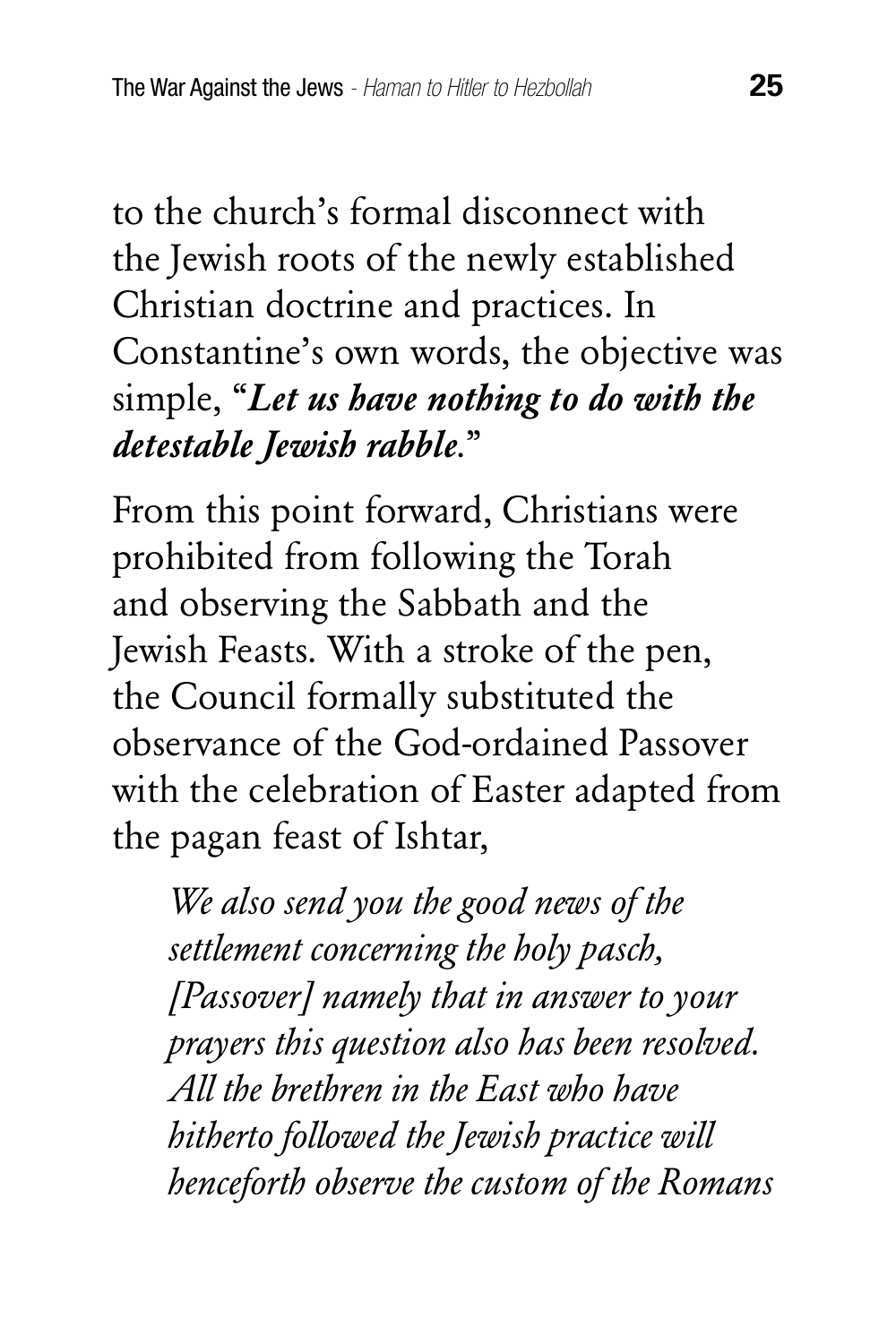*and of yourselves and of all of us who from ancient times have kept Easter [Ishtar] together with you.* <sup>7</sup>

However, observant Jews continued to adhere to the Torah which was the law of God. They refused to participate in pagan ritual practices and continued to faithfully observe the Feasts of the Lord. In addition, the Jewish people declined to accept Jesus as Lord in obedience to the mandate of God to Moses declaring, *"Hear, O Israel: the Lord our God, the Lord is one." (Deuteronomy 6:4)* These actions were collectively viewed as a deliberate defiance against Rome's rulers and their newly adopted "Christian" faith, which at this time embraced idols, remnants of pagan ritual worship and in many cases, sustained polytheism.

<sup>7</sup> Life of Constantine Vol. III Ch. XVIII by Eusebius The Seven Ecumenical Councils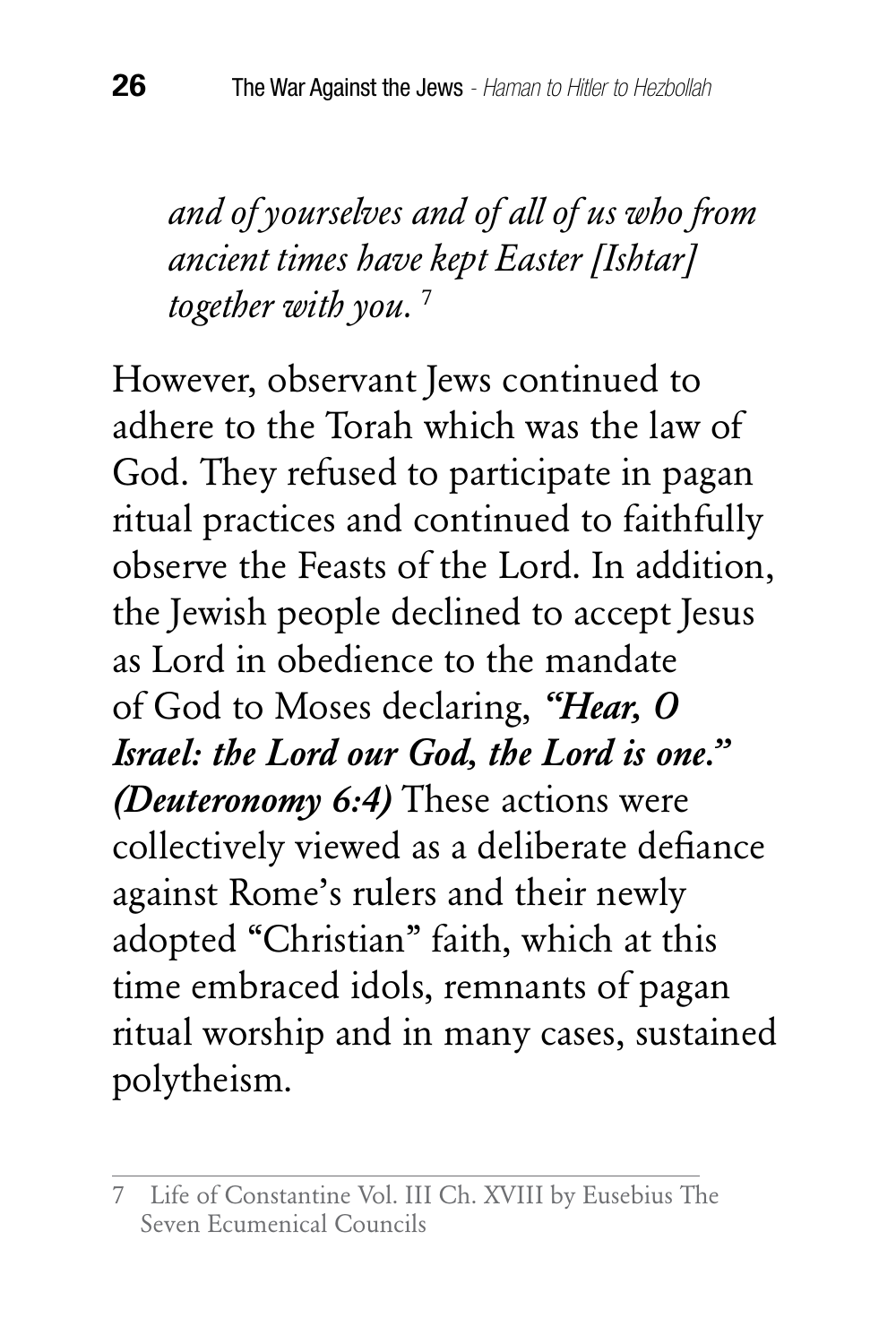Many early church fathers were trained in the principles of logic and rational thought through the teachings of Greek philosophers such as Socrates, Plato and Aristotle. Since Judaism and Christianity were both rooted in the Old Testament, church leaders, like Ignatius, Origen, Martyr, Marcion and others thought it reasonable to affirm the newly found Christian doctrine by claiming it superseded Judaism. For example, Ignatius, Bishop of Antioch (98-117 AD) stated in his Epistle to the Magnesians,

*For if we are still practicing Judaism, we admit that we have not received God's favor…it is wrong to talk about Jesus Christ and live like Jews. For Christianity did not believe in Judaism, but Judaism in Christianity.*<sup>8</sup>

<sup>8</sup> St. Ignatius of Antioch (98-117 A.D.)–Epistle to the Magnesians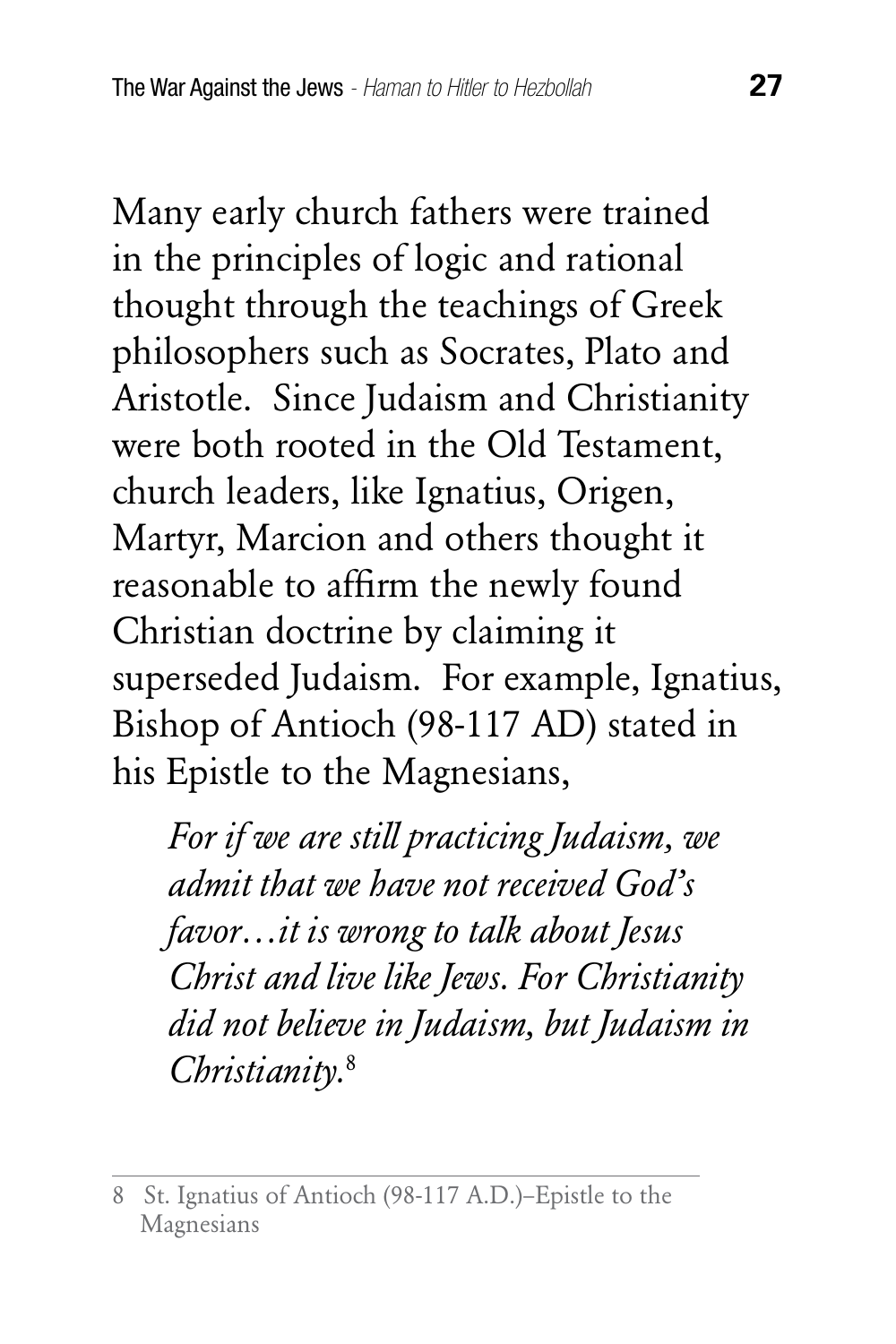This doctrine of Supersessionism is very much alive in the modern church today. It argues that the Jews are no longer deemed to be God's Chosen people and are "replaced" by the Church as a result of their rejection of Christ. This type of incessant denunciation of the Jewish people within the church's leadership contributed to the sustained animosity demonstrated against them.

Hatred for the Jews within the Christian movement grew exponentially as additional church leaders like Justin Martyr ruthlessly vilified them. In his document, *Dialogue with Trypho*, dated approximately 160 AD, Martyr stated,

*The custom of circumcising the flesh, handed down from Abraham, was given to you as a distinguishing mark, to set you off from other nations and from us Christians. The purpose of this was that you and only*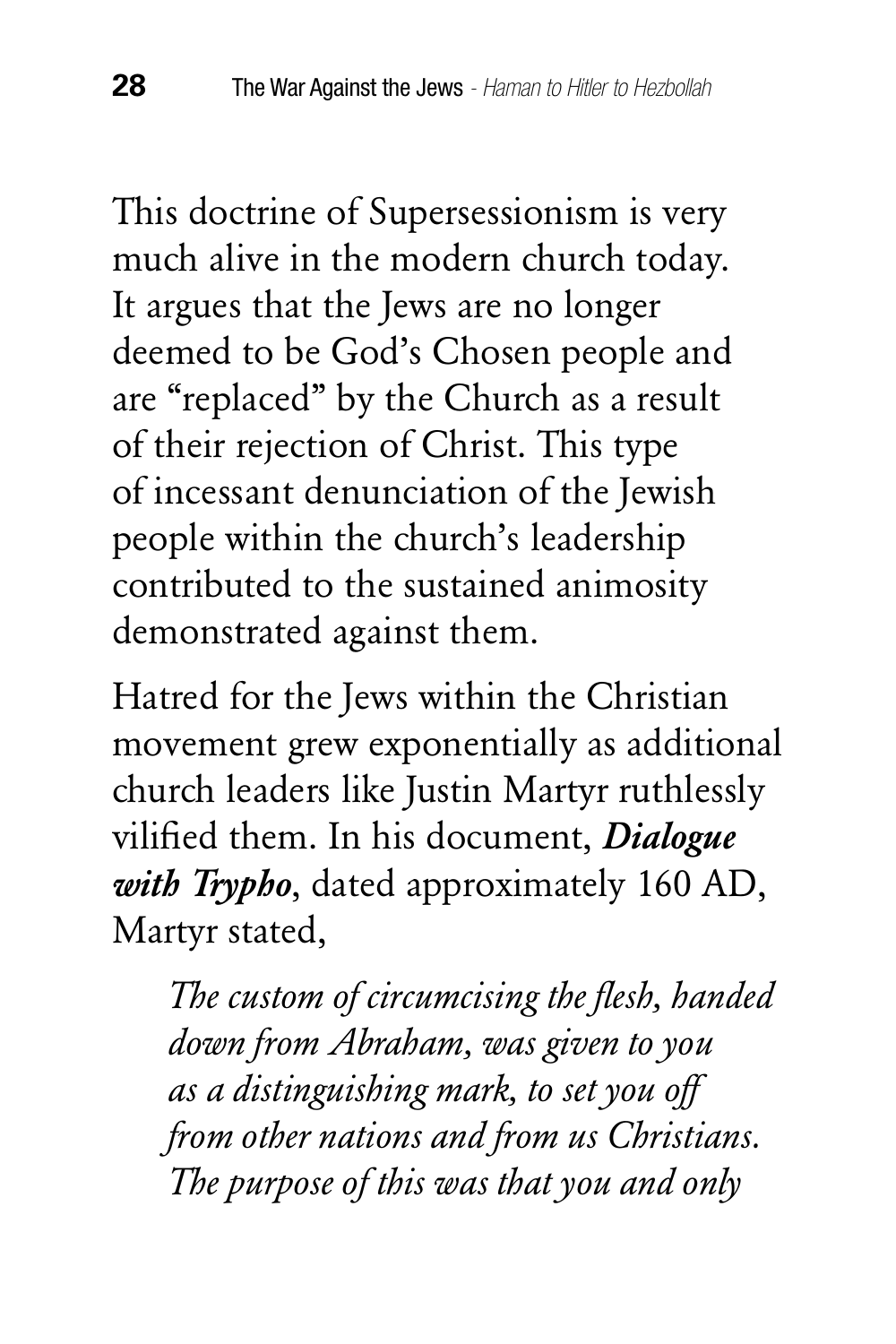*you might suffer the afflictions that are now justly yours; that only your land be desolated, and your cities ruined by fire, that the fruits of your land be eaten by strangers before your very eyes; that not one of you be permitted to enter your city of Jerusalem. Your circumcision of the flesh is the only mark by which you can certainly be distinguished from other men…as I stated before it was by reason of your sins and the sins of your fathers that, among other precepts, God imposed upon you the observence of the sabbath as a mark.*<sup>9</sup>

John Chrysostom (349-407 AD), referred to in history as "The Golden Mouth", at times praised the Jews for being God's chosen, but he more often cursed and maligned them calling them "wretched

<sup>9</sup> Justin Martyr, Dialogue With Trypho 11, in Ante-Nicene Fathers 1:200.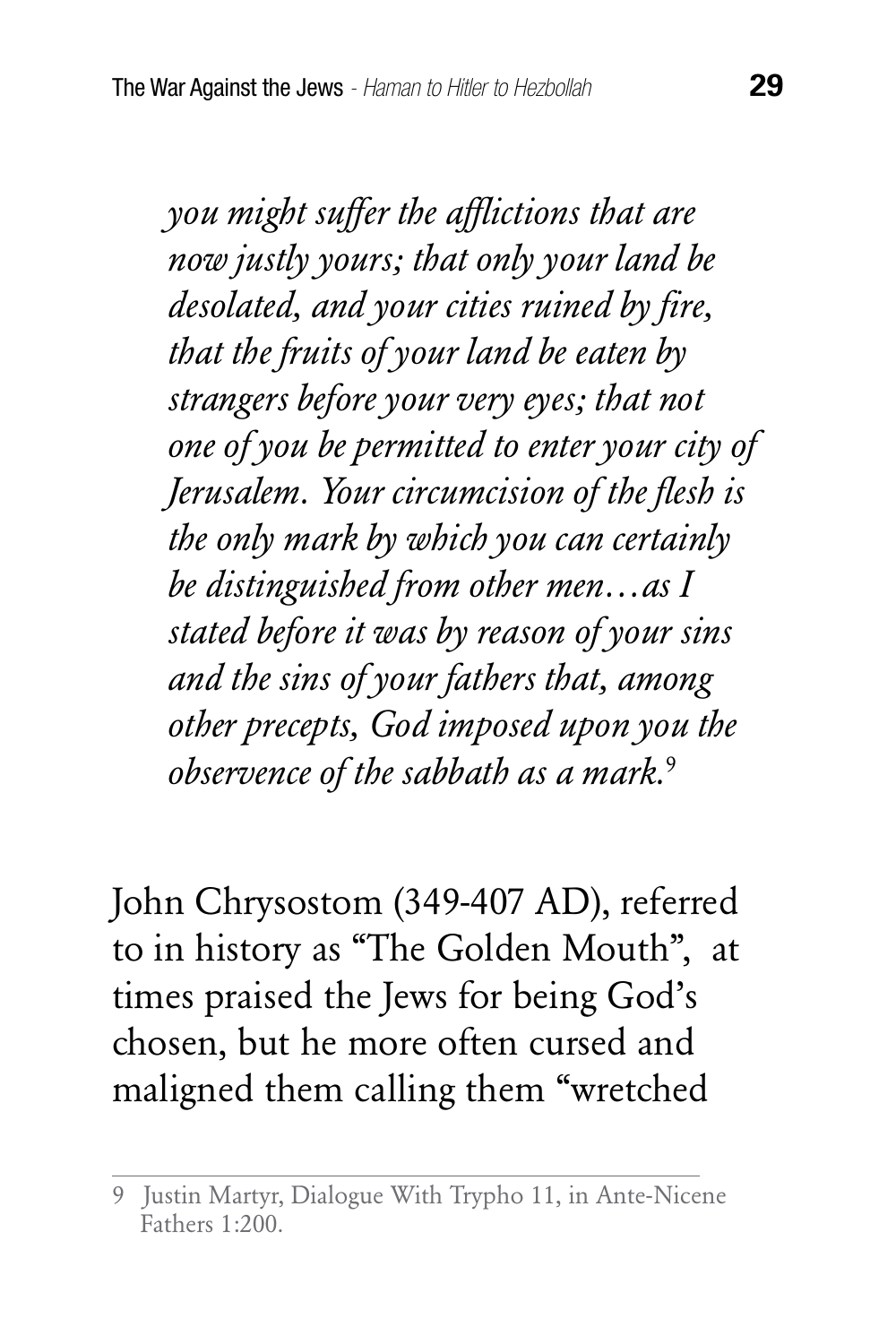and miserable", "good-for-nothing" and much worse after they refused to convert to Christianity. An example of his anti-Jewish vile is as follows,

*Jews are the most worthless of men — they are lecherous, greedy, rapacious — they are perfidious murderers of Christians, they worship the devil, their religion is a sickness... The Jews are the odious assassins of Christ and for killing god there is no expiation, no indulgence, no pardon. Christians may never cease vengeance. The Jews must live in servitude forever. It is incumbent on all Christians to hate the Jews.*<sup>10</sup>

Chrysostom's warped theology was a continued form of Anti-Jewish Supersessionism, which was the precursor

<sup>10</sup> Taken for Chrysostom's Eight Homilies Against the Jews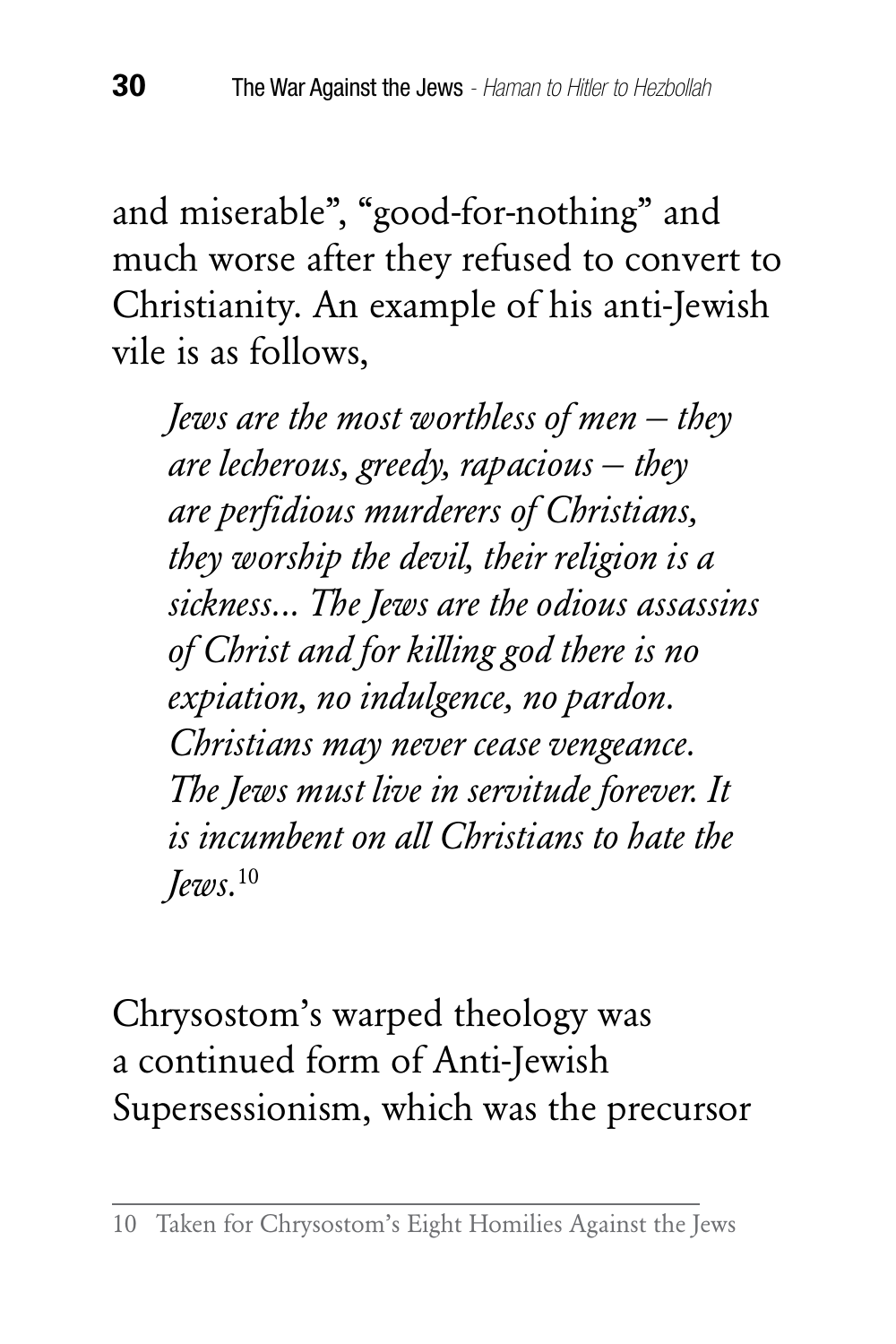to modern Replacement Theology.11 His spiteful rhetoric was intended to discourage Christians from observing the Jewish feasts and customs and prevent them from becoming "sick with a Judaizing disease". 12 Sadly, his anti-Semitic rants and those of other church leaders before him were used to validate sustained hatred and violence against the Jews.

Throughout the 3rd century discrimination against the Jewish people continued to significantly increase due in part to the persistent denunciation by church fathers such as St. Augustine (354-430 AD) a contemporary of Chrysostom. In his autobiographical work titled, *Confessions*, Augustine wrote,

# *How hateful to me are the enemies of your*

<sup>11</sup> Fonrobert, Charlotte. "Jewish Christians, Judaizers, and Anti-Judaism", Late Ancient Christianity (2010), Minneapolis, MN: Fortress Press, pp. 234–254

<sup>12</sup> John Chrysostom, Against the Jews. Homily 1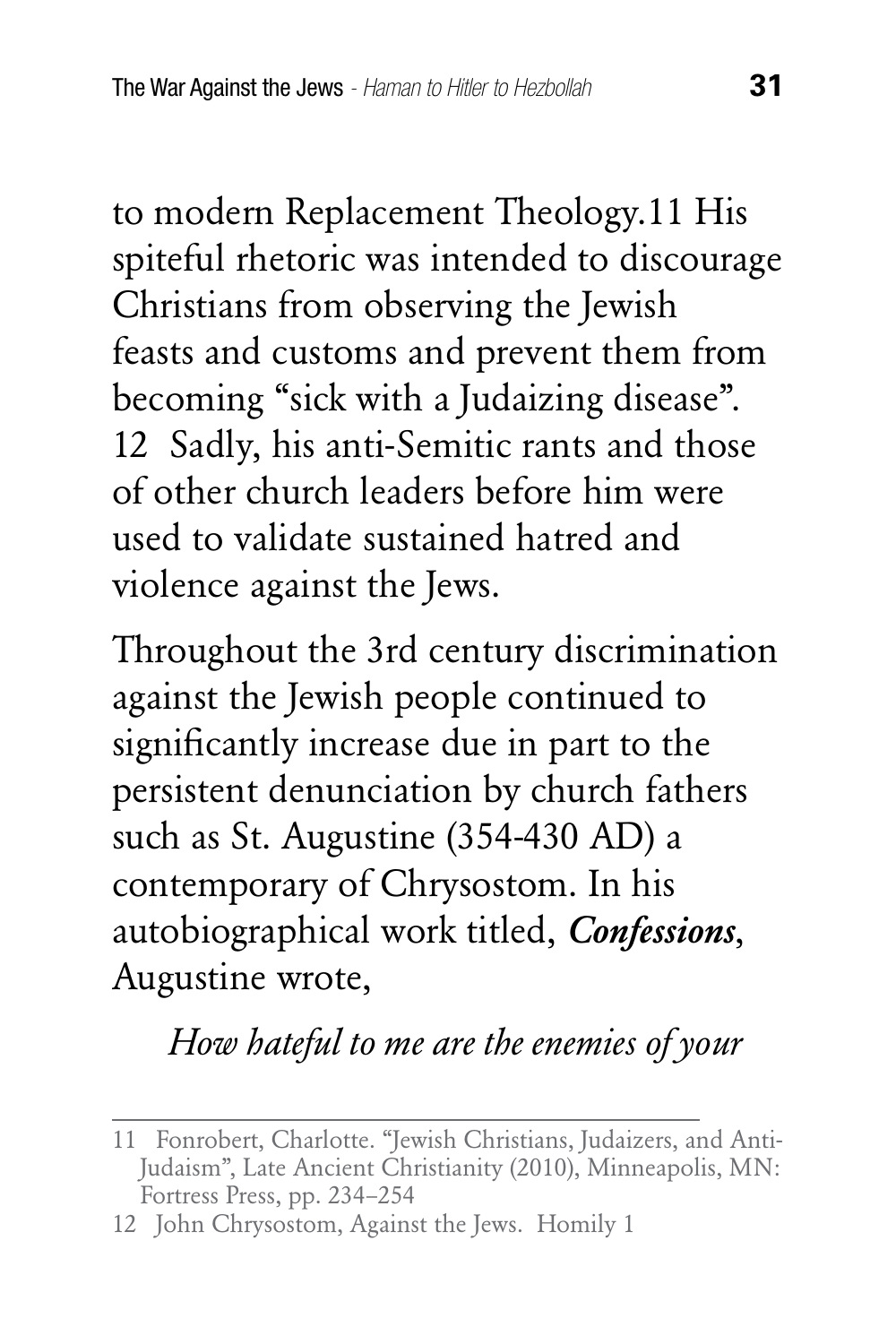*Scripture! How I wish that you would slay them [the Jews] with your two-edged sword, so that there should be none to oppose your word! Gladly would I have them die to themselves and live to you!*<sup>13</sup>

By the 4th century Jews were officially ostracized from the societies they had lived in for generations; they were forbidden to marry Christians or even eat together with them. The Jews in Italy were confronted with forced conversion. The Jews of Carthage, (modern day Tunisia), were expelled and whole Jewish communities in Europe were destroyed. Jews were banned from Jerusalem and the Roman Emperor Honorius called for the confiscation of all the gold and silver from the synagogues in the Holy City.

The next four hundred years (5th thru

<sup>13</sup> St. Augustine (c. 354-430 A.D.), Confessions, 12.14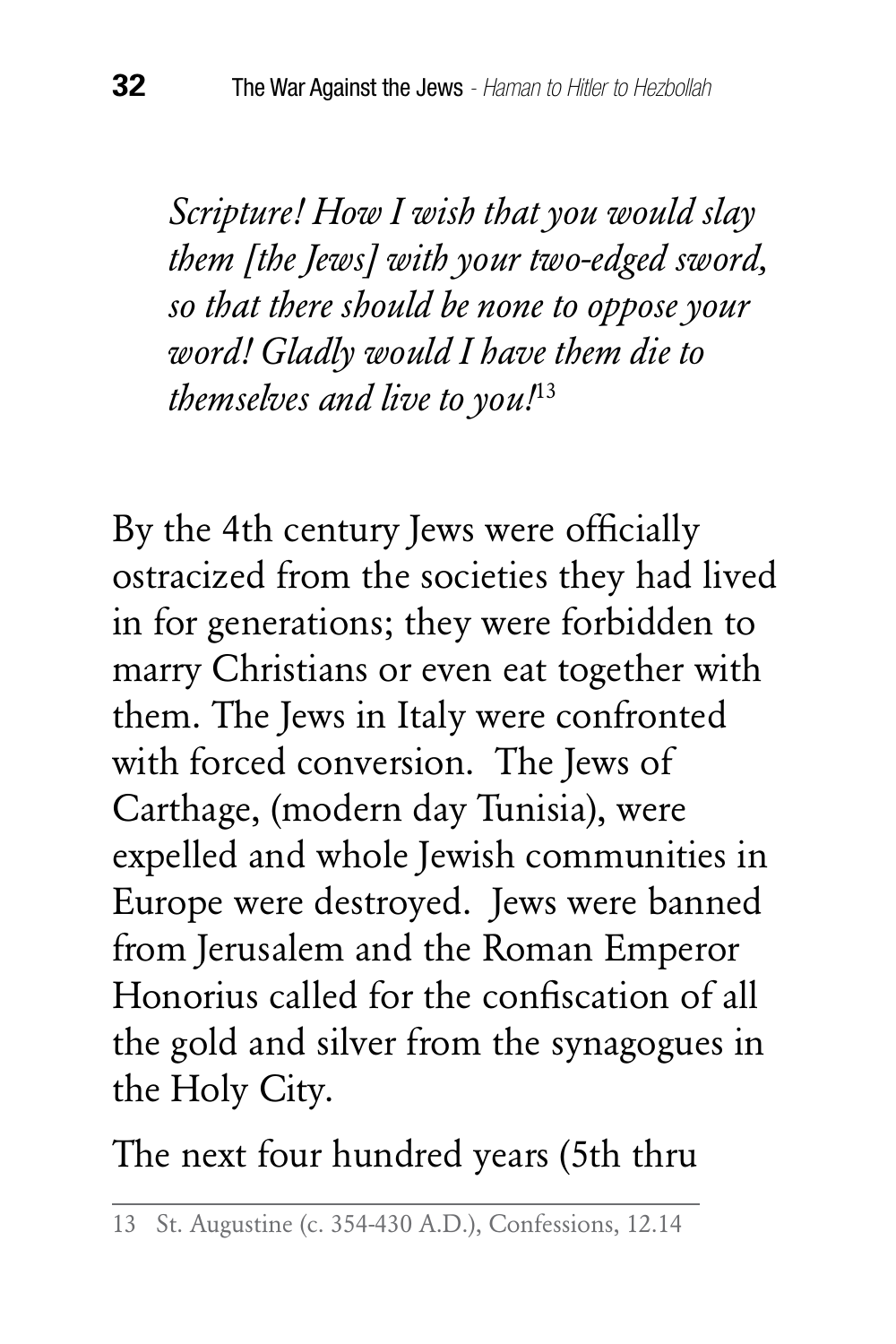8th century) were marked by additional malicious milestones in the sustained war against the Jews. There was the creation and ratification of the Theodosian Code which was a compilation of laws of the Roman Empire. In it, Jews were prohibited from holding important financial positions to include judicial and executive offices, and the ban against building new synagogues was reestablished.<sup>14</sup>

The Jewish people were forbidden from reciting the psalms while burying their dead, they could not testify against a Christian in court and they were burned at the stake by the thousands in Spain for refusing to convert.

As time progressed Jews were not allowed to join trade guilds. Jewish craftsmen such as goldsmiths, silversmiths, diamond

<sup>14 &</sup>quot;Codex Theodosianus" in The Oxford Dictionary of Byzantium, Oxford University Press, New York & Oxford, 1991, p.475.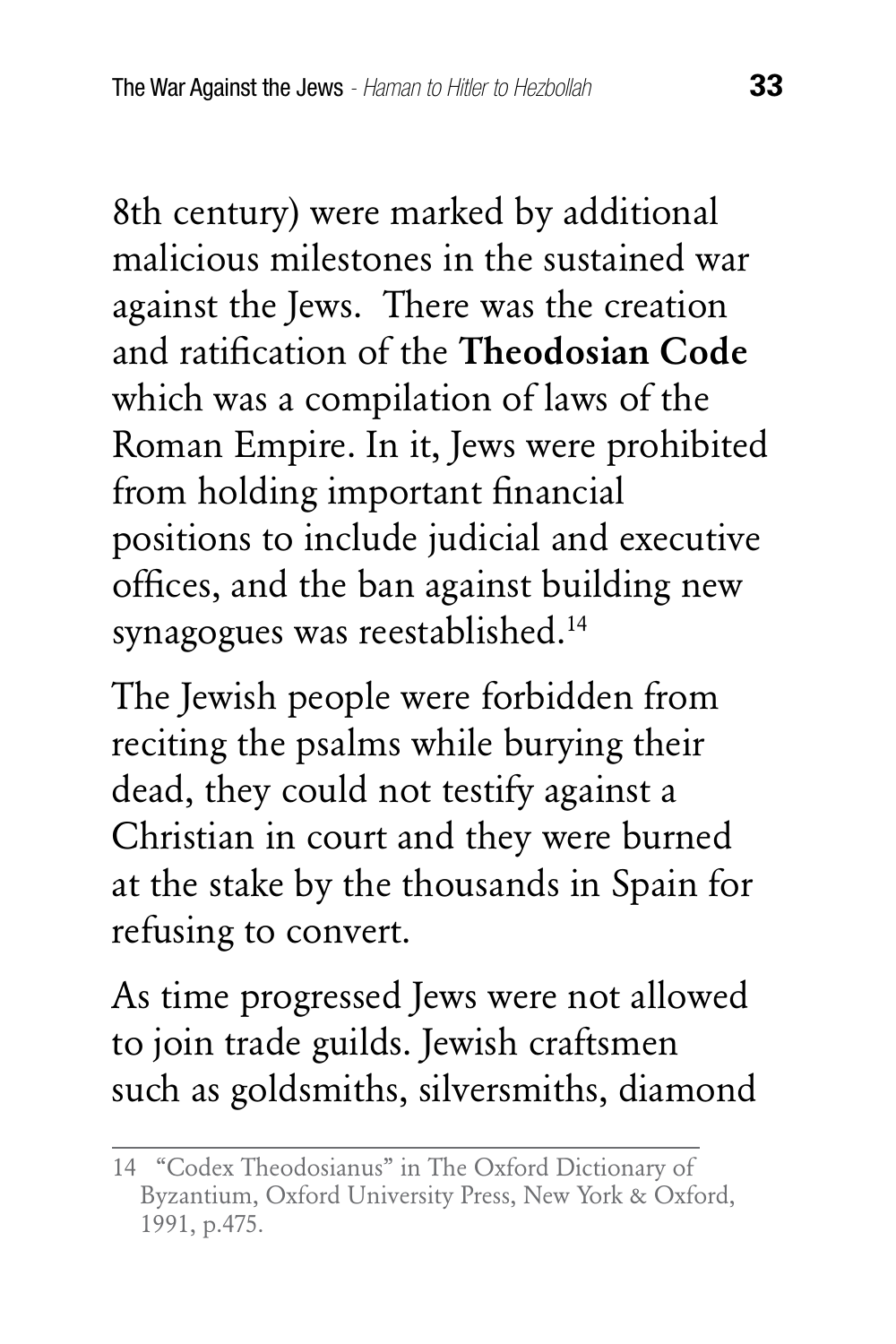cutters and glass-blowers began to fade away. Jewish people were excluded from owning land, holding office, and from becoming doctors and lawyers. Over the course of time, Muslim caliphs, medieval bishops, and, finally, Nazi organizers mandated the use of an identifying badge to mark the Jews.

The Jewish people were disgraced by having to wear "distinguishing garments" such as an emblem (yellow star), an insignia (Juden) or some other form of atypical clothing that set them apart from Christians. In Canon 26 of the Third Lateran Council of 1179 Jews were forbidden to be plaintiffs or witnesses against Christians in court and were also prohibited from withholding an inheritance from their descendants who had converted to Christianity.

Pope Urban II of Rome decreed for the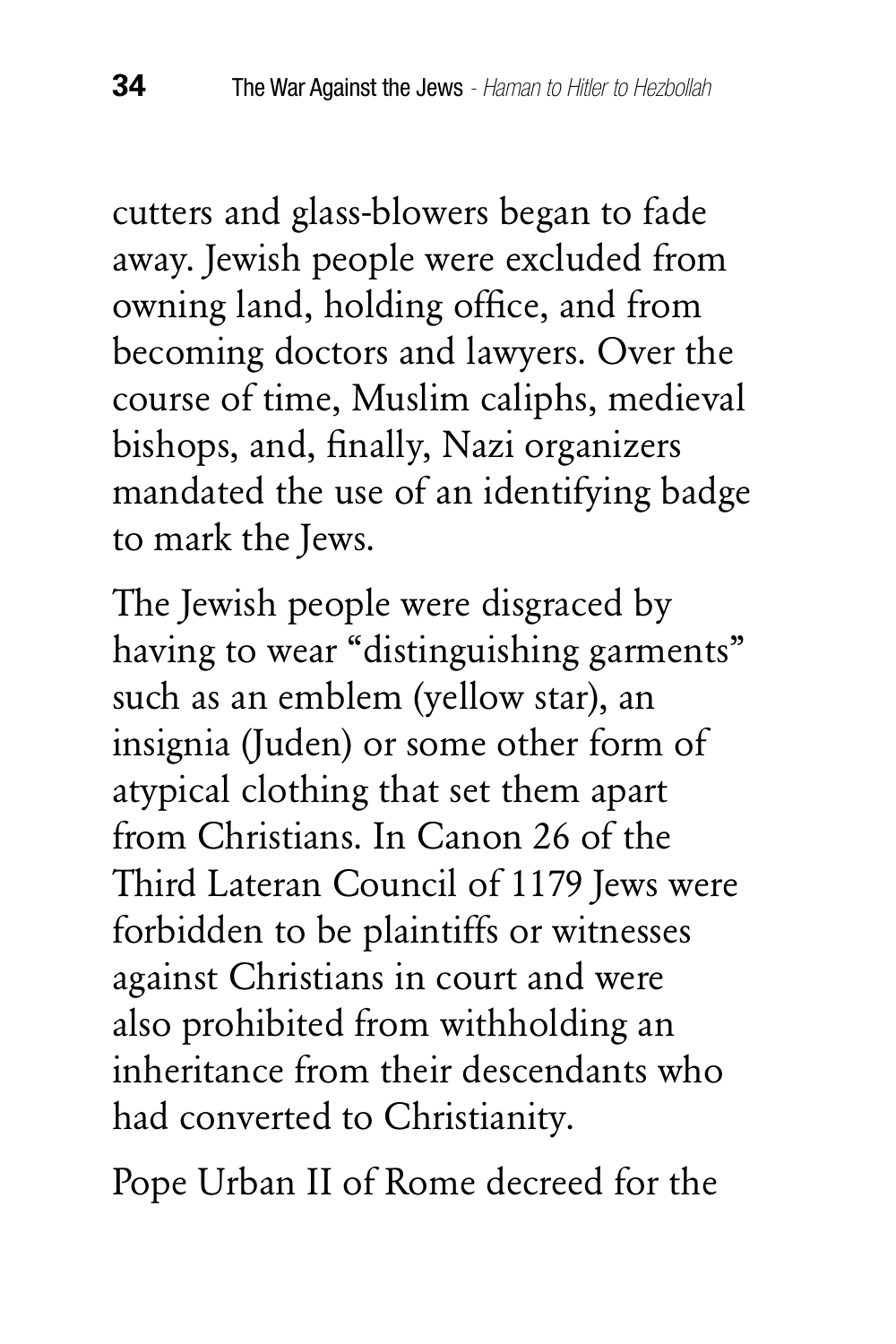Christians of Europe to take up the "cross and sword" and liberate the Holy Land from the Muslims. This call to action began what is now known as the first of eight Crusades (1095 – 1291 AD). These violent campaigns increased the ranking of European Christians within the region, giving them a major standing in the contest for land in the Middle East.

As a consequence of Rome's vicious campaign, sanctioned mobs of murderous vigilantes marched under the sign of the cross sweeping through Jewish communities looting, raping and massacring tens of thousands of Jews on the road to Jerusalem.<sup>15</sup> Fundamentally, the seed of Abraham, the Chosen, the cherished, and covenant people of God were slaughtered beneath the cross of Christ.

<sup>15</sup> S. Grayzel, The Church and the Jews in the 13th Century 1966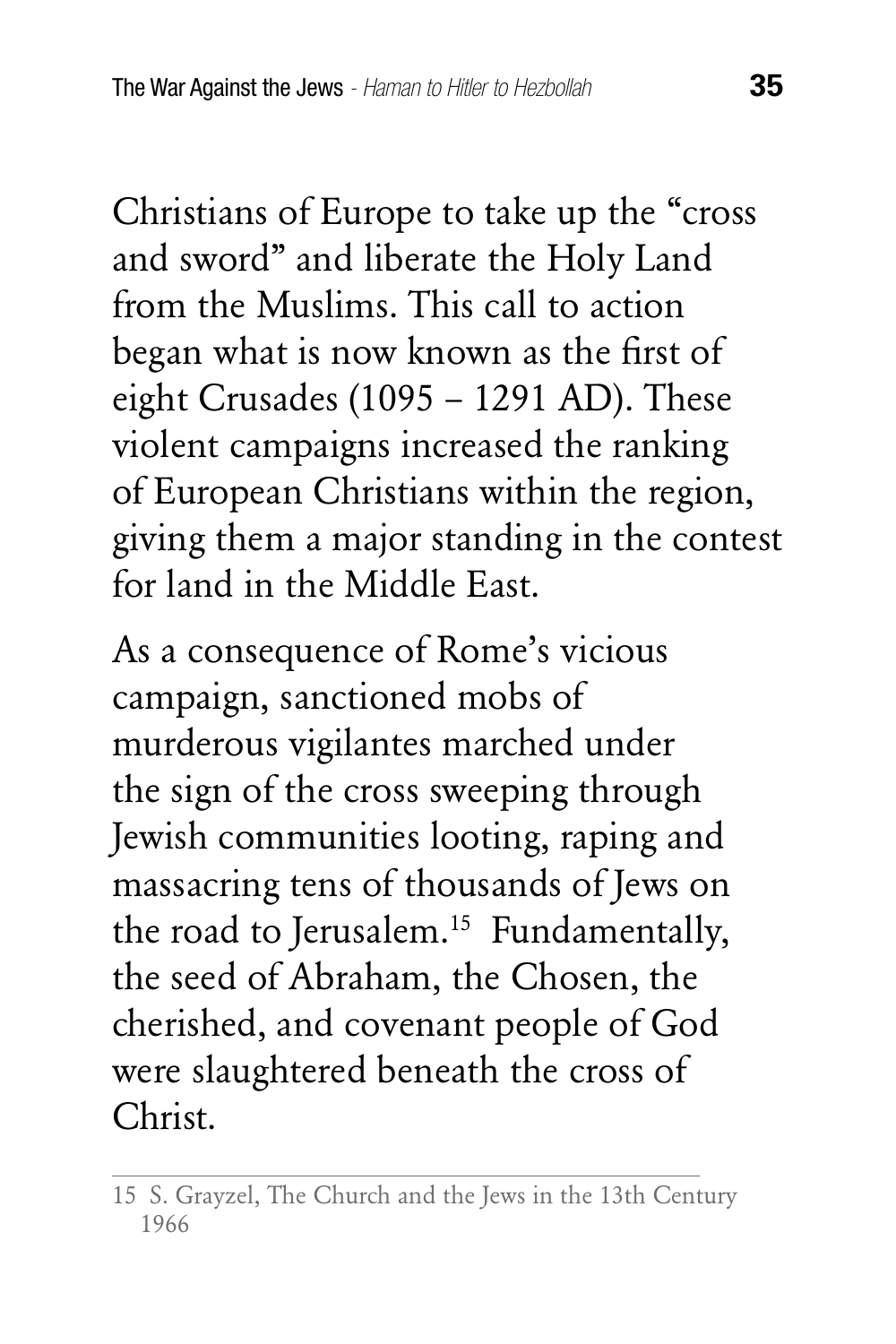Evil lies about the Jews continued to surface such as the capricious tales of "blood libel". On Passover 1144, a Christian boy disappeared in Norwich, England. Immediately, the local citizens alleged that the Jews murdered the young man in order to use his blood for ritual practices such as the making of matzo at Passover.

It may be hard to believe but radical Muslim communities teach this same treacherous lie to their children even to this day. They also maintain that the Jewish people are the enemy of Allah and that Islam must continue to engage in a religious war against the Jews. Ultimately, this radical Islamic rhetoric teaches that killing Jews is a holy obligation.<sup>16</sup>

After my first trip to Israel in 1978, I

<sup>16</sup> Islam's War Against the Jews: Quotes from the Palestinian Authority by Itamar Marcus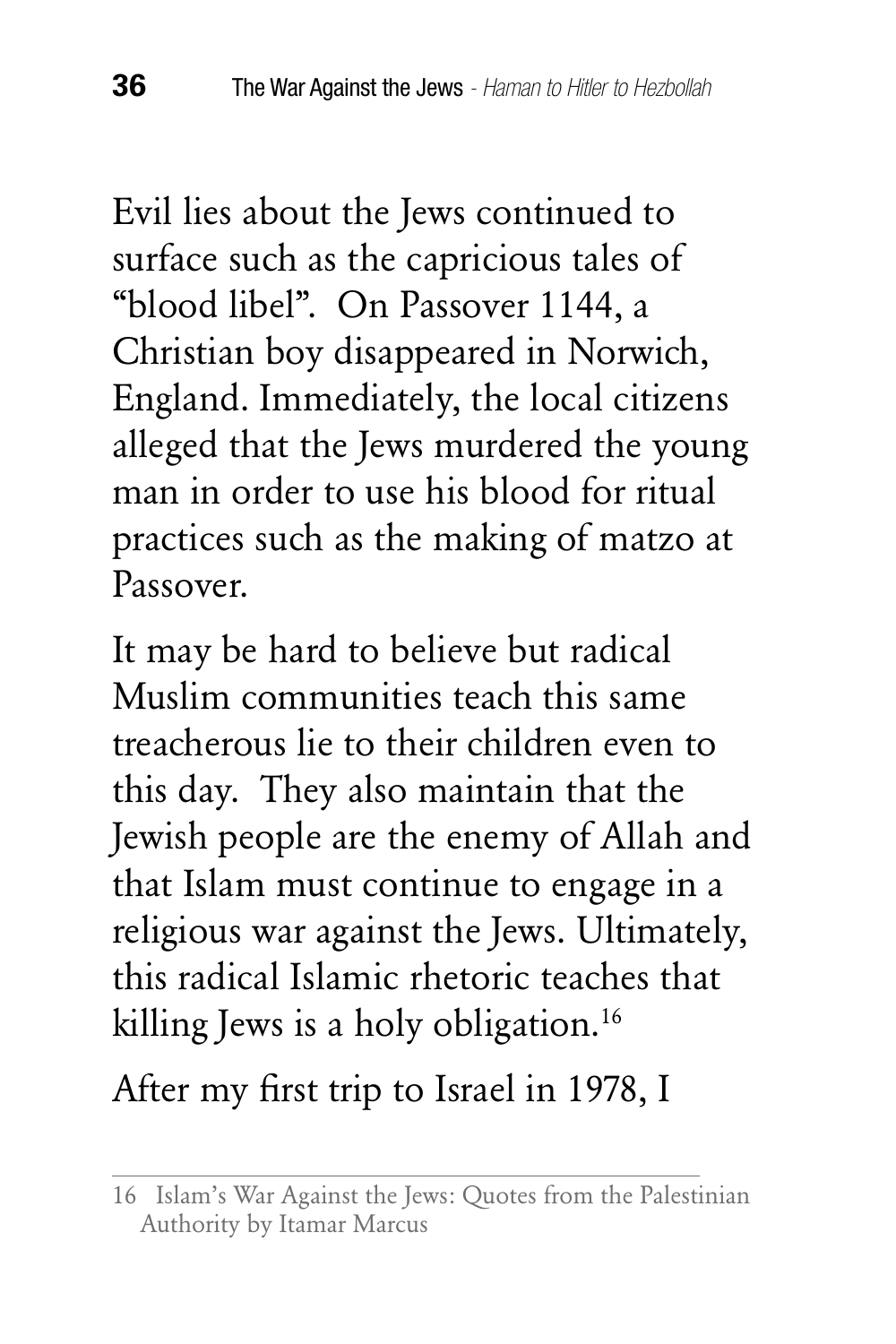began a two year study of the historical relationship between Jews and Christians. I became deeply disturbed to learn that one of the great perpetrators of Jewish hatred was Martin Luther, the founder of Protestantism.

After the Catholic Reformation of the 16th century, Luther became despondent that the Jews would not convert to his liberating form of Christianity. As a consequence of Luther's unrestrained anger he authored a vile pamphlet entitled The Jews and Their Lies (1545).

In it he asserted that Jews were the Christ killers and demanded their torture and death. Luther stated that the Jews should have their tongues cut out through the back of their heads, their synagogues burned to the ground and their children sold into slavery. Incendiary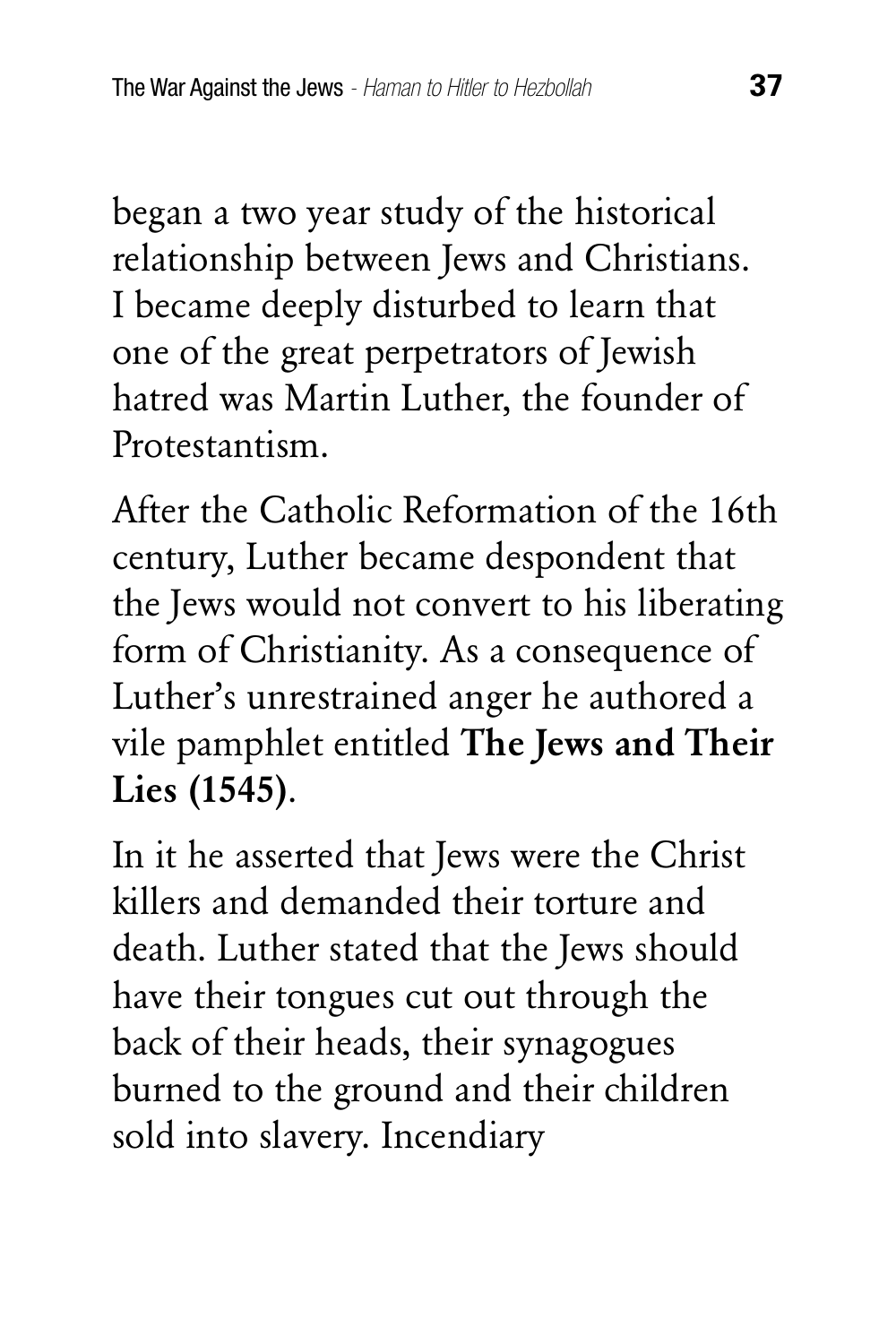*"...set fire to their synagogues or schools and to bury and cover with dirt whatever will not burn, so that no man will ever again see a stone or cinder of them. This is to be done in honor of our Lord and of Christendom, so that God might see that we are Christians..."17*

The Nazis would reprint Luther's inflammatory pamphlet in 1935 which later helped spawn the evils of Hitler's Final Solution. Some historians believe that the slanderous attacks from church leaders such as Chrysostom and Luther marked the critical transition of "anti-Judaism" (the Christian hatred toward the Jewish religion) and "anti-Semitism" (the world's abhorrence toward the Jews as a racial  $group).<sup>18</sup>$ 

<sup>17</sup> The Jews and Their Lies Martin Luther 1545

<sup>18</sup> Jeanne Favret-Saada, A fuzzy distinction - Anti-Judaism and anti-Semitism (An excerpt from Le Judaisme et ses Juifs), Journal of Ethnographic Theory, 2014.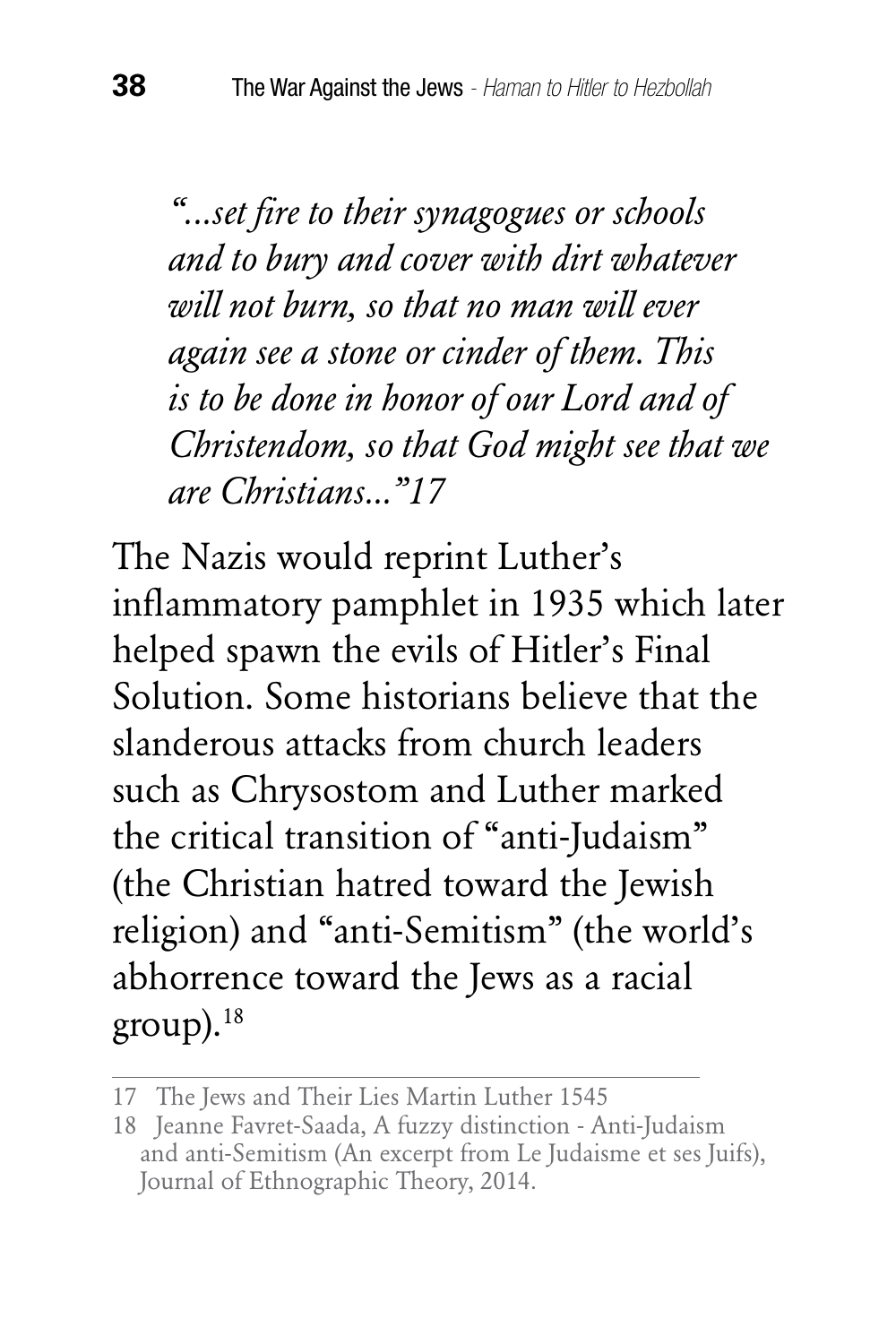John Calvin, (1509-1564), was a French theologian and spiritual statesman who was a contemporary of Martin Luther. He was recognized as the most influential ecclesiastical leader within the second generation of the Protestant Reformation. But like others before him, his twisted views of the Jewish people continued to fuel the flame of hatred;

*"I have had much conversation with many Jews: I have never seen either a drop of piety or a grain of truth or ingenuousness – nay, I have never found common sense in any Jew.... Their [the Jews] rotten and unbending stiffneckedness deserves that they be oppressed unendingly and without measure or end and that they die in their misery without the pity of anyone."* <sup>19</sup>

<sup>19</sup> Pak, G. Sojin. John Calvin and the Jews: His Exegetical Legacy. Reformed Institute of Metropolitan Washington, 2009, p. 25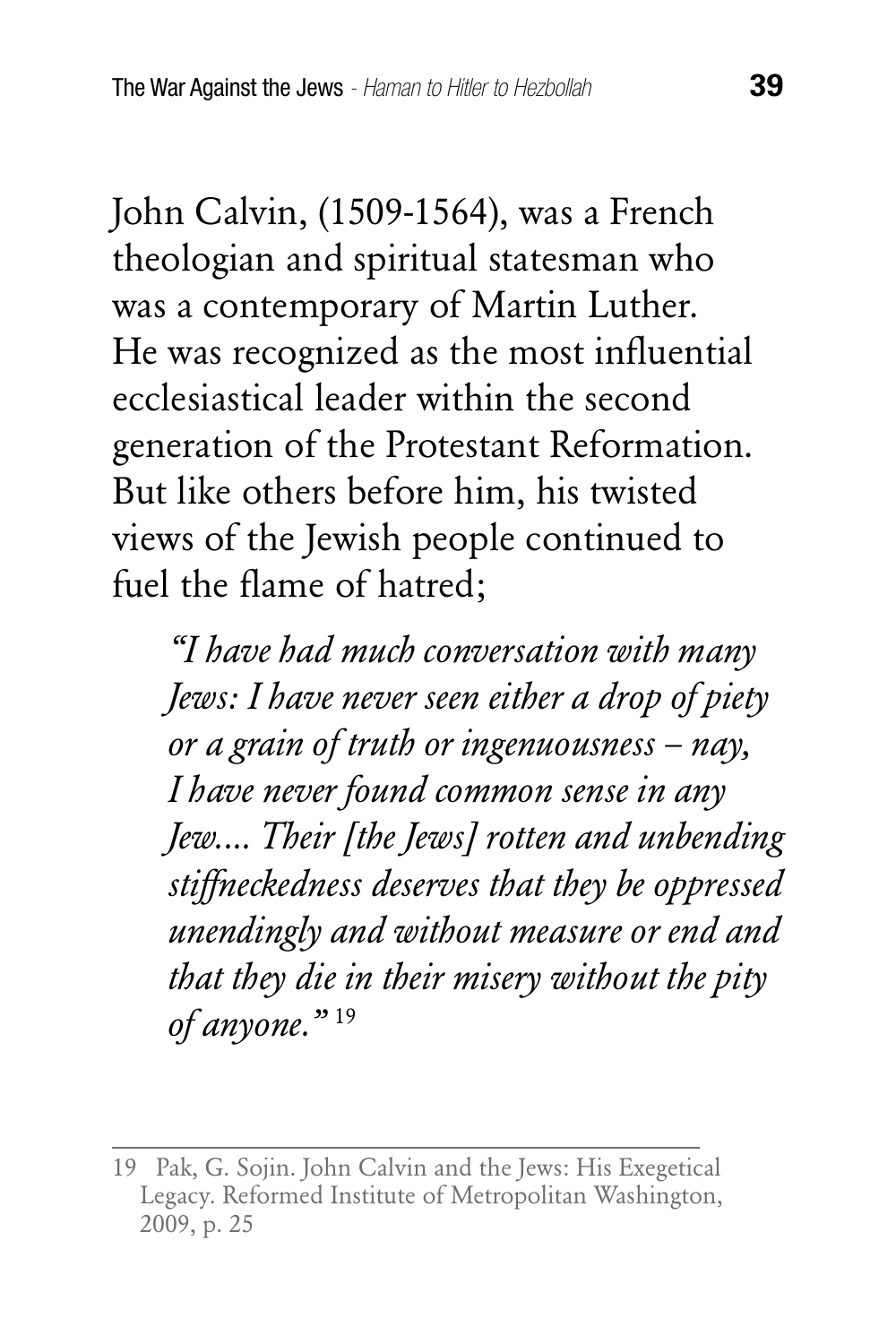There was no end in sight of the virulent spread of anti-Semitism within and without the church.

#### The Crusades, The Pogroms and The **Ghettos**

The Crusaders were allegedly created to "liberate" Jerusalem from the infidels. However, during the first Crusade in 1095, it was decided to also attack Jewish communities along the way to Jerusalem under the slogan, *"Why fight Christ's enemies abroad when they are living among us?"* 20 Consequently, nearly 5,000 Jews were murdered in cities throughout Germany alone during the first of these vicious campaigns. In 1124, the whole Jewish Quarter of Kiev was destroyed, and 100,000 Jews were massacred in Fez with another 120,000 in Marrakesh by angry mobs.

<sup>20</sup> Gilbert, M. (2010). The Routledge Atlas of Jewish History. Routledge. ISBN 9780415558105. Retrieved 2014-10-05.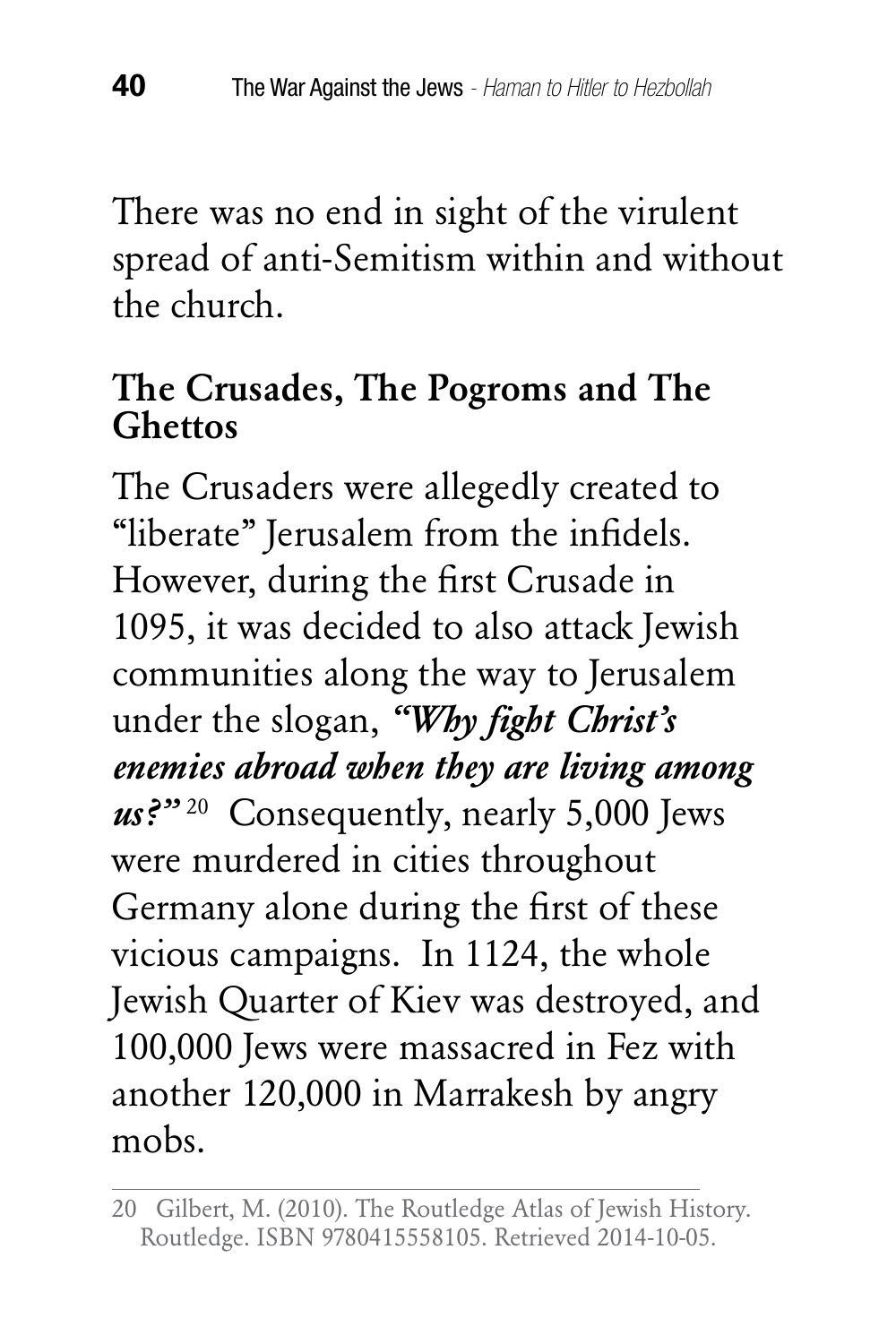The continued carnage of the Jewish people during the Crusades induced the birth of the pogrom. The word pogrom means "to destroy, to wreak havoc, or to demolish violently", and specifically refers to the outbreaks of anti-Jewish violence by non-Jews. The first recorded pogrom arose against the Jews in 1241 in Frankfurt, Germany after a debate over interfaith marriages between Jews and Christians. This assault where 180 Jews were killed and 24 were forced to baptize is known as the "Slaughter of the Jews" or Judenschlacht.<sup>21</sup> On Easter Sunday in 1389 the Jewish Quarter in Prague was burned and nearly 1,500 Jews were massacred.22

Increasingly, Jews were subjected to political, economic and social discrimination. By the 13th century

<sup>21</sup> Judenschlacht - Pogrom Against Jews in Frankfurt, Germany

<sup>22</sup> Barbara Newman The Passion of the Jews of Prague: The Pogrom of 1389 and the Lessons of a Medieval Parody Church History 81:1 (March 2012), p. 1-26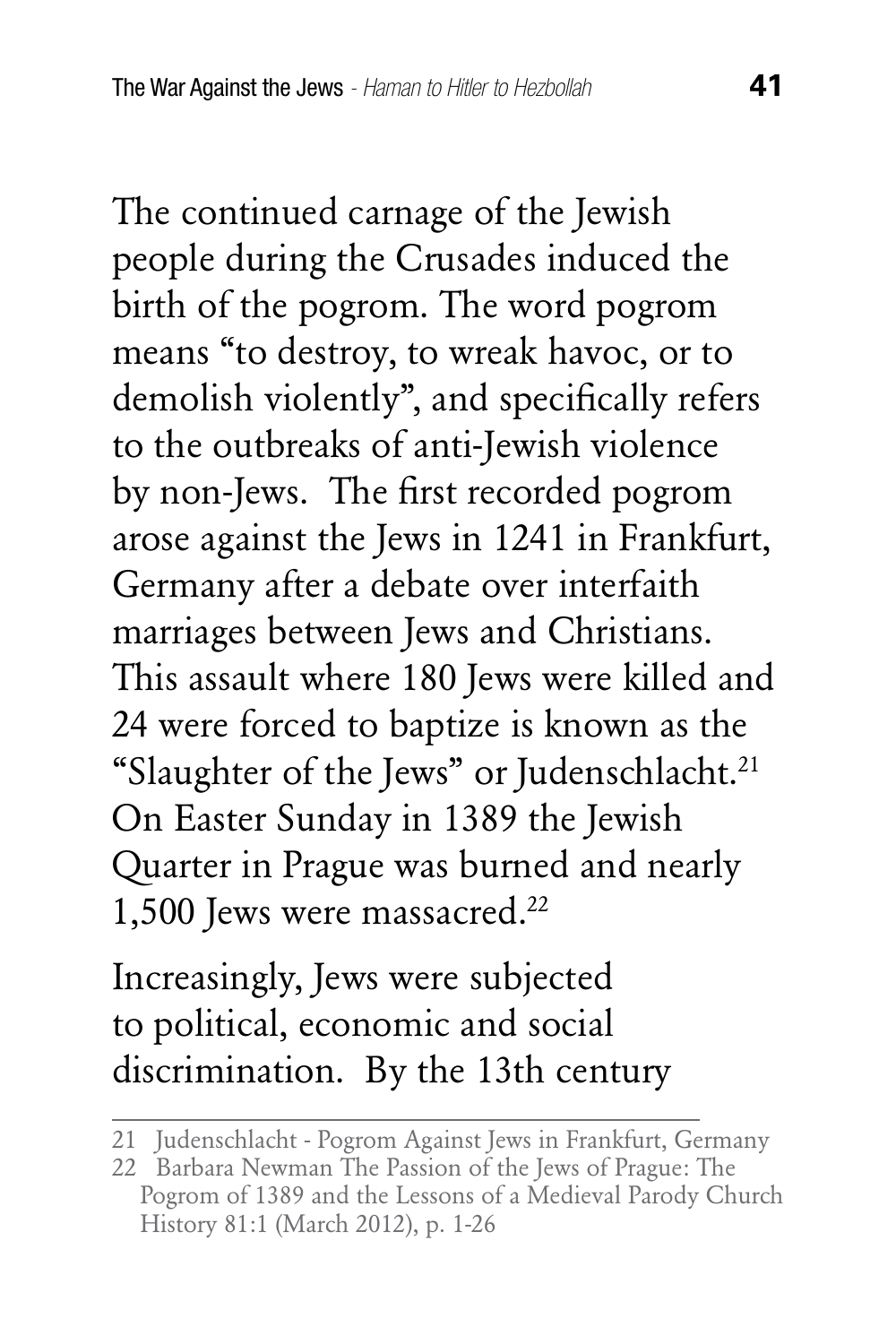Jewish people were systematically removed from their homes and required to live in designated communities which eventually became known as the "Jewish Ghetto". The term "ghetto" originated in 1516 from the name of the Jewish quarter in Venice, Italy where Jews were forced to live. By the 16th and 17th centuries, Jewish ghettos were created in Frankfurt, Rome, Prague, and other cities throughout Europe.<sup>23</sup>

The Jews were blamed for everything. Even the Bubonic Plague of the Dark Ages, which killed an estimated one-third of Europe's population, fueled further anti-Jewish hatred. The Jews were accused of poisoning wells leading to the spread of the "Black Death" as this devastating disease was called. For this, and other false allegations related to the plague, nearly 100,000 Jews were burned alive in Germany

<sup>23</sup> http://www.sacred-destinations.com/italy/venice-ghetto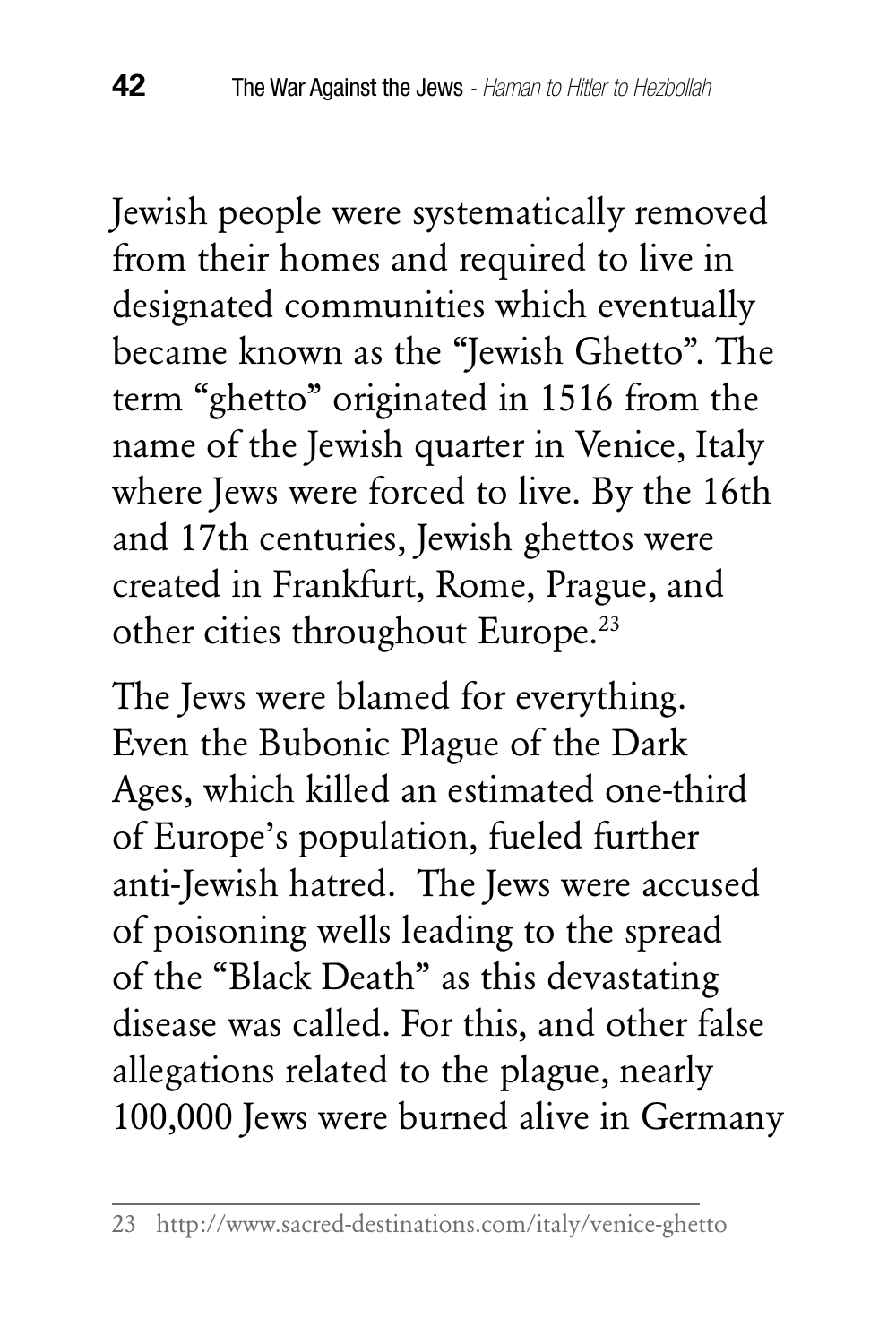### and Austria alone.24

By the 1800s pogroms became commonplace after a large wave of anti-Jewish riots moved through Russia. During this time more than 200 anti-Jewish events occurred in Kiev, Warsaw and Odessa. The New York Times described the First Kishinev pogrom of Easter, 1903 with these words,

*The anti-Jewish riots in Kishinev, Bessarabia are worse than the censor will permit to publish. There was a well laid-out plan for the general massacre of Jews on the day following the Orthodox Easter. The mob was led by priests, and the general cry, "Kill the Jews", was taken up all over the city. The Jews were taken wholly unaware and were slaughtered like sheep. The dead number 120 and the injured about 500. The scenes of* 

<sup>24</sup> Anna Foa The Jews of Europe After the Black Death 2000 Page 146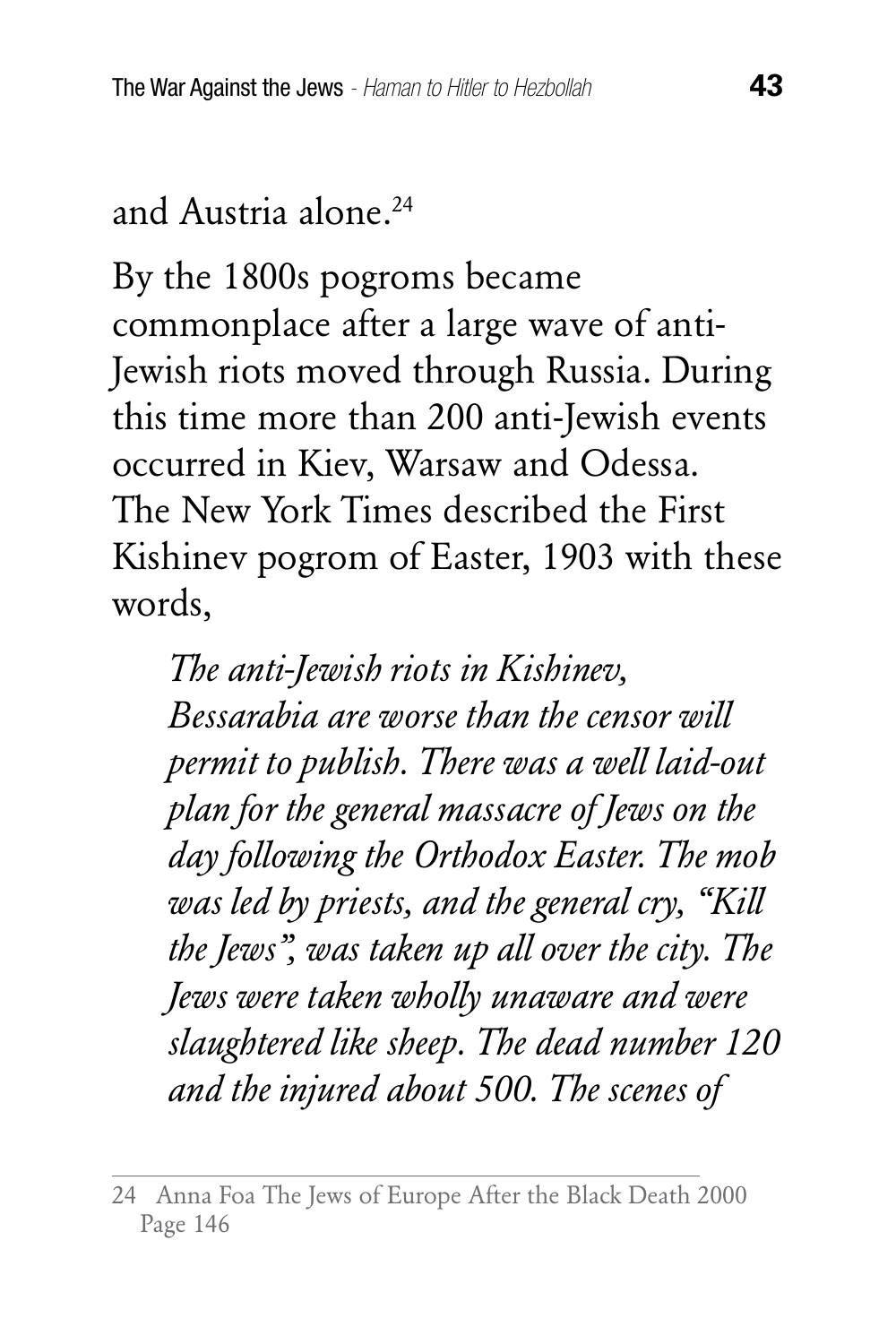*horror attending this massacre are beyond description. Babies were literally torn to pieces by the frenzied and bloodthirsty mob. The local police made no attempt to check the reign of terror. At sunset the streets were piled with corpses and wounded. Those who could make their escape fled in terror, and the city is now practically deserted of Jews.*<sup>25</sup>

Pogroms became so prevalent in subsequent years that historian John Klier noted that, "By the twentieth century, the word 'pogrom' had become a generic term in English for all forms of collective violence directed against Jews..."

The church's *desecration* of the humanity of the Jewish people is among the everpresent arguments over its contribution to the eventual attempt of the *extermination* 

<sup>25</sup> Jewish Massacre Denounced", in The New York Times, 1903 April 28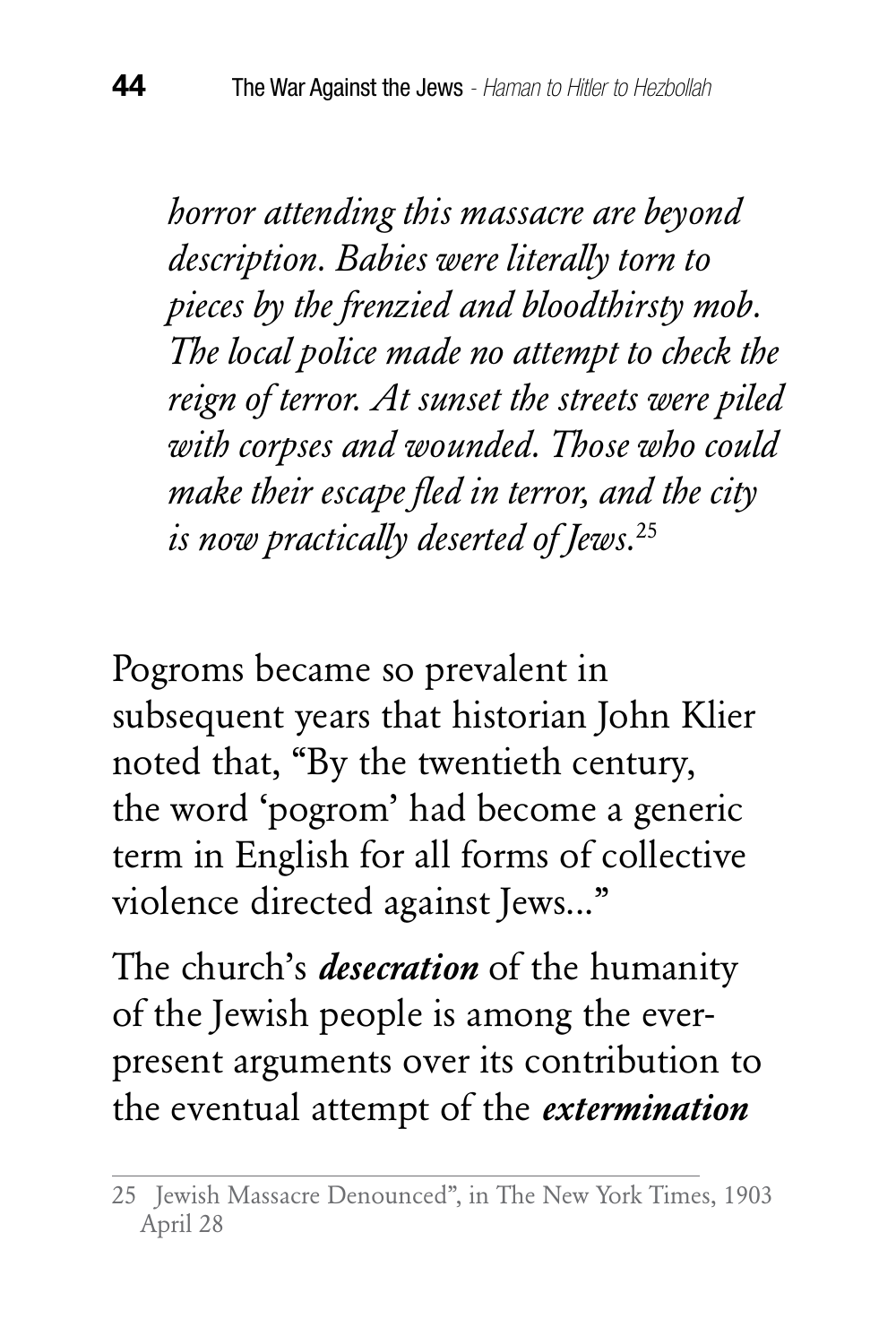of the whole Jewish race during the Holocaust.

The term "anti-Semitism" was first conceived by Wilhelm Marr in his work, *Victory of Judaism over Germanism (1873).*  He believed the Jews should be barred from citizenship because of their conspiracy to rule the state—the spirit of Haman lives!

In the same vein, *The Protocols of the Elders of Zion* was published in Russia in 1905 by Russian writer and mystic Sergei Nilus.

I want to emphasize that this document was completely fictitious and promoted the perpetual myth that the Jews had devised a "secret plan to rule the world by manipulating the economy, controlling the media, and sponsoring various religious conflicts." 26

These writings were seen as the "most notorious and widely distributed anti-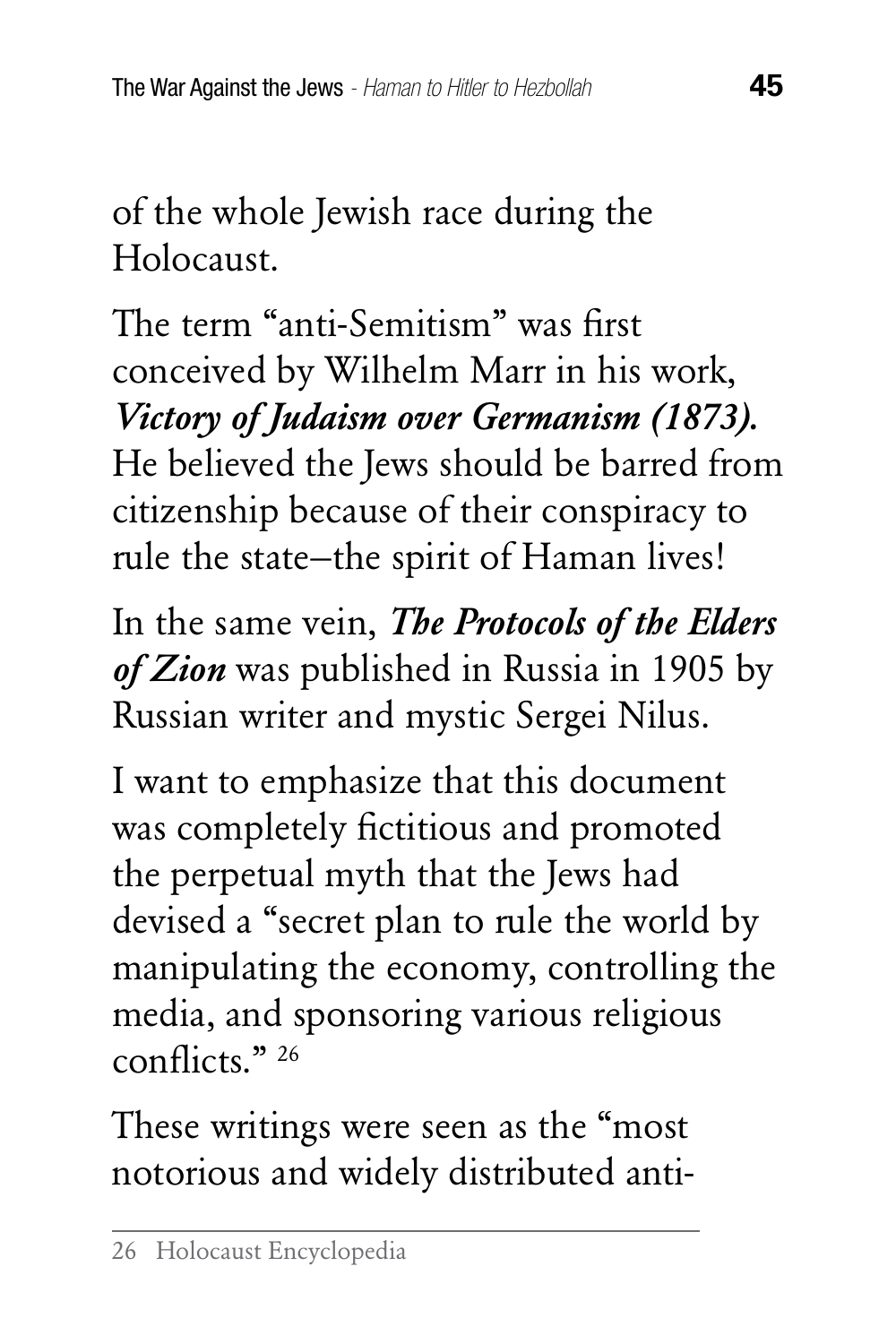Semitic publication of modern times."<sup>27</sup> The Protocols greatly contributed to the exponential rise in anti-Semitism and Jewish hatred. This anathema for God's people was additionally fueled by the development of Social Darwinism and other so-called scientific philosophies based on the bogus concepts of racial inferiority and superiority.

# Post World War I Germany

Germany was humiliated by their defeat in World War I, and more so after the Treaty of Versailles. This accord obligated the German people to give up land and pay reparations to countries whose lands it had damaged during the war. Enter Adolph Hitler.

Hitler was a charismatic leader and it was inevitable for the German people to fall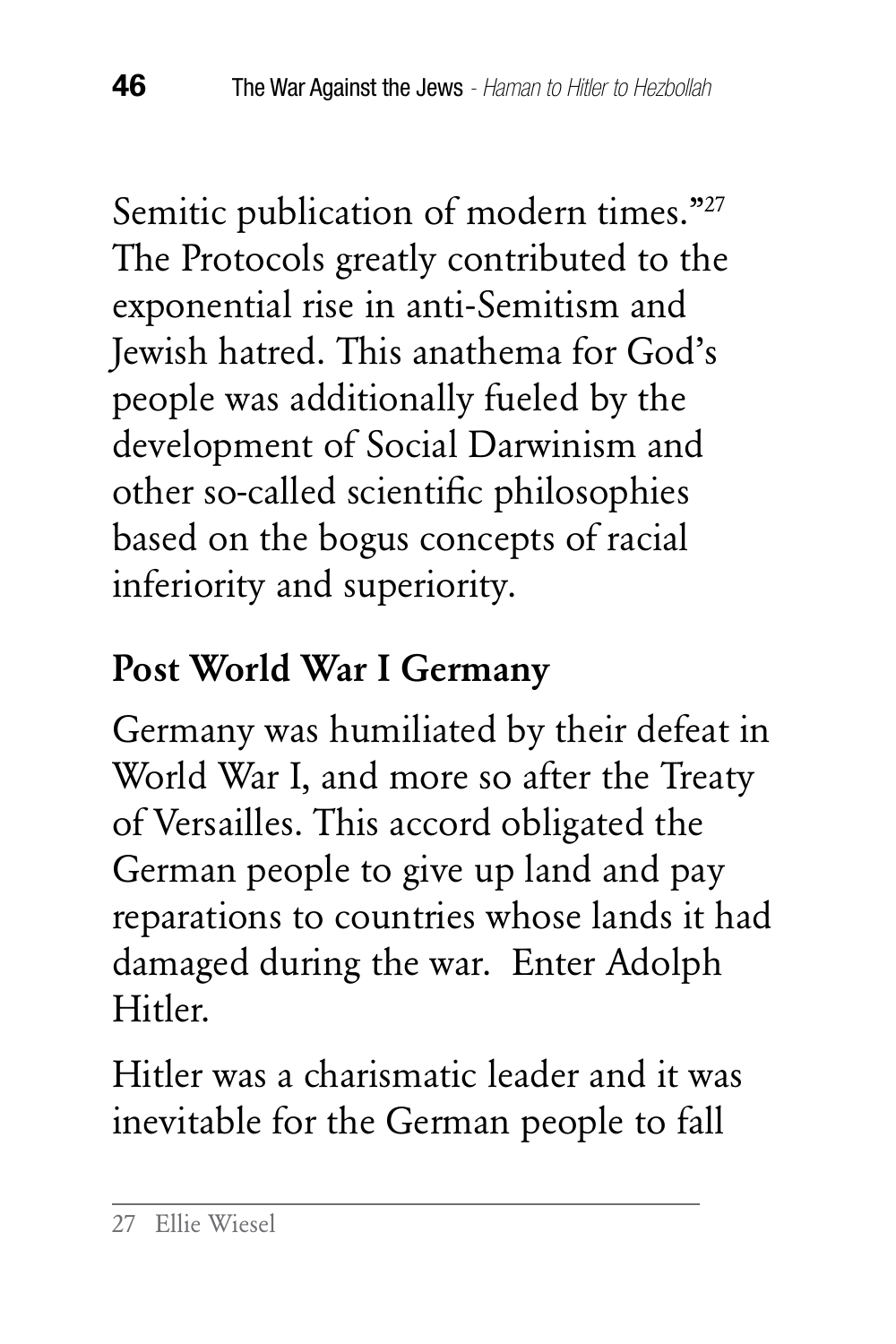in hypnotic obedience to his demagogic authority. He reminded the German masses of the "blood libel" lies, the supposed root cause of the Bubonic Plague and other such fabrications. In addition, Hitler quoted the works of Chrysostom and Luther to promote fear within the people that the Jews would in due course, contaminate their "superior Aryan race".

The German people were crying out for any political and social revolution that would return them to European dominance and reinstate their much desired dignity. This outcry for supremacy permitted Nazism to explode as a political movement which endorsed racially anti-Semitic philosophies as articulated by Adolf Hitler in his book *Mein Kampf* (My Struggle).

The demand for the resurgence of German national pride coupled with Jewish hatred,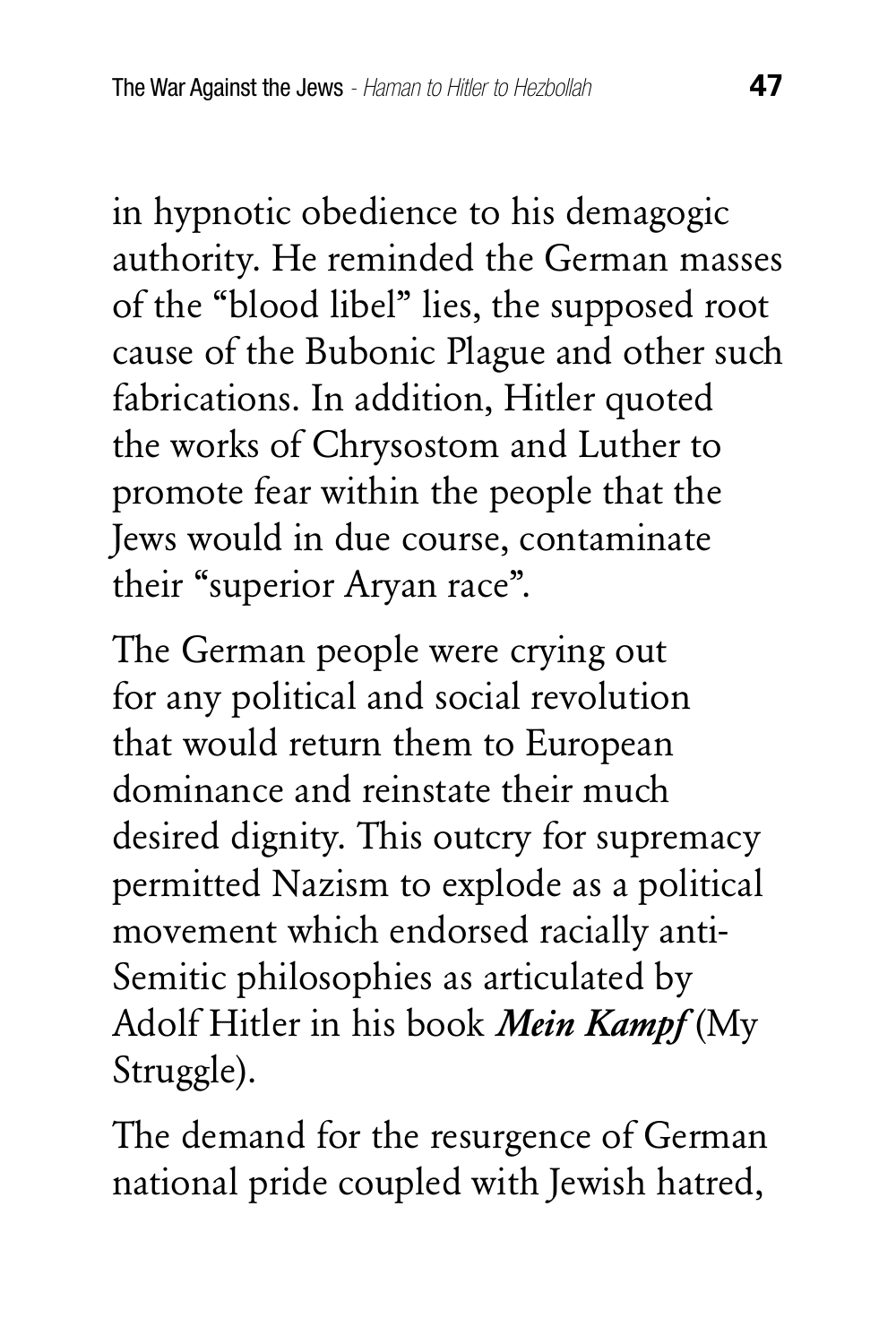culminated in Hitler's meteoric rise to power in 1933. His National Socialist regime promoted the methodical exclusion of Jews from society from its inception. The Jewish people were relentlessly demonized and accused of being the driving force behind International Marxism and, what Joseph Goebbels called, "immoral Capitalism."

Hitler was quoted as saying; "If the Jews did not exist, we would have to invent them." The hatred of the Jewish people was the foundation of Hitler's unifying power.<sup>28</sup> He predicted that if left unchallenged, the Jews would eventually drag their beloved Deutschland into another world war. Goebbels and his Nazi propagandists convinced the German citizenry that the Jews were the root cause of every social,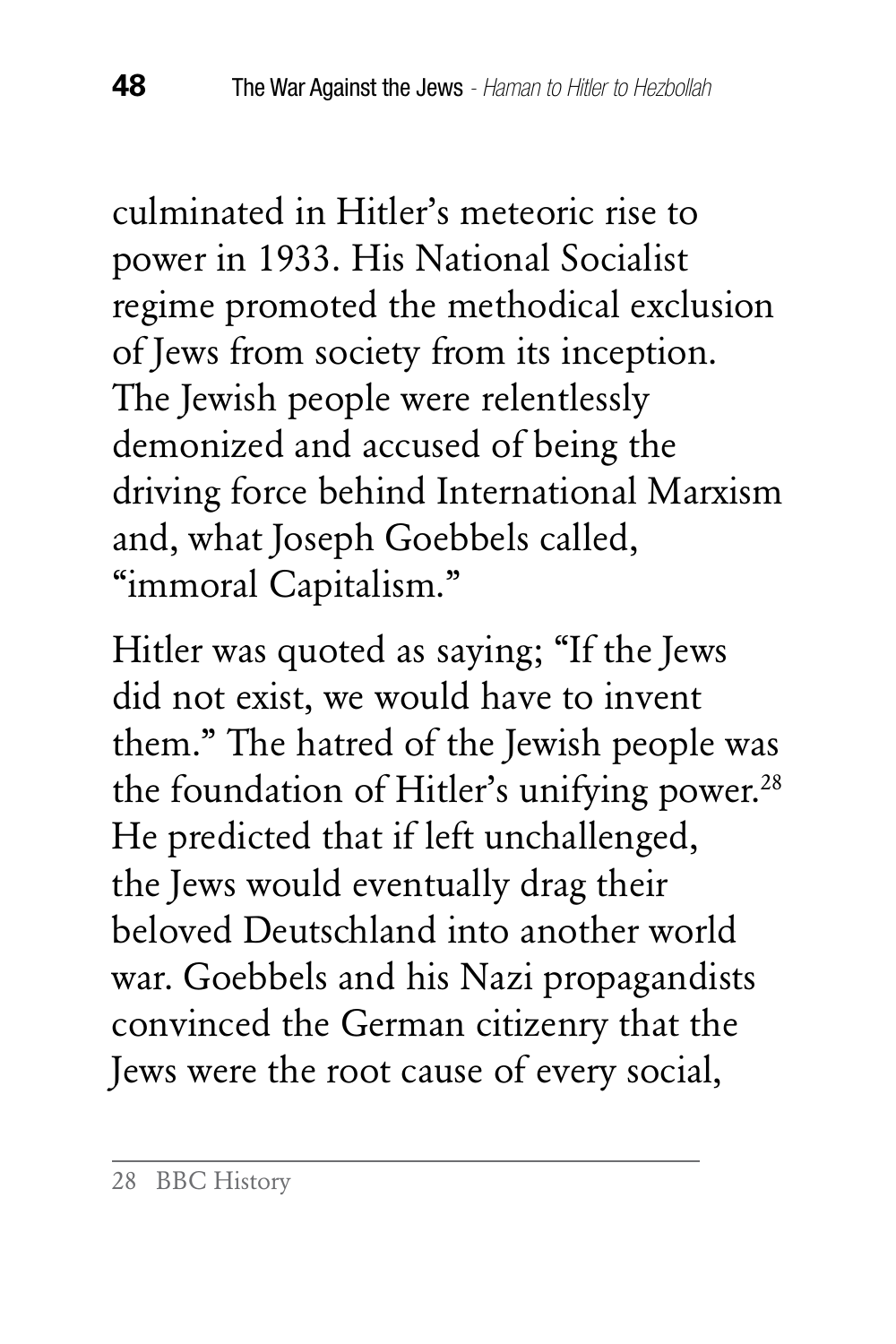religious and economic problem they faced.

Widespread anti-Semitic indoctrination saturated German society resulting in the mass hatred of the Jewish people. Laws were ratified excluding Jews from state and civil service. The Bavarian Interior Ministry denied Jewish students entrance to schools and universities. Jewish doctors were forbidden from treating non-Jewish patients, and they were denied reimbursement of services from public or state supported health insurance funds leaving them virtually bankrupt.

By 1934, Jewish lawyers and notaries were prohibited from participating in legal matters. Licensing credentials were revoked from Jewish tax advisors, Jewish actors were no longer allowed to perform on stage or screen and Jewish butchers "could no longer slaughter animals according to ritual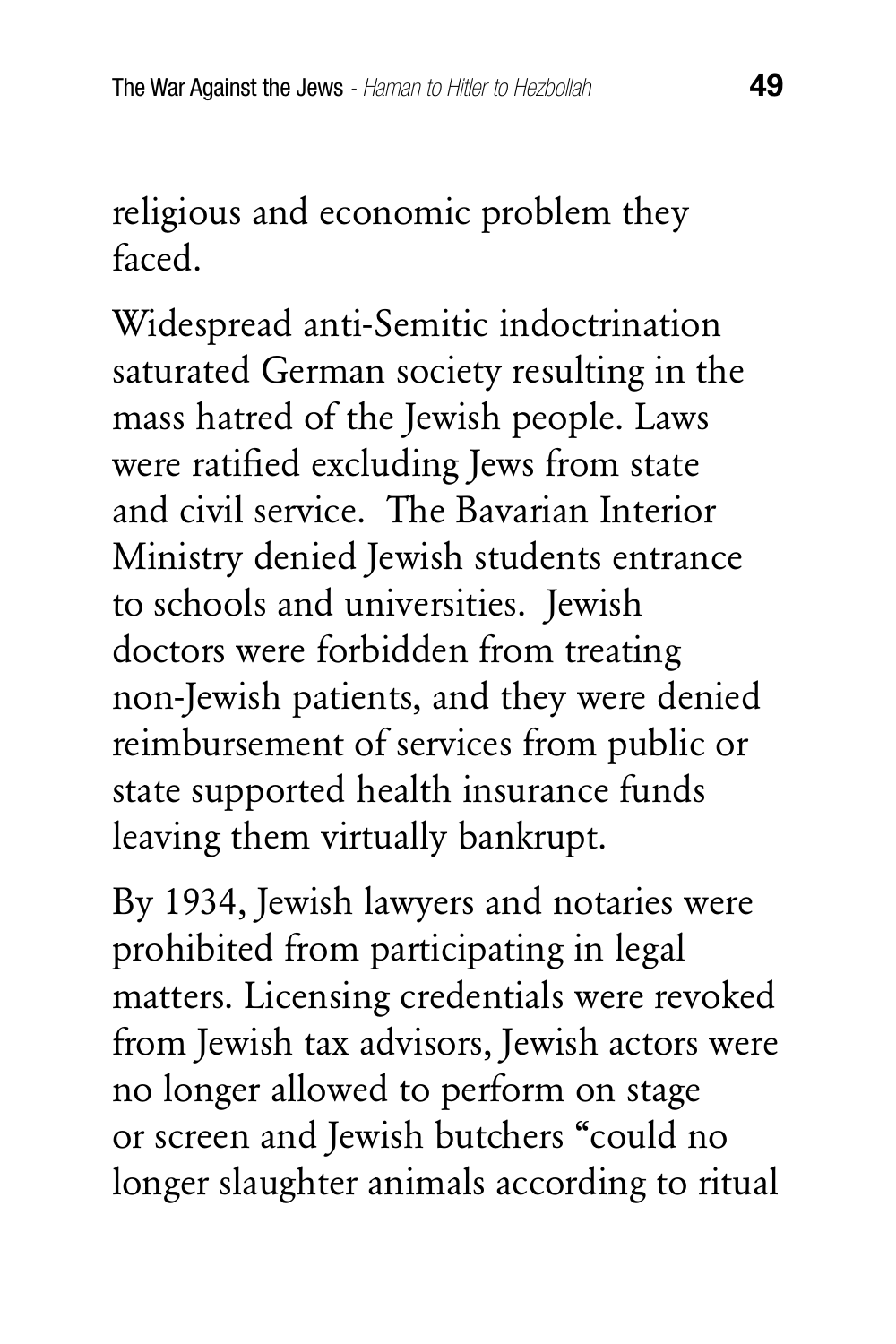purity requirements, effectively preventing them from obeying Jewish dietary laws."29

The question now arose—who was considered a Jew? Hitler believed he was the sole authority on racial policy; he had the final say about what the law stated. Therefore, on September 15, 1935, the Nuremberg Laws were swiftly ratified. These anti-Semitic statutes marked a major step in clarifying Hitler's "ethnic purity" mandate and consequently removed all Jewish influences from Aryan society. Their said purpose was to protect "German blood and honor" by regulating the "the problems of marriage between "Aryans" and "non-Aryans." 30

#### Additional Nazi decrees were issued after

<sup>29</sup> Anti-Jewish Legislation in Prewar Germany Holocaust Encyclopedia

<sup>30</sup> Noakes, Jeremy, and Geoffrey Pridham, Documents on Nazism 1919-1945, NY: Viking Press, 1974, pp. 463-467; The Nizkor Project; EncyclopaediaJudaica, © 2008 The Gale Group All Rights Reserved.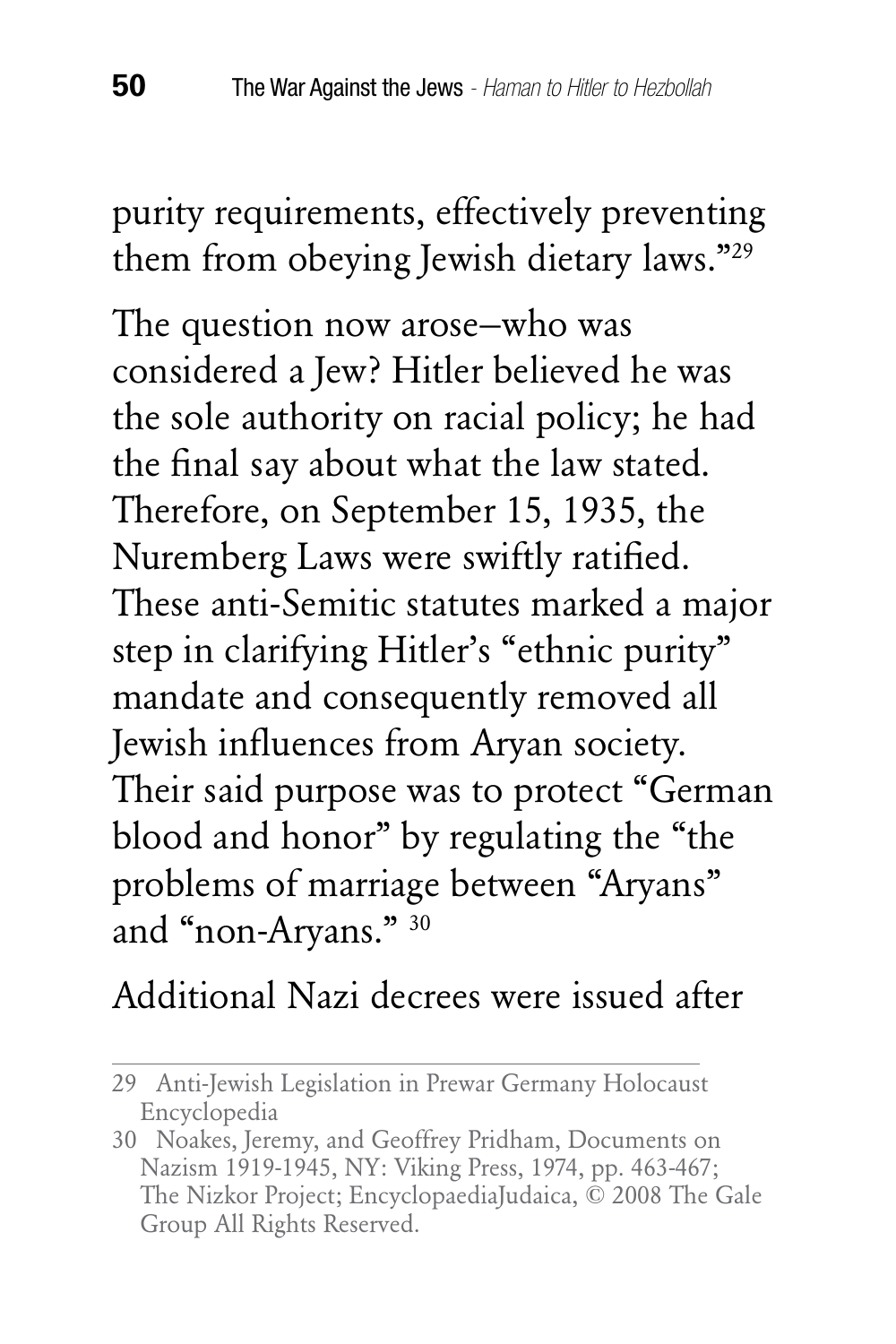the Nuremberg Laws that incrementally repealed a Jewish citizen's political, legal, religious and civil rights. Ultimately, these decrees divested the Jewish people of their rights as human beings. They were deliberately designed to provide the legitimate path for the systematic discrimination, persecution and subsequent extermination of the Jewish people in Germany and throughout their occupied territory.

The Reichstag (Germany's parliament) sponsored the use of "racial hygiene" as an aim of building an Aryan "master race". In order to accomplish their diabolical plan it would be essential to eliminate anyone who did not fit into their racial standards. Therefore, this "cleansing" demanded the forced sterilization of the Jewish people.

Racial hygiene extremists and unethical doctors would soon merge their inhuman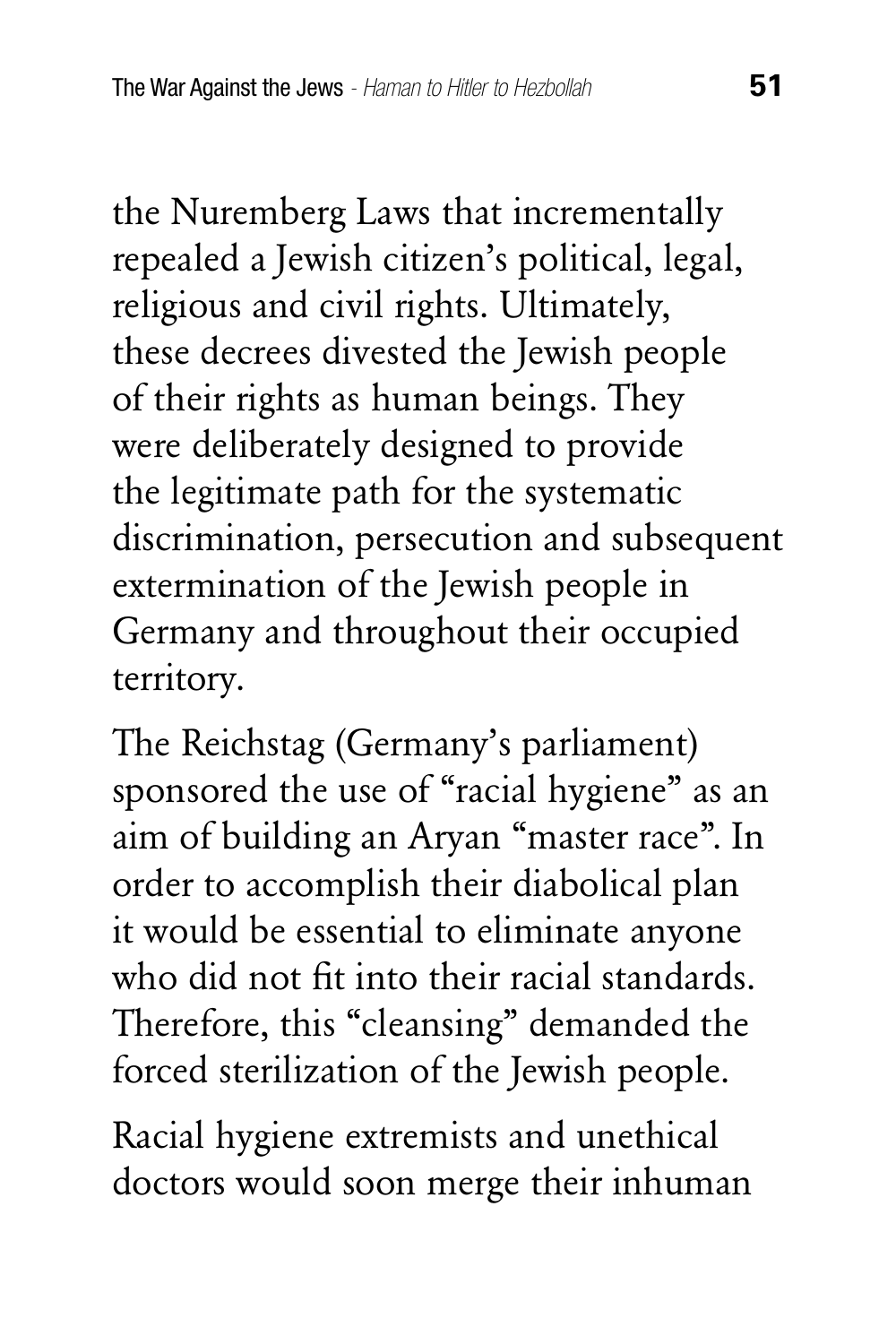agendas to further the purpose of National Socialism. It was a natural fit. Now the use of medical science could help achieve Hitler's objective of racial integrity—a fundamental model within the Nazi philosophy.

By 1938, Jews could not legally change their personal names or the names of their businesses. *The Order for the Disclosure of Jewish Assets* required Jews to report all property in excess of 5,000 Reich marks. And the *Decree on the Confiscation of Jewish Property* directed the transfer of assets from Jews to non-Jewish Germans.

Finally, the Reich Interior Ministry canceled all German passports held by Jews with the stipulation that the passport could only be revalidated after the letter "J" was stamped on it. Violation of any of these decrees resulted in strict fines, incarceration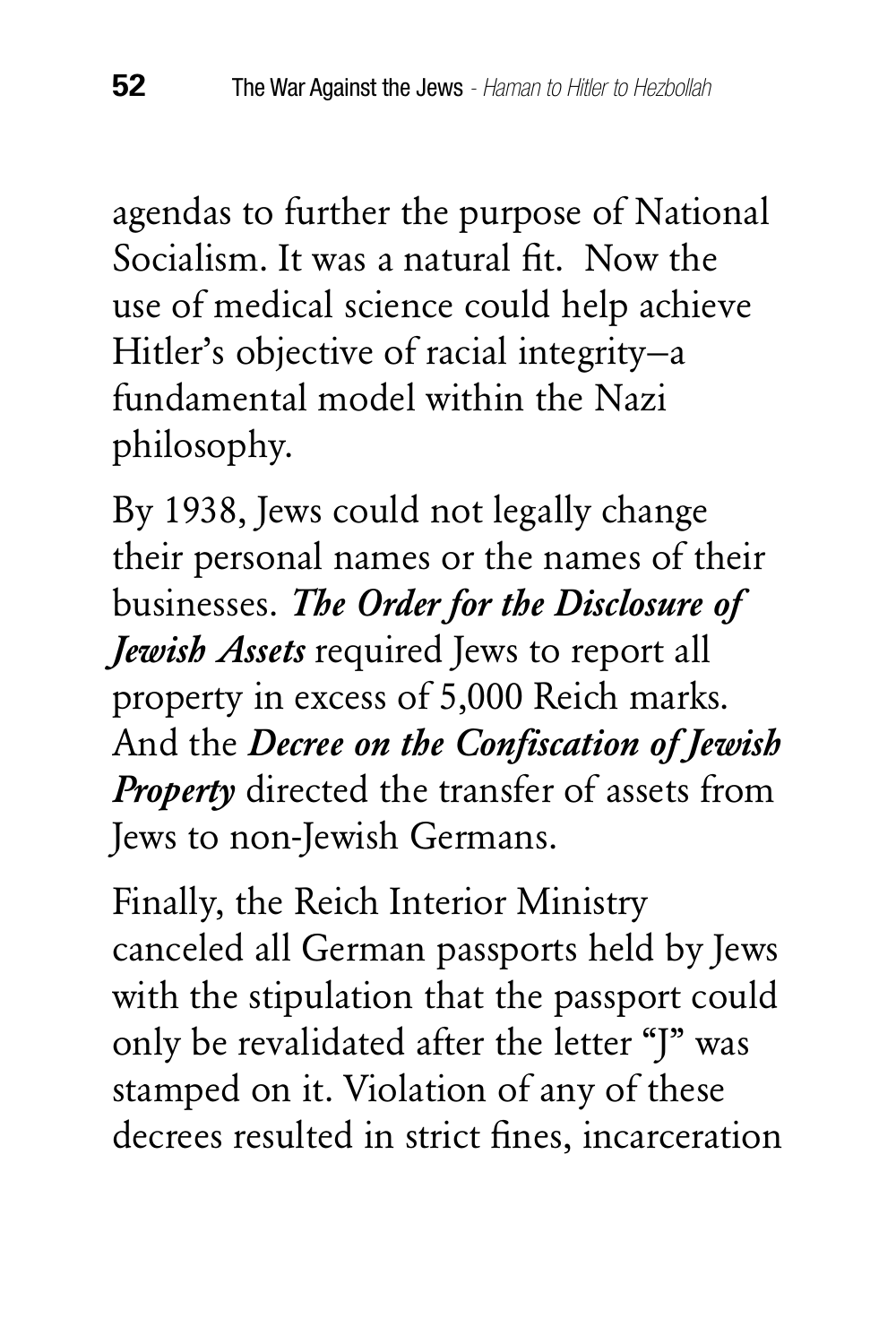# or deportation to labor camps.<sup>31</sup>

# The Night of Broken Glass

On November 7, 1938, the 17 year old son of Jewish parents learned that his family's life possessions had been confiscated by German police and that they had been forcibly deported to Poland. Living with an uncle in Paris, the young man became hopelessly distraught and attempted to assassinate the German Ambassador to France in retaliation. However, his plan failed and instead, he fatally wounded an embassy undersecretary who died two days later.

Joseph Goebbels, Hitler's Chief of Propaganda, immediately labeled the attack a conspiracy by "International Jewry". He announced to the German people that the deliberate act was a direct assault on

<sup>31</sup> Examples of Anti-Semitic Legislation, 1933–1939 United States Holocaust Memorial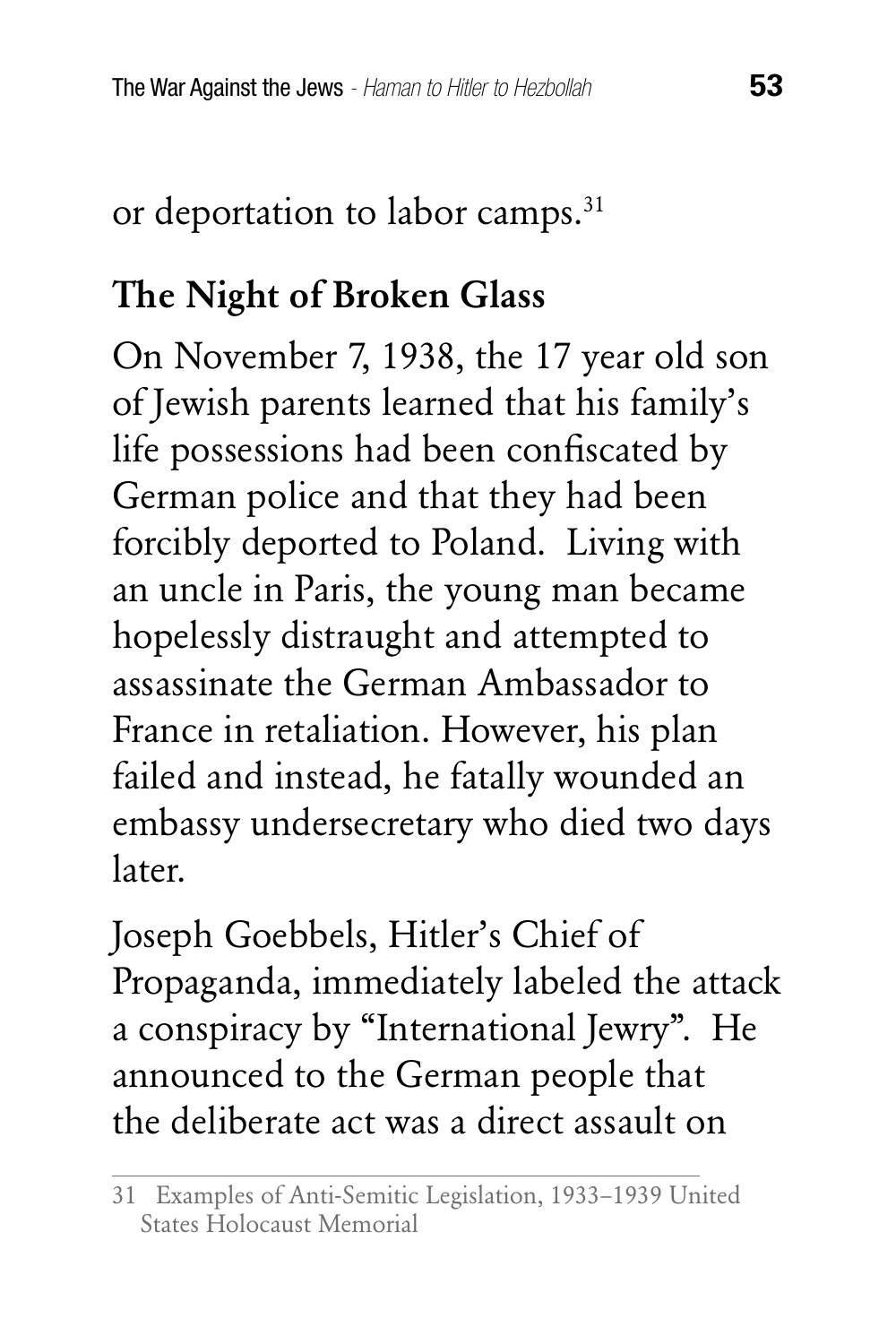the Fuehrer. This ill-fated incident was all Goebbels needed to instigate retaliation against the Jewish people throughout Germany, Austria and other newly acquired Nazi territories.

This sanctioned revenge against the Jewish people produced the infamous *Kristallnacht* or the "Night of the Broken Glass" of November 9 and 10, 1938. During these two days, the Nazis burned down 200 synagogues, destroyed hundreds of Jewish homes, vandalized Jewish day schools, sacked and looted 7,500 Jewish shops and murdered nearly one hundred Jews throughout Germany and Austria. In the wake of this terrible injustice some 30,000 Jewish men were arrested and sent to Dachau, Buchenwald, and Sachsenhausen—all established Nazi concentration camps.

Prior to Kristallnacht, the oppressive Nazi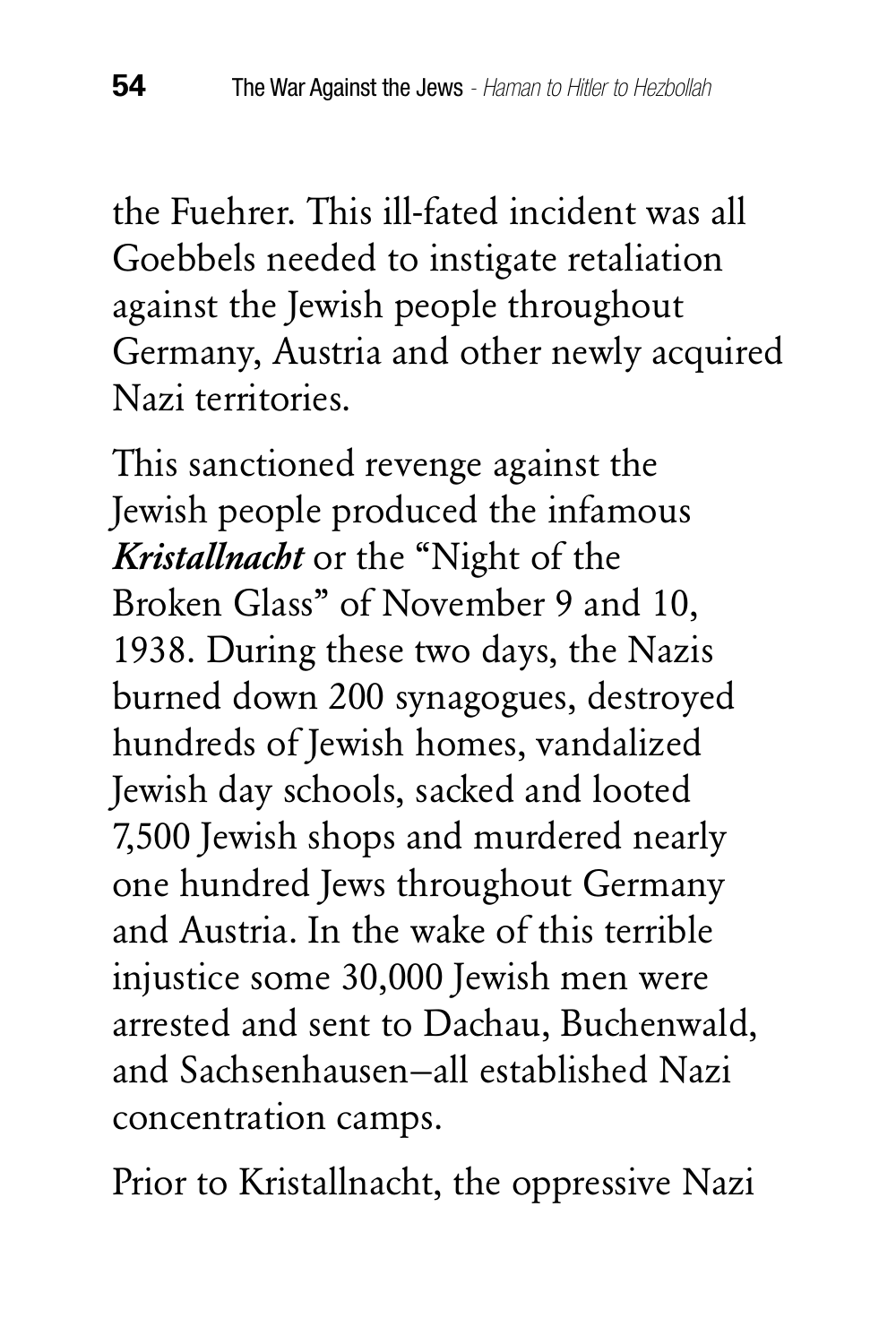policies of anti-Jewish boycotts, staged book burnings, and sanctioned anti-Jewish legislation had been painfully hostile, however, after this two-day onslaught, conditions for German and Austrian Jews instantly grew much worse.

Within days of Kristallnacht the Nazis issued a decree forcing all Jews to transfer their businesses to Aryan hands, Jewish students were expelled from all German schools and the government levied a collective one billion Reich mark (\$400,000,000) "penalty" against German Jews for the destruction of property during the reprehensible Night of the Broken Glass<sup>32</sup>

A few month later, Hitler, delivered his infamous speech to the Reichstag in celebration of the sixth anniversary of his

<sup>32</sup> The Night of Broken Glass United States Holocaust Memorial Museum, Washington, DC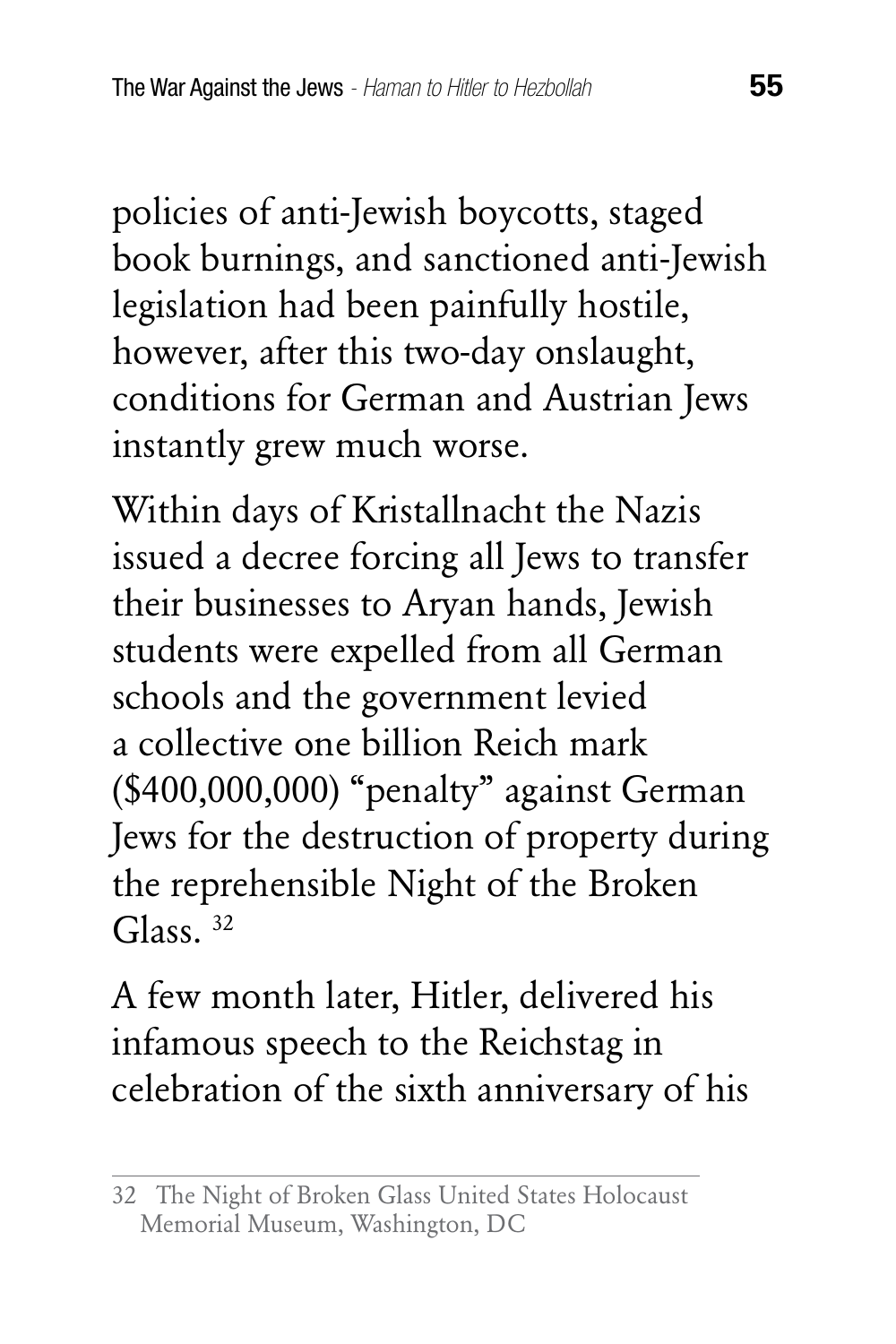ascent to power. Now Führer and Reich Chancellor, Hitler made a self-proclaimed prophecy regarding the future of the Jewish people.

*"Today I will once more be a prophet: If the international Jewish financiers in and outside Europe should succeed in plunging the nations once more into a world war, then the result will not be the Bolshevization of the earth, and thus the victory of Jewry, but the annihilation of the Jewish race in Europe!"* <sup>33</sup>

Germany had been brainwashed to believe that they had a widespread "Jewish problem". Prior to his speech, Hitler's Third Reich took part in ongoing negotiations with the Intergovernmental Committee on Refugees regarding the complete emigration (relocation) of Jews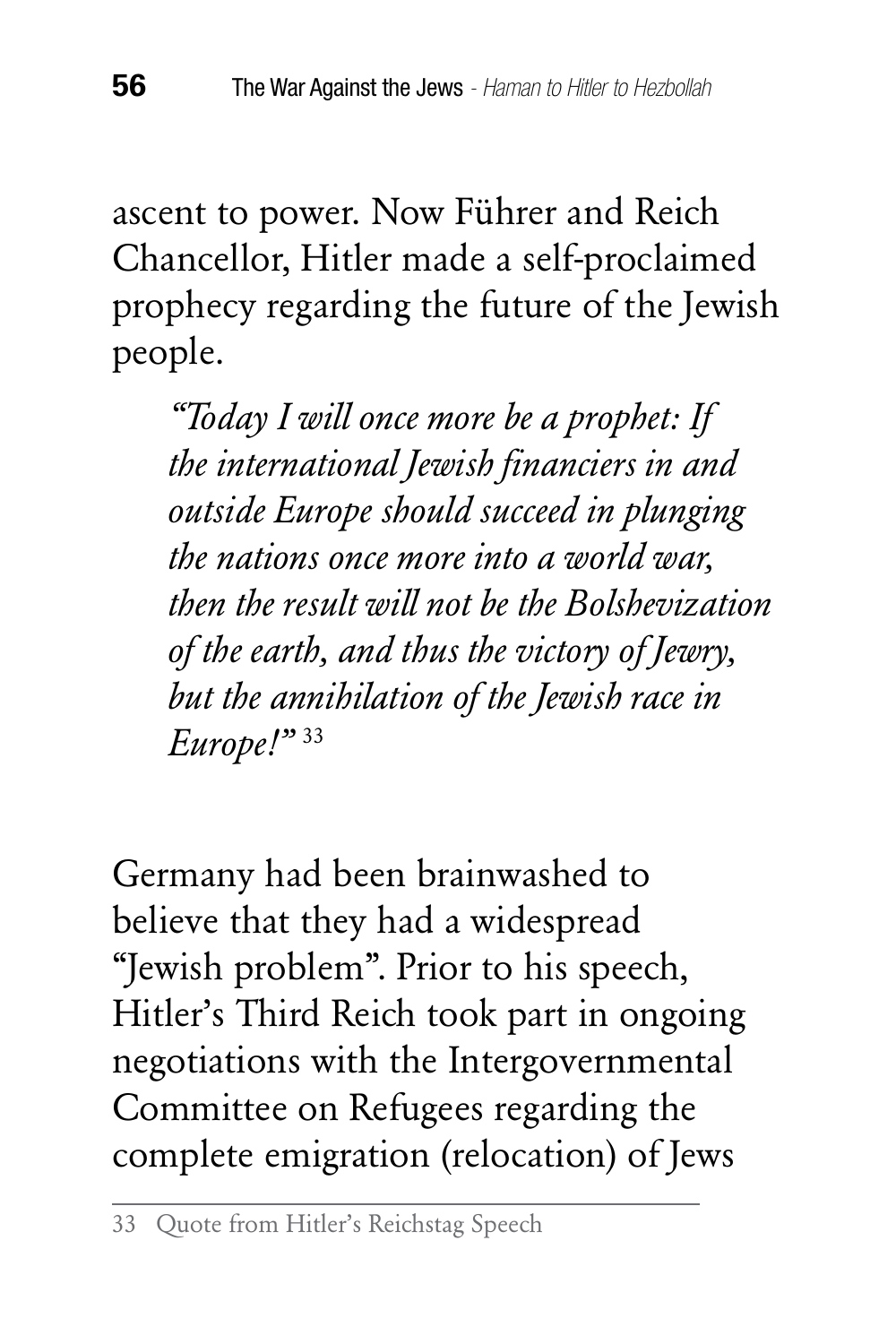# from Germany.

There was a glitch however; the potential recipient nations did not want the Jews without their wealth and the Reich was not willing to allow them to leave with any of their possessions which they believed rightfully belonged to Germany. 34 There was no solution in sight; the gates of escape were closing.

### Persona Non Grata

After Hitler's Reichstag speech, the Jewish people were "persona non grata" (unacceptable) throughout Europe. A classic example of their rejection among the nations is the voyage of the *St. Louis*. After Kristallnacht many Jews who could, sought asylum in other countries, especially America. Some Jews had by this time willingly emigrated from Europe but others

<sup>34</sup> This Day in Jewish History 1939: Hitler Makes First Call for Jews' 'Annihilation' David B Green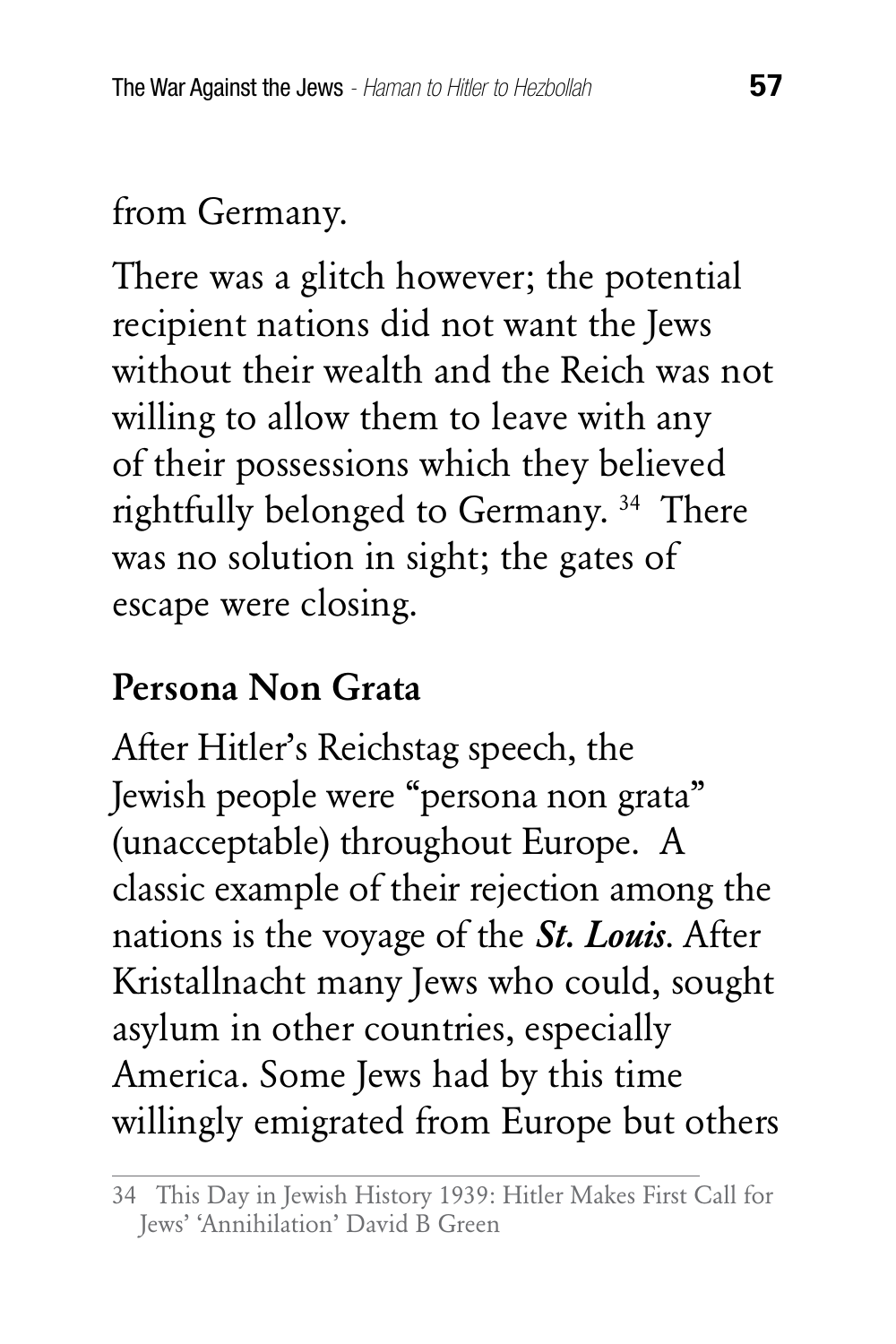now considered relocating to the west as a path to personal survival.

On May 13, 1939, nine hundred thirtyseven Jewish passengers boarded a German transatlantic liner named the *St. Louis* in Hamburg in route to Havana. For most of the passengers, this voyage was the last hope to escape the horrors of Nazism. They took great pains to meet the strict immigration laws which now involved increased levies, overpriced visas and often mandatory sponsorship. The passengers of the *St. Louis* had secured travel vouchers and required visas; however, their visas were invalid by the time they arrived to the shores of Cuba.

The Cuban people were not happy with increased migration to their country. They believed that immigrants were the direct cause for a lack of jobs which negatively affected their failing economy. In response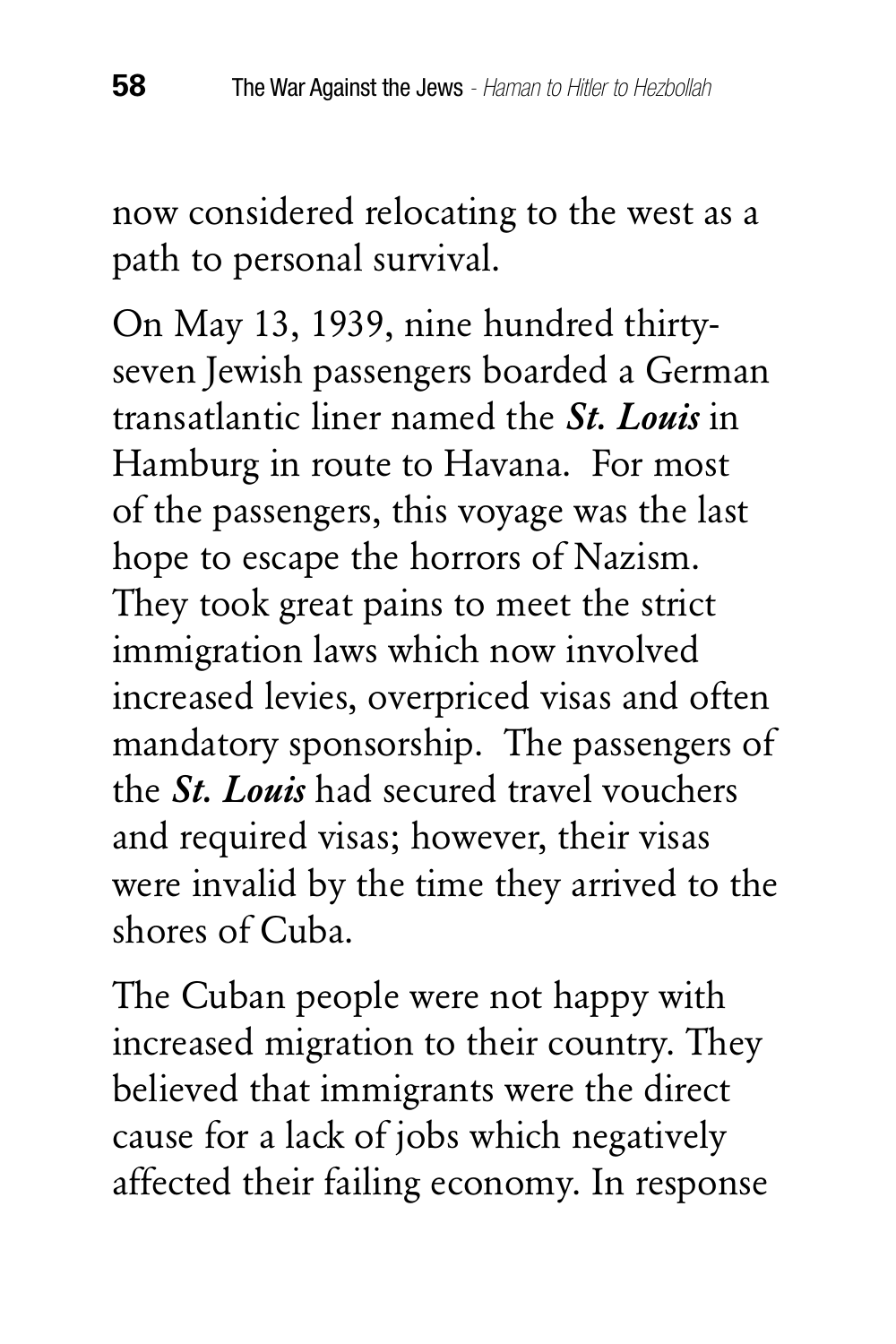to their protests, Cuban President Frederico Laredo Bru, refused to allow the *St. Louis* to dock in port.

This denial was a perfect opportunity for the Nazis to justify their anti-Jewish goals and policies of forced emigration. Once again, propaganda mastermind, Joseph Goebbels decided to use the *St. Louis* as part of a bigger plan. Goebbels sent his SS agents to Havana to provoke Jewish hatred using the same lies and distortions that had been so successful throughout Europe. He painted the passengers of this doomed voyage as "undesirables" too dangerous for the Cuban good.

The plight of the *St. Louis* gained international attention, and even though some countries sent the Cuban government telegrams of protest, no nation was willing to offer the Jews asylum—including America. On June 2 the ship was forced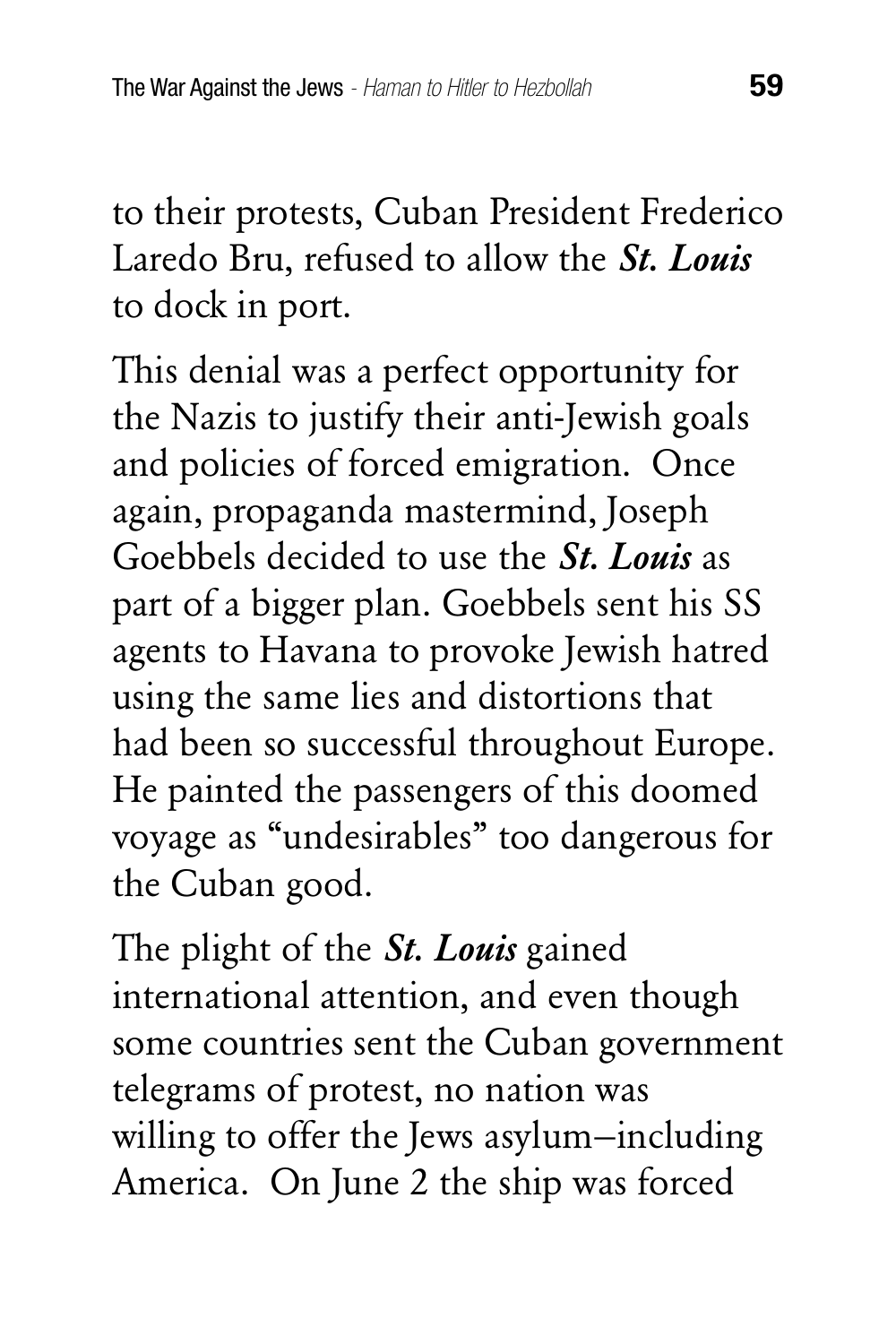to leave Cuban waters. In desperation, international Jewish groups looked for a country willing to accept the refugees but within two days every government of Latin America had declined.

While negotiations with other nations continued, the *St. Louis* sailed around Cuba eventually reaching the coastline of Miami in the anticipation that the United States would receive the refugees. However, the U.S. Coast Guard prevented them from coming closer. On June 7, the captain had no choice but to return the *St. Louis* and its "banned cargo" to Germany. In response to this travesty a Virginia resident wrote,

*[The] press reported that the ship came close enough to Miami for the refugees to see the lights of the city...the U.S. Coast Guard, under instructions from Washington, followed the ship . . . to prevent any people*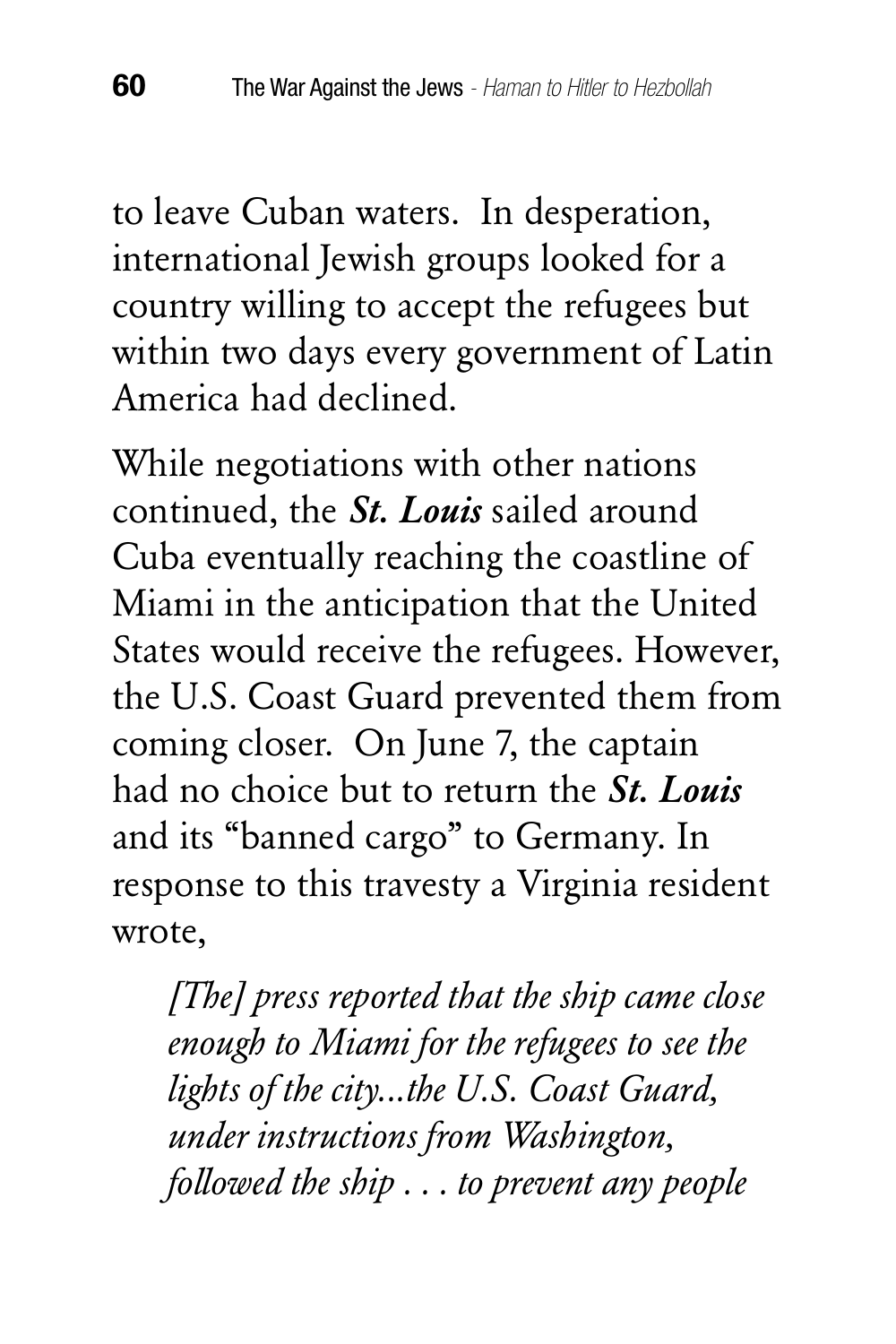*landing on our shores...this horrible tragedy was being enacted right at our doors, our government...made no effort to relieve the desperate situation of these people, but on the contrary gave orders that they be kept out of the country. . . The failure to take any steps whatsoever to assist these distressed, persecuted Jews in their hour of extremity was one of the most disgraceful things which has happened in American history and leaves a stain and brand of shame upon the record of our nation."* <sup>35</sup>

Goebbels had successfully spun the plight of the *St. Louis* into a world-wide propaganda bonanza claiming it validated that Jews were universally detested, distrusted and unwanted. However,

<sup>35</sup> From the story of the St. Louis and the controversy over the children's immigration bill sponsored by Senator Robert Wagner and Representative Edith Nourse Rogers (see reading, World Responses to Kristallnacht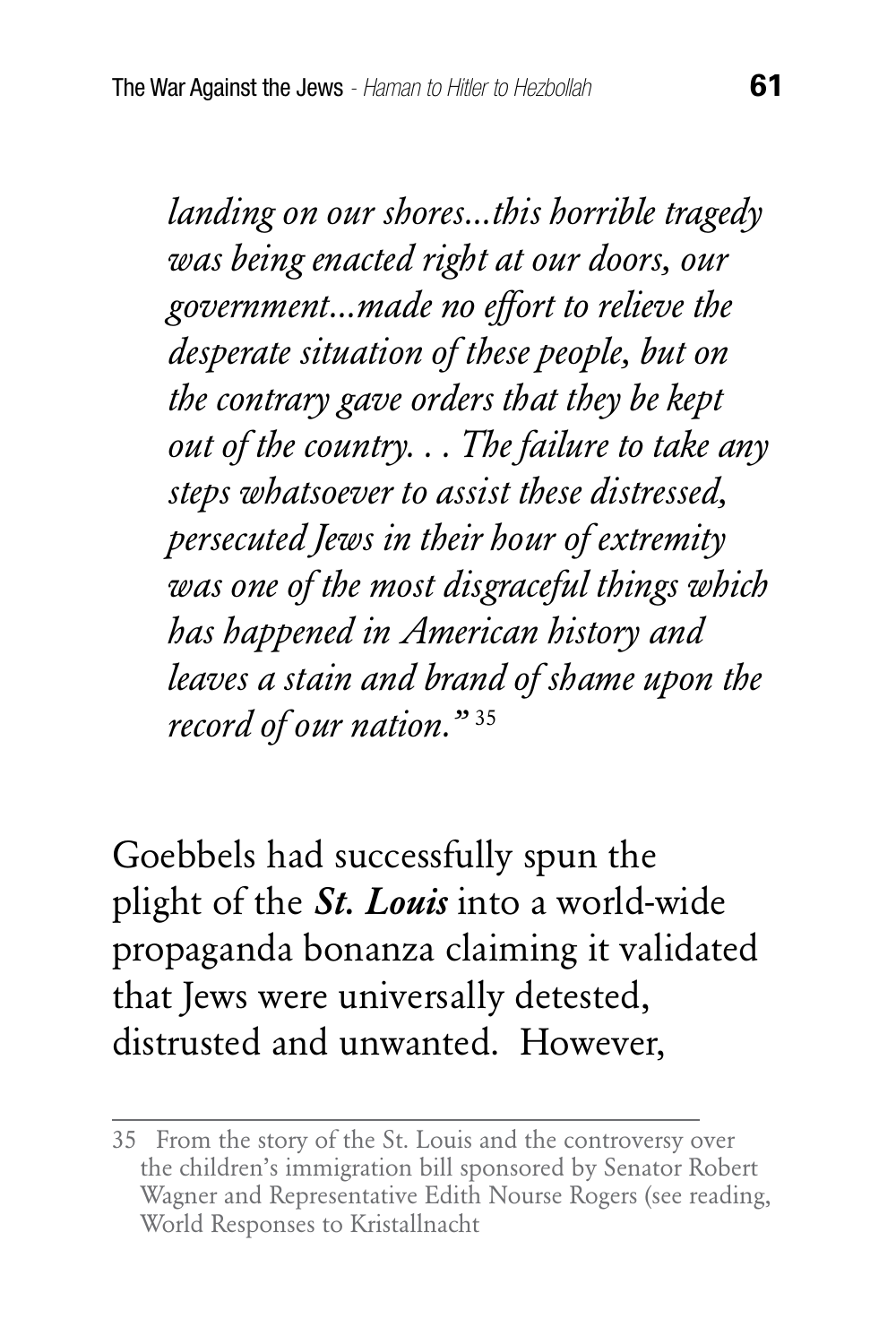as a result of God's intervention and extraordinary negotiations, the American Jewish Joint Distribution Committee (JDC) was able to find several countries that would accept the refugees.

Thirty-six emotionally-charged days later, the ship was allowed to dock at Antwerp, Belgium on June 17 with 907 passengers; 181 went to Holland, 224 to France, 228 to Great Britain, and 214 to Belgium.<sup>36</sup> America accepted none. Of the original 937 passengers that boarded the *St. Louis*  approximately 709 survived the war and 228 did not  $37$ 

### World War II

## The years between the first and second world wars were a time of international

<sup>36</sup> U.S. Policy During the Holocaust: The Tragedy of S.S. St. Louis

<sup>(</sup>May 13 - June 20, 1939)Jewish Virtual Library

<sup>37</sup> Rosen, Robert (July 17, 2006). Saving the Jews (Speech) Carter Center (Atlanta, Georgia).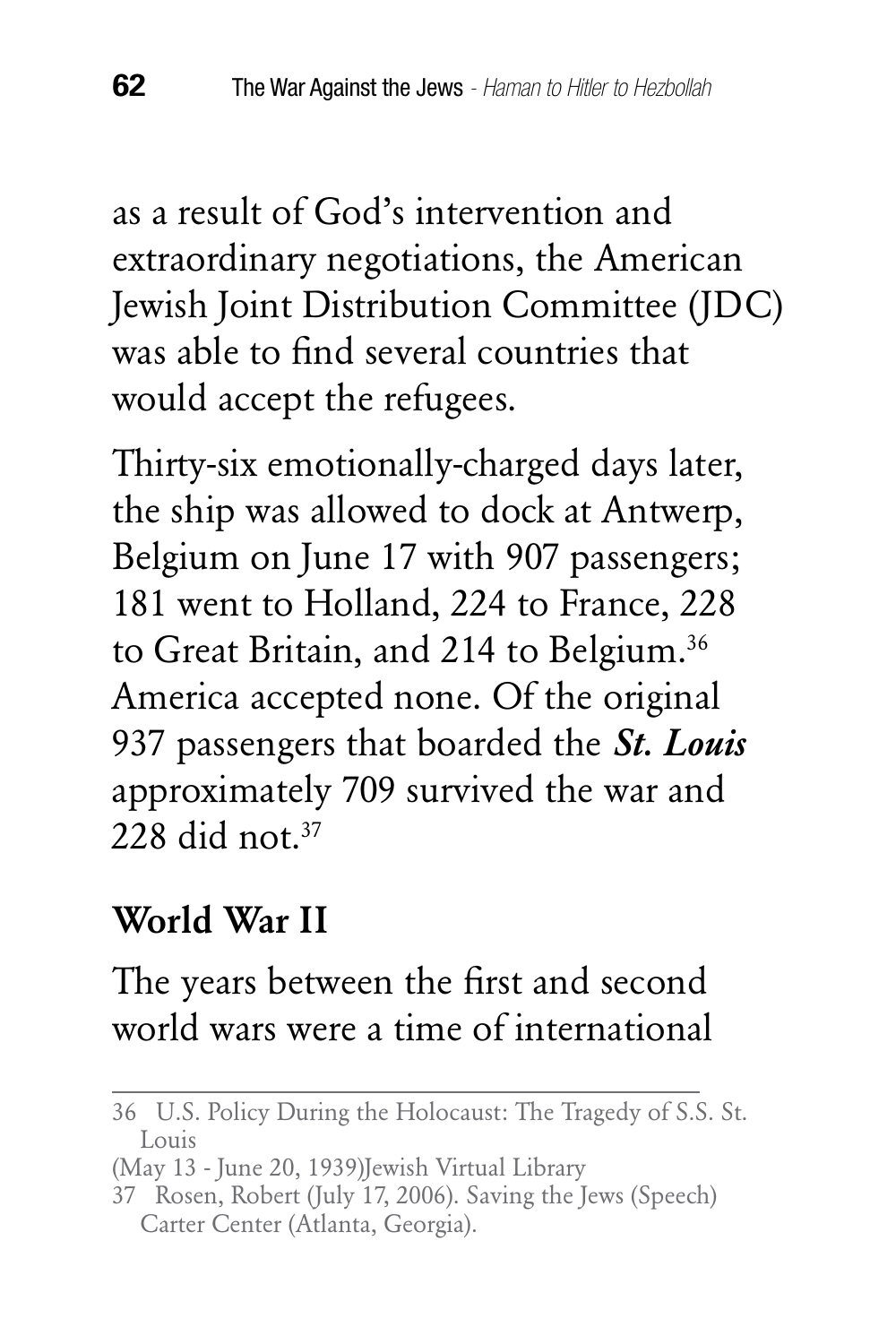volatility. After WWI, President Woodrow Wilson founded the League of Nations in 1920, a global organization intended to regulate future conflicts between nations and preserve world peace. However, the League proved to be ineffective when it failed to deal with Japan after it invaded Manchuria in 1931. Before long, turmoil once again began to develop between world powers.

The financial devastation of America's Great Depression in 1929 plunged the world into a deep recession. When Hitler skyrocketed to power in 1933, he used this world-wide economic decline and the German people's deep resentment to the Treaty of Versailles to declare that his country needed to expand its "living space". As a result, in 1936 Hitler remilitarized the Rhineland which was a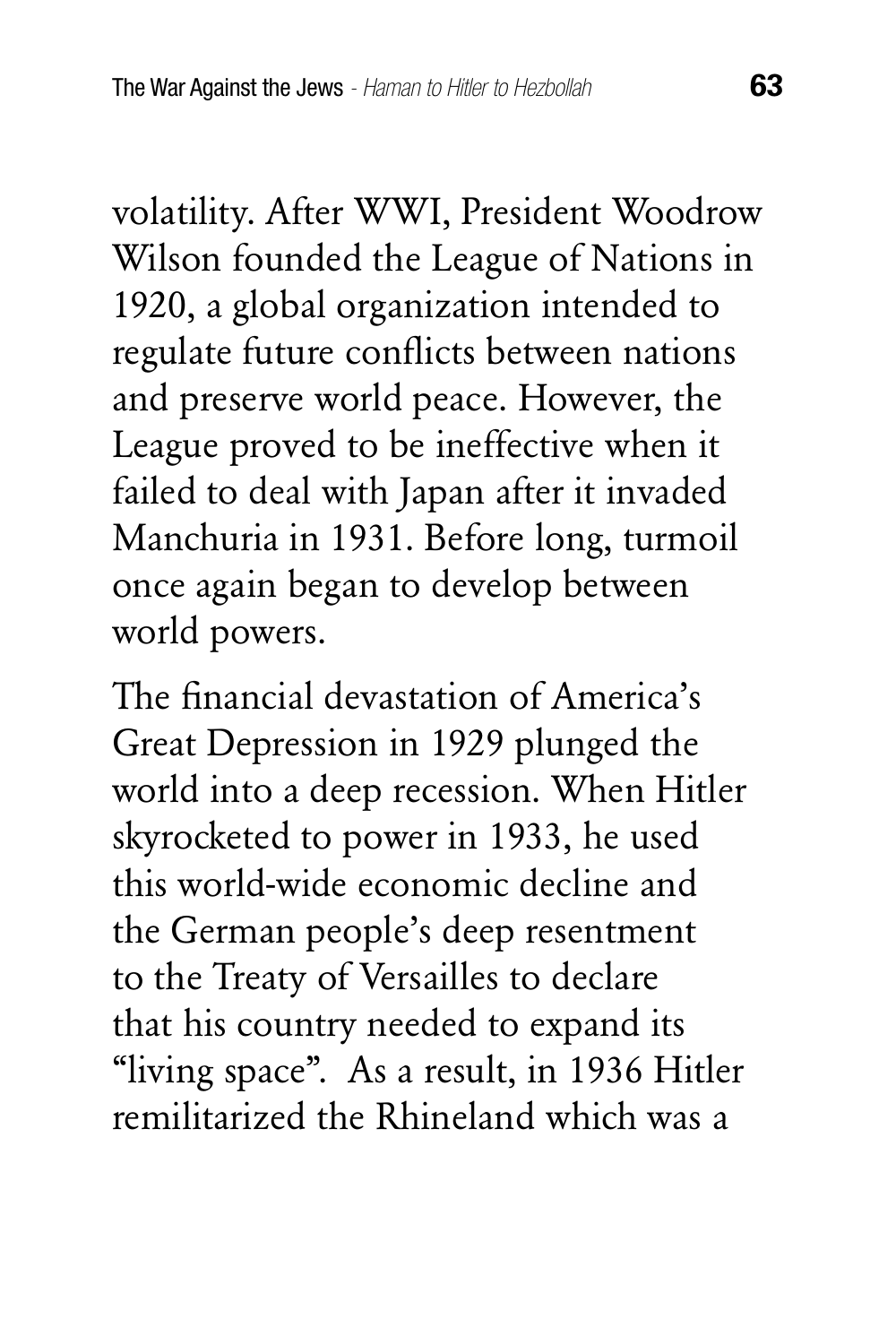direct violation of the Versailles Treaty.<sup>38</sup>

During this same time period, Prime Minister Benito Mussolini elected to follow Hitler's example by conquering territory he thought rightfully belonged to Italy. The Italians had already colonized Libya and Eritrea and in 1934 decided to invade Ethiopia. Mussolini believed this annexation would provide more job opportunities for unemployed Italians as well as acquire more mineral resources to drive back the effects of the world economic depression.39

These and other flagrant violations by Hitler and Mussolini confirmed the incompetence of the League of Nations. Nazi Germany's goal of expansion through the methodical conquering and

<sup>38</sup> World War II: Facts, information and articles about World War II, 1939-1945

<sup>39</sup> Why Did the League of Nations Fail to Keep the Peace in the 1930s Marked by Teachers international History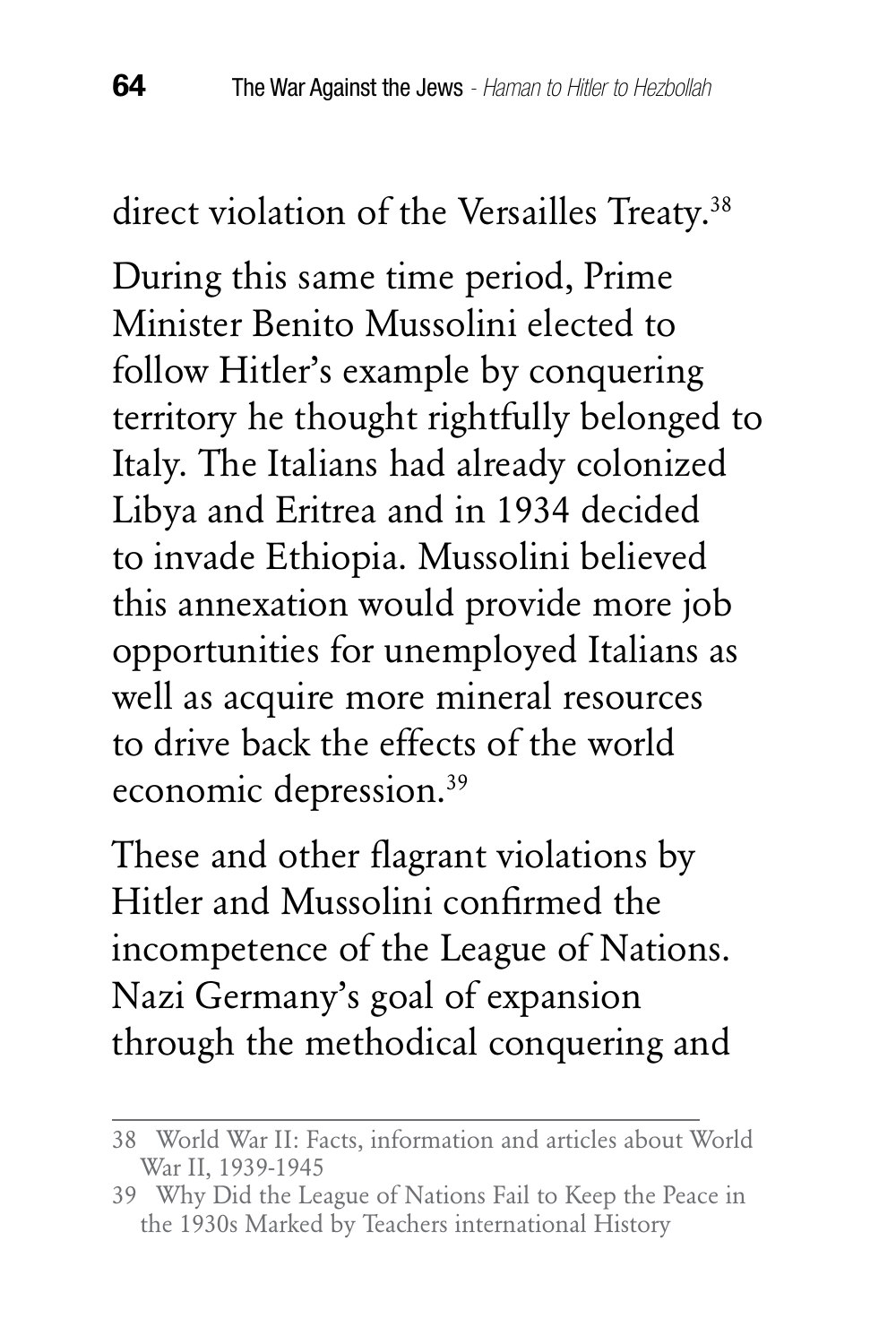colonization of Europe and Mussolini's desire to re-create the "Roman Empire" by overtaking parts of the Mediterranean and Africa brought both nations into alliance there was nothing to stop these dictators.

To add to this volatile coalition we insert Japan. The Japanese deeply resented America's refusal to recognize their "Racial Equality Clause" in the covenants of the League of Nations. This rejection along with the League's failure to flex its authority led to Japan's alienation from the **West** 

As a means to resolve their growing economic problems, Japan declared war on China in 1937. America demonstrated their opposition to Japan's onslaught by imposing trade embargoes and economic sanctions. Japan imported over 90% of their fuel and the U.S. oil embargo was the last straw. The world became ripe for war.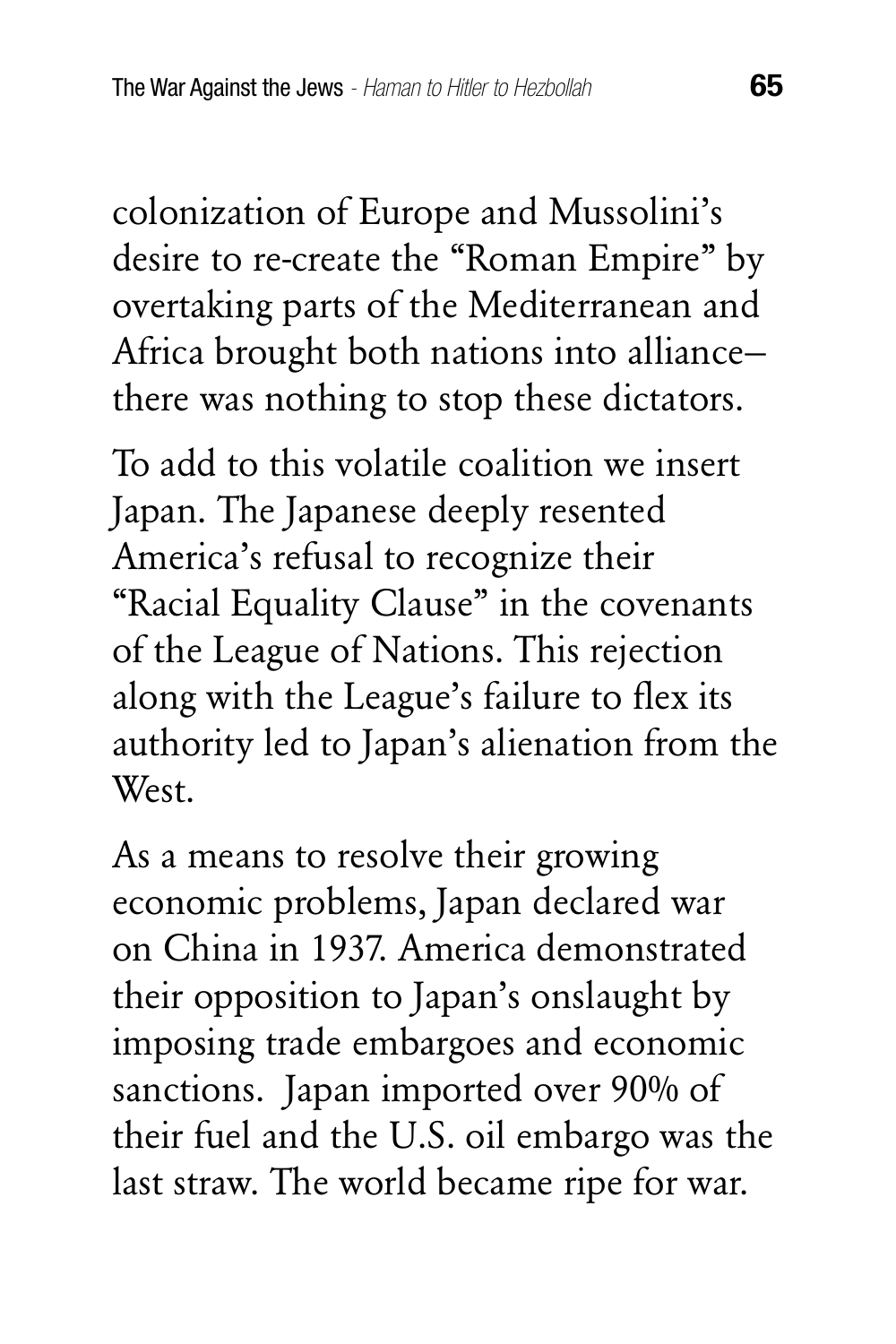In late August of 1939, Hitler reached an agreement of non-intervention with Joseph Stalin of the Soviet Union known as the Hitler-Stalin Pact. One week later, on September 1, Hitler invaded Poland. In response to the invasion, France and Great Britain declared war on Germany two days later. By the summer of 1940 Italy allied with Germany and its Axis Powers (countries aligned with Germany).

The Nazis continued to advance through Europe and the Mediterranean and, as was Hitler's intent all along, targeted the Soviet Union. The Soviet Union kept Germany out of Moscow with a major offensive and as a result became a key player within the Allied Powers (countries opposed to Germany).

America had avoided participation in the war in Europe at all cost but when Japan attacked Pearl Harbor on December 7, 1941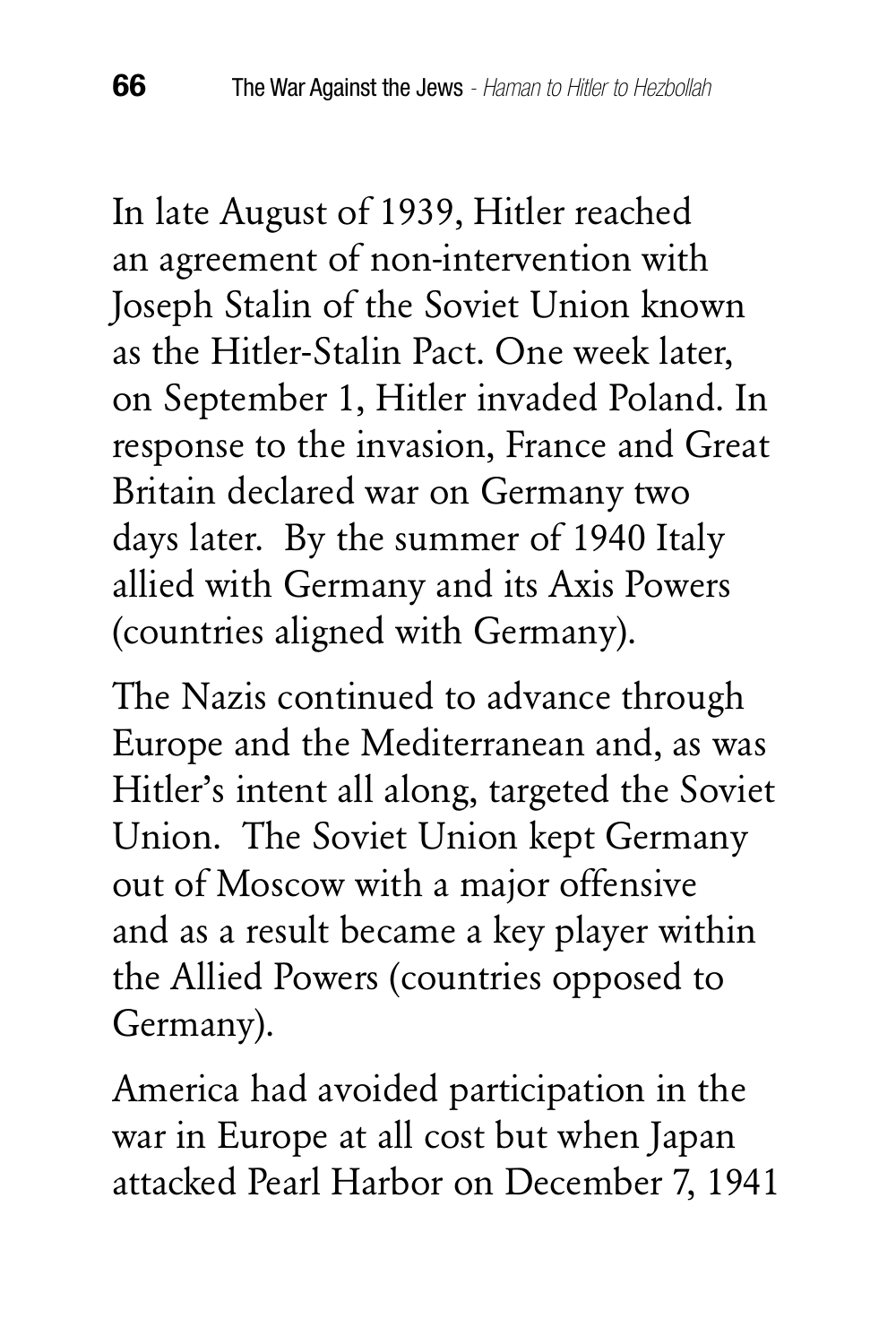we declared war on them the next day. By December 11, Germany and Italy declared war on America. Once the lines were drawn the combatants were defined as the Axis and Allied powers.

The Axis nations included Nazi Germany, Fascist Italy, and Imperial Japan. The Allied nations were comprised of the Constitutional Monarchy of Great Britain, the Communist States of the Soviet Union and the Democratic States of America.

World War II began in the fall of 1939 and ended in the fall of 1945. By its conclusion this unprecedented conflict engaged nearly every major nation on earth. For 2,190 consecutive days an average of 27,000 people were killed every 24 hours making WWII the most destructive conflict in human history.

However, few in the world know that Hitler was conducting his *secret war*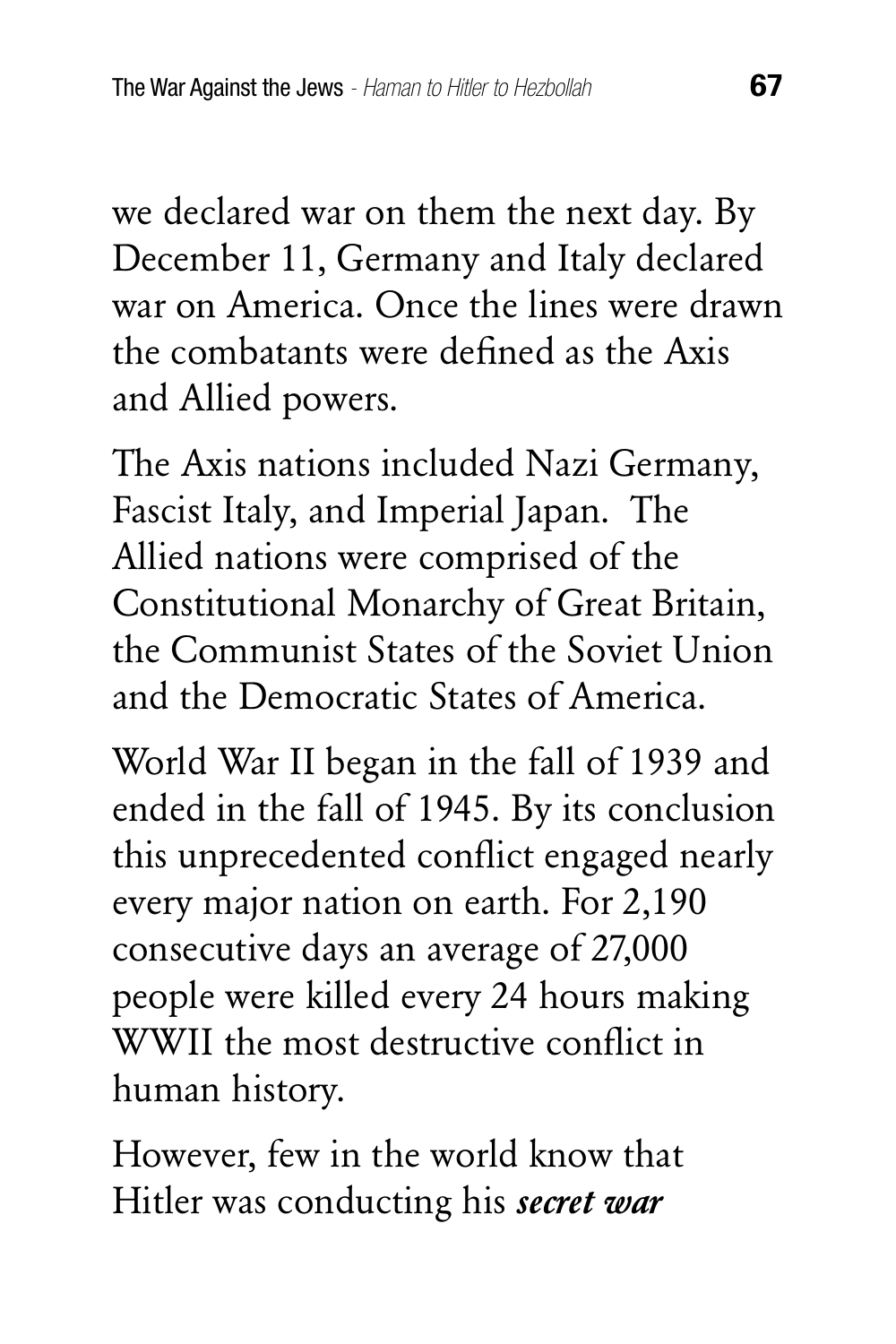*against the Jews* within the confines of his conquered territory. By the end of the war the Nazis would be directly responsible for murdering two thirds of the Jewish population of Europe.40

### The Holocaust—Hitler's Final Solution

From 1938 to 1942 the Jewish people of Europe suffered great humiliation, persecution, torture, displacement and the loss of all their possessions, including their rights as German citizens and in due course—as human beings. They underwent forced relocations into cramped and disease infested ghettos and experienced compulsory deportations to concentration camps.

Throughout Hitler's reign, there were several contributing factors that ultimately influenced the evolution of "Nazi racial

<sup>40</sup> Timeline of Events The United States Holocaust Museum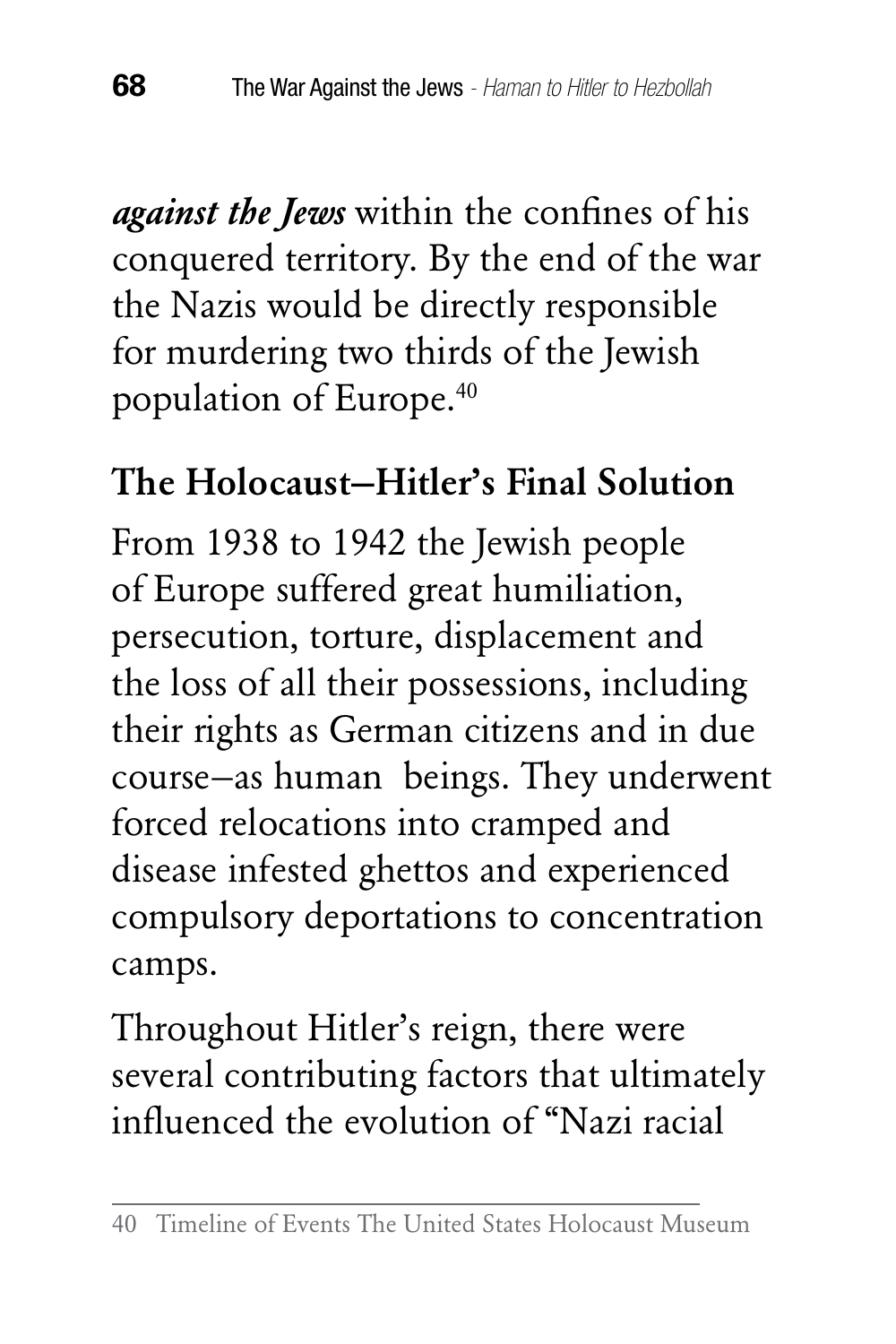anti-Semitism into Jewish genocide".41 Among the major influences were:

- 1. Hitler's never-ending lies of depicting the Jews as an inferior race.
- 2. The incessant portrayal of the Jewish people as "communist subversives, war profiteers and hoarders."
- 3. The false Nazi propaganda of the Jewish goal to gain world dominance at the expense of German Aryans.
- 4. Violent pogroms such as Kristallnacht.
- 5. The Nuremburg Laws
- 6. The massive complications arising from the overcrowded, disease infested Jewish ghettos and concentration camps.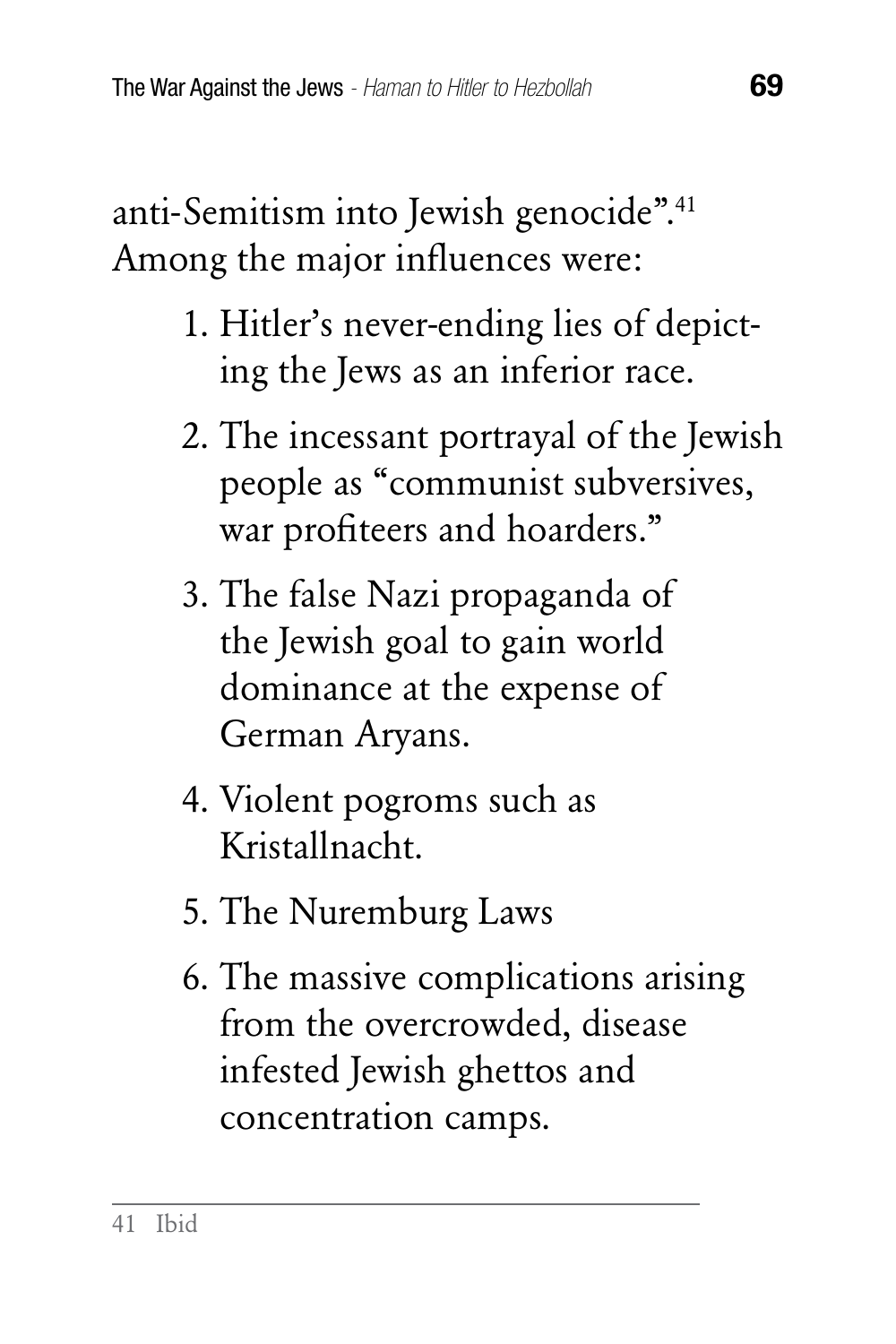### 7. Hitler's demand for a solution to the Jewish problem.

In January of 1942, Reinhard Heydrich was delegated by Hitler to conceive a comprehensive plan for the "final solution". Heydrich, who was second in command of the SS, convened the Wannsee Conference in Berlin. He gathered fifteen top Nazi bureaucrats to coordinate a systematic plan to exterminate the entire Jewish population of Europe which was projected to be approximately 11 million people.

Every Jewish man, woman and child in Europe and North Africa was tagged for annihilation and eventually 6 million (to include 2 million children) were murdered by the Nazis between 1942 and 1945. This supreme act of genocide is called the Holocaust.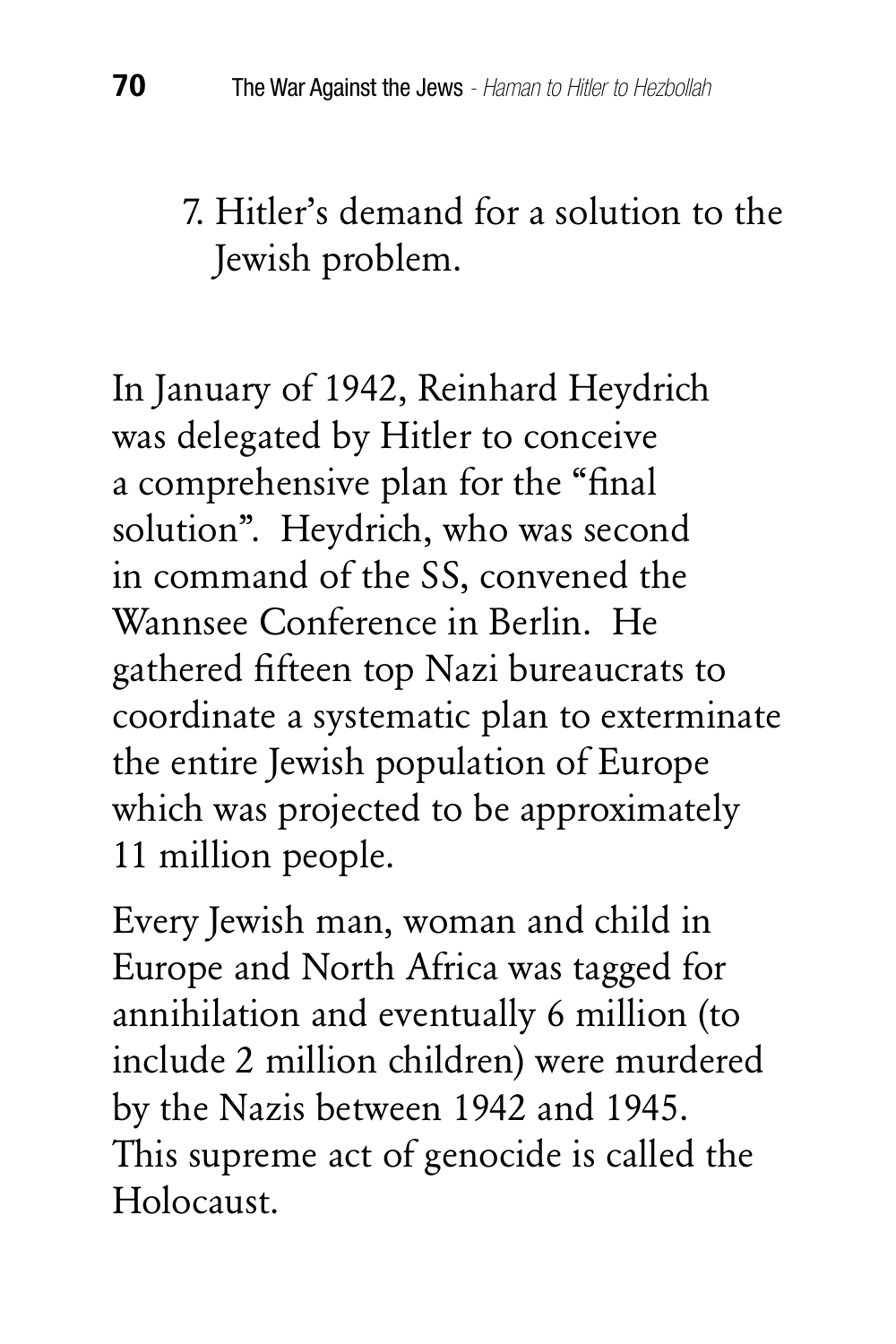To implement their grisly plan, the Nazis transported Jews to "purpose-built extermination camps" in occupied Poland. Once there, the Jewish captives were systematically murdered in gas chambers. By the time the war was over a total of six killing centers and thousands of concentration camps existed in Germany and Nazi controlled territory.<sup>42</sup>

It is impossible to sufficiently present the horrors of the Holocaust within this book however; countless volumes have been written on the atrocities committed against the Jewish people to include first-hand accounts.

Christianity must know the truth about what happened to God's Chosen people. It is important to understand the response of our Jewish friends when we extend our hand of friendship—a gesture they haven't

<sup>42</sup> The Camps The Teachers Guide to the Holocaust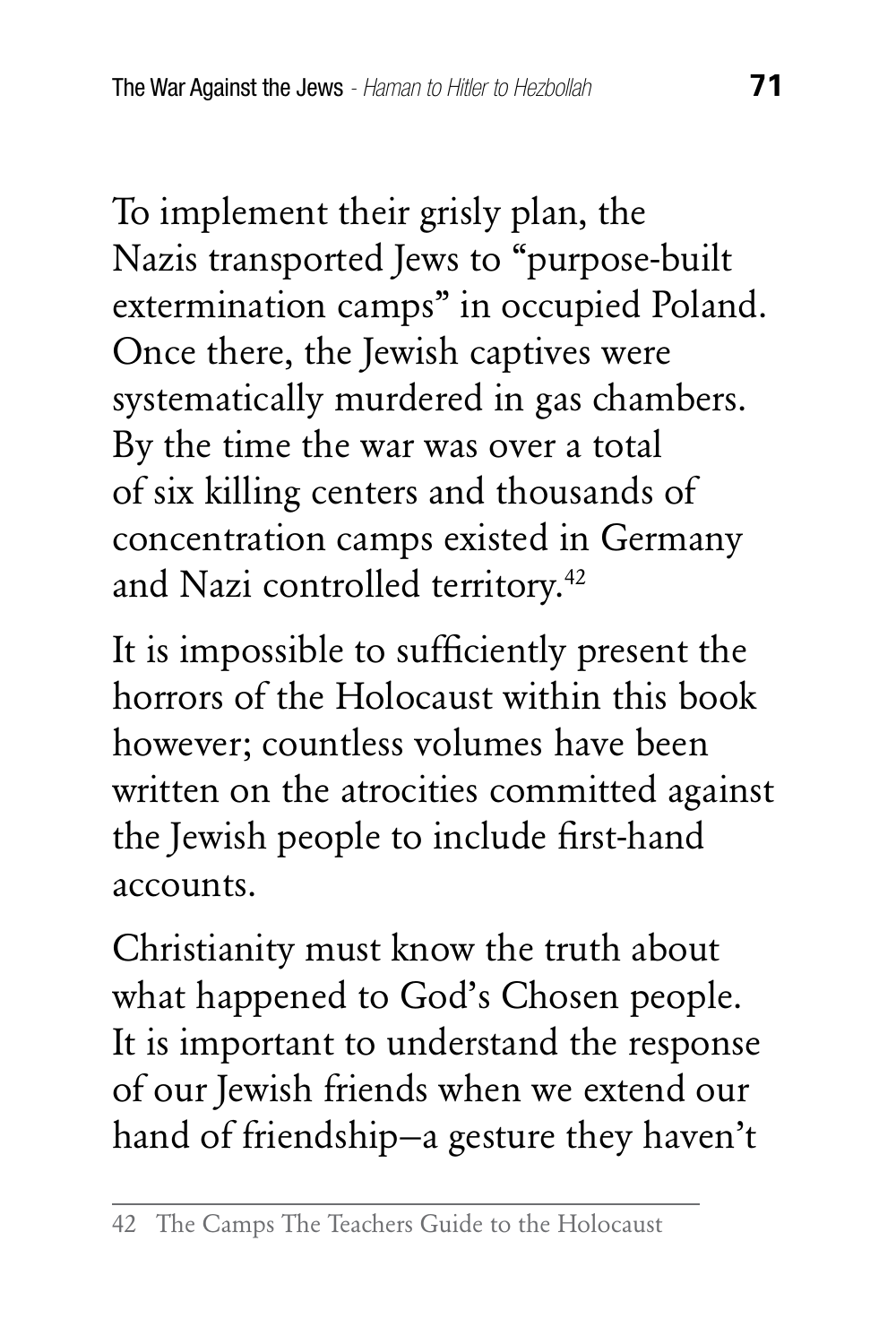seen in the past. I highly recommend you read as many reliable resources possible to further educate yourself of the atrocities that were committed against the Jewish people in the name of Jesus Christ.<sup>43</sup>

We ask how could this happen? How could human beings murder over 6 million people in cold blood and the world stand idly by? How could the world's Christians ignore this? How is it that those who shared God's Torah with us, who brought forth the patriarchs, who gave us the apostles and most importantly, our Redeemer, be so despised? Why were we silent?

The church, as a whole, was silent in defense of the Jewish people but it was not silent in condemning them. Holocaust historian, Raul Hilberg, described how

<sup>43</sup> The Crucifixion of the Jews by Franklin H. Littell; The Anguish of the Jews by Edward H. Flannery; The War Against the Jew by Dagobert D. Runes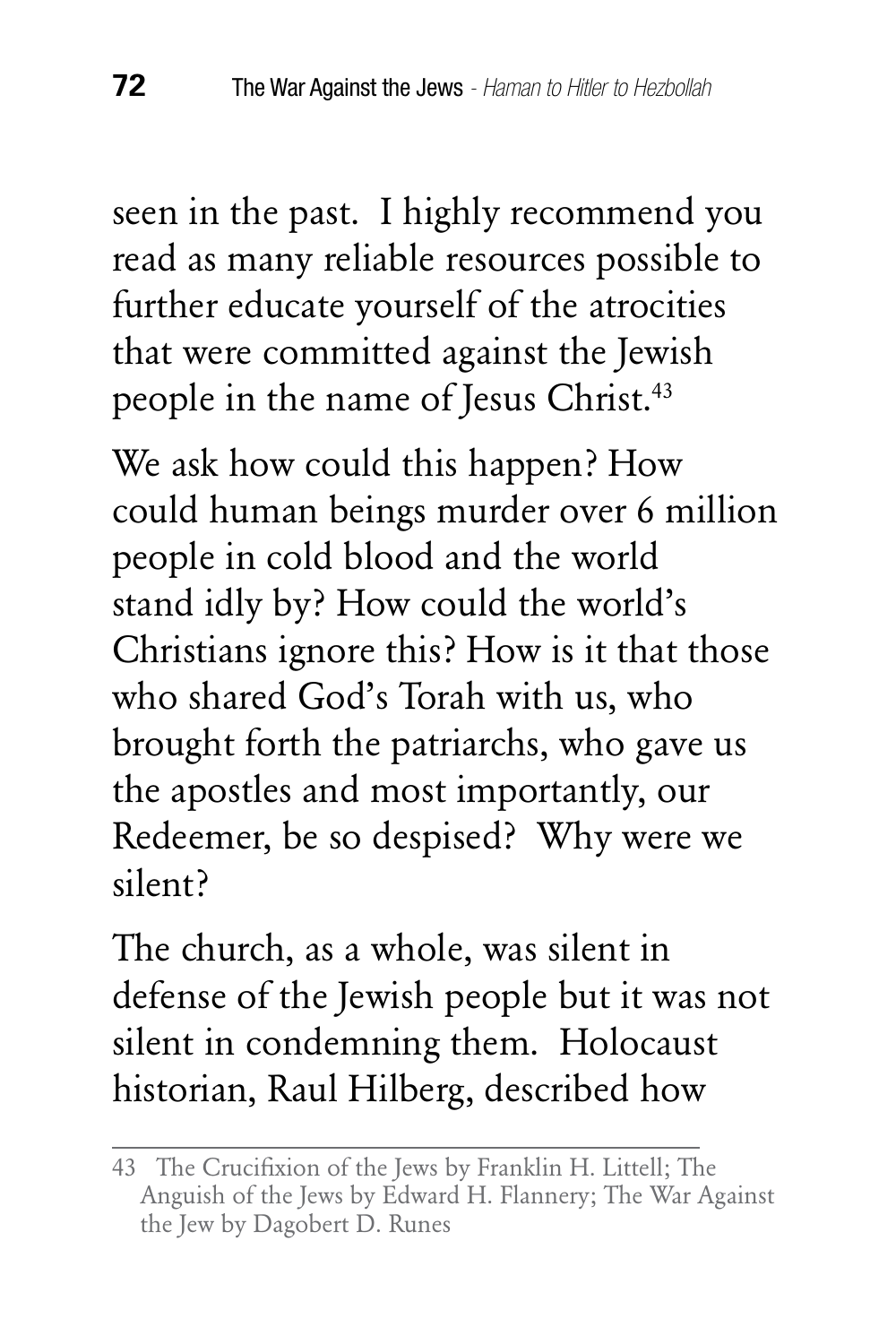anti-Semitism within the church presented the perfect atmosphere for Hitler's final solution of the Jewish problem,

*"The missionaries of Christianity had said in effect: You have no right to live among us as Jews. The secular rulers who followed had proclaimed: You have no right to live among us. The German Nazis at last decreed: You have no right to live."44*

Many have asked, "Why didn't America do more to intervene with the evil of the Holocaust?"

During the war, the Allied Nations, to include the U.S., ranked victory over its enemies above anything else. The humanitarian concern of saving the Jews

<sup>44</sup> The Destruction of the European Jews, p.9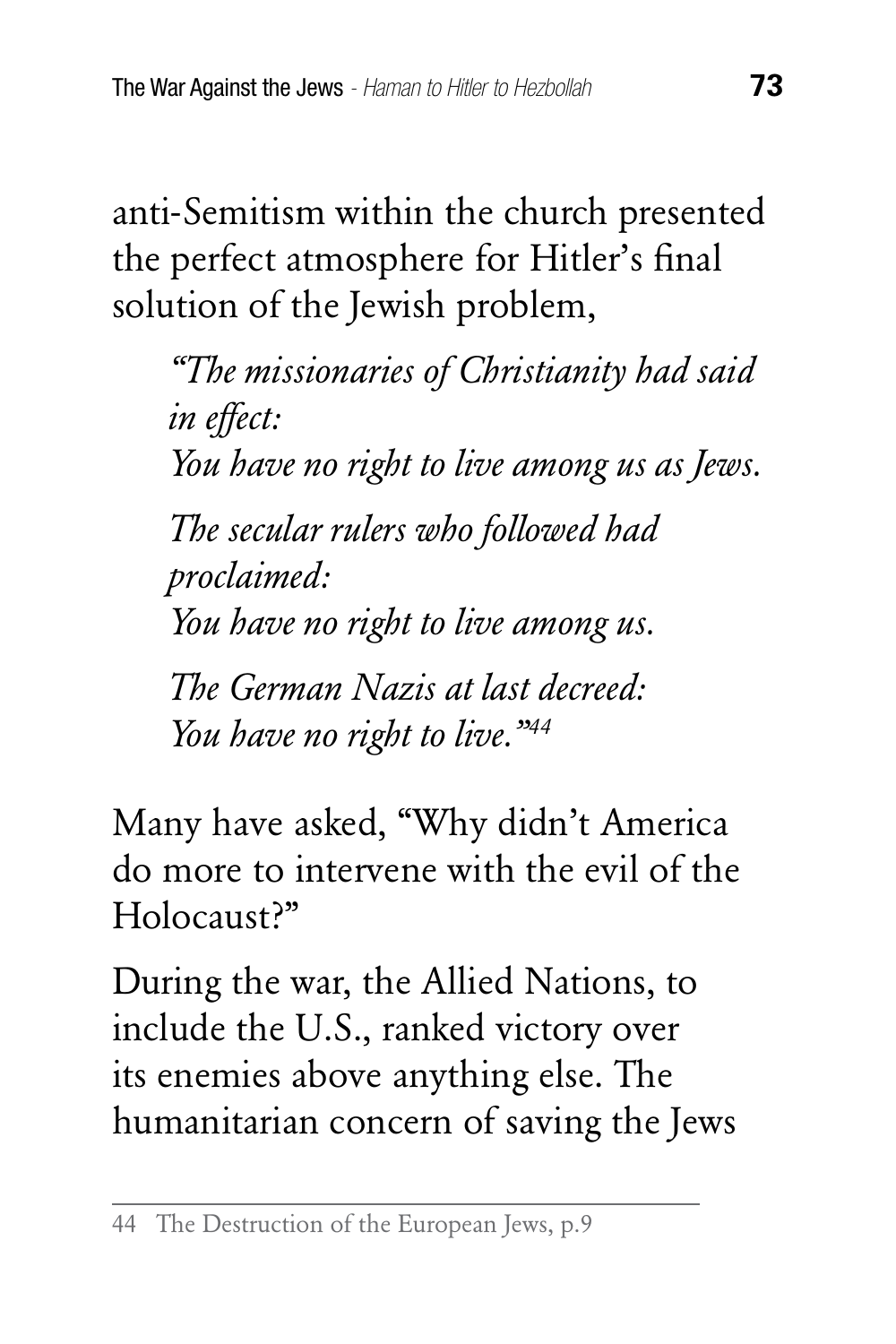from Hitler's final solution was not a top priority. In combination with anti-Semitic sentiments and domestic concerns to include unemployment and national security, there was little to no attention paid to the plight of European Jews.

Even though history records the actions of Jewish organizations and a few Righteous Gentiles throughout the world who bravely confronted the evils of anti-Semitism most were apathetic and silent. Ellie Wiesel, survivor of the Final Solution and my friend, provided one answer;

*At best, America was indifferent.*

*The opposite of love is not hate, it's indifference.*

*The opposite of beauty is not ugliness, it's indifference.*

*The opposite of faith is not heresy, it's indifference.*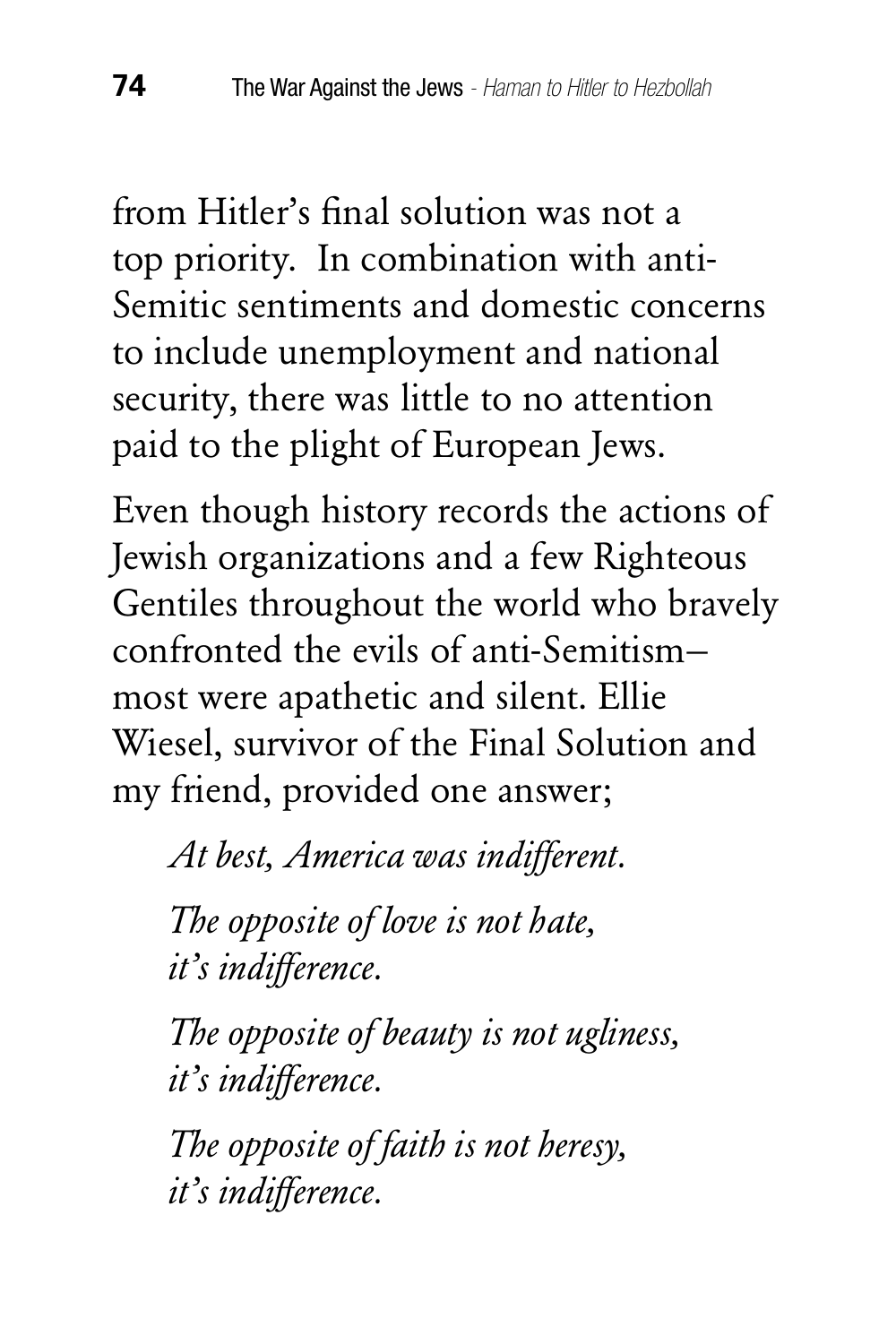*And the opposite of life is not death, but indifference between life and death.*<sup>45</sup>

## The Rebirth of Israel

Historic Christian anti-Judaism and European anti-Semitism produced massive horrors such as the Great Inquisition, the Russian pogroms, and Hitler's Final Solution. However, in the Middle East, the struggle for control of the Holy Land has also been stained with Jewish blood for centuries.

Many of the greatest civilizations of the last 3,000 years have sought to rule Jerusalem, yet only one people was given the divine right to claim Jerusalem as its eternal inheritance—the Jews. And because God's chosen have refused to relinquish this claim, they have paid a terrible price in blood and suffering.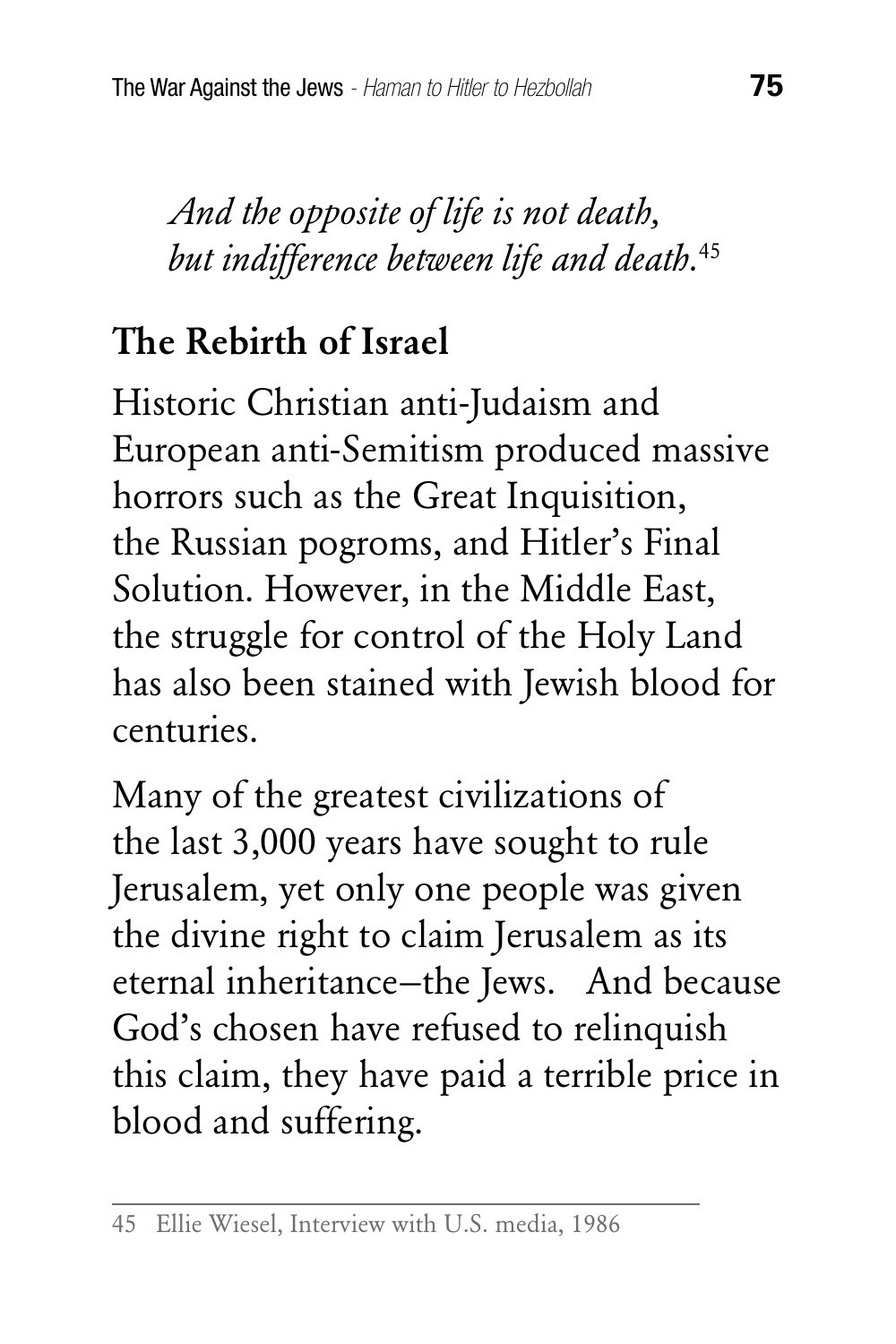Even in the first century A.D., after the Romans destroyed Jerusalem and massacred over one million of its inhabitants and sent hundreds of thousands more into exile, there was still a small remnant of the Jewish people who never left their biblical homeland.

While many of their brothers and sisters suffered in the global diaspora, this remnant remained in Israel since Joshua led them into their inheritance nearly 4000 years ago. The Jewish people of Israel were oppressed by a succession of brutal and merciless overlords but still remained as caretakers of their ancestral homeland which is part of the foundation of Judaism.

#### The Jewish State

The Jewish people who were dispersed among the nations were for centuries considered outcasts and continuously confronted with bigotry and hatred in their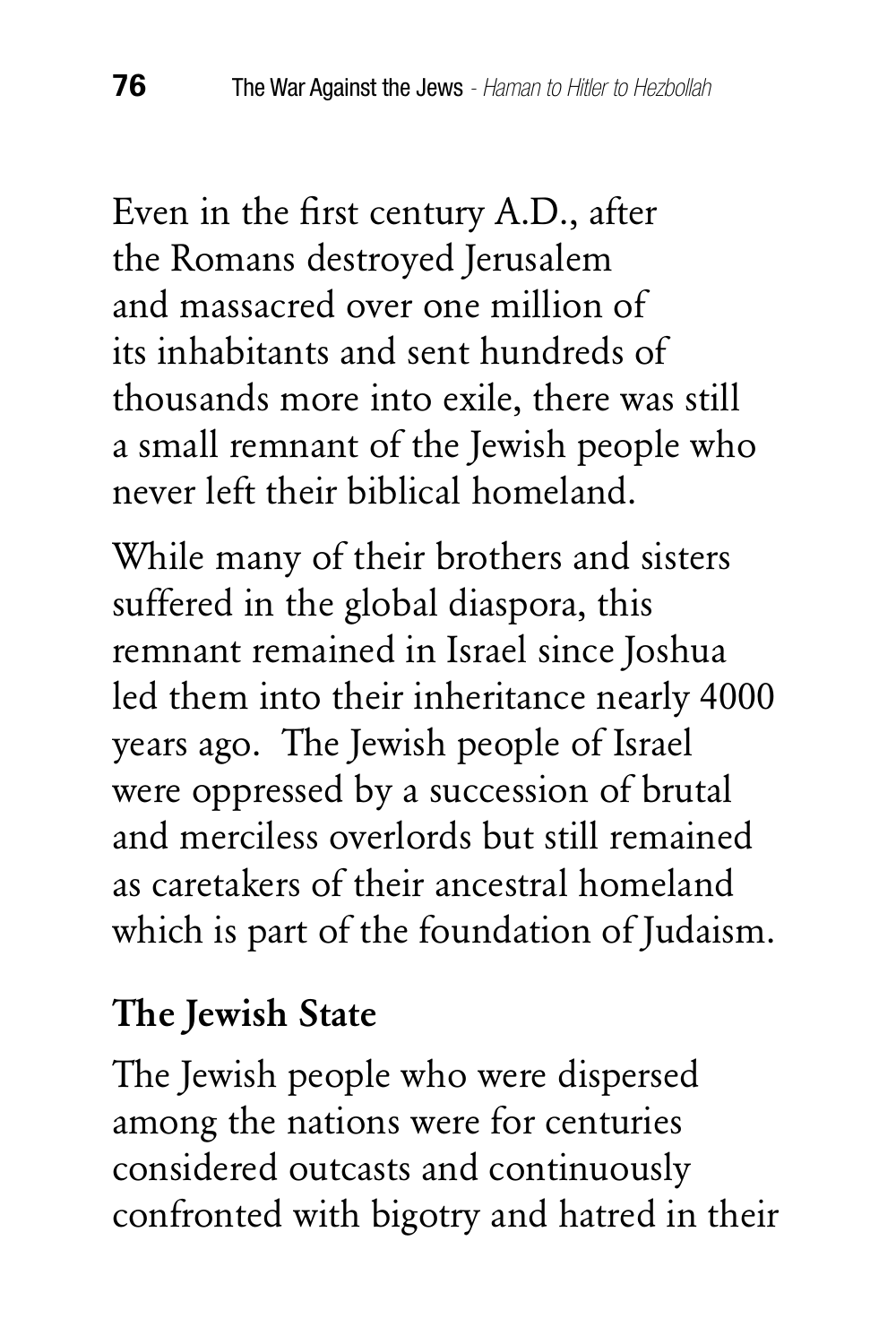host countries. Many began to realize that the only way to escape established anti-Semitism and its deadly consequences was to regain their national independence. The Lord was calling them home.

After nearly two millennia in exile, in the late 19th and early 20th centuries, a new movement for Jewish sovereignty began to gain worldwide traction. In 1896, Theodor Herzl's Zionist pamphlet, *The Jewish State*, laid out a vision that would eventually culminate in the re-birth of the State of Israel. Herzl believed he had an answer to the Jewish Question,

*I believe that I understand Anti-Semitism, which is really a highly complex movement. I consider it from a Jewish standpoint, yet without fear or hatred...I think the Jewish question is no more a social than a religious one... It is a national question, which can only be solved by making it a political*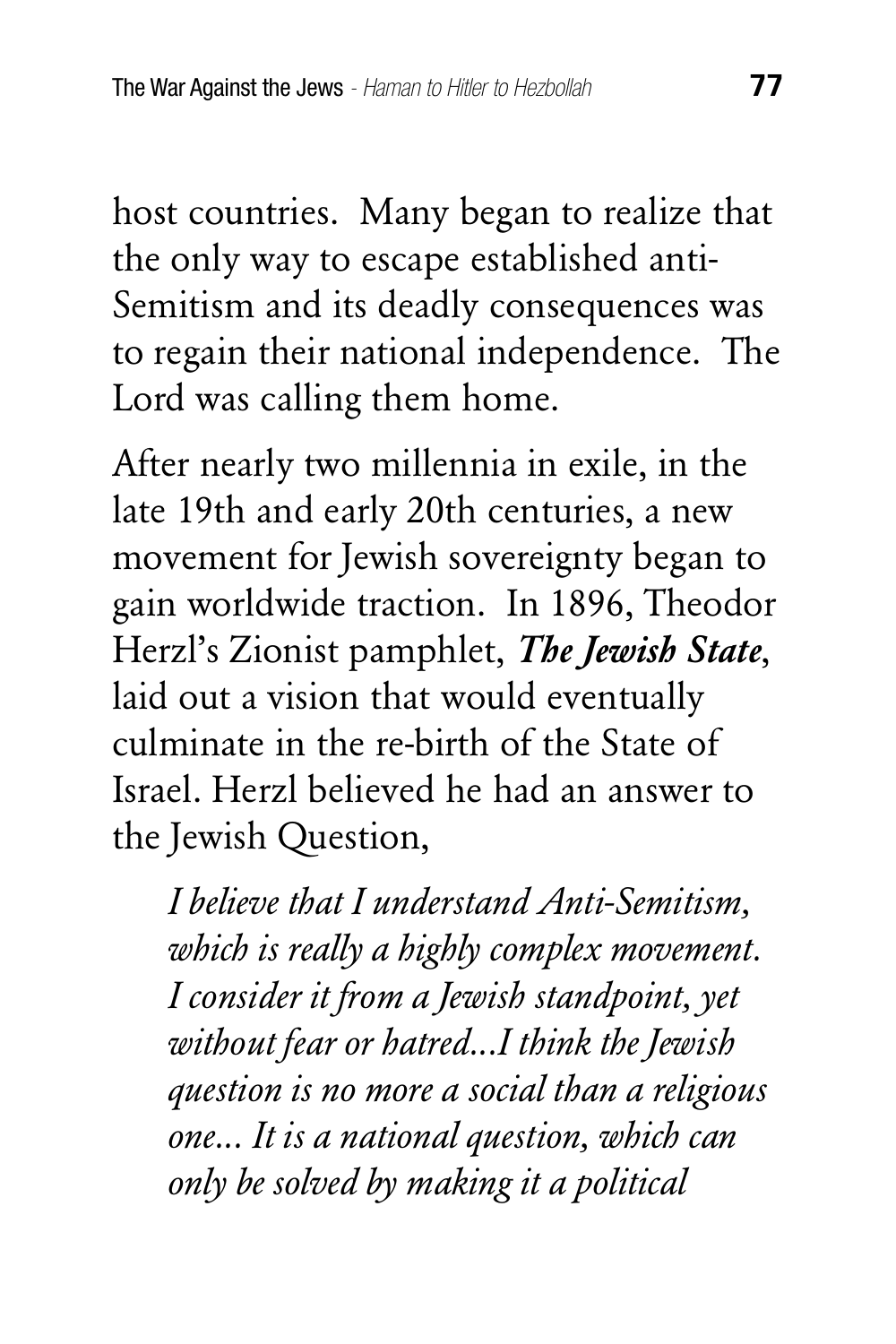*world-question to be discussed and settled by the civilized nations of the world in council.*

*We are a people—one people. We want to lay the foundation stone, for the house which will become the refuge of the Jewish nation. Zionism is the return to Judaism even before the return to the land of Israel.*<sup>46</sup>

The ideal of Zionism, the belief that the Jewish people had a right to national independence and sovereignty as natives of their ancestral homeland, began to flourish. Jewish immigrants began to flood into then Palestine, and purchase land from wealthy Arab landholders at exorbitant costs. The land had been mostly barren and sparsely populated for centuries and to most it seemed worthless except to the Jews who dreamt of coming home.

<sup>46</sup> Der Judenstaat Theodor Herzl 1896 Translated The Jewish State p.5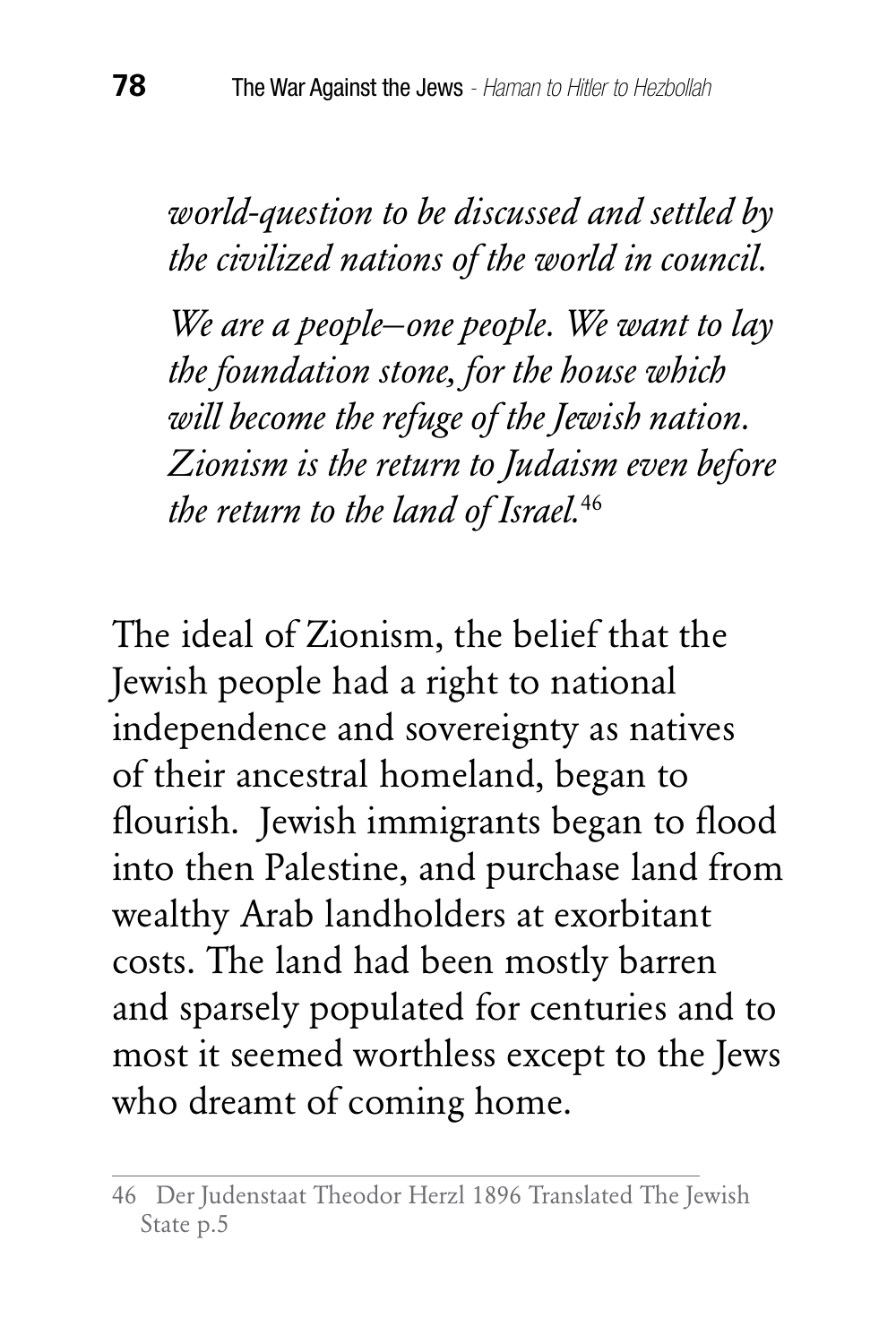Palestine began to prosper as Jewish returnees cultivated the land, eliminated disease-infested swamps, and brought a higher standard of living and more economic opportunity to the area. $47$  A beautiful thing was taking place—the Arab population grew and flourished alongside their Jewish neighbors, and for a time the two groups co-existed peacefully.

The Balfour Declaration of 1917 initially supported political Zionism. During World War I, Britain and the Allied Powers defeated the Ottoman Turks and divided its Middle Eastern empire into territories set aside for future states. The British promised the land called Palestine to the Jewish people and assumed responsibility for guarding it through the process of Jewish statehood. This temporary stewardship was entrusted to Britain by the League

<sup>47</sup> Reclaiming Israel's History by David Brog, p. 61-81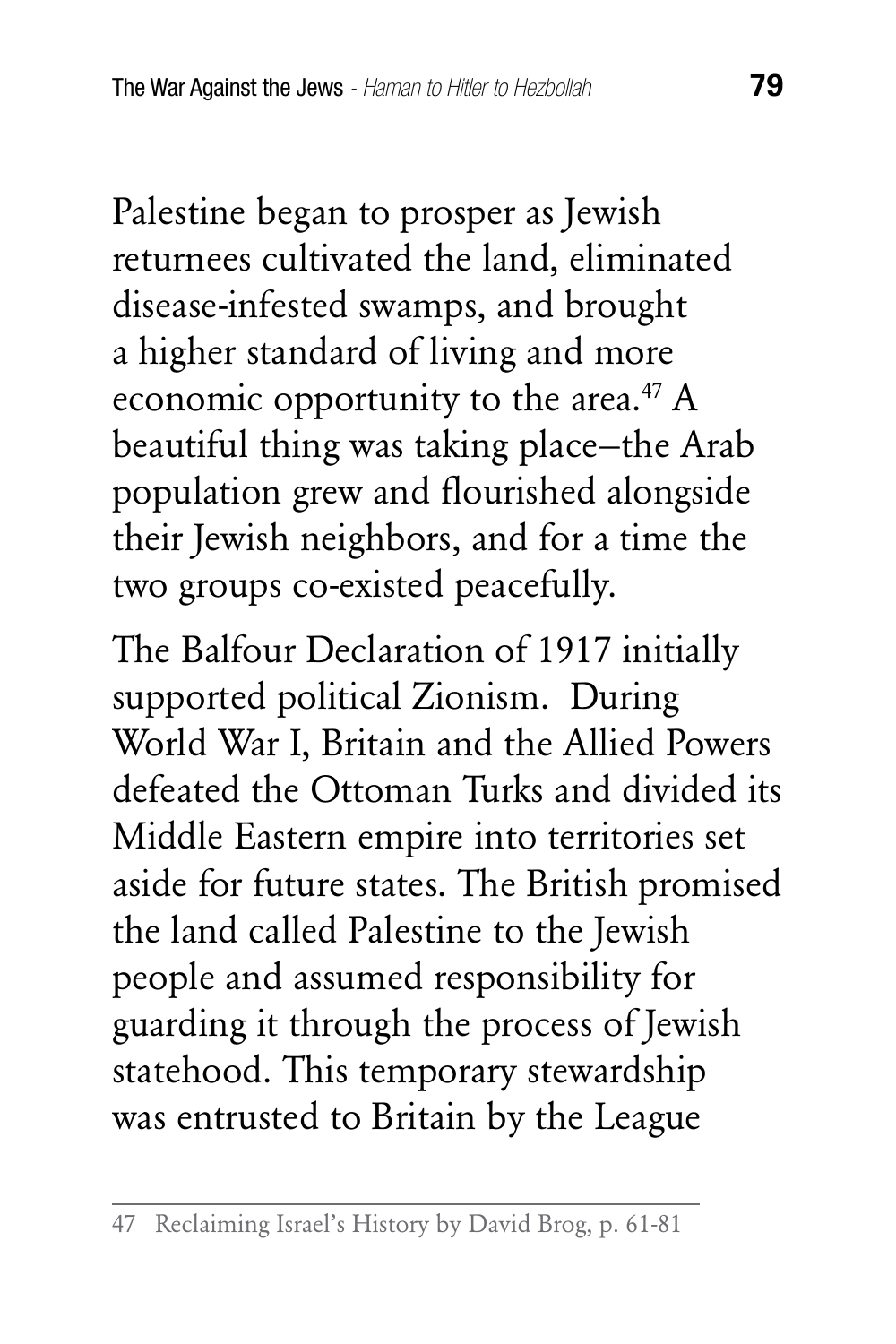of Nations and called the Mandate for Palestine<sup>48</sup>

In 1919, an agreement between Zionist leader, Chaim Weizmann and the Arab leader, Emir Faisal was accepted.<sup>49</sup> The terms allowed for the idea of a Jewish state in the land which protected the rights of local Arabs. However, by 1920, just as the Mandate period began, the hope for peace started to break down. There was a struggle for power between two prominent Palestinian Arab families which soon led to an outbreak of anti-Jewish violence.

#### A Century of Terror Begins

Nearly a century ago, the Palestinian leader, Haj Amin el-Husseini, began recruiting suicide squads to attack local Jews in rebellion against the international

<sup>48</sup> The Mandate for Palestine July 24, 1922 Israel Ministry of Foreign Affairs

<sup>49</sup> Israel for Critical Thinkers p. 48-49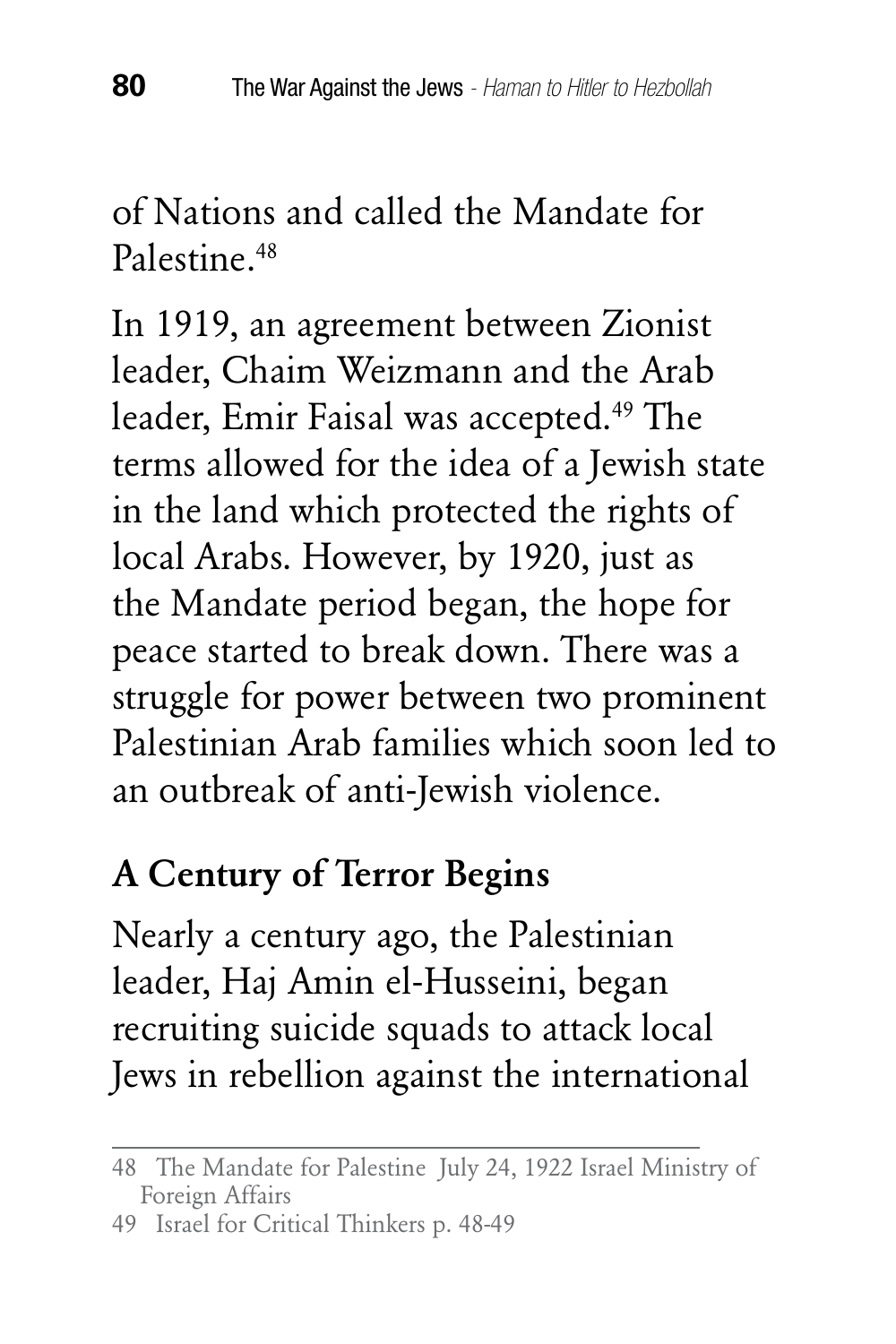agreement by the League of Nations to create a Jewish state.<sup>50</sup> Terrorism became the preferred political tool of extreme Palestinian Arab nationalists, and set in motion an era of violence and hatred toward the Jews.

The bloody Arab riots of the 1920s and 1930s quickly convinced the British that their promise to the Jews wasn't worth the trouble. Zionism was extremely unpopular with the British officers assigned to administrate Britain's Mandate power in Palestine.<sup>51</sup> Jews were not allowed to own weapons or defend themselves against Arab extremist aggression, and those who did were arrested and sent to prison.

In defiance of their own government's obligation to protect Jewish inhabitants, some British officers went so far as to

<sup>50</sup> Pre-State Israel: Arab Riots of the 1920s, Jewish Virtual Library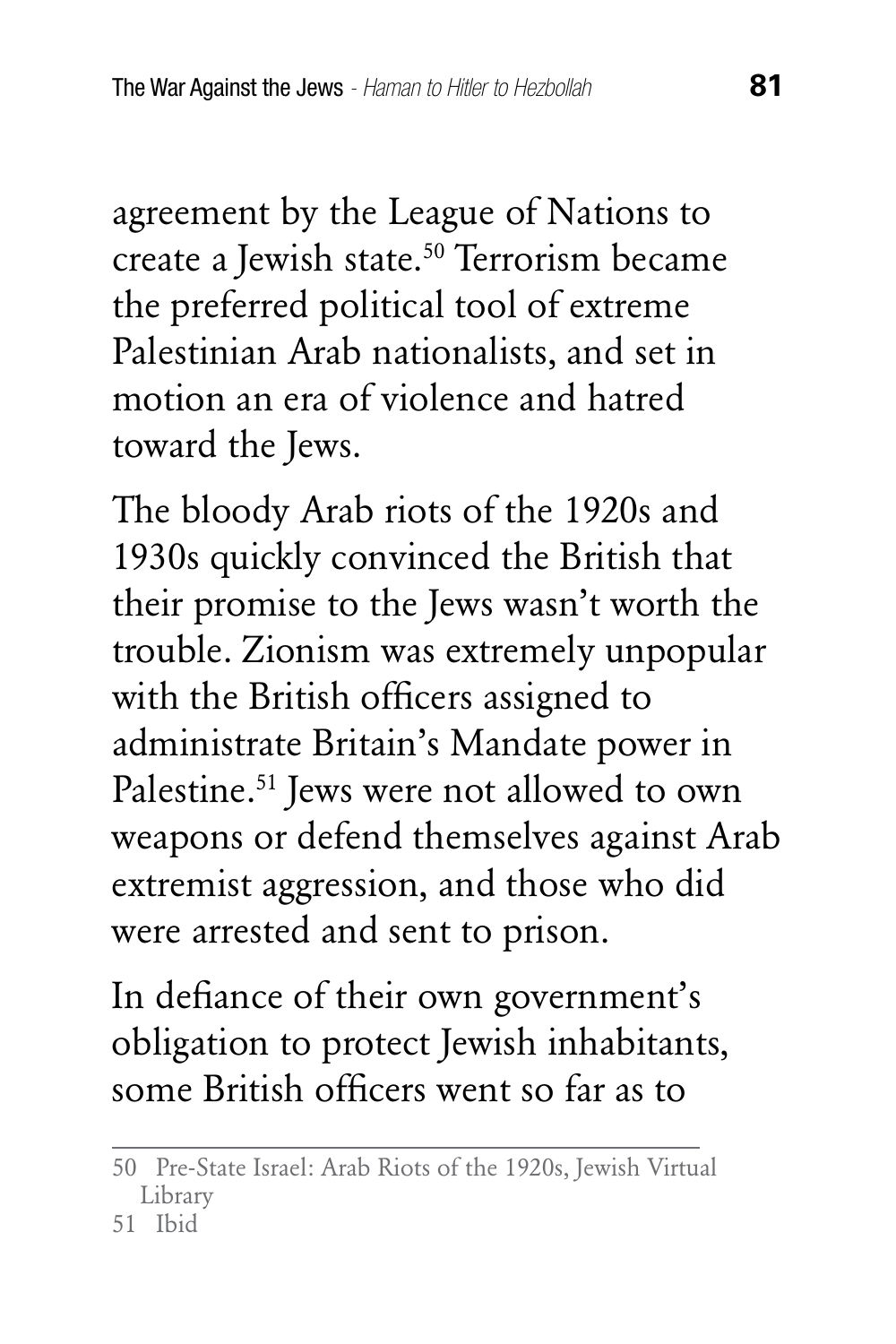encourage the Palestinian Arabs to use terrorism against the Jews in hopes the violence would cause Britain to abandon entirely the idea of a Jewish state.<sup>52</sup> Tragically, during the British Mandate period, hundreds of Jews were murdered by terrorists.

Empowered and aided by the British overseers, Haj Amin el-Husseini later became the Mufti of Jerusalem. As Mufti, he was given authority over the Muslim holy places and therefore wielded tremendous political and religious influence. From this position of power, he continued to incite resentment and violence against the Jewish people.

Fearing that Zionism was gaining international financial backing, el-Husseini started a rumor of a Jewish plot to seize control of the Muslim holy sites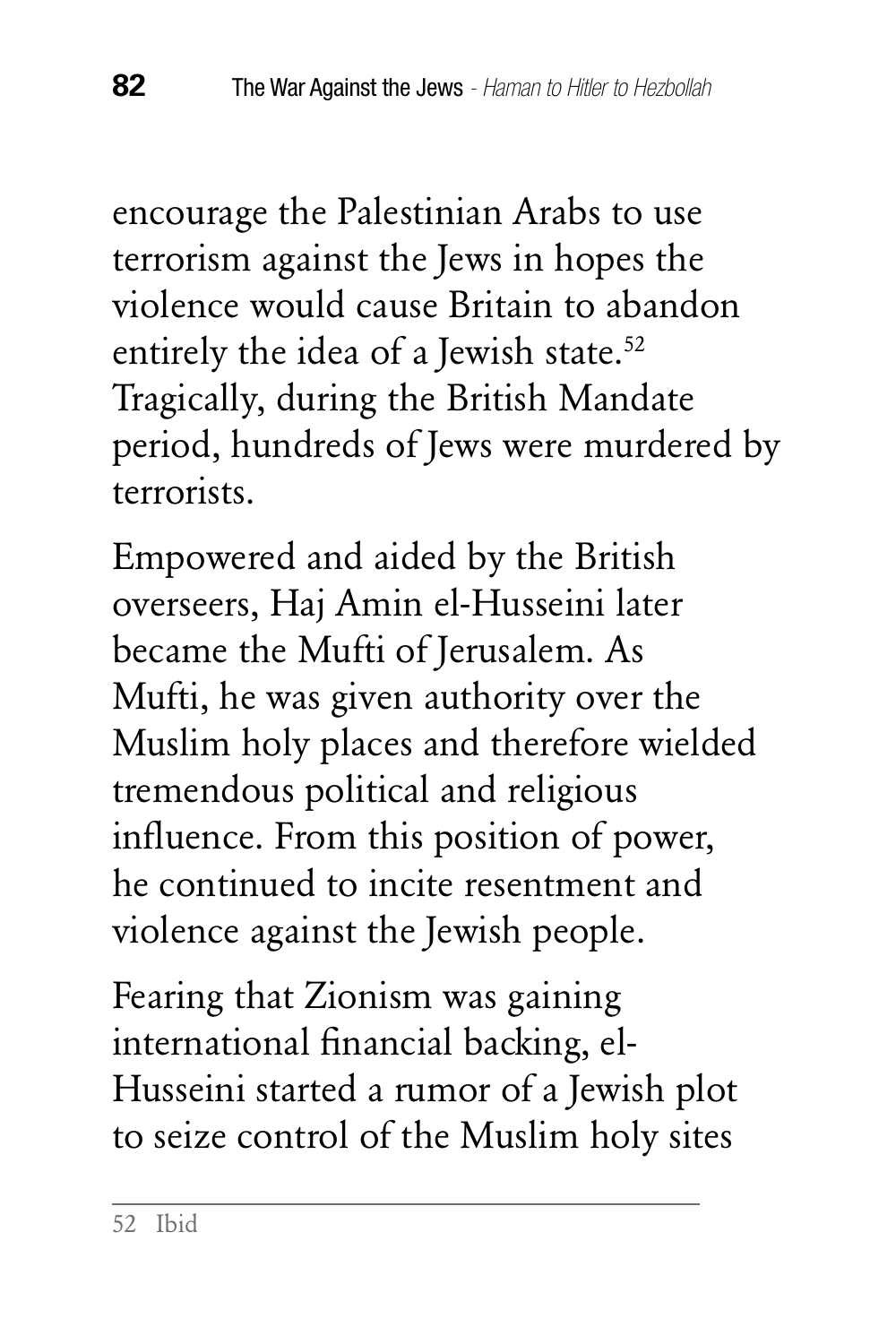and successfully instigated riots.<sup>53</sup> The propaganda tactic worked, prompting British authorities to uproot Jewish families from their ancestral homes in Hebron and Gaza, severely restrict Jewish immigration to Palestine, and drastically reduce the size of the land intended for a Jewish state. However, none of these extreme actions satisfied Arab leaders.

During World War II, the Mufti went to Germany and met with Hitler.<sup>54</sup> The Fuehrer's hatred for the Jews and plans for their annihilation appealed to el-Husseini. The Mufti collaborated with the Nazi regime to recruit tens of thousands of Muslims for the SS.

In the aftermath of World War II, el-Husseini was ultimately forced to flee prosecution for war crimes and lived

<sup>53</sup> Ibid

<sup>54</sup> The Holocaust: The Mufti and the Führer, Jewish Virtual Library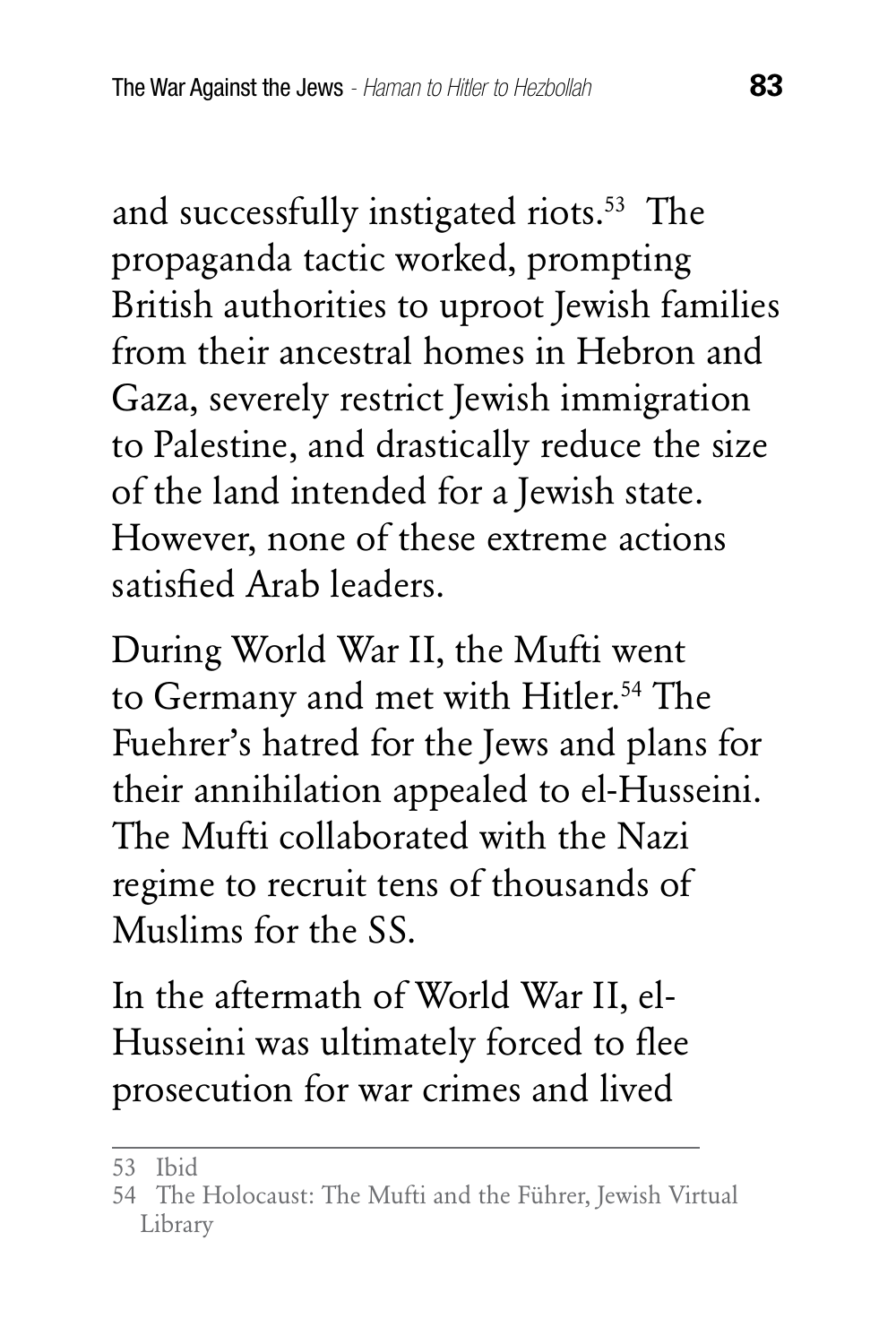abroad for the rest of his life. However, his legacy of terrorism which was used as a highly effective political tool against the Jewish state became the prototype for future despots in the last century.

#### Arabs Reject Israel's Right to Exist

By 1921, the British had partitioned the land set aside for a Jewish national home by the Mandate for Palestine into two prospective states. The partition gave 77% of the land to an Arab state called Transjordan, and 23% for the Jewish people.55

However, the Arab riots of the 1920s and 1930s prompted Britain in 1937 to once again partition the land with 80% going to an Arab state and 20% to a Jewish state. Palestinian Arab leaders refused to accept this partition, and neither materialized.<sup>56</sup>

<sup>55</sup> Israel for Critical Thinkers p. 56

<sup>56</sup> Israel for Critical Thinkers p. 60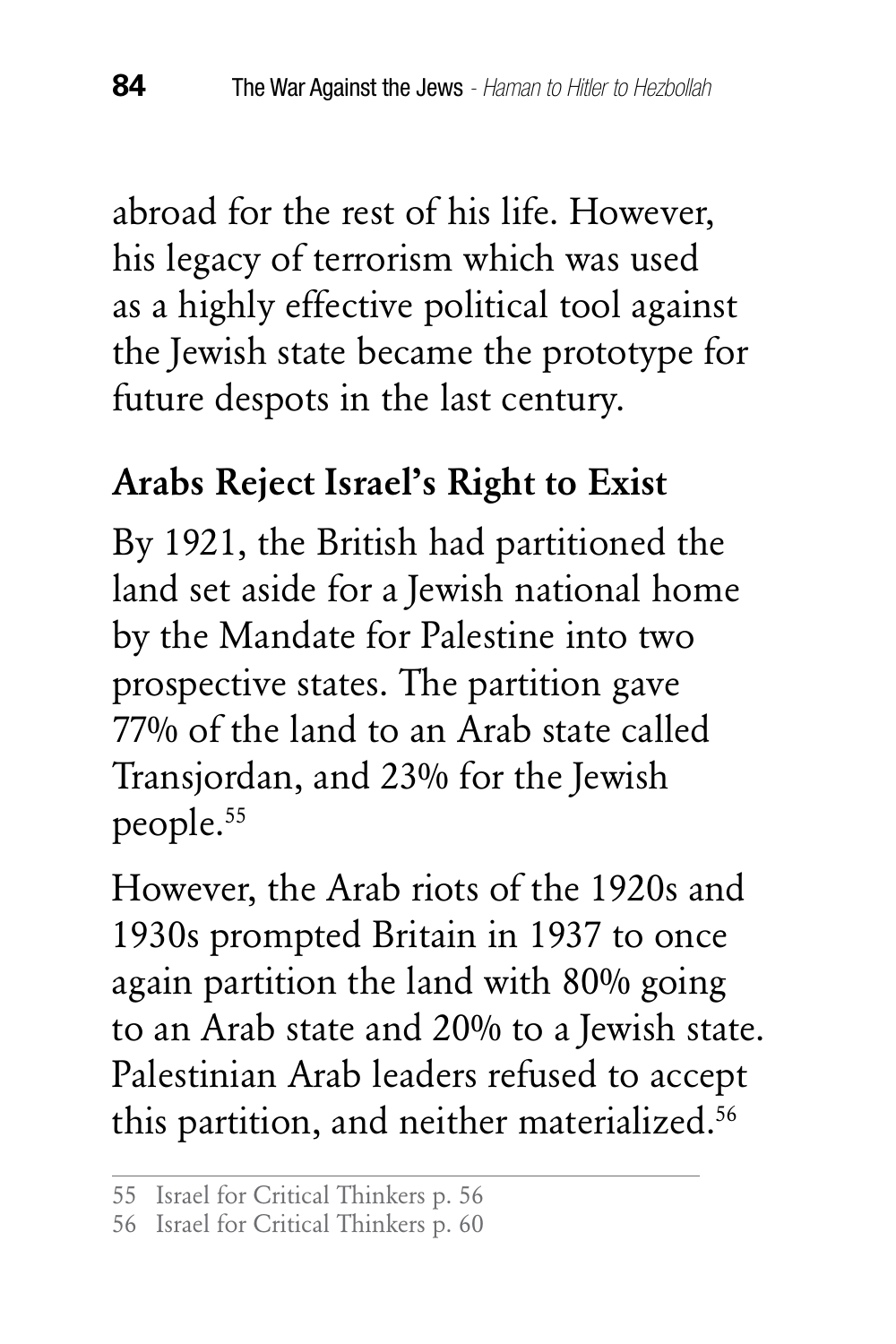Weary of the problem posed by Arab rejectionism, and in the shadow of the horrors committed against the Jews during the Holocaust, Britain handed over responsibility for determining what to do with Palestine to the newly-formed United Nations. On November 29, 1947, the United Nations voted in favor of Resolution 181 and adopted a partition plan for Palestine that divided the land west of the Jordan River into two states roughly equal in size but distinctly unequal in value.

The disjointed pieces of land reserved for the Jewish people consisted of mostly arid desert without defensible borders, and did not include Jerusalem, which was designated an international zone. Jewish leaders, desperate to build a national home and provide a refuge for the displaced Jews who had survived the Holocaust, accepted the plan.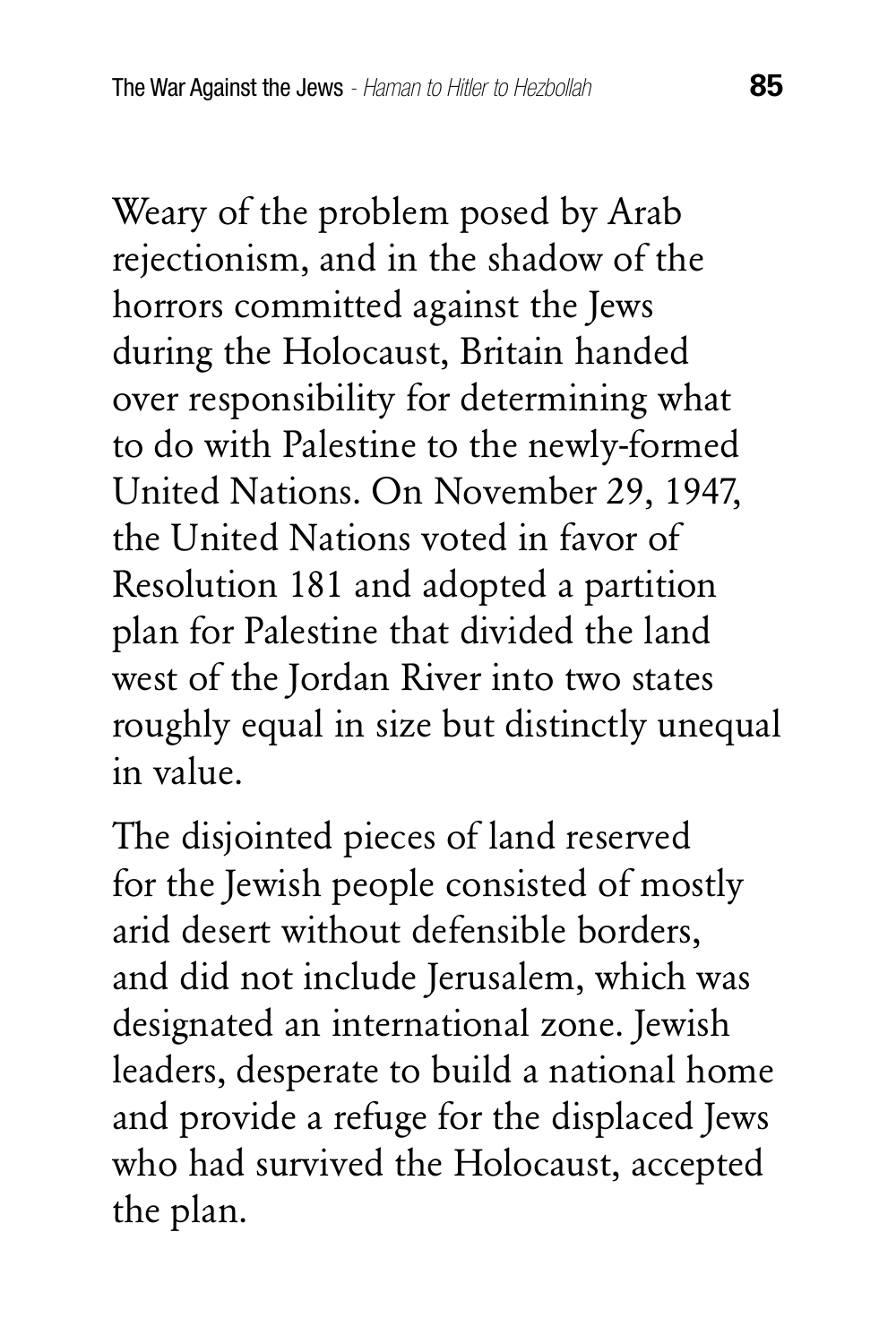Arab leaders had already made clear they would not accept any plan that included a Jewish state, and almost immediately made good on their threat to launch large-scale attacks on Jewish communities. Hundreds of Jews were killed in riots and other terror attacks between November 29, 1947 and the date Israel officially declared its independence on May 14, 1948.<sup>57</sup>

By May, the Palestinian Arabs had gained the backing of five Arab armies to launch a war of annihilation against the fledgling State of Israel. Calls for war were framed in terms of *"jihad"* or *"holy war".* Israel's existence as a Jewish state in the middle of what had once been an Islamic empire was entirely unacceptable for Arab leaders. They successfully exploited anti-Jewish sentiment based on fabricated fears for their Muslim holy places in Jerusalem

<sup>57</sup> Israeli War of Independence: Background & Overview, Jewish Virtual Library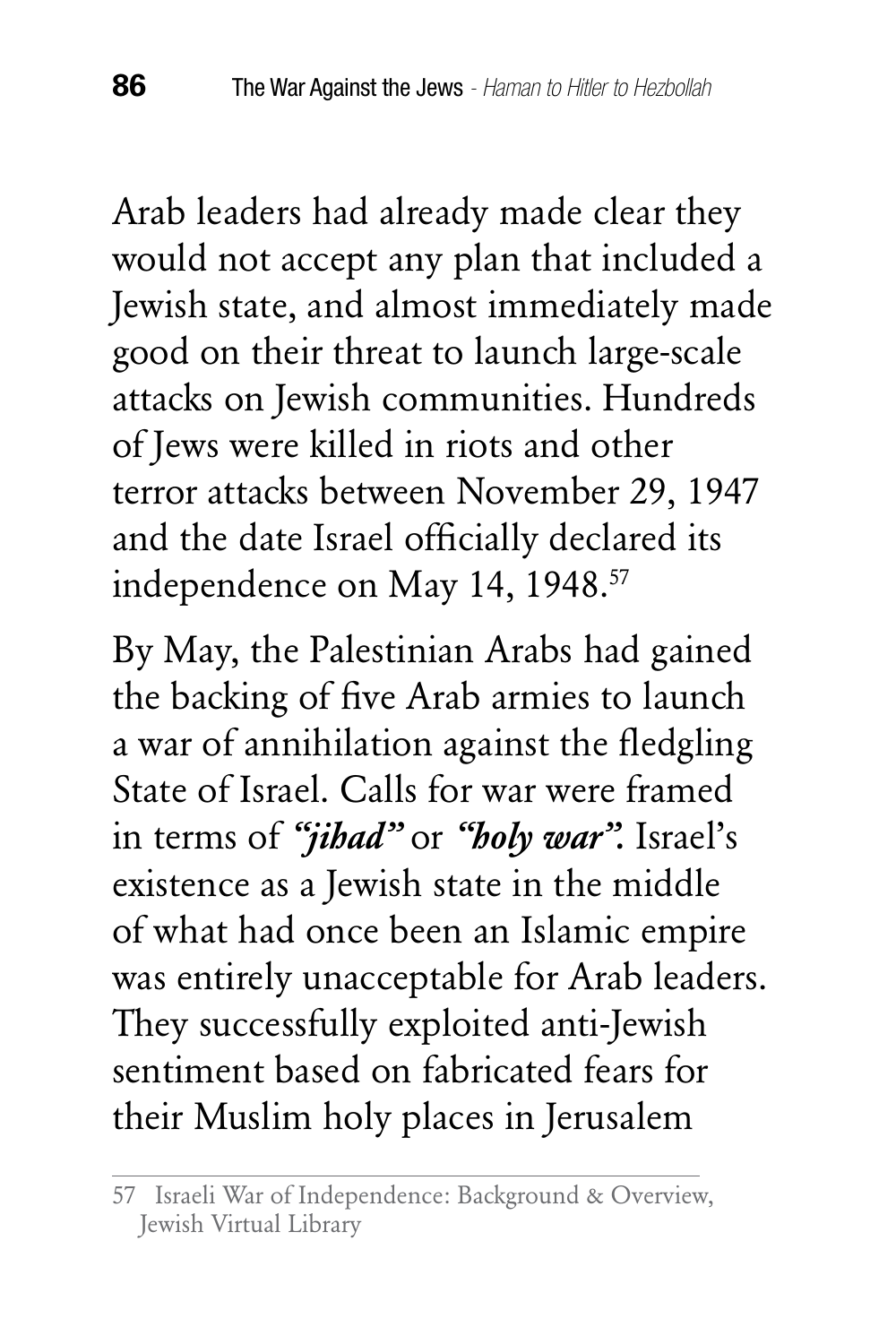thereby conjuring up an anti-Semitic fervor among their people.

As soon as the British departed Israel, the Arab armies attacked. Egypt, Syria, Transjordan, Lebanon, and Iraq invaded Israel while the international community stood back and quietly watched.<sup>58</sup> To everyone's surprise, Israel miraculously prevailed, although they paid a heavy price with the loss of 1% of their total population in the defense of their country. To avoid further disgrace and loss of territory, the Arab states signed an armistice agreement with Israel in 1949. But their insatiable goal of destroying Israel remained. The next 70 years would be marked by multiple attempts to wipe Israel off the map.

## Expulsion of Mizrahi Jews

In retaliation for their crushing defeat,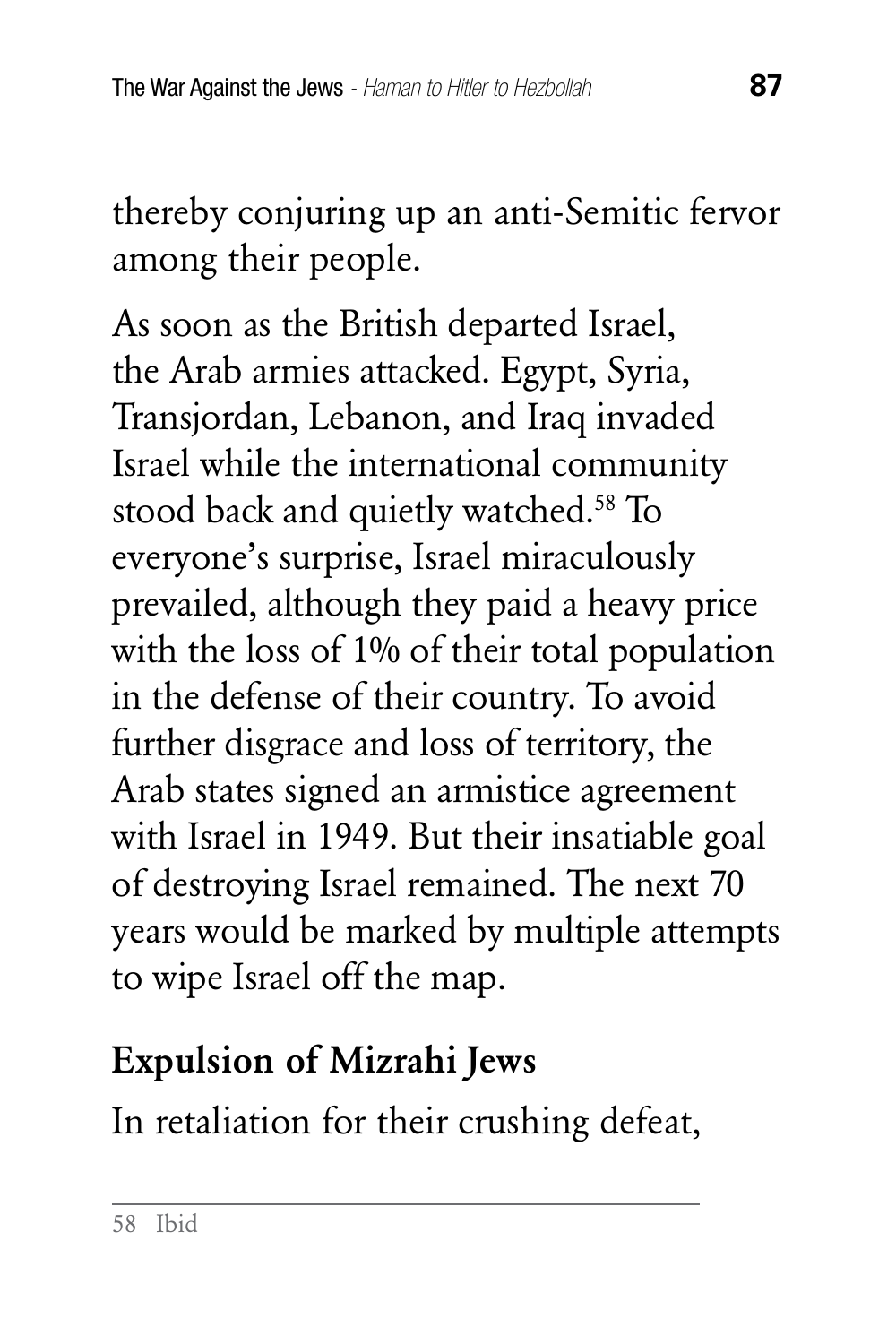Muslim countries in the Middle East and North Africa began harshly persecuting their native Jewish communities. These inhabitants known as Mizrahi Jews had existed in many of these countries for more than  $2,500$  years.<sup>59</sup>

By 1948, nearly one million Mizrahi Jews lived in Algeria, Egypt, Iran, Iraq, Libya, Lebanon, Morocco, Syria, Tunisia, Turkey, and Yemen. They had thriving businesses, well-established schools and religious centers, and spoke Arabic just like their Muslim neighbors. Yet after Israel was established as a nation, they were treated as the enemy.

During the next few decades, nearly 850,000 Mizrahi Jews were forcibly removed from their homes, their wealth and possessions confiscated and expelled

<sup>59</sup> JIMENA: Jews Indigenous to the Middle East and North Africa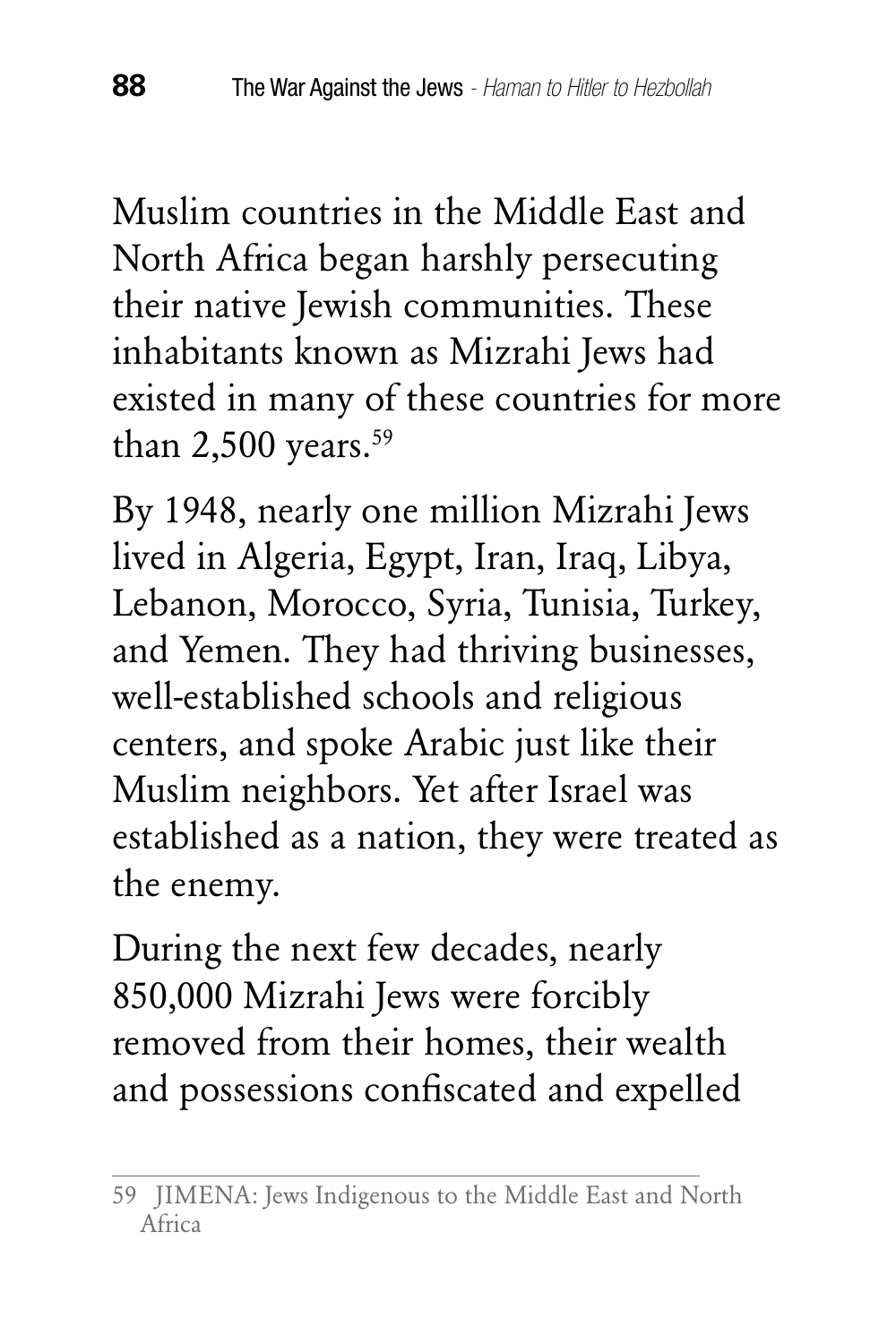from the Middle Eastern countries they inhabited for centuries. They immigrated to America, they went to Europe, but many went to Israel.

The reborn Jewish state welcomed these refugees, gave them citizenship and as much government assistance as possible to start new lives helping them to thrive. Today, over half of Israel's population is descended from the Mizrahi Jewish refugees.

## The Evolution of Anti-Semitic Terrorism

The Arab extremists bent on destroying Israel learned the power of terrorism during the British Mandate period. Terrorism was not only an effective political tool against the Jewish state which weakened it internally; it produced external pressure against the nation from the international community.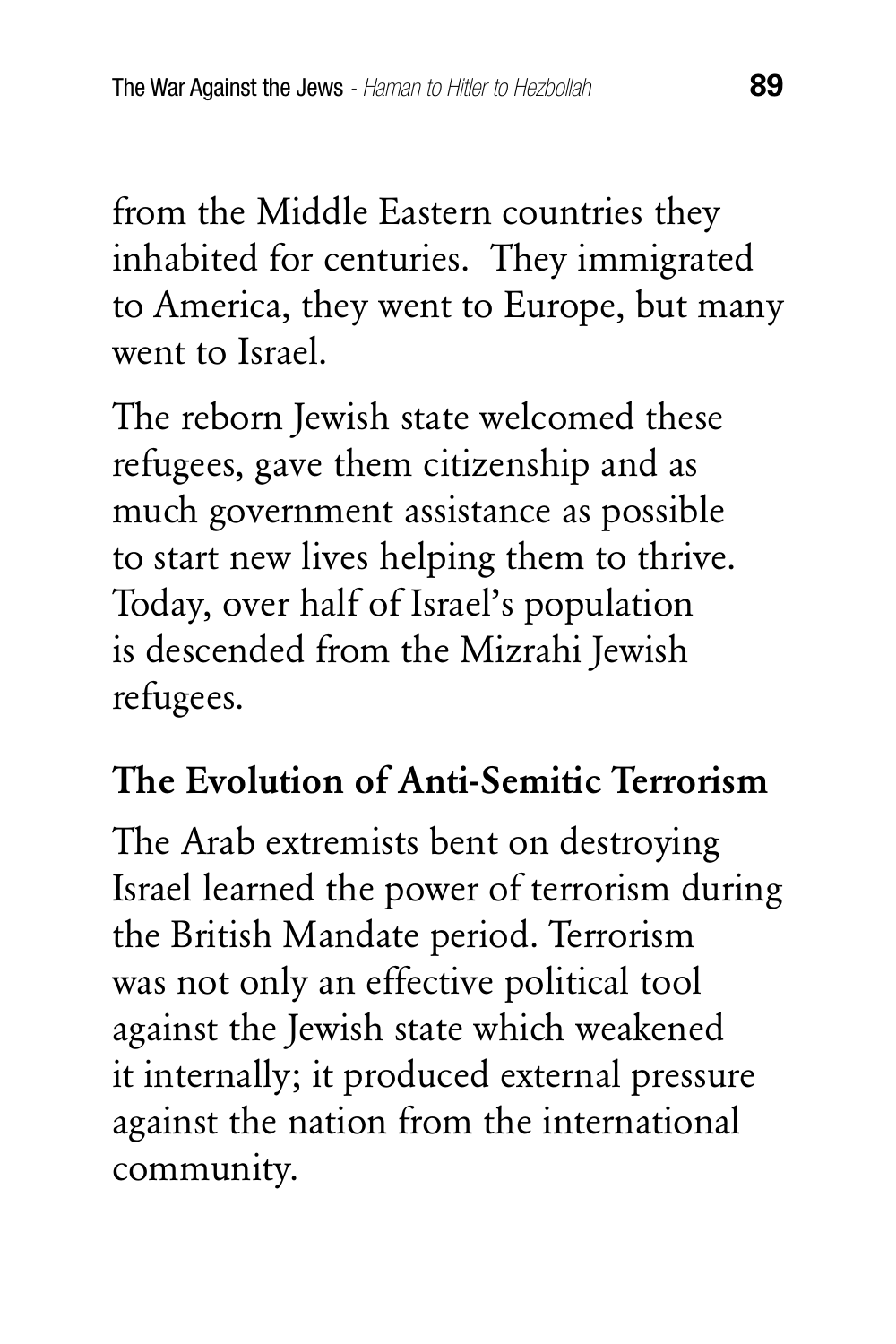The desire to eradicate Israel in the 20th century fueled the rise of several Islamic extremist factions. Fundamental to each of these terrorist groups was an anti-Semitic interpretation of Islamic theology that left no room for acceptance of the state of Israel, the Jewish people and consequently the possibility for peace.

## Muslim Brotherhood

One of the first extremist groups to form was the Muslim Brotherhood. It was initially founded in 1928 as a political and social effort to bring back Islamic sharia law (Islamic religious law), and reinstitute an Islamic Sunni caliphate (Islamic State), in the Middle East.

However, the Brotherhood soon adopted violent anti-Semitism as part of its ideology. During 1938 and 1939, the Brotherhood repeatedly attacked and threatened Egyptian Jews. They admired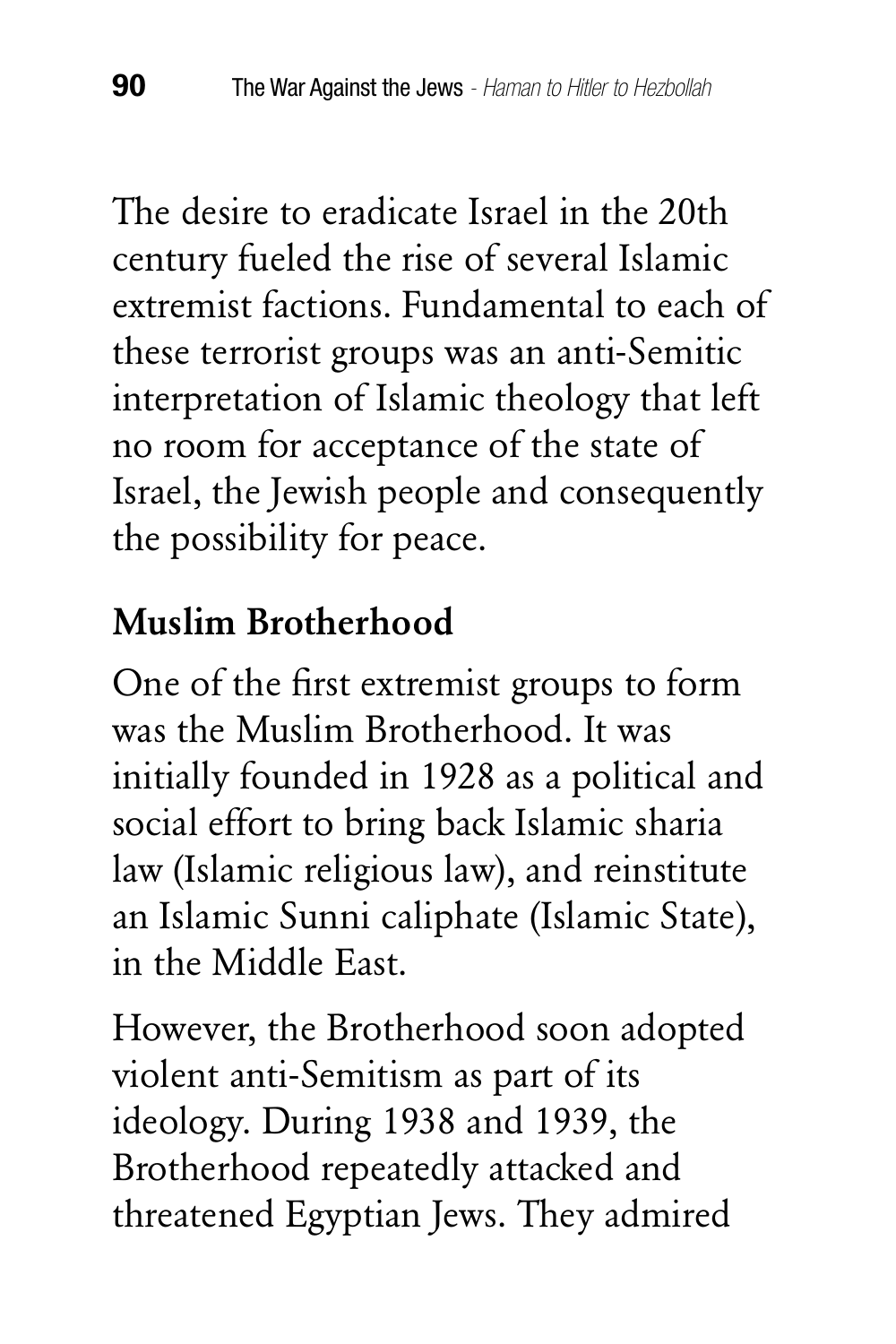## Hitler's plan to eliminate the Jews, and passed out Arabic translations of Hitler's *Mein Kampf* and the *Protocols of the Elders of Zion*. 60

These early displays of anti-Semitism by the Muslim Brotherhood were officially classified by the radical Islamic scholar Sayyid Qutb during the 1950s and 1960s. Qutb described the Jews as "nefarious agents of Satan" who planned to destroy Islam and corrupt society's morals. He relied on the *Protocols of the Elders of*  Zion to "prove" his accusations, leaving no room for the possibility that there could be such a thing as "a good Jew." Qutb's solution for the Jewish "threat" was the same as all other anti-Semites since Haman–total extermination.<sup>61</sup>

<sup>60</sup> The Muslim Brotherhood and the Evolution of Jihadist Antisemitism by David Patterson, Institute for the Study of Global Antisemitism and Policy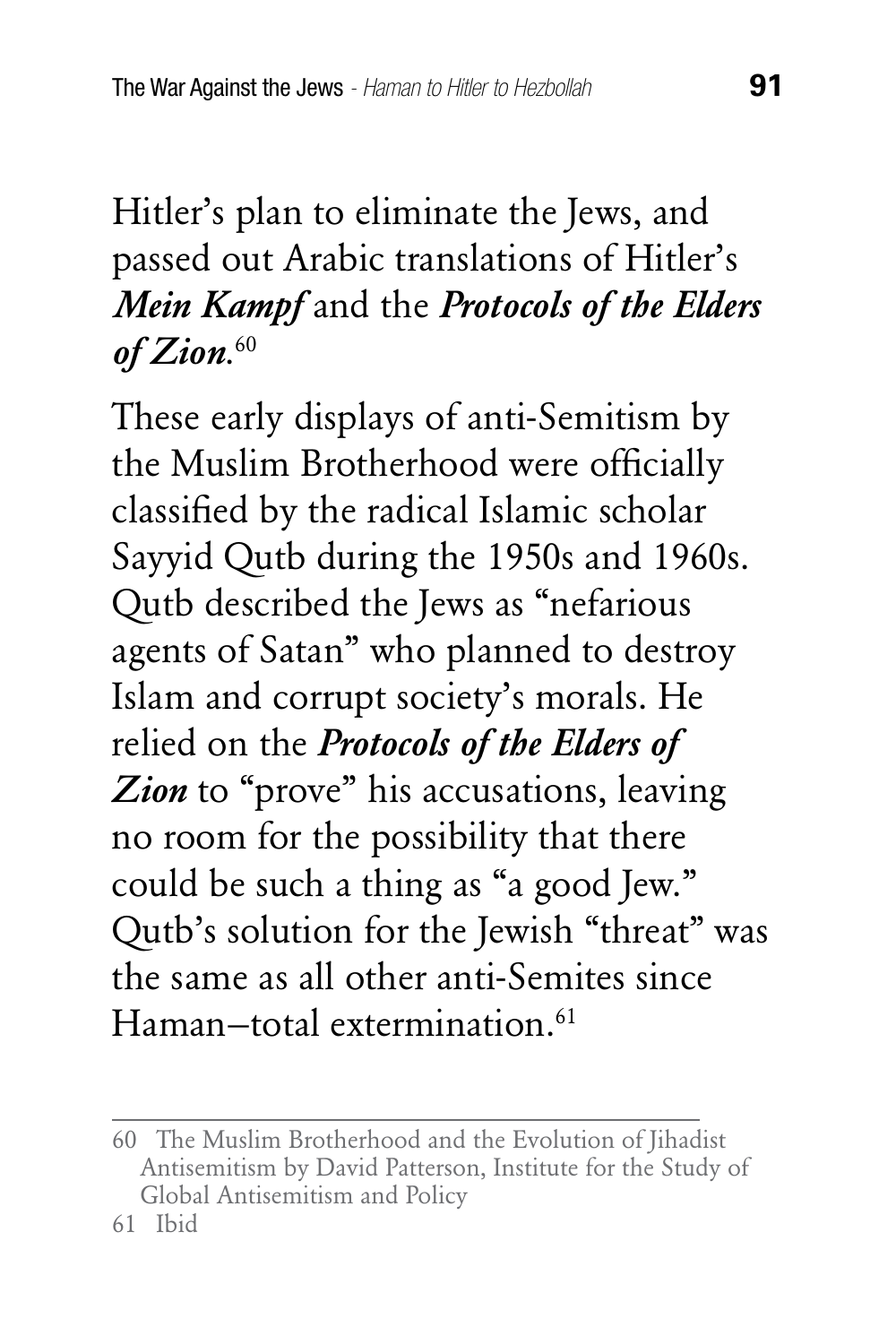The Muslim Brotherhood laid the ideological foundations for the rise of both Sunni and Shia Islamists extremist groups. The Brotherhood declared that it is incumbent on all Muslims to wage iihad all over the world to "liberate" non-Muslim lands from the infidels.<sup>62</sup> The radical extremist theology and political goals of these groups evolved rapidly from the desire to win back lands that had once been under Islamic rule to a desire to conquer and dominate the entire world under sharia law. This remains their goal to this day.

This elevation of violent jihad as the supreme responsibility of all Muslims also encouraged the willingness to be a "martyr" and spawned the phenomenon of suicide attacks.

<sup>62</sup> The Muslim Brotherhood white paper, The Investigative Project on Terrorism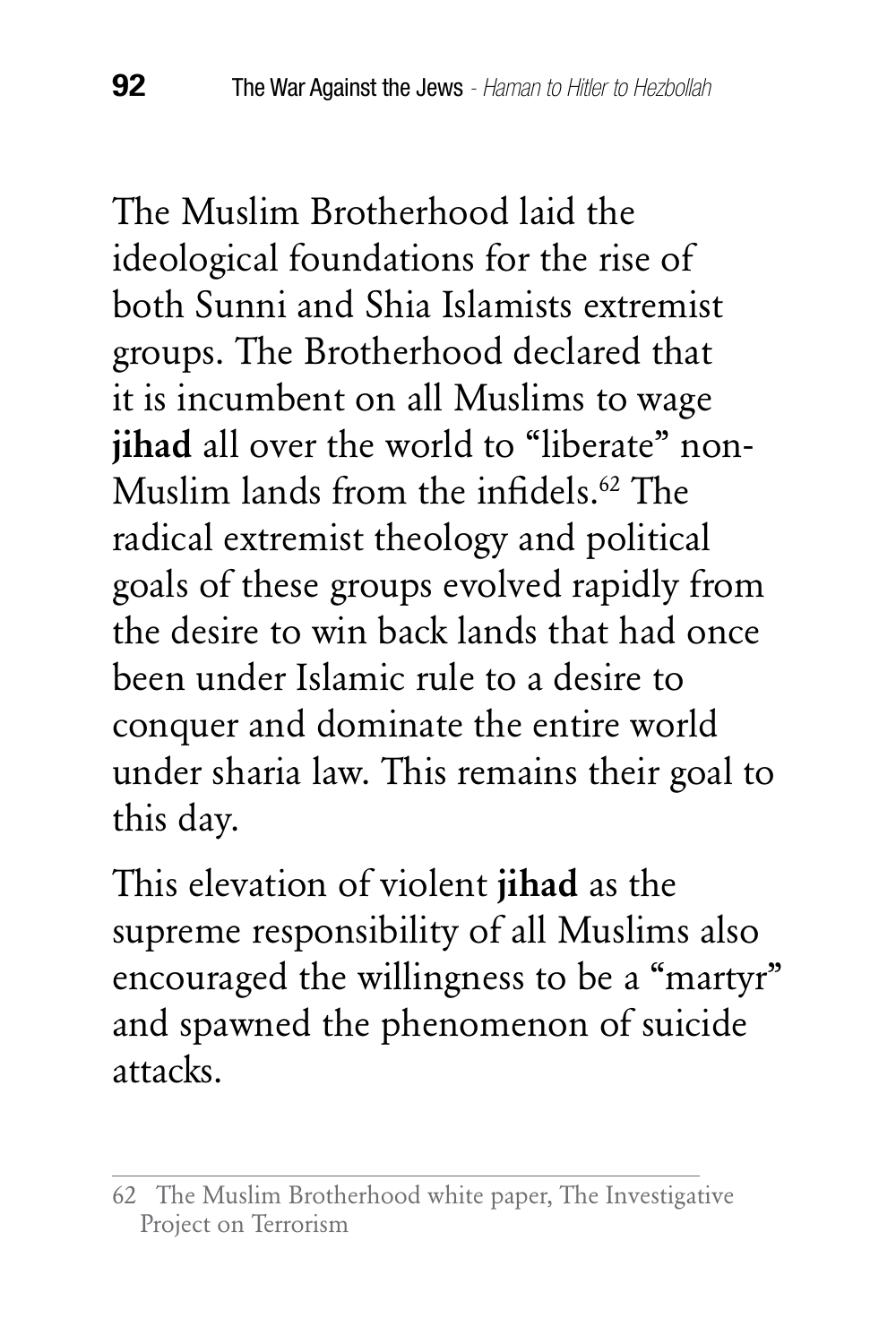By the 1960s, the Muslim Brotherhood had exported its anti-Semitic ideology and fanatic devotion to jihad across the globe. Nearly every major radical Islamist terrorist group of the last 50 years can trace its ideological roots back to the Brotherhood and the teachings of Sayyid Qutb. In the West, the Brotherhood founded "nonviolent" Islamic institutions that preached the same hateful radical ideology while funneling money from its so-called charities to terrorist organizations around the globe.<sup>63</sup>

#### The Growth of Palestinian Terrorism

Today, anti-Zionists like to profess that their hatred of Israel stems from the aftermath of the 1967 Six Day War, when Israel defended itself against five Arab armies. The outcome of the war resulted in Israel winning control of the Gaza Strip,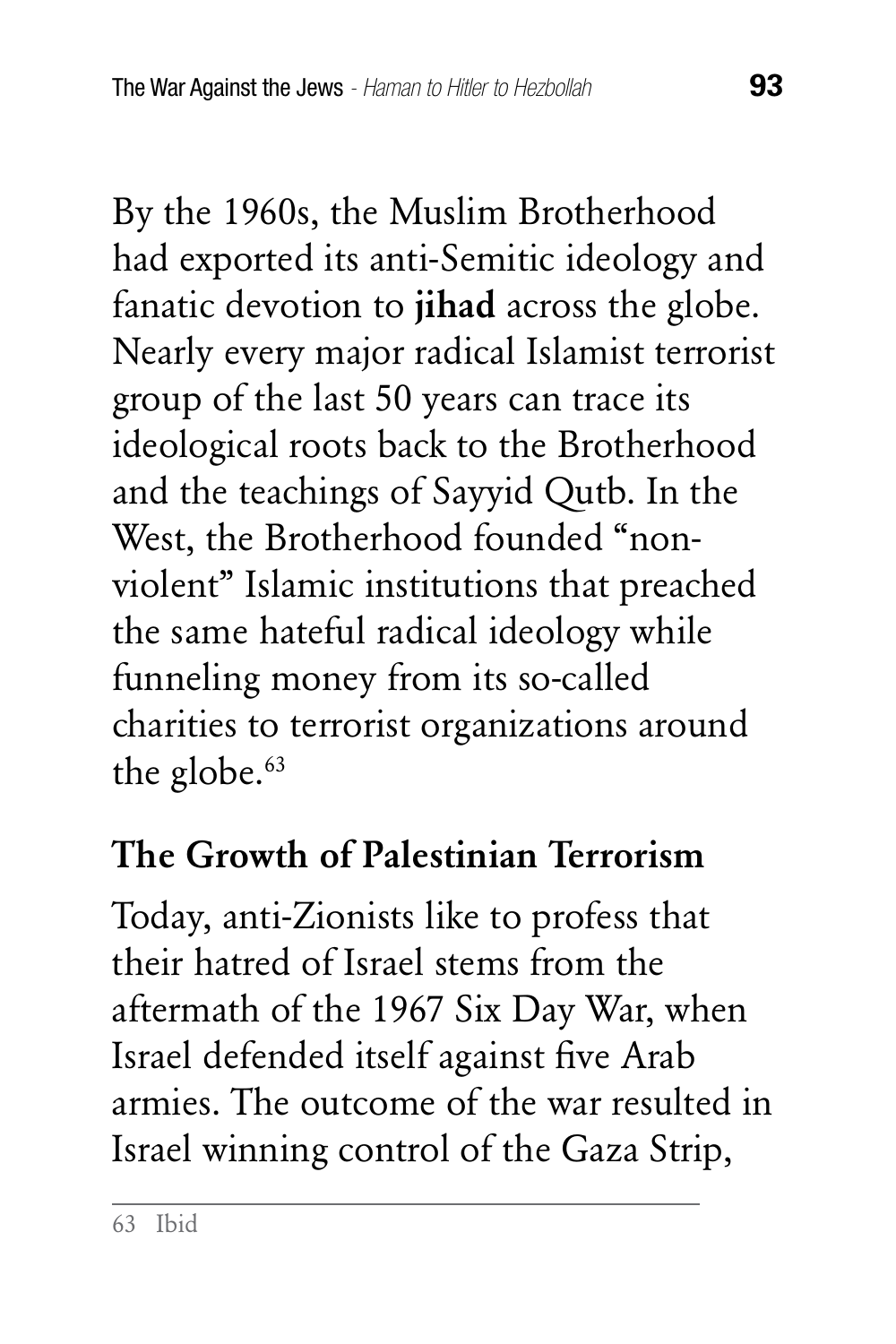Judea and Samaria. Israel's detractors call this event, "the occupation" of the Palestinian people by the Israeli army and therefore the cause of Palestinian terrorism.

This deceitful label cannot be further from the truth. The Palestinian Liberation Organization (PLO) was founded in 1964 when Gaza was under the control of Egypt and Judea and Samaria were controlled by Jordan. So when the PLO began attacking Israelis in 1964, what "occupation" were they fighting?

Obviously, the answer is that the Palestinian leadership has considered the entire state of Israel an illegitimate presence in the land ever since 1948 even though a Jewish remnant has remained in the land for nearly 4000 years.

Created by the Arab League in 1964, the PLO was led by Yasser Arafat and his Palestinian nationalist party, Fatah. Arafat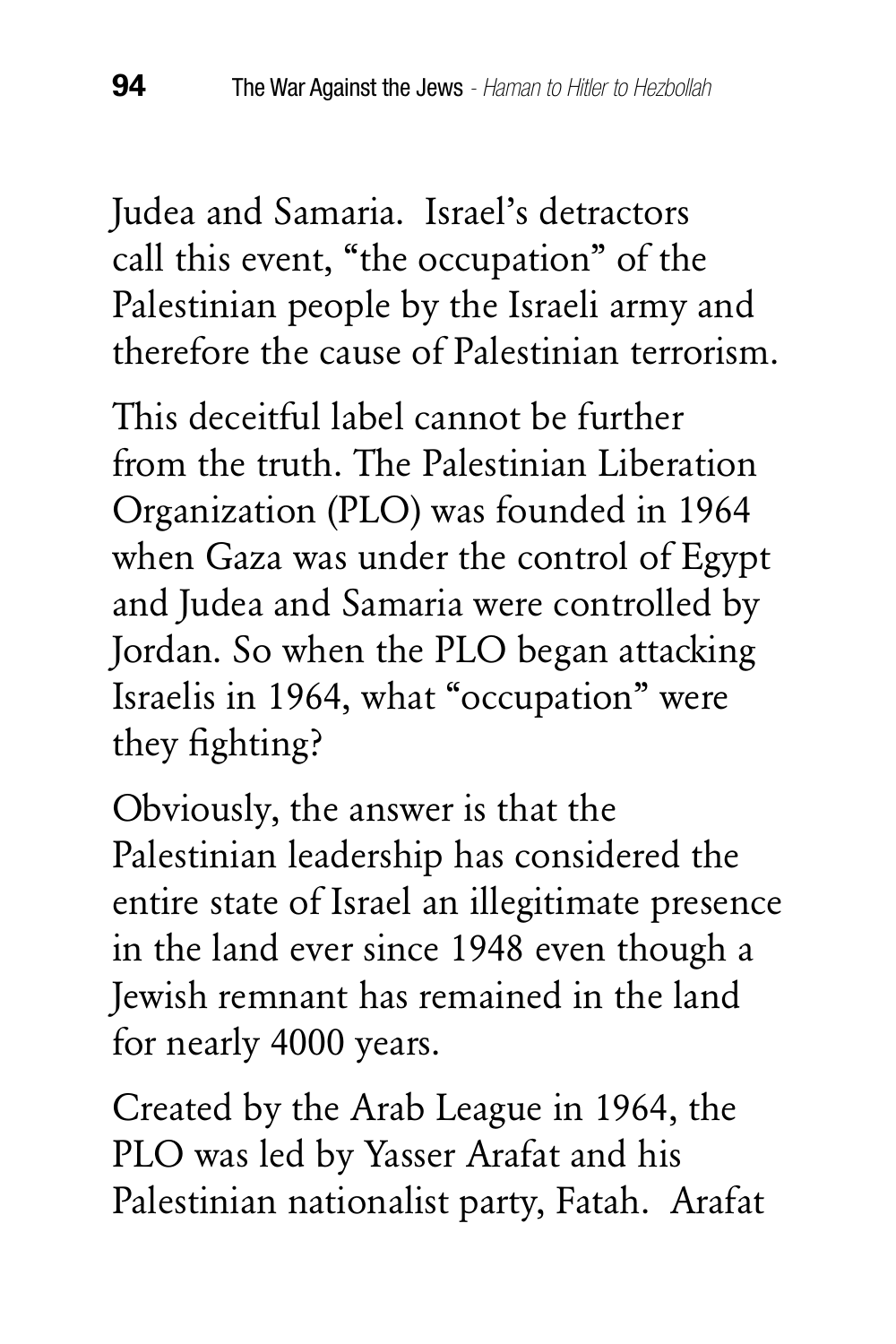was a terrorist, a cold-blooded killer who had more Jewish blood on his hands than any man in the 20th century other than Adolf Hitler.

The PLO's national charter declared its intent to overthrow the State of Israel, which it called an "illegal colonial entity".<sup>64</sup> The charter further stated that the entire region designated as the British Mandate for Palestine in 1920, which includes all of modern Israel and Jordan, entirely belongs to the Palestinian Arabs.

It declared that only Jews who were living in the land prior to 1917 had a right to remain. The charter also designated every present and future child descending from a Palestinian Arab, living in the land prior to 1947, is considered a Palestinian refugee, regardless of their citizenship status in

<sup>64</sup> Palestine Liberation Organization: The Original Palestine National Charter (1964), Jewish Virtual Library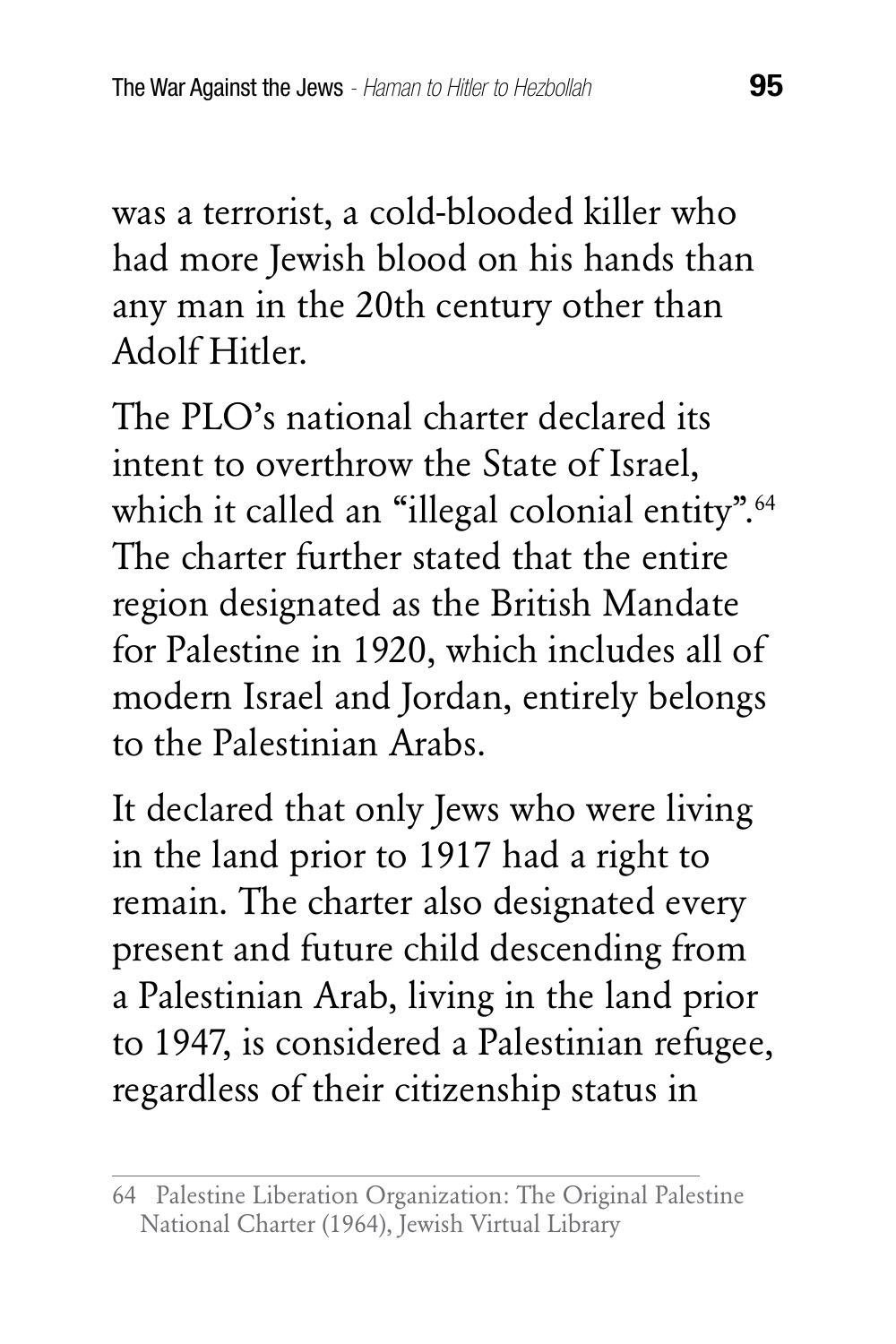any other country. Finally, the PLO's charter stated that violence was the only way to liberate Palestine from the Zionist presence.<sup>65</sup>

During the 1960s and 1970s, the PLO operated out of Jordan and Lebanon while they attacked Israel at home and around the world. Hundreds of Israelis were murdered in numerous terror attacks. An affiliate of the PLO, Black September, became notorious in the early 1970s for launching several major terror attacks against Jews.

In May of 1972, they hijacked a Belgian airliner in Vienna bound for Tel Aviv. Four terrorists held 90 passengers hostage, and forced the pilot to land in Israel while they demanded the release of 315 Palestinian terrorists from Israel's prison. After disabling the plane, IDF commandos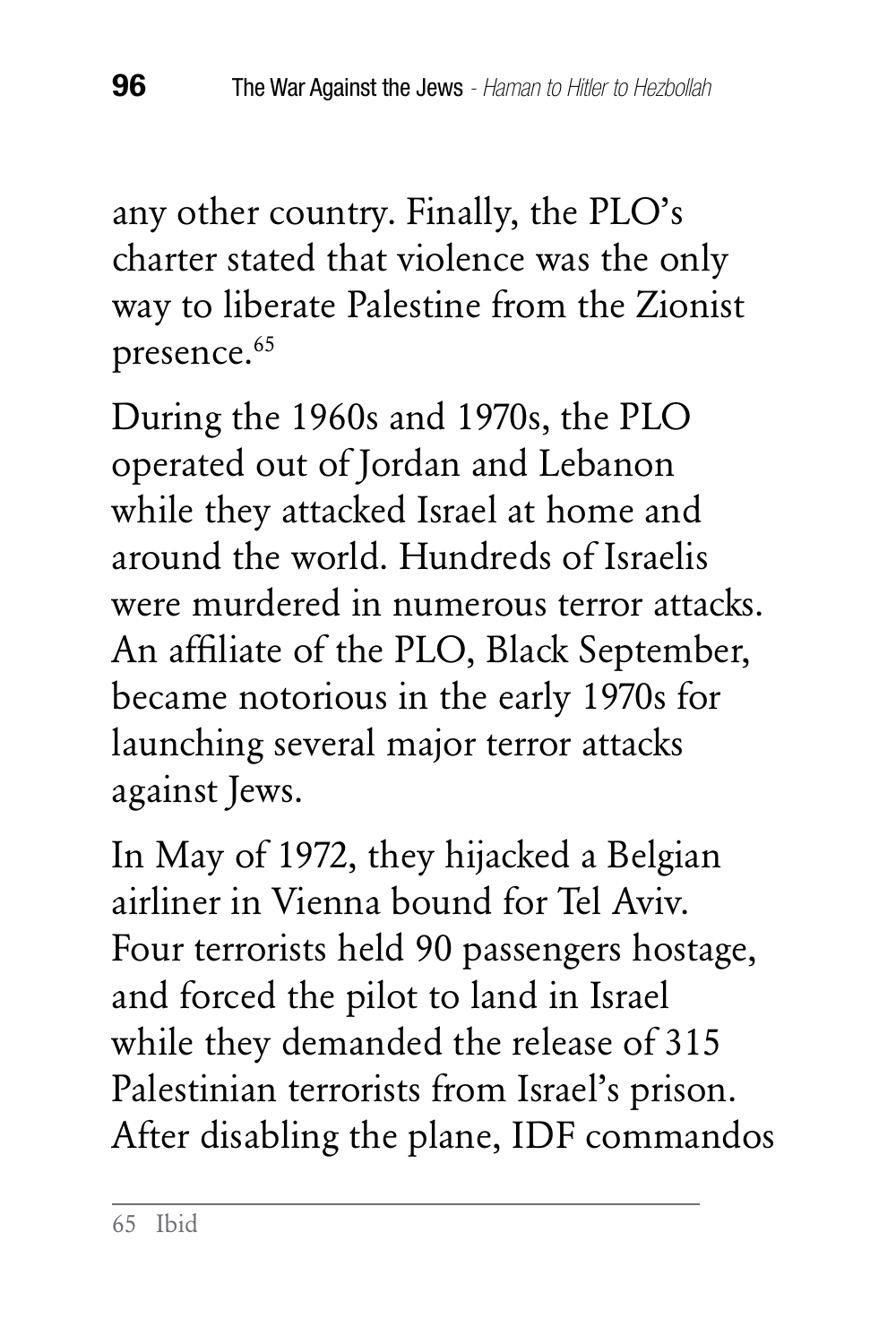disguised as maintenance workers boarded the airliner and subdued the terrorists, but not before one of the passengers was fatally wounded.<sup>66</sup>

Later that year, Black September operatives broke into the apartments of Israeli athletes at the Munich Olympics, killed two men in the initial scuffle, and took nine more men hostage. German authorities attempted to rescue the hostages, but underestimated the number of terrorists, and all nine Israeli hostages were murdered.<sup>67</sup>

Another infamous Palestinian terror attack took place in 1976. Two members of the PLO faction known as the Popular Front for the Liberation of Palestine, and two German terrorists' sympathizers, hijacked a flight from Paris and forced the plane to

<sup>66</sup> Israel's Wars & Operations: Operation Isotope (May 1972), Jewish Virtual Library

<sup>67</sup> Munich Olympic Massacre: Background & Overview (September 1972), Jewish Virtual Library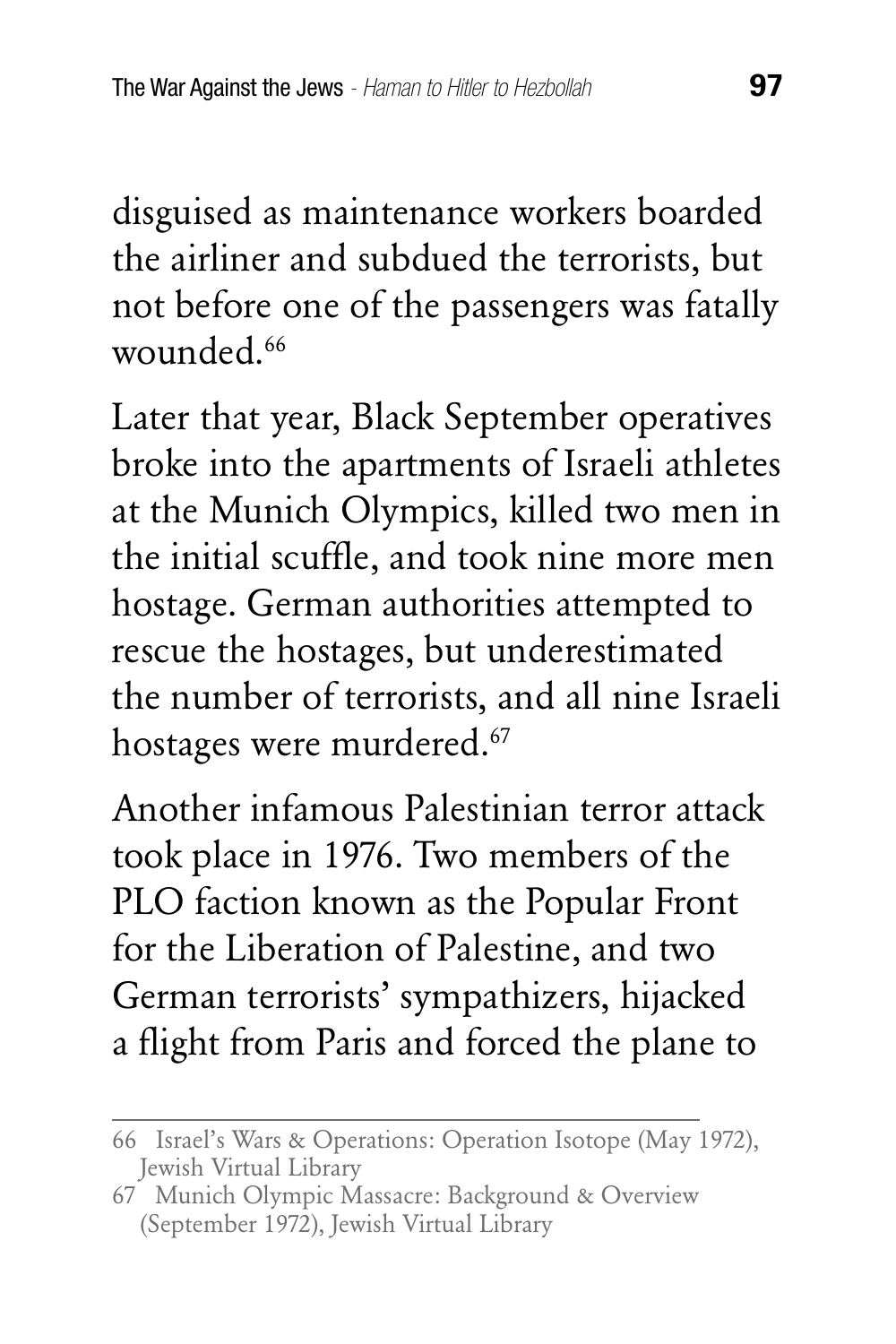#### land at Entebbe Airport in Uganda.<sup>68</sup>

Once they landed, the terrorists held hostage 103 Jewish passengers and released the others. For a week, Israel's government negotiated with the terrorists while the IDF planned a daring rescue mission. In just under an hour, the hostages were rescued. Israel lost three people that day two hostages, and the leader of the rescue operation, Yoni Netanyahu. Yoni's brother Benjamin would go on to become the Prime Minister of Israel and has served in that capacity longer than anyone in Israel's history.

In 1978, a PLO raid out of Lebanon hijacked an Israeli bus full of civilians and killed 34 hostages. In response, the IDF crossed the Lebanese border to push the terrorists further north. The

<sup>68</sup> Israel's Wars & Operations: The Entebbe Rescue Operation (July 1976), Jewish Virtual Library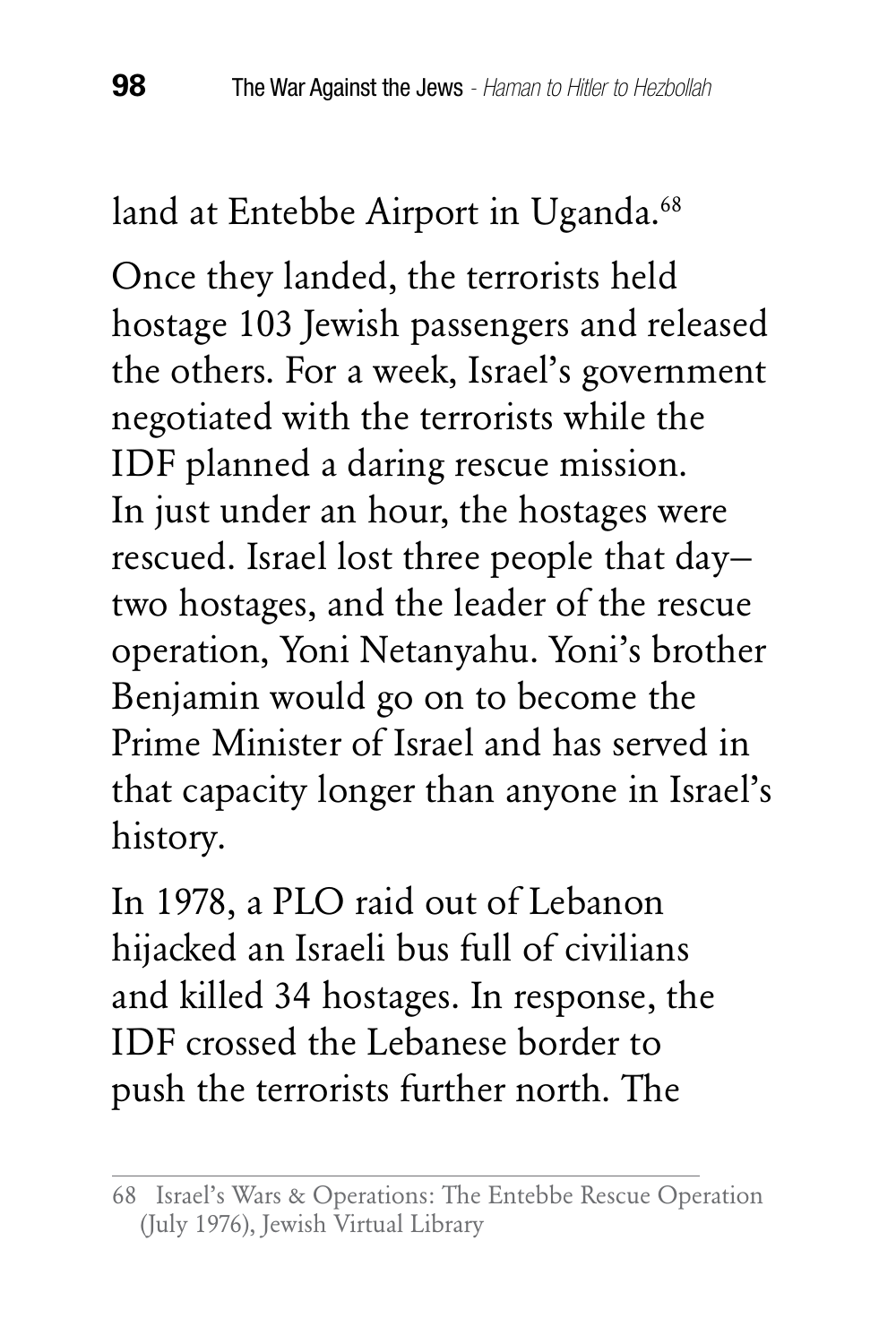ensuing conflict dragged on for four years while PLO terrorists hiding in Lebanon conducted hundreds of attacks on Israelis.69

Finally, after a Palestinian attempt to assassinate Israel's ambassador to Great Britain, Israel could no longer tolerate the build-up of a massive PLO army in Lebanon. On June 6, 1982, the IDF launched a full-scale war of self-defense to root out Yasser Arafat and his terrorists from southern Lebanon. The First Lebanon War, known as Operation Peace for Galilee, lasted until May 31, 1985 and cost 1,216 Israeli soldiers their lives<sup>70</sup>

## A New Era of Holy War

In 1979, the radical Shia Muslim leader Ayatollah Khomeini overthrew the secular government of Iran and instituted

70 Ibid

<sup>69</sup> First Lebanon War: Background & Overview (1982-1985), Jewish Virtual Library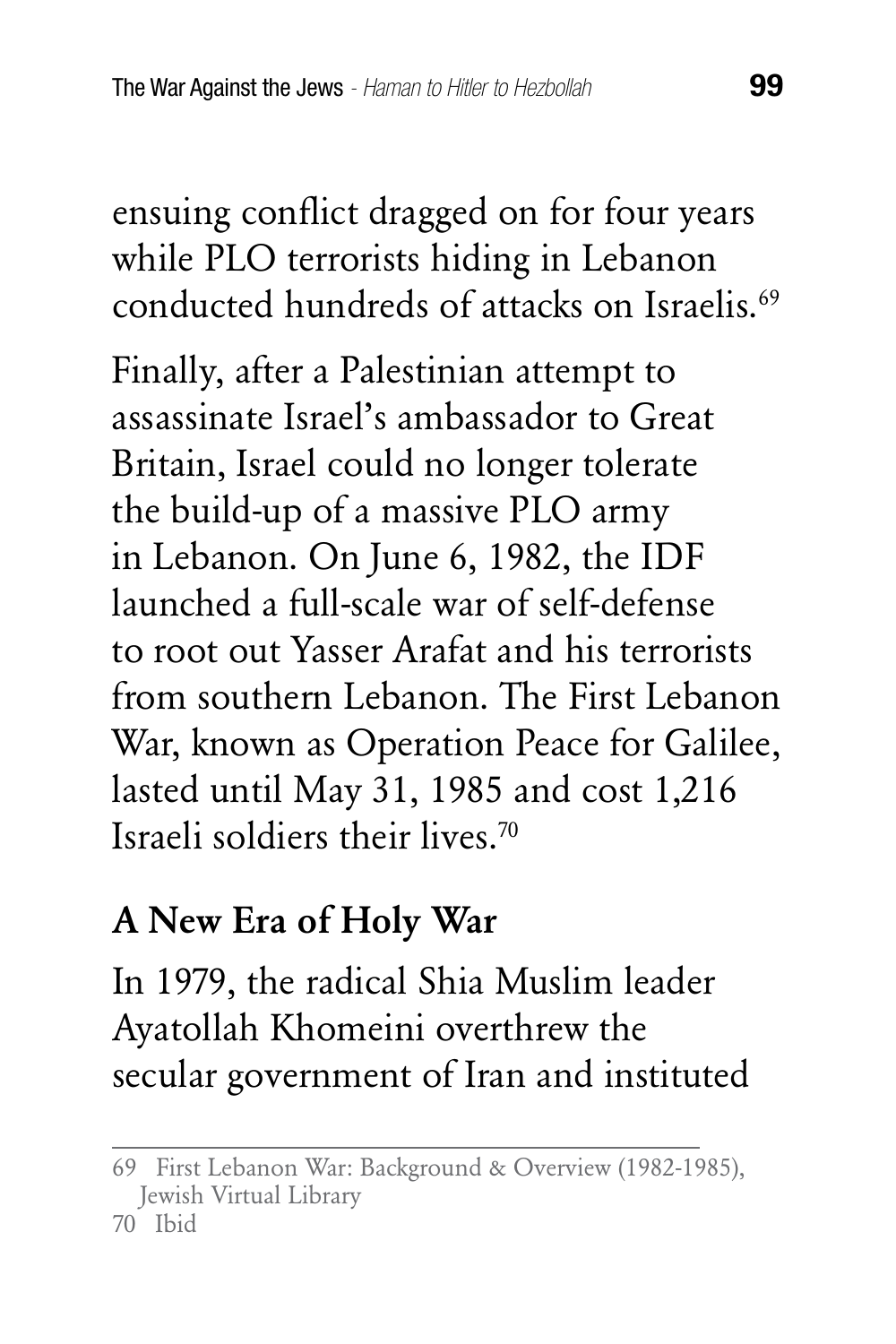an Islamic Revolution. Inspired by the writings of Sayyid Qutb and the ideology of the Muslim Brotherhood, Khomeini reinterpreted Shia theology and transformed the historically peaceful religious minority sect into one committed to violent jihad.<sup>71</sup>

Like Qutb had done for extremist Sunni Muslims, Khomeini combined historic anti-Semitism and stories of ancient Jewish foes with the myths of European anti-Semitism portraying Jews as satanic, bloodthirsty creatures bent on world domination and societal corruption.<sup>72</sup> Iran's radicalized government during the 1980s made jihad its primary focus against Israel, Jews, and their allies worldwide.

# Hezbollah

Seeing an opportunity to export his

72 Ibid

<sup>71</sup> On the Roots and Branches of Shi'a Anti-Semitism by David Daoud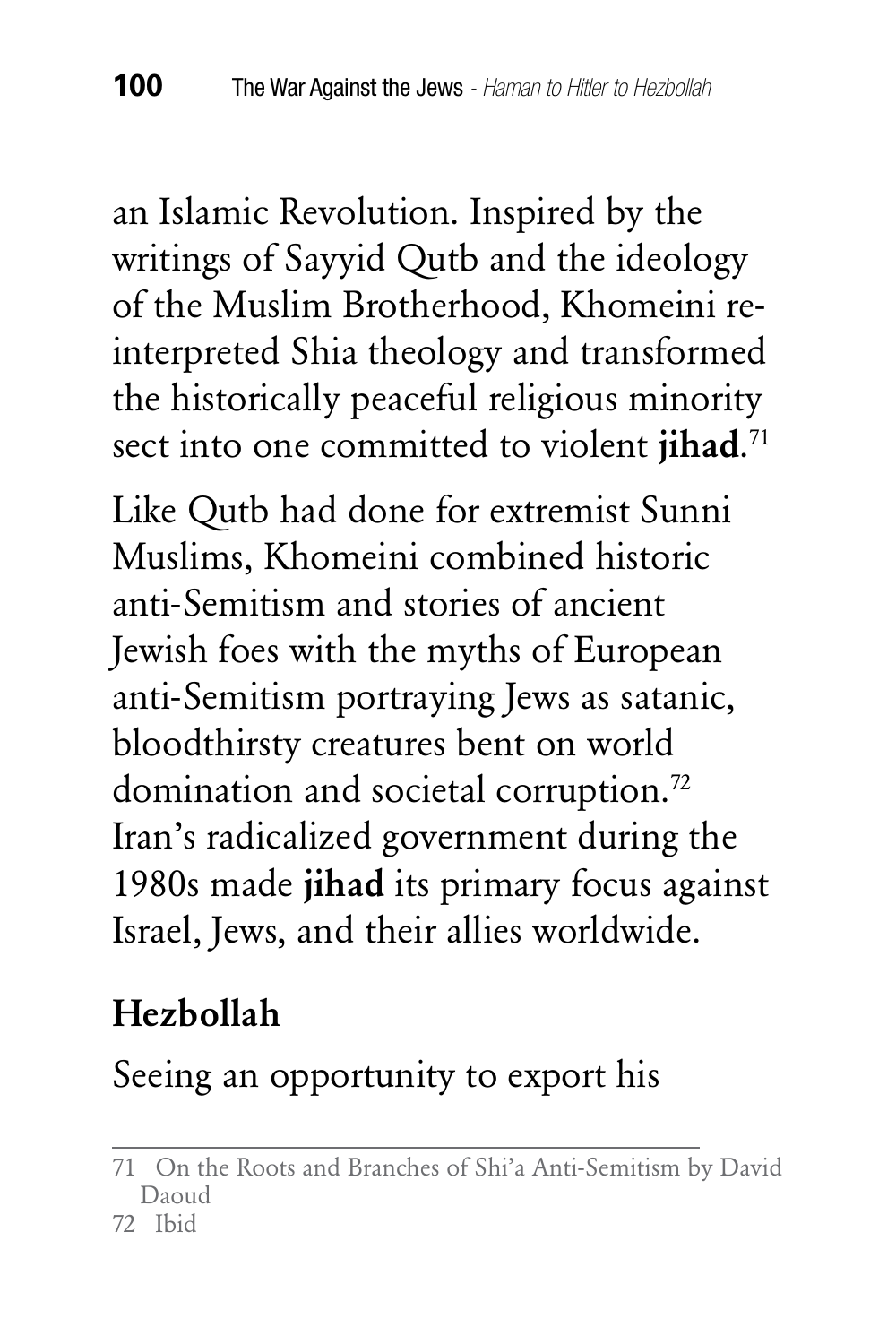Islamic Revolution's theology of holy war against the Jews, Khomeini sent his Iranian Revolutionary Guard Corps (IRGC) into southern Lebanon to establish and train a new terrorist group called Hezbollah. While Israel fought to uproot the PLO from Lebanon in 1982, Hezbollah ("Party of God" in Arabic) was created and given the mandate to destroy Israel as a proxy of the Iranian government.<sup>73</sup>

When Israel withdrew from Lebanon, Hezbollah remained and grew stronger until it became a dominant political and military force in the country, effectively placing the Lebanese government under the thumb of Iran.74 In collaboration with Iran, Hezbollah has become one of the deadliest terror organizations in the world. Motivated by the twisted theology that blames every social and political problem

<sup>73</sup> Hezbollah, Counter Extremism Project

<sup>74</sup> Ibid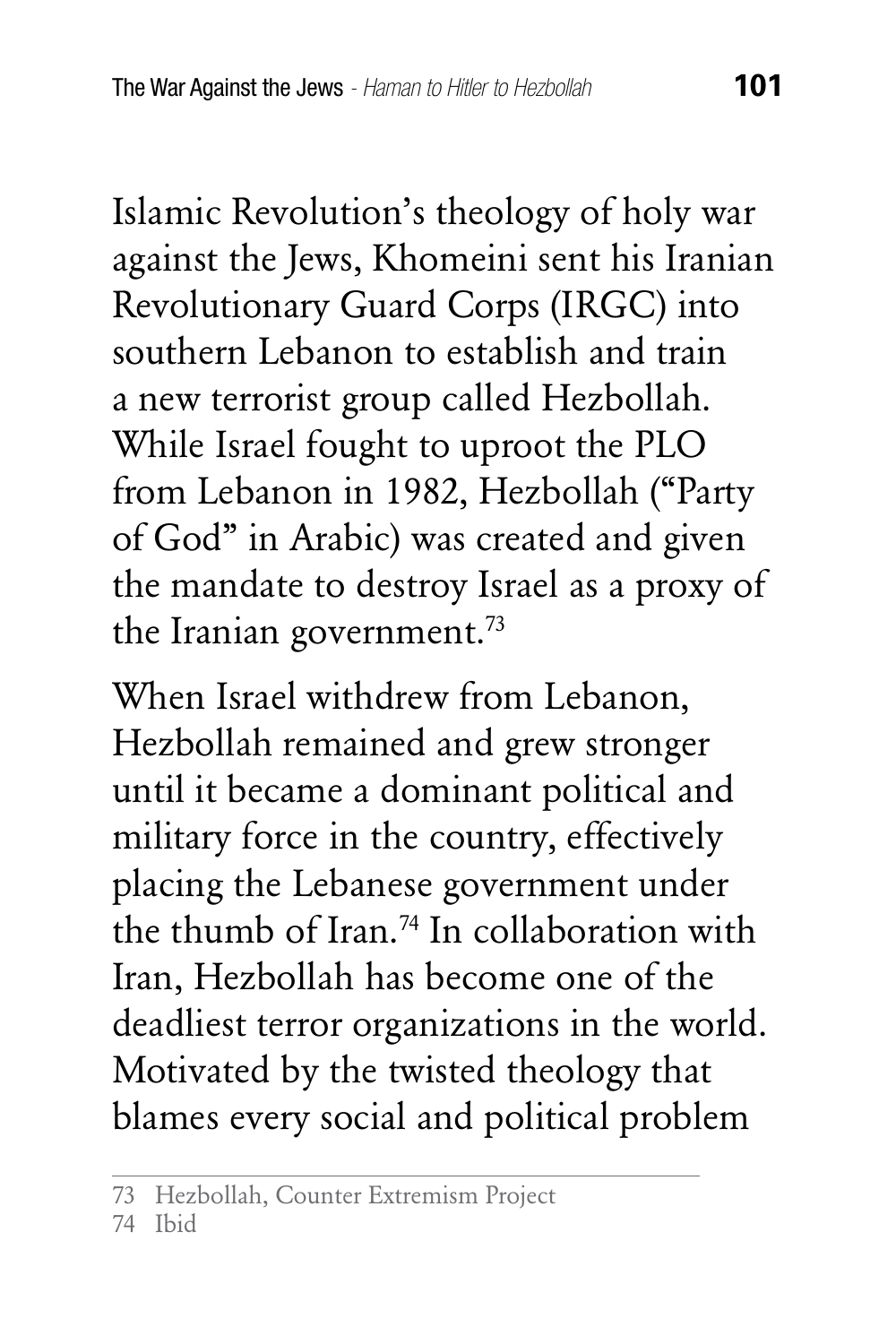on the Jews, Hezbollah has spread its anti-Semitic terror throughout the world.

During the 1990s, Hezbollah sent its operatives to Argentina where they bombed the Israeli Embassy in Buenos Aires. Two years later they bombed a Jewish community center in the same city. In 2012, Hezbollah bombed an Israeli tour bus in Bulgaria.75 Hezbollah's leader, Hassan Nasrallah, has made it clear he considers all Jews anywhere in the world to be targets for extermination. Nasrallah was quoted in Lebanon's Daily Star as saying, "If they [Jews] all gather in Israel, it will save us the trouble of going after them worldwide."76

Iran's government and its proxy Hezbollah have made no secret of their desire to complete Hitler's work of eradicating

<sup>75</sup> Ibid

<sup>76</sup> Nasrallah Alleges 'Christian Zionist' Plot, Daily Star (2002)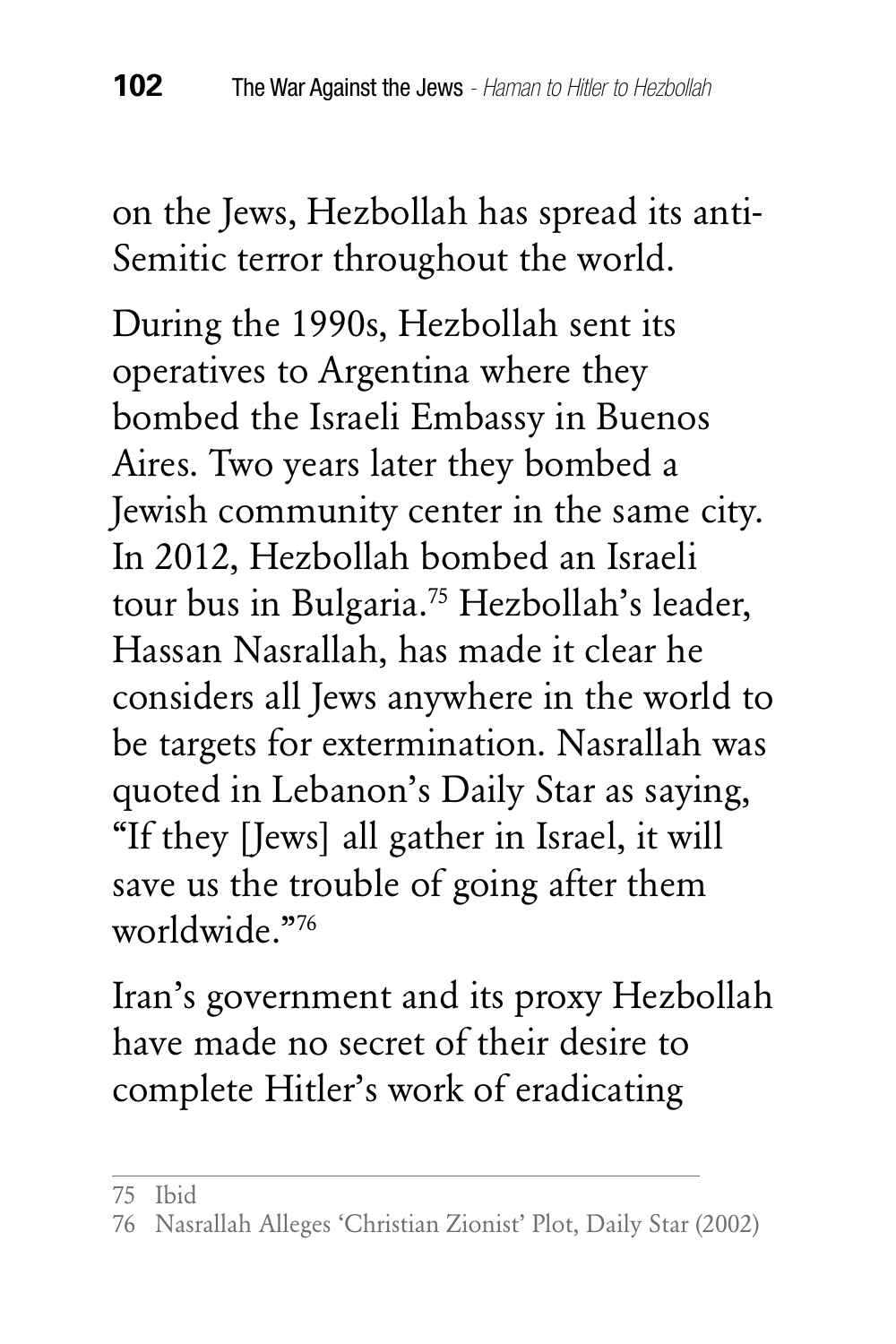the Jewish people from the face of the earth. In 2006 and 2016, Iran sponsored an International Holocaust Cartoon Competition and awarded the winners thousands of dollars in prize money. $77$ 

It seems ironic that the Iranian regime both denies and glorifies the history of the Holocaust, all the while seeking to perpetrate a new one.

Think of it— this international sponsor of terror was on the verge of bankruptcy as a result of world economic sanctions, yet, astonishingly, in July of 2015 the United Nations Security Council adopted the "Iran Deal" which released into Iran's coffers over one billion dollars. As bad as this was—the situation got worse.

In the fall of 2016, President Obama authorized to shell out an additional 1.7

<sup>77</sup> Iran launches festival to celebrate Israel's 'imminent collapse', Israel National News (2018)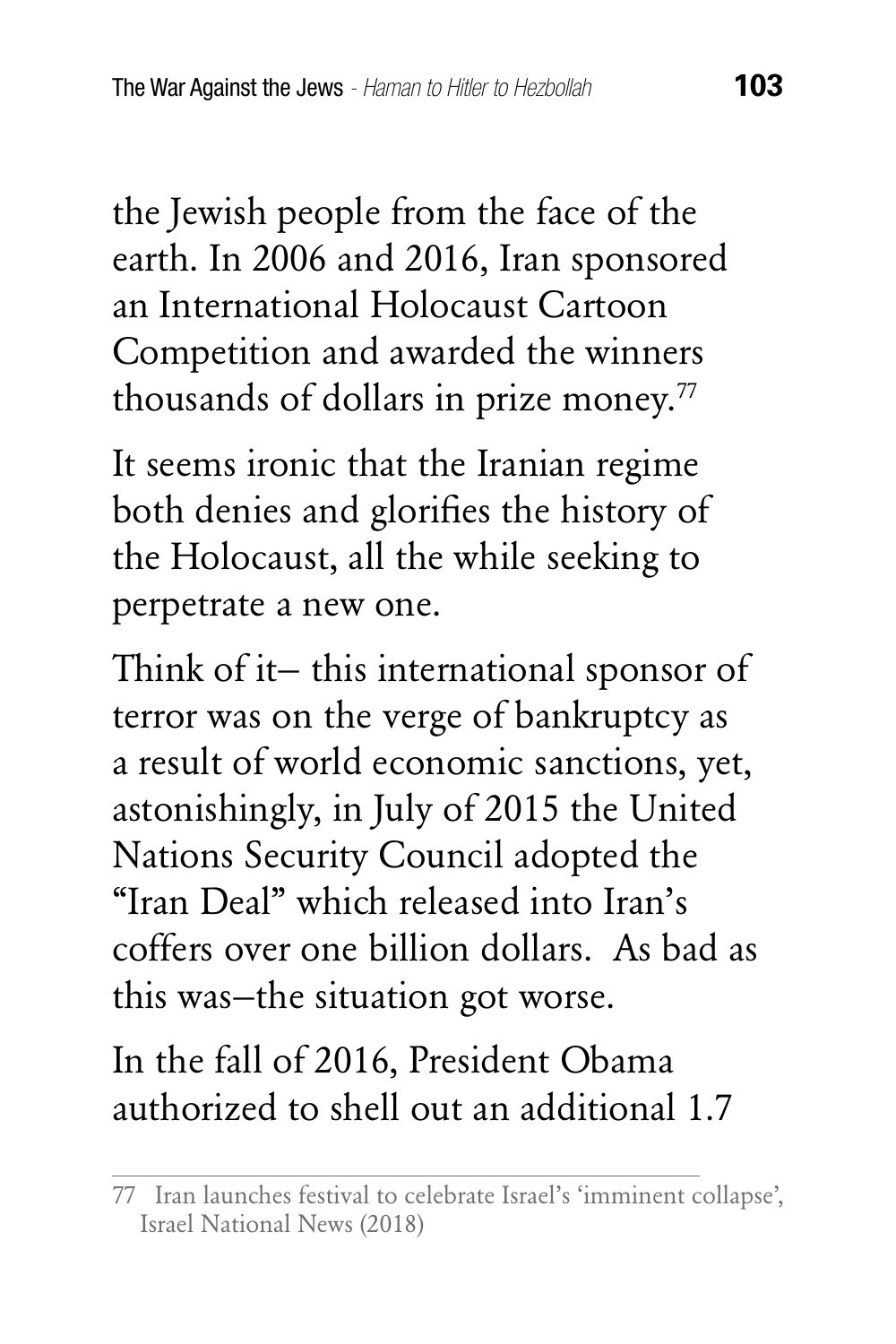billion dollars under the guise of paying back a deposit (\$400 million) plus interest (\$1.3 billion) that we supposedly "owed" due to a failed arms deal made with the Shah of Iran in 1979.

To add insult to injury, this "payback" was not wired bank to bank but sent to Iran using US military cargo planes which contained various world currencies and denominations.78 One can only assume that the intended purpose of this clandestine transport of funds was for nefarious transactions. This was an act of betrayal to Israel, America's only truly reliable ally in the Middle East.

To this end, Iran has funded a massive buildup of missiles inside Lebanon under Hezbollah's control with our tax dollars. Israeli experts estimate that by 2006

<sup>78</sup> US Sent Another \$1.3 Billion to Iran After Hostages Were Released, Fortune Magazine, September 2016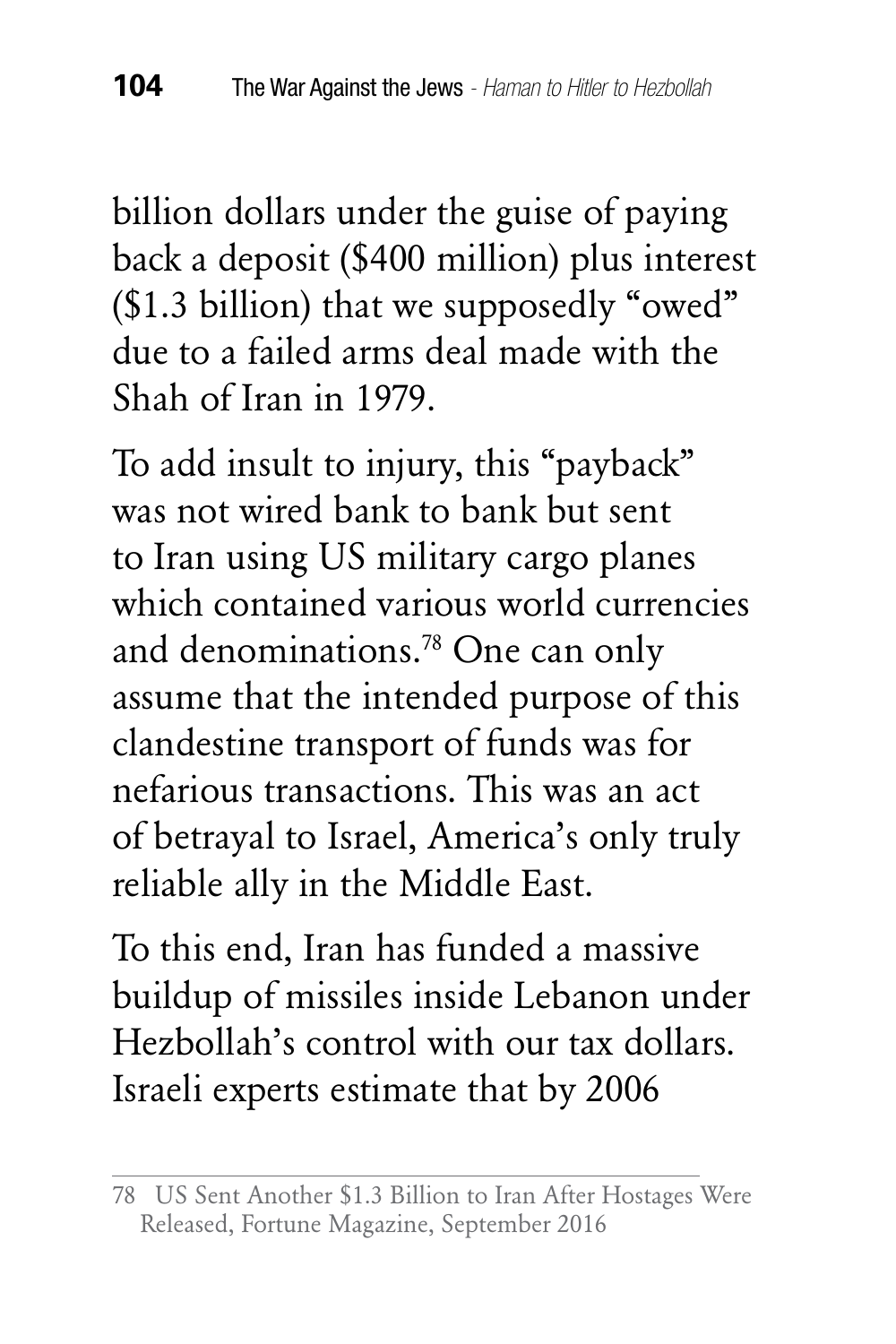Hezbollah already possessed over 1,000's of rockets and missiles capable of hitting every major city in Israel.79

Sadly, their lethal goal is not letting up; Iran recently hosted the 2018 International Hourglass Festival (also known as the Holocaust Festival) celebrating its plans to destroy Israel within 25 years. Time is running out. $80$ 

## Project Amad Exposed

On April 30, 2018, Israeli Prime Minister Benjamin Netanyahu revealed to the world on international television, the existence of Iran's secret nuclear weapons program. These explosive revelations confirmed what we long believed, but now know without a doubt—Iran's unrelenting pursuit of nuclear weapons continues to threaten the

<sup>79</sup> https://www.nytimes.com/2006/07/17/world/ middleeast/17mideast.html

<sup>80</sup> www.israelhourglass.com/en/content/314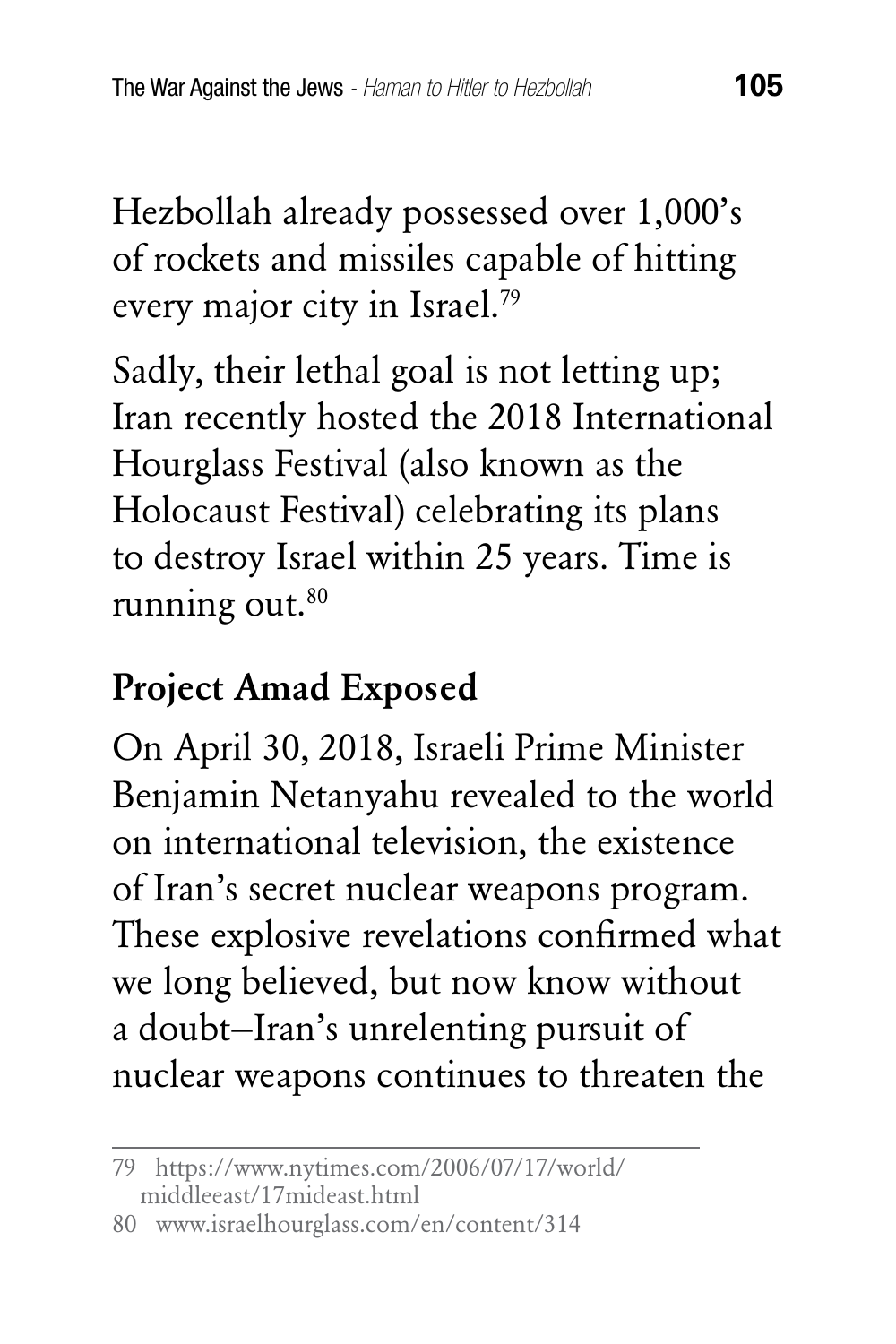security of the entire world through Project Amad. To substantiate the allegations, the Prime Minister presented a half a ton of files containing 100,000 Iranian secret documents obtained by Israel's intelligence agencies.<sup>81</sup>

Dubbed by Israel's intelligence officers as the "Atomic Archive", these Iranian files contain stunning details of the scope and intent of Iran's nuclear weapons development program. Contrary to the claims Iran made to the International Atomic Energy Agency (IAEA) in its December 2015 report, upon which the 2016 Iran Deal was based, we now know the following:

- Iran had a covert nuclear weapons development program known as Project Amad.
- Iran funded and directed scientists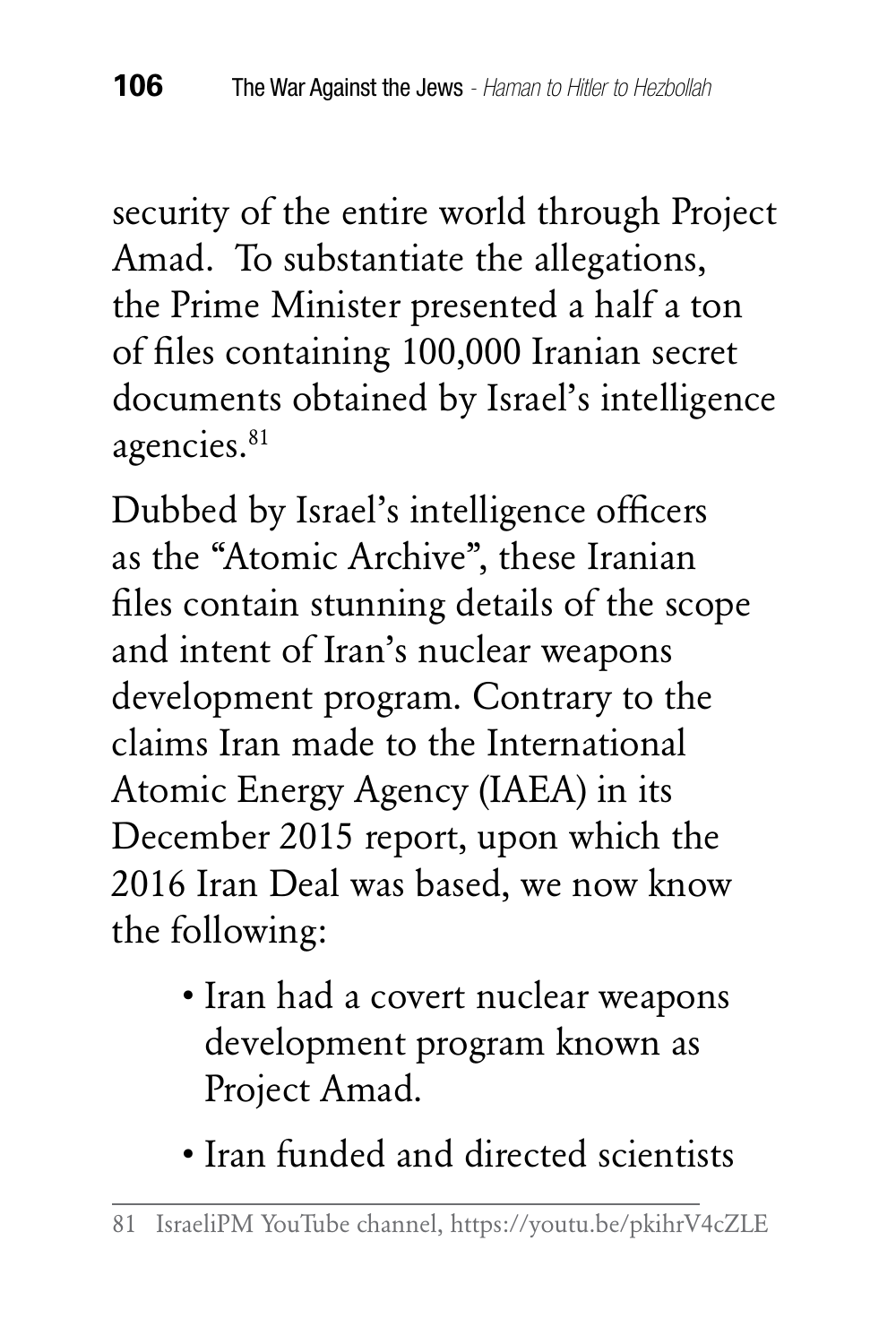to work extensively on technology specifically designed for constructing a nuclear bomb.

Iran's brazen lies to the IAEA completely undermine and render useless the Iran Deal signed by President Obama. Furthermore, the secret files Israel obtained also revealed that Iran's nuclear weapons research continues. If the current Iran Deal is allowed to remain in place and the world does nothing, Iran will have a clear and rapid path to unlimited uranium enrichment and intercontinental ballistic missiles capable of hitting Israel, the entire Middle East, our European allies, and even the United States.

The evidence of Iran's deception and evil intent was publicly announced just two weeks before President Trump's deadline to fix or withdraw from the Iran Deal. As this booklet is being published, the fate of this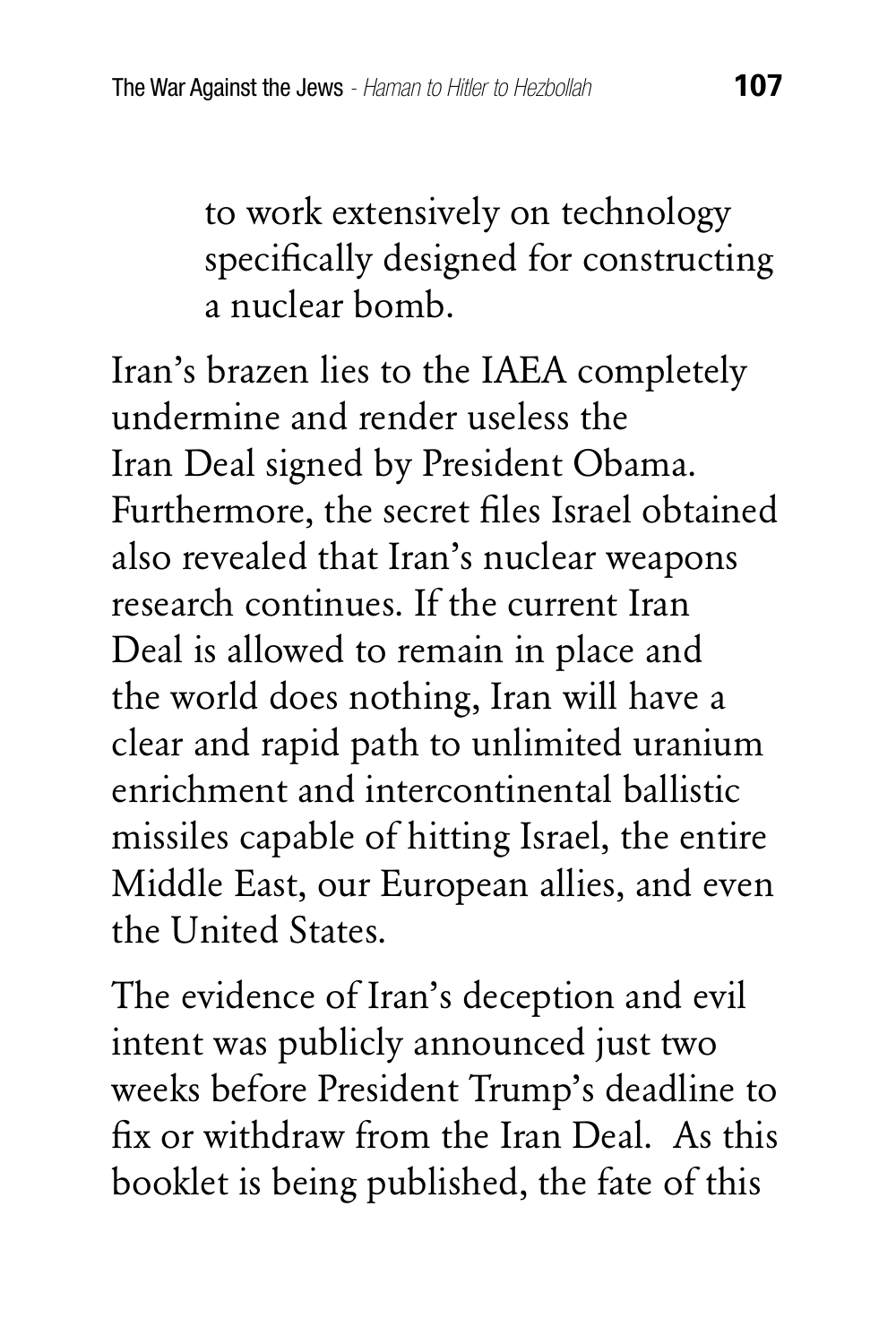bogus deal still hangs in the balance.

These documents which proved Iran lied to the IAEA and continues to lie to the world by denying it ever conducted a nuclear weapons program—leaves no doubt that the Iran Deal was fatally flawed from the start.

# Al-Qaeda

The era of Islamic fundamentalist revival and resurgence of calls for holy war against the Jews which produced Iran's Islamic Revolution and generated Hezbollah also produced al-Qaeda in the 1980s. Osama bin Laden was likewise motivated by the anti-Semitic writings of Sayyid Qutb, and embraced his theology of *jihad* as a major tenet of faith 82

# Surprisingly, or perhaps not, al-Qaeda and Osama bin Laden's successors have found

<sup>82</sup> The Muslim Brotherhood and the Evolution of Jihadist Antisemitism by David Patterson, Institute for the Study of Global Antisemtism and Policy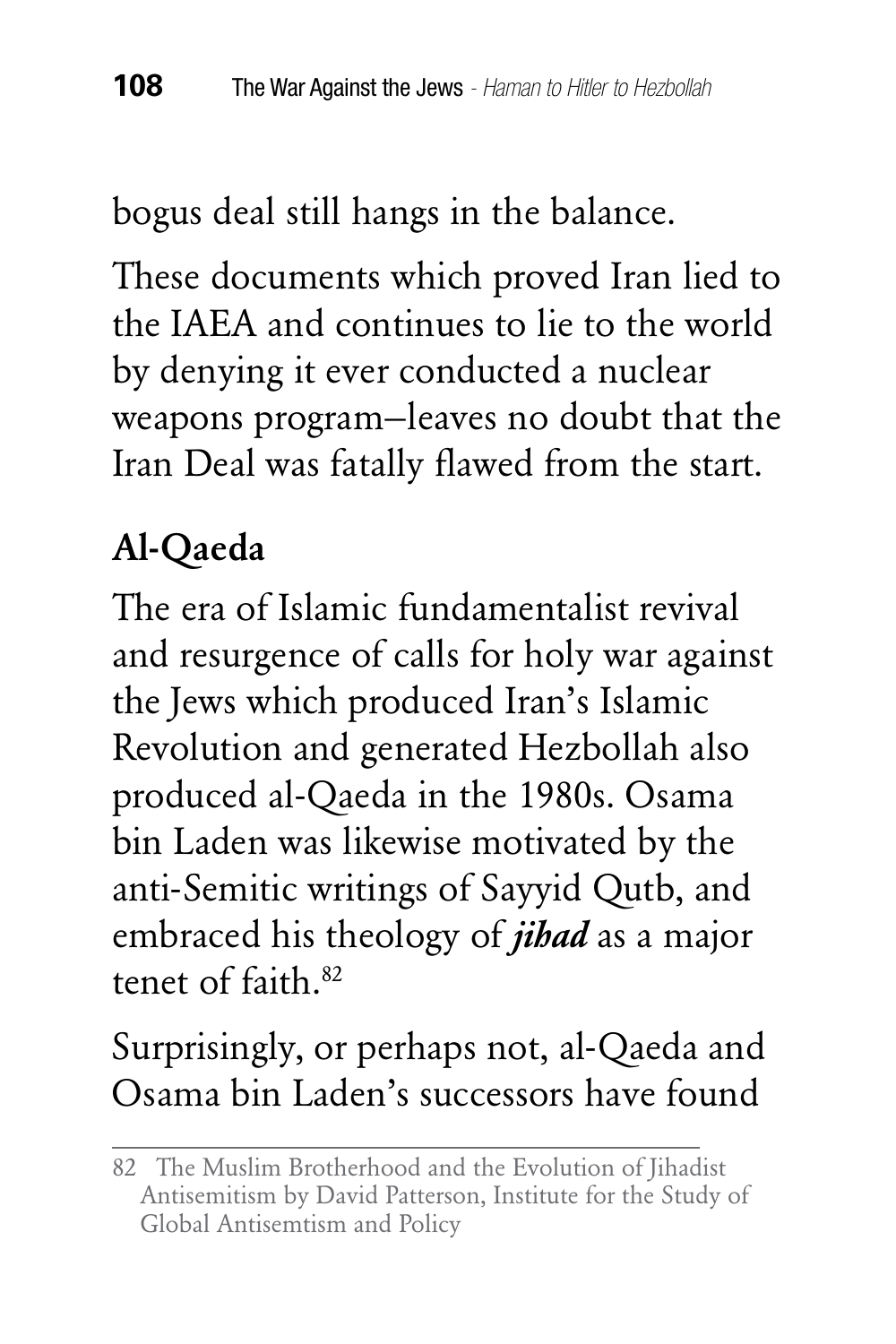a sympathetic partner and safe haven in the Republic of Iran despite their different interpretations of Islamic theology. Their common bond is, naturally, their hatred of Jews and Israel's strongest ally, America.

## ISIS

From al-Qaeda was born a radical and barbaric splinter group now known as the Islamic State in Iraq and Syria (ISIS).<sup>83</sup> In 2014 President Obama infamously dismissed ISIS as the "JV team", but the world soon learned how wrong his assumption was and witnessed a surge in mass-casualty terrorism at the hands of ISIS fanatics.

ISIS's goal of creating an Islamic caliphate in the Middle East appears to be defeated by recent losses in Syria and Iraq, helped in part by President's Trump's military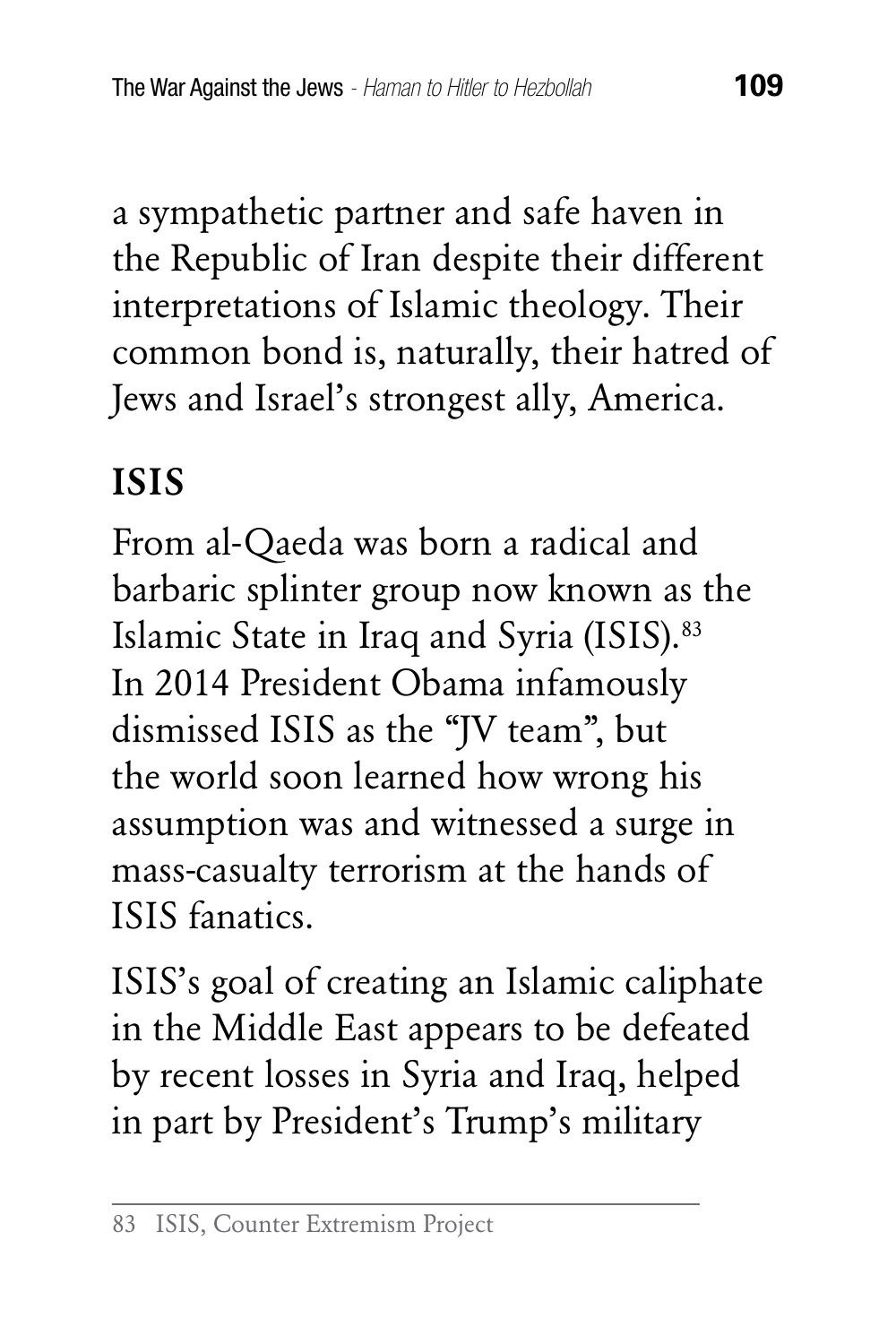mission to eradicate ISIS in Syria. However, ISIS has been extraordinarily successful at exporting its anti-Semitic and anti-Western theology over the internet to a new generation of homegrown terrorists across the globe.

With their dreams of a caliphate slipping away, ISIS has turned its attention to Israel. Israel's intelligence experts are carefully watching the growth of ISIS in the Sinai desert along Israel's western border with Egypt, and the attempt by ISIS operatives to challenge Hamas for supremacy in Gaza.84

### Hamas

Hamas, an Arabic acronym for the Islamic Resistance Movement, was created by the Muslim Brotherhood in the 1980s. Hamas was originally a social welfare

<sup>84</sup> Episode 84 of The Watchman (February 2018)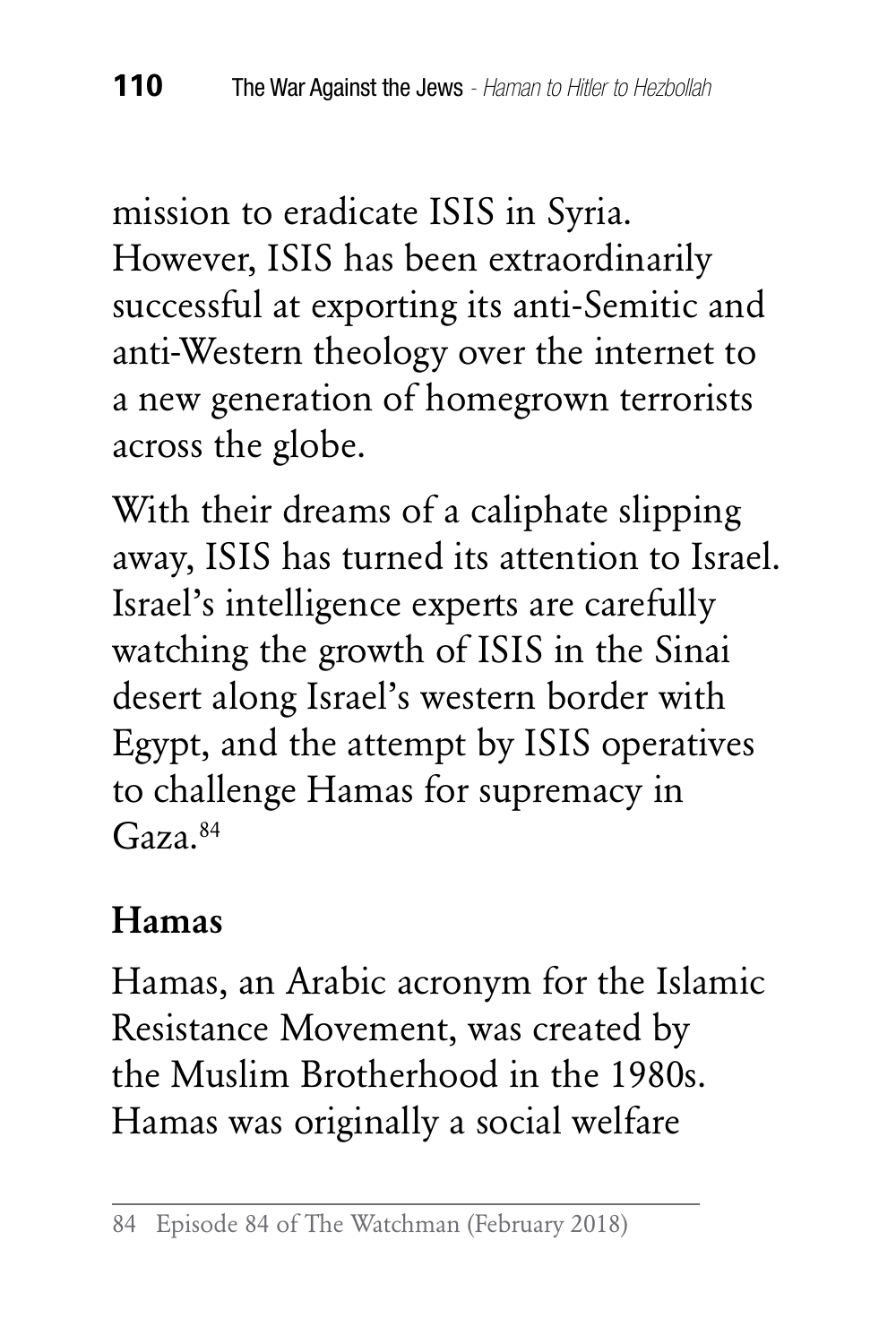organization for the benefit of Palestinians in Gaza.<sup>85</sup> However, this radical group quickly transformed into a terrorist group dedicated to attacking Israel and brutally enforcing strict Islamic law on the Palestinians under its influence.

Hamas gained power due to the frustration of some Palestinian extremists with Yasser Arafat's political engagement with Israel and promises of restraining his PLO and Fatah party's support for terrorism.

In reality, Arafat was only posturing for sympathy from the United Nations and never renounced terrorism, but by giving lip service to the idea of compromise with Israel, he enraged Islamist radicals. Thus, Hamas recruited an even more extreme brand of terrorist than the PLO and dedicated itself to the complete destruction

<sup>85</sup> Hamas: Background & Overview, Jewish Virtual Library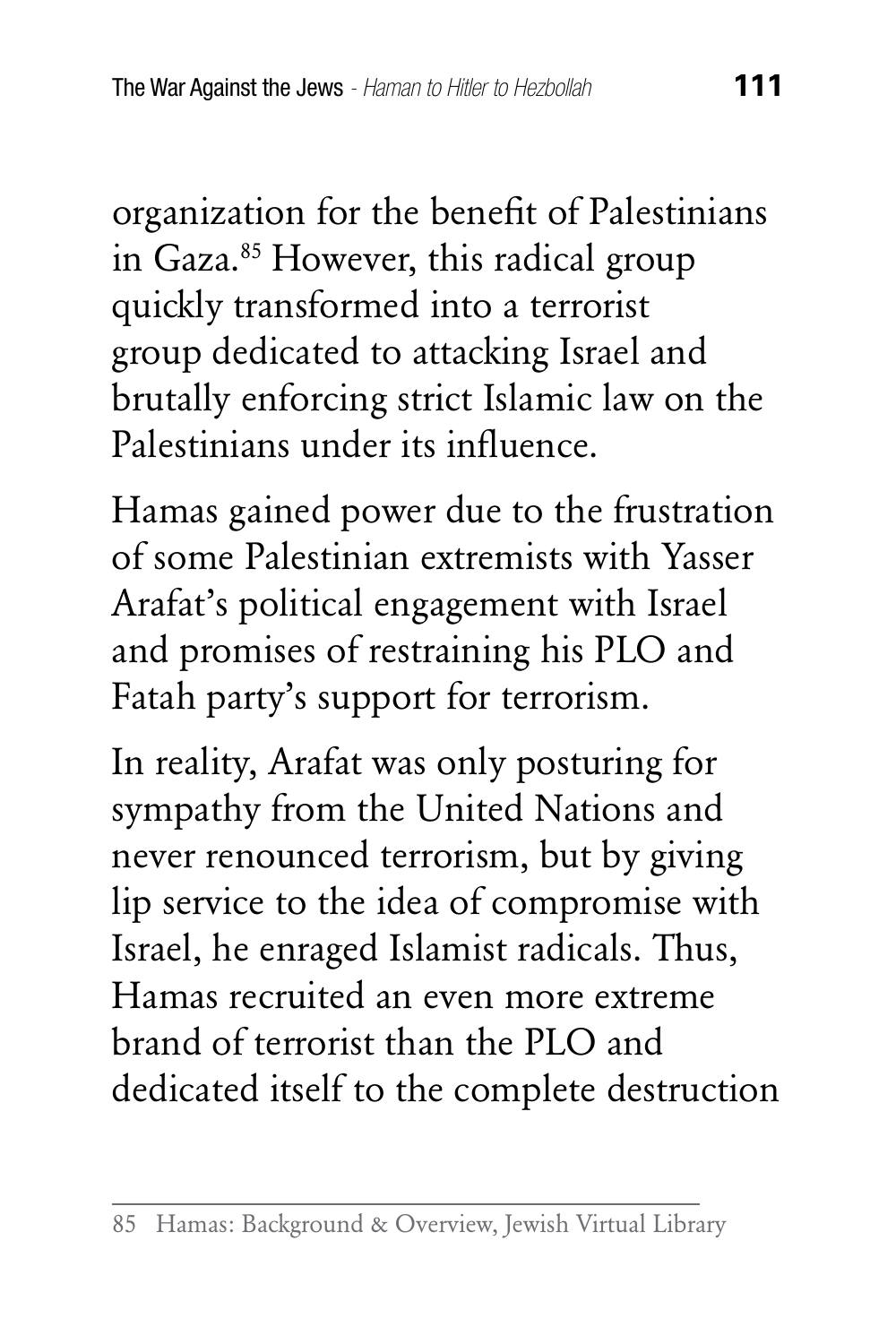of Israel with no room for negotiation.<sup>86</sup>

In an attempt to garner goodwill from the Palestinians while relieving the IDF's burden of overseeing the Gaza Strip, Israel unilaterally withdrew from Gaza in 2006. Hamas, however, took advantage of the power vacuum created by Israel's absence and easily won the 2007 elections.

This loss forced the Fatah-led Palestinian Authority government out of Gaza. The results were immediately disastrous. Hamas murdered Palestinians suspected of sympathizing or collaborating with Israel or its political rivals, and they began launching a constant barrage of missiles into Israel<sup>87</sup>

Hamas' charter, like that of Hezbollah, specifically dedicates itself to the total annihilation of the Jewish state. Like

<sup>86</sup> Israel for Critical Thinkers p. 87-91

<sup>87</sup> Israel for Critical Thinkers p. 96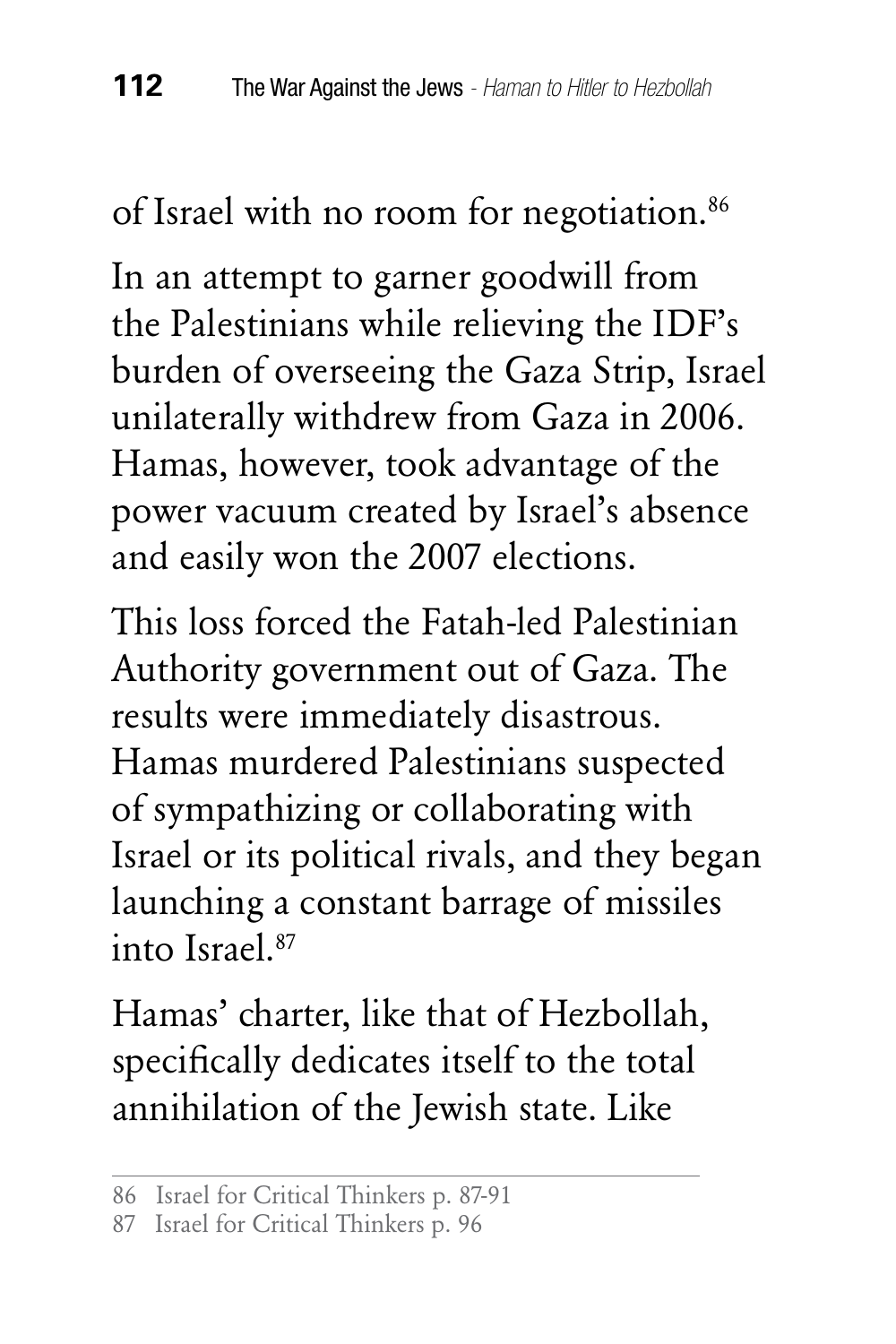Hezbollah, Hamas intentionally targets Israeli civilians and uses its own civilian population as human shields. One of the worst crimes against humanity perpetrated by these two terrorist organizations is their practice of deliberately hiding their weapons in civilian areas. This attempt to force Israel to kill innocent men, women, and children in order to defend itself from the terrorists is a calculated maneuver.<sup>88</sup>

The purpose of such an evil strategy is obvious: they want to inflame worldwide hatred against Israel and thereby force Israel to either commit national suicide by standing down or suffer extreme worldwide political and economic retaliation for its actions of self-defense.

## This despicable plan has worked exceptionally well in helping Israel's

<sup>88</sup> Hamas War Tactics: Attacks from Civilian Centers (2016), unclassified by the Israel Defense Forces, Jewish Virtual Library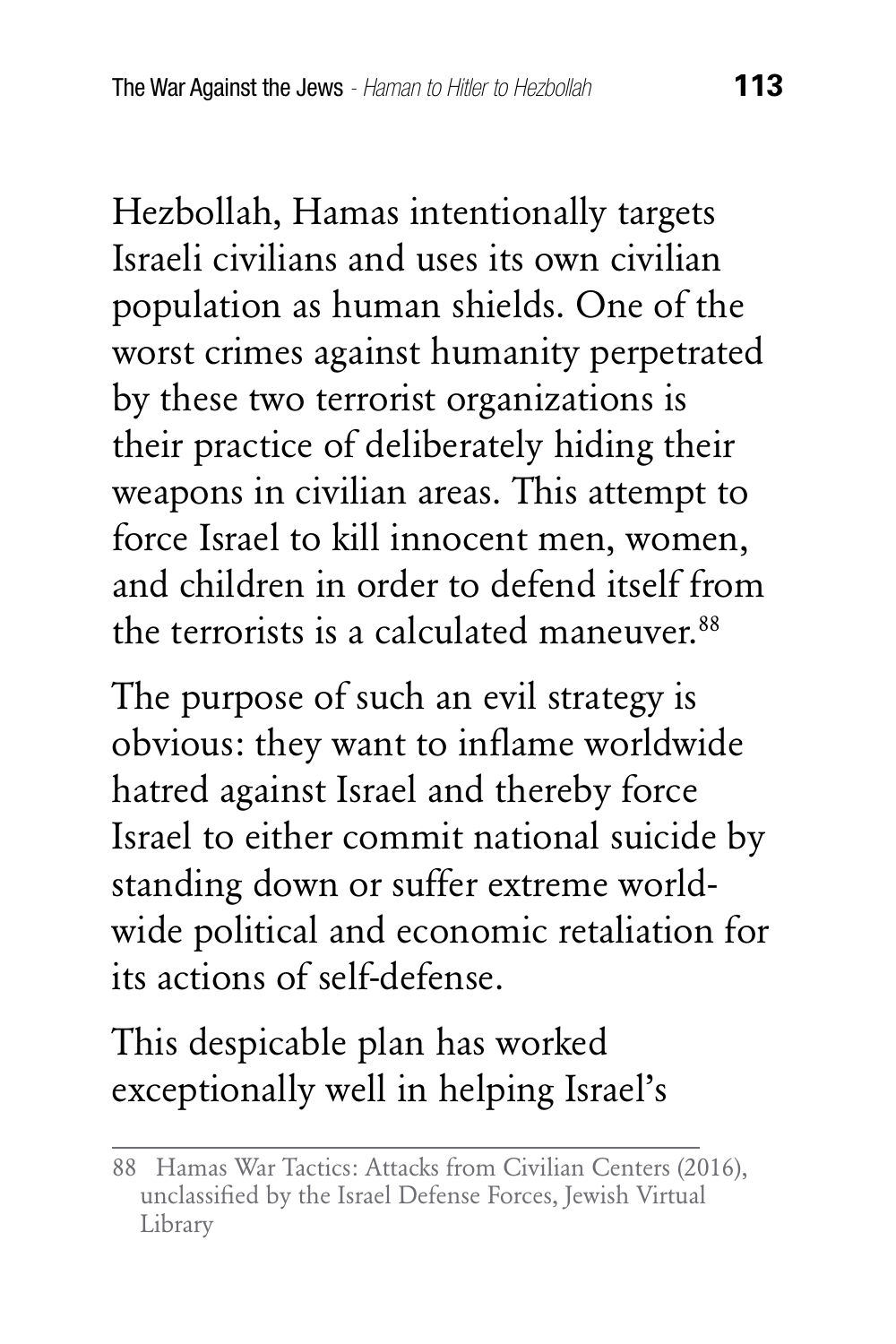enemies falsely portray the Jewish nation as an cold-hearted monster when it is Hamas and Hezbollah who are guilty of war crimes under international law.

Since 2006, Hamas has launched thousands of rockets into Israel, kidnapped Israeli soldiers, tried to infiltrate Jewish neighborhoods, massacre civilians by digging tunnels under the border with Gaza, as well as instigating countless terrorist plots inside Israel.

Remember this truth—Hamas has no interest in a Palestinian state alongside Israel, regardless of whatever concessions Israel would be willing to make on borders or the city of Jerusalem.

Hamas' fight for control of the Palestinians in Judea and Samaria, and its growing popularity there, threatens to unseat Fatah as the ruling party of the Palestinian Authority and destabilize any hope of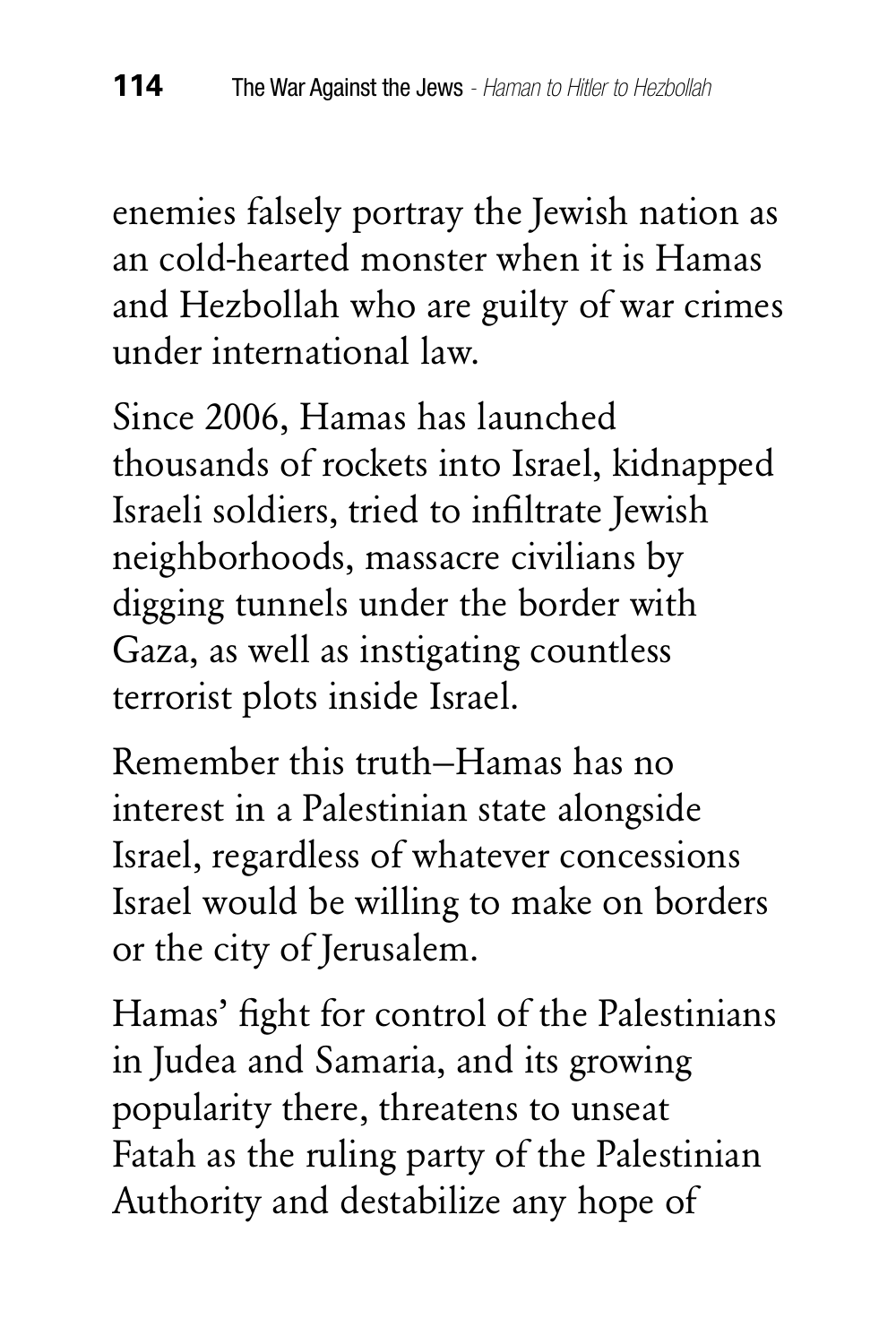a future peace agreement within these terrorist factions.

The incitement to terrorism and extreme anti-Semitic rhetoric coming from the PLO, Hamas, and now ISIS has inspired a new breed of terrorism inside Israel, Judea and Samaria. Whereas previous terror attacks were usually planned and carried out by organized terror cells, "lone wolf" attacks have become the norm since 2015.

These are often young Palestinian men and women, who spontaneously attack Jews with whatever weapon is at their disposal. These lone wolf terrorists have murdered over 60 innocent people since the beginning of the so-called "Knife Intifada".89

The PLO encourages these attacks by providing pensions and salaries to the terrorists and their families. In early 2018,

89 Israel Ministry of Foreign Affairs, Wave of terror 2015-2018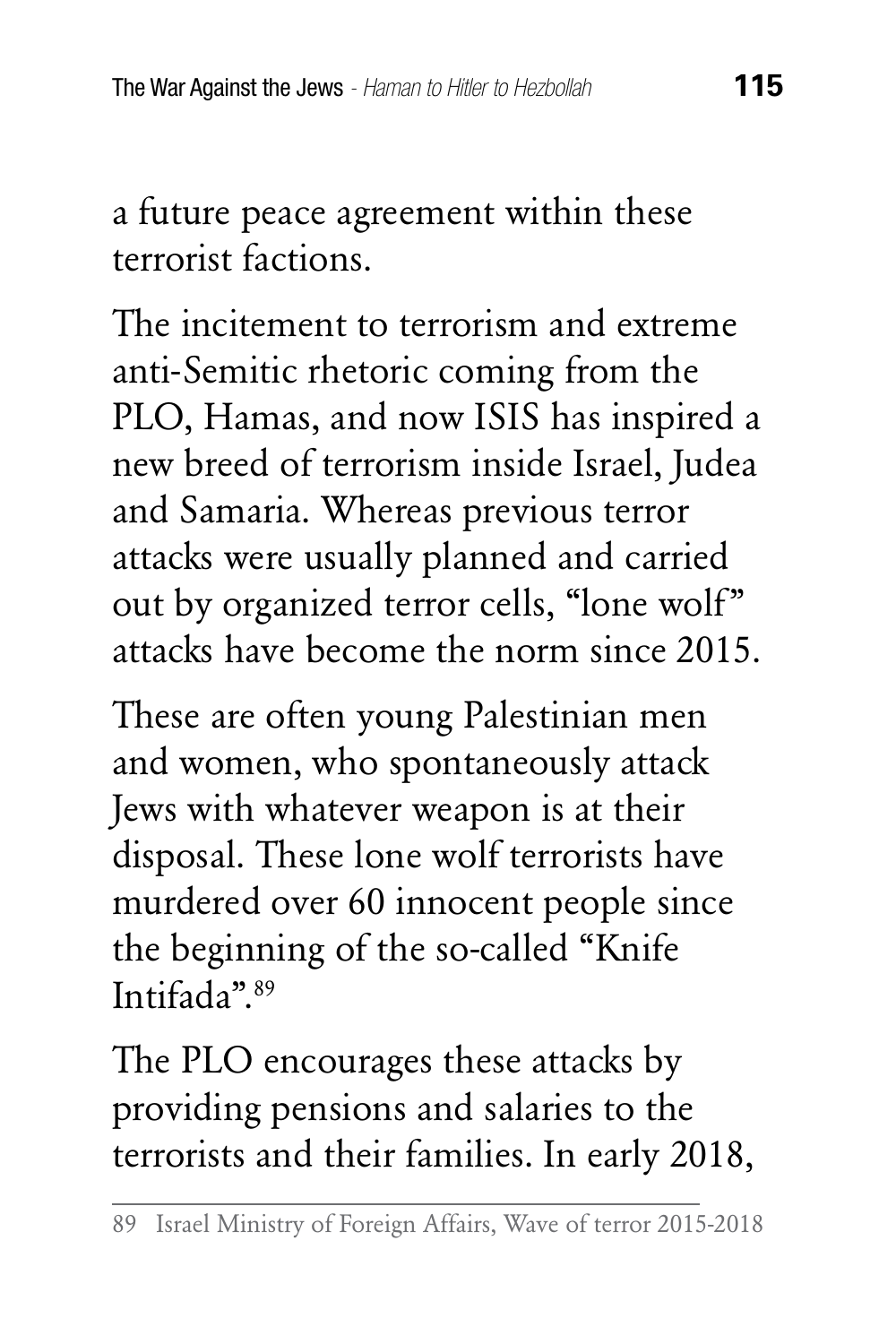the United States passed a law restricting American foreign aid to the Palestinian Authority until it ends this "Pay to Slay" program. However, in defiance, the Palestinian Authority announced in 2018 that it was increasing the budget for this terrorist incentive from \$347 million to  $$403$  million.<sup>90</sup>

Clearly, this unholy war against the Jews over the last century, and the emphasis on violent *jihad* in the last 40 years, is far from over. Although the various radical Islamic terror groups are in competition with each other, they are united in their intense hatred of Israel and the Jewish people. The spirit of Hitler lives on in their theology, their political discourse, their youth brainwashing programs, and their culture of death worship.

<sup>90</sup> Palestinians Increase Payments to Terrorists to \$403 Million, Jerusalem Post (March 2018)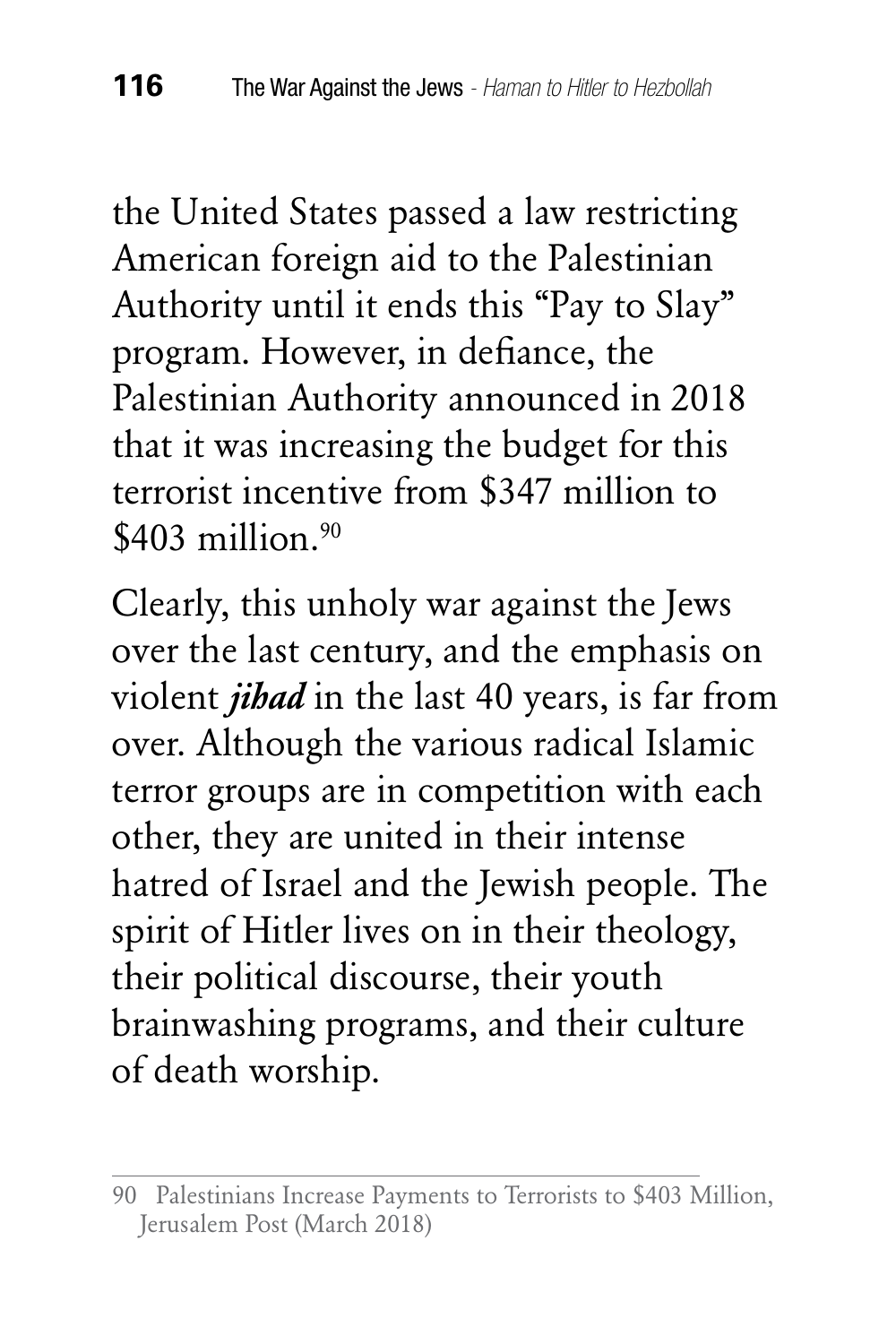Looming above it all is the shadow of Iran's ambition for a nuclear holocaust that threatens to spark a third world war. Iran invests billions of dollars in funding its own military, Hezbollah, and Hamas. Its objective is the destabilization of the entire Middle East. It is the mark of an obsession with anti-Semitism that leads people to value death more than life, and produces suffering for millions of innocent Arabs and Muslims as collateral damage in the effort to destroy the Jewish people.

#### Anti-Semitism Lives On

It is clear that anti-Semitism did not originate or end with Adolf Hitler. As I have detailed, the Jewish people have been persecuted since ancient times and this unrivaled hatred against them lives on worldwide.

Jewish hatred in America never advanced to the lethal level of Nazi-led Germany,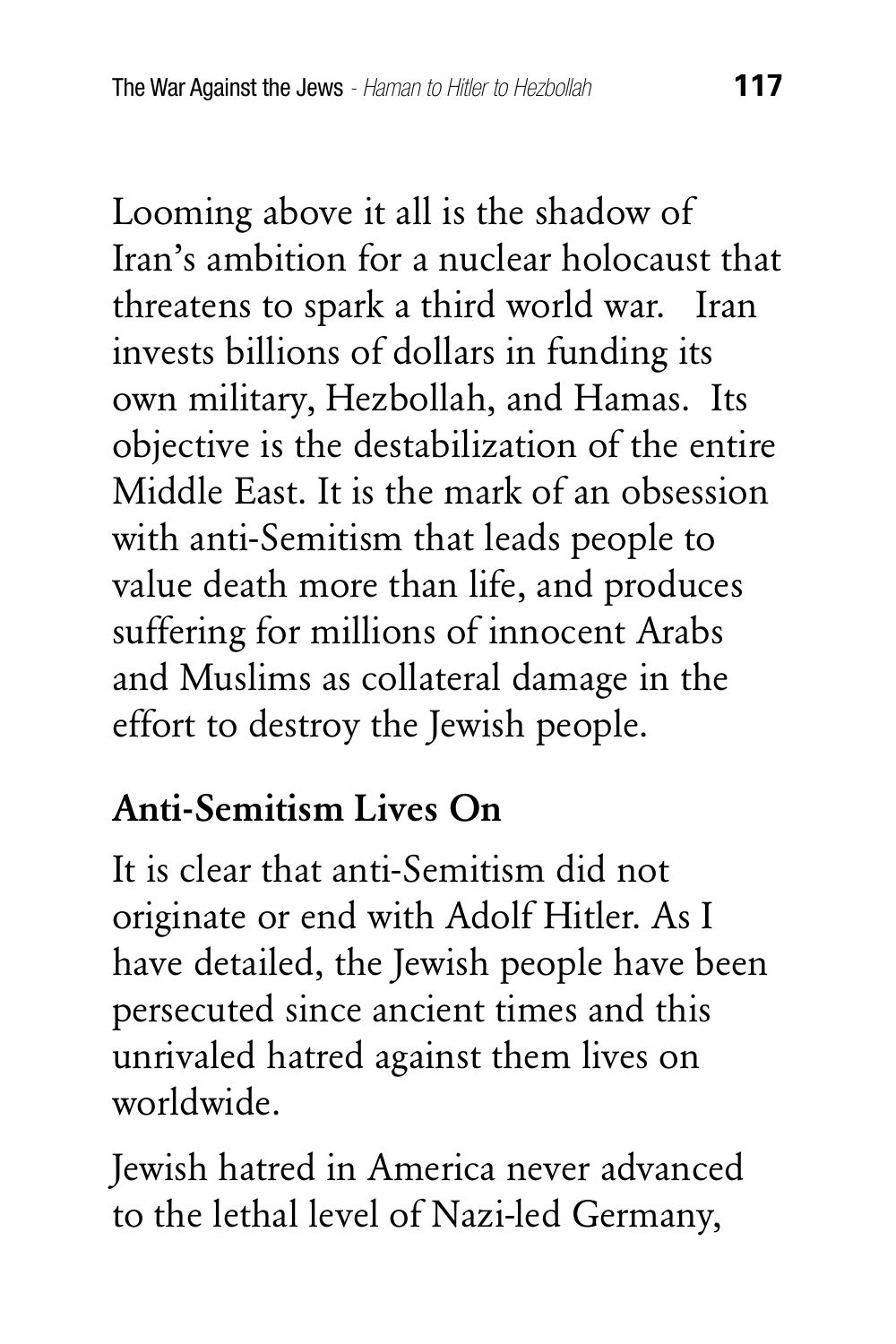but it was widespread nonetheless. Anti-Semitism has never truly disappeared from society, but the terrors of the Holocaust significantly suppressed its public expression for a season.

However, as time has elapsed, and recollections have become dim, and the survivors have passed on, condemnation of the Jewish State of Israel has intensified. Anti-Semitism was, and in some cases, is still very prevalent in social, religious, political, and educational circles, as well as within some so-called influential progressive movements.

In recent years, there has been a deeply concerning upsurge of anti-Semitism around the world to include the United States. Some of the settings may have changed but the hateful rhetoric remains the same—accusing the Jewish people of long-standing claims ranging from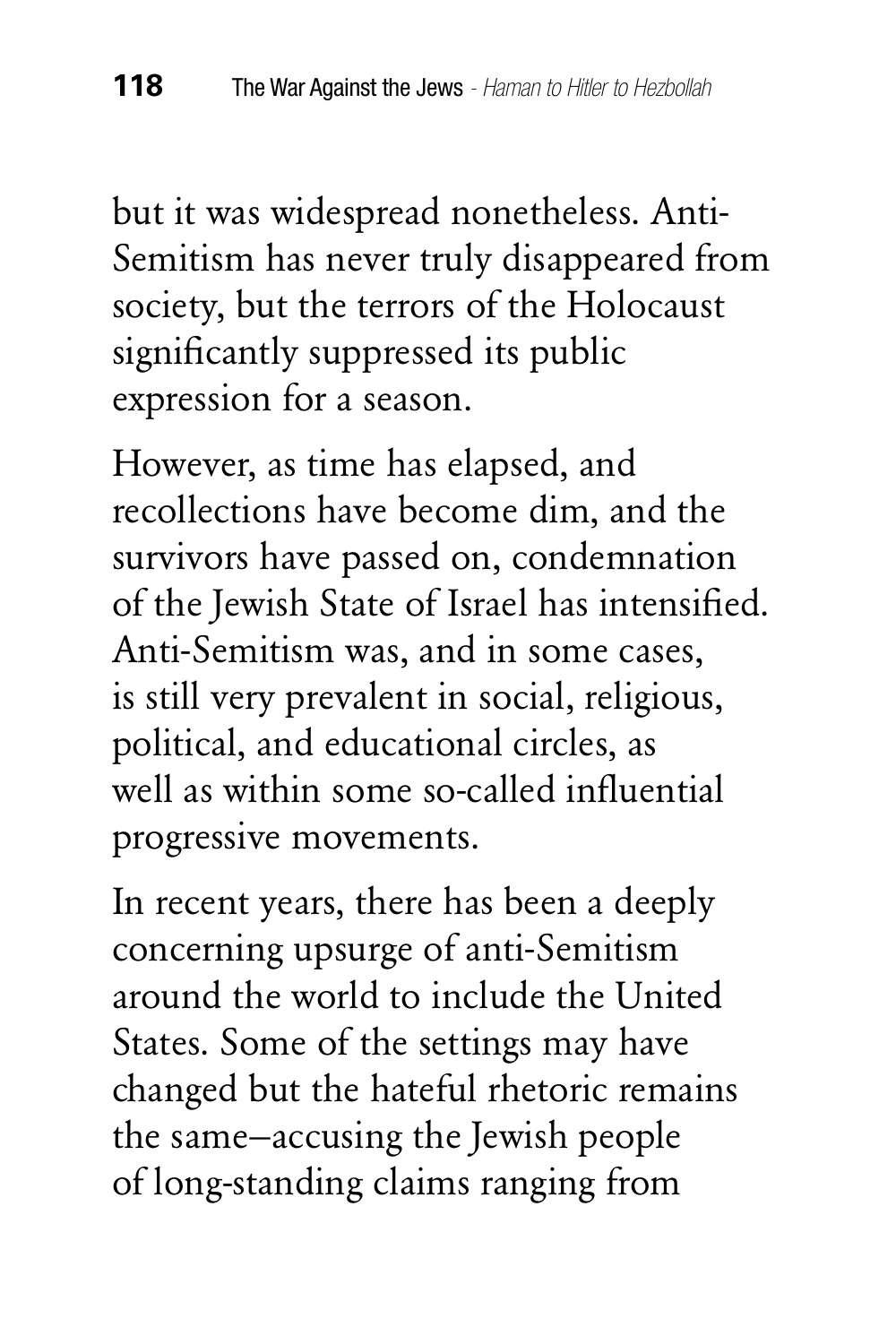dual loyalty, to using their evil power to control the world because they have a "disproportionate amount of political and economic power."

The manifestations of Jewish hatred are becoming increasingly blatant as we witness an increase of violent anti-Semitic incidents throughout the world. We see it with the reemergence of Replacement Theology within the church, within places of higher learning, through apartheid accusations and the BDS movement (Boycott, Divestment and Sanctions).

College campus students and tenured professors have become more comfortable with not only criticizing Israel but attacking Jewish students for simply being Jewish or because they support the ideals of the Jewish state. Furthermore, increasingly non-Jewish students are being spat upon for supporting their Jewish friends on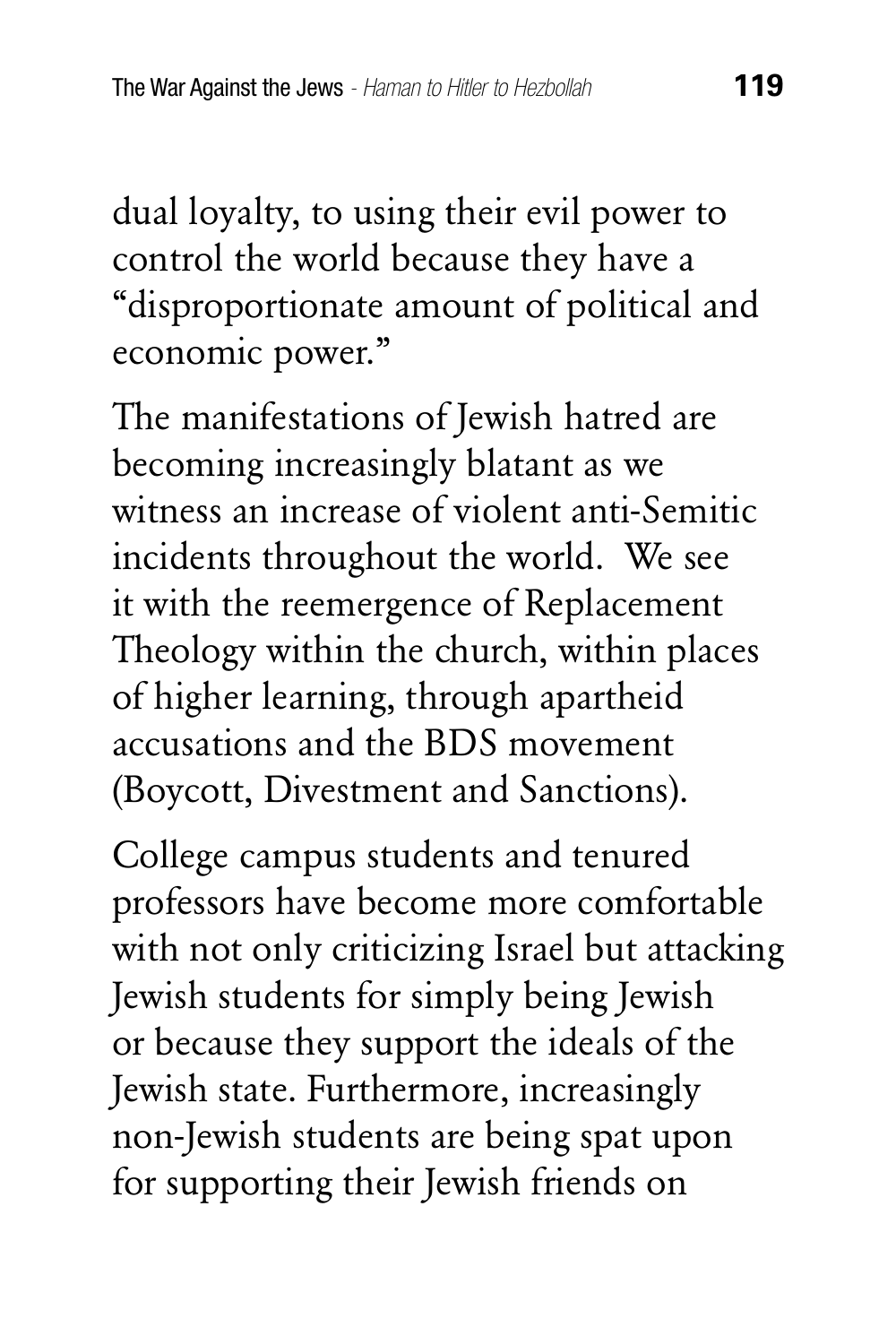campuses throughout America and the world.

Why have America's college campuses become a hotbed for anti-Semitism? Because the enemy knows that the future belongs to the next generation. Here, hatred for Israel is disguised as a punishment for the false accusations of being aggressors of the oppressed Palestinians and an "apartheid regime" one that discriminates on the grounds of race.

The advent of social media has caused anti-Semitic propaganda and threats against Jews to soar. The internet provides the "facelessness" that anti-Jewish extremists thrive on, sadly allowing them the opportunity to influence millions with their false rhetoric.

Militant Muslim extremism has skyrocketed world-wide and so has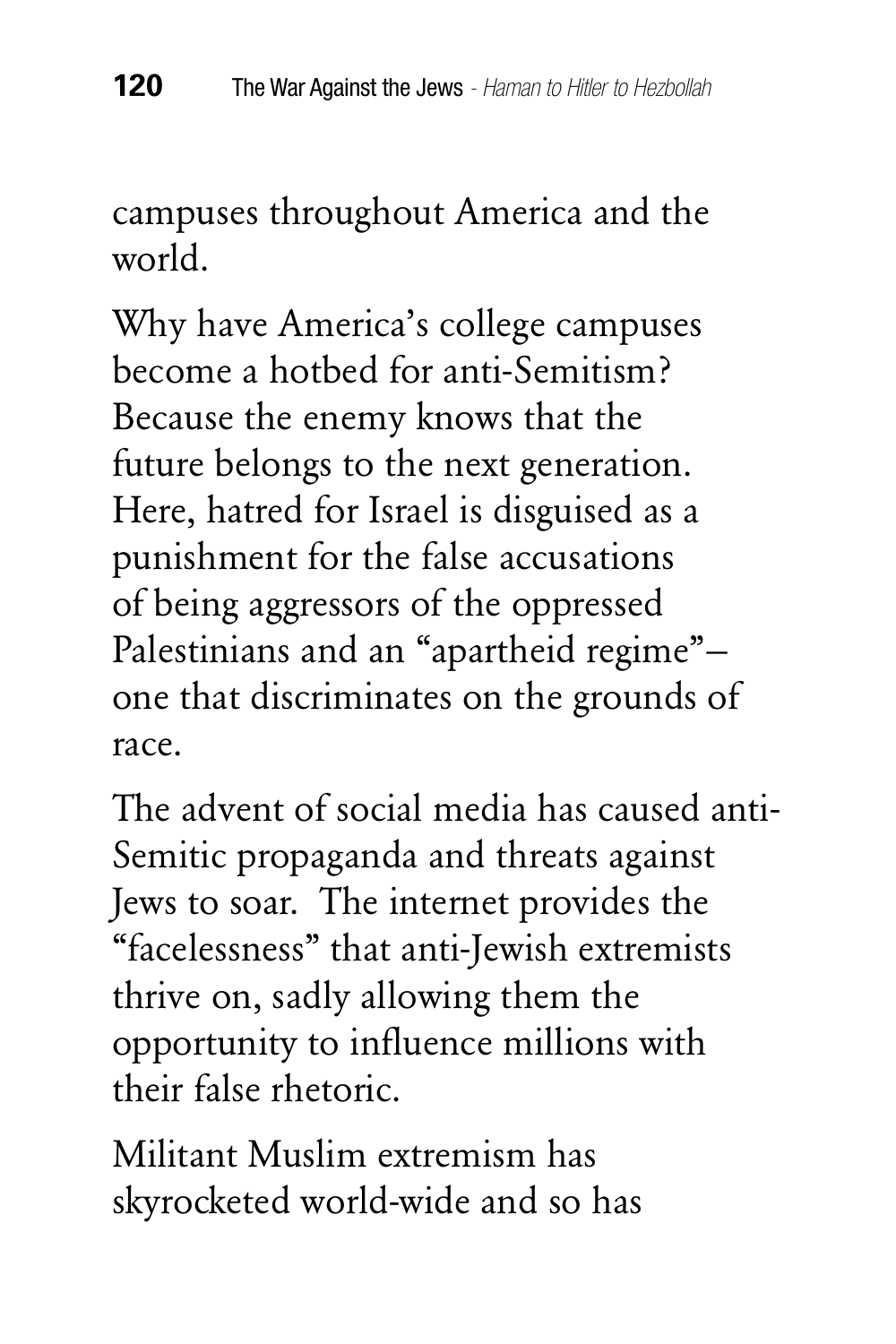widespread hatred for the Jewish people. A report released in early 2018 showed a dramatic 57% increase in anti-Semitic incidents in America compared to 2016.<sup>91</sup> For the second year in a row, the number of incidents on college campuses nearly doubled. Moreover, for the first time in at least seven years, an anti-Semitic incident was recorded in every state. These numbers are deeply troubling.

Malcolm Hoenlein, a close friend who leads the Conference of Presidents of Major American Jewish Organizations, believes that for several years it was accepted for Americans to say that they were *anti-Israel*; however, "Today it is accepted to say I am *anti-Jewish*...". This, Hoenlein believes, is partly due to the anti-Israel BDS which provides a "cover for

<sup>91 2017</sup> Audit of Anti-Semitic Incidents by the Anti-Defamation League (February 27, 2018)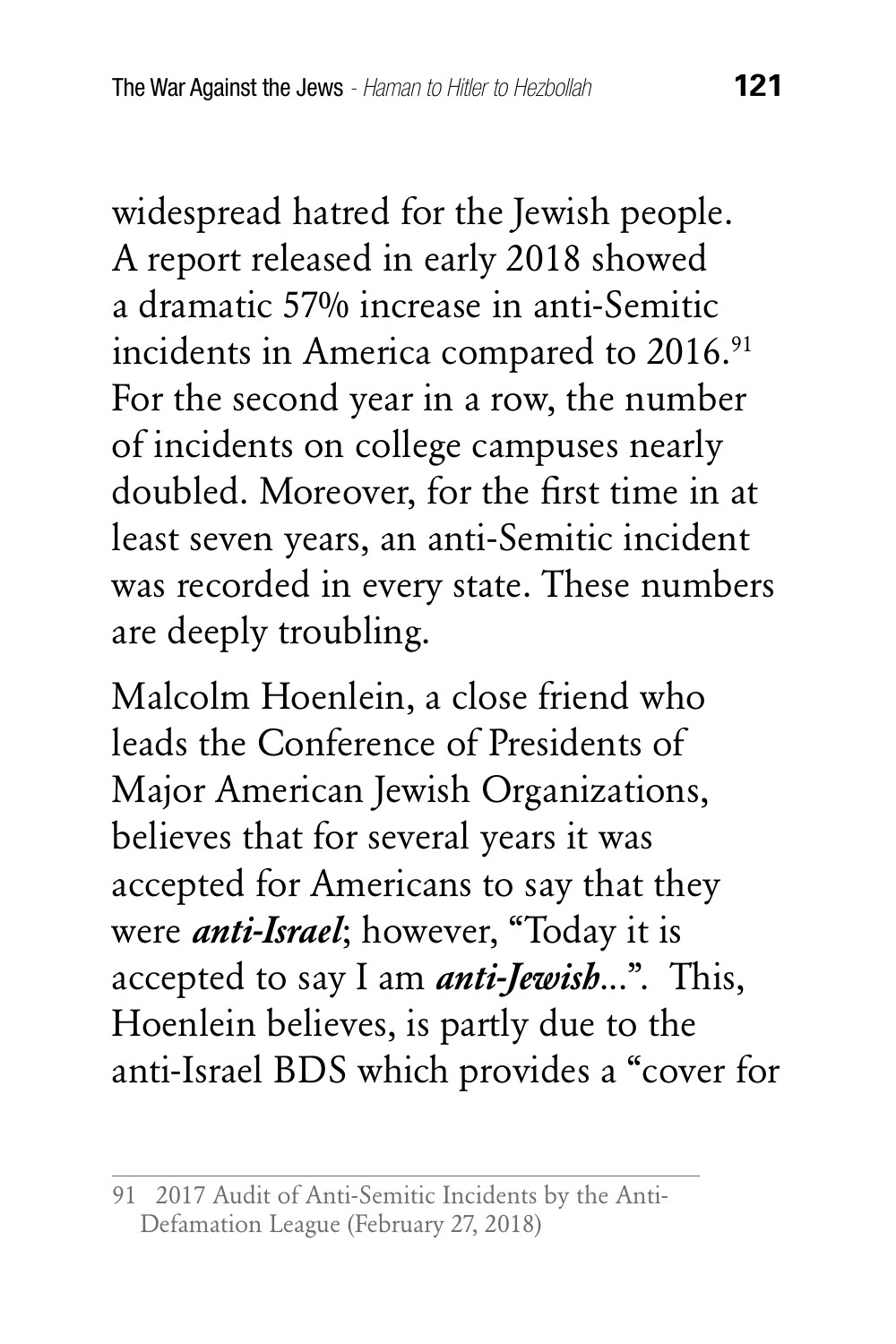#### anti-Semitism."92

You may tag a sophisticated label on anti-Semitism but it is still sin and as sin it damns the soul. This Jewish hatred is once again spreading like a contagious virus. It is a growing problem that is a cancer on the soul of America and the world. Anti-Semitism is not just a Jewish problem—it's the world's problem. I fully agree with Malcolm, who states,

*"Combating anti-Semitism starts with the Jewish community, but it doesn't end with it. This is not our problem. It's society's problem. It's Christianity's problem. It's everybody's problem, when there's hatred against Jews. We're the victims; we're not the cause of it. It's not because we did something wrong. It's because of who we are and our values."*

<sup>92 &#</sup>x27;Pandemic' of anti-Semitism taking shape worldwide, even threatens America, warns top US Jewish leader Times of Israel February 2017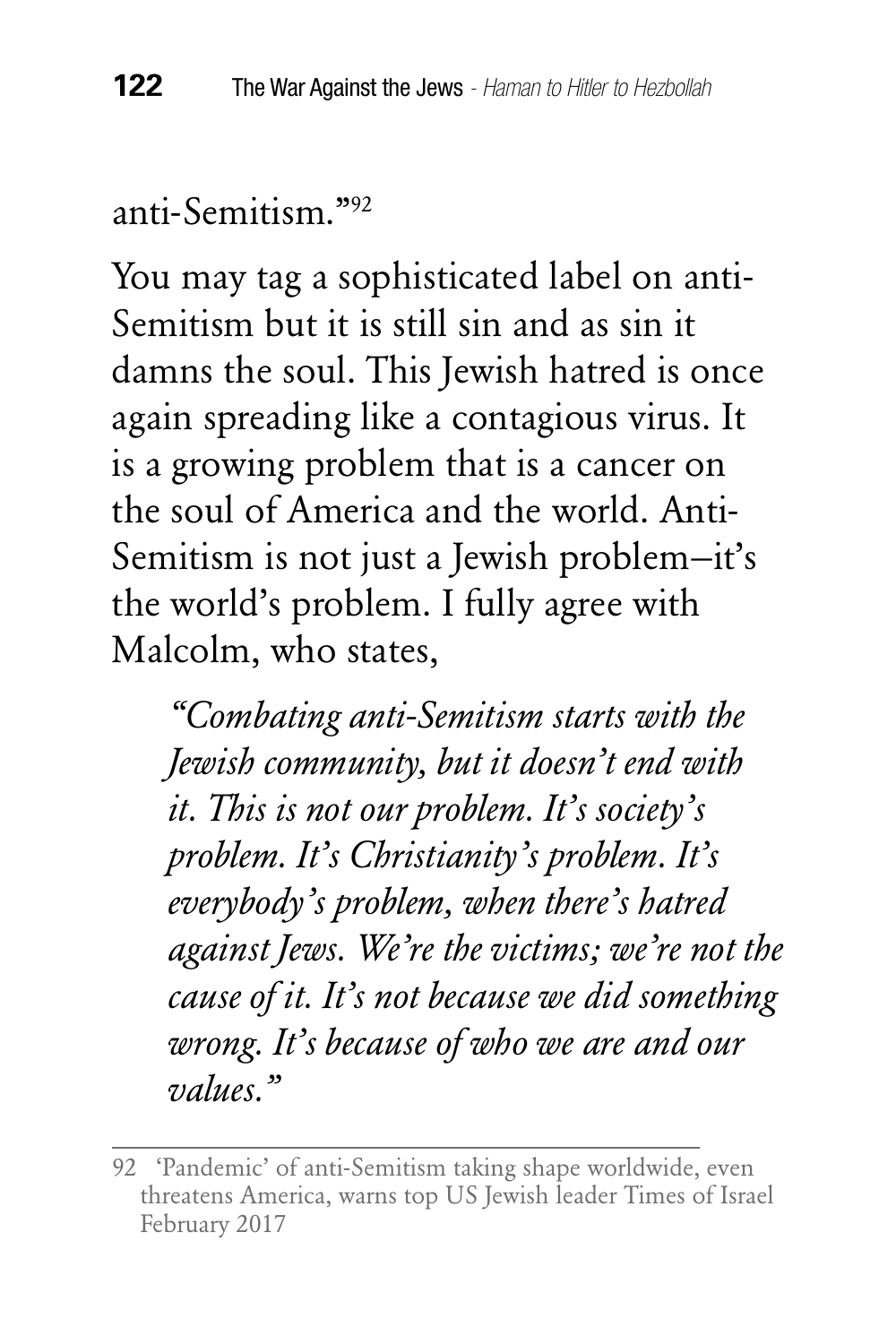Our generation is headed for a perfect storm and in order not to repeat the mistakes of the past we must learn from this simple mandate,

*"Thou shalt not be a victim, Thou shalt not be a perpetrator but, above all, Thou shalt not be a bystander."*<sup>93</sup>

*This time* in world history Christians must not stand idly by...

*This time* righteous people must take a stand...

*This time*, we must circle the wagons and fight the battle against Jewish hatred....

*This time* Christians and Jews must unite and win the war against anti-Semitism.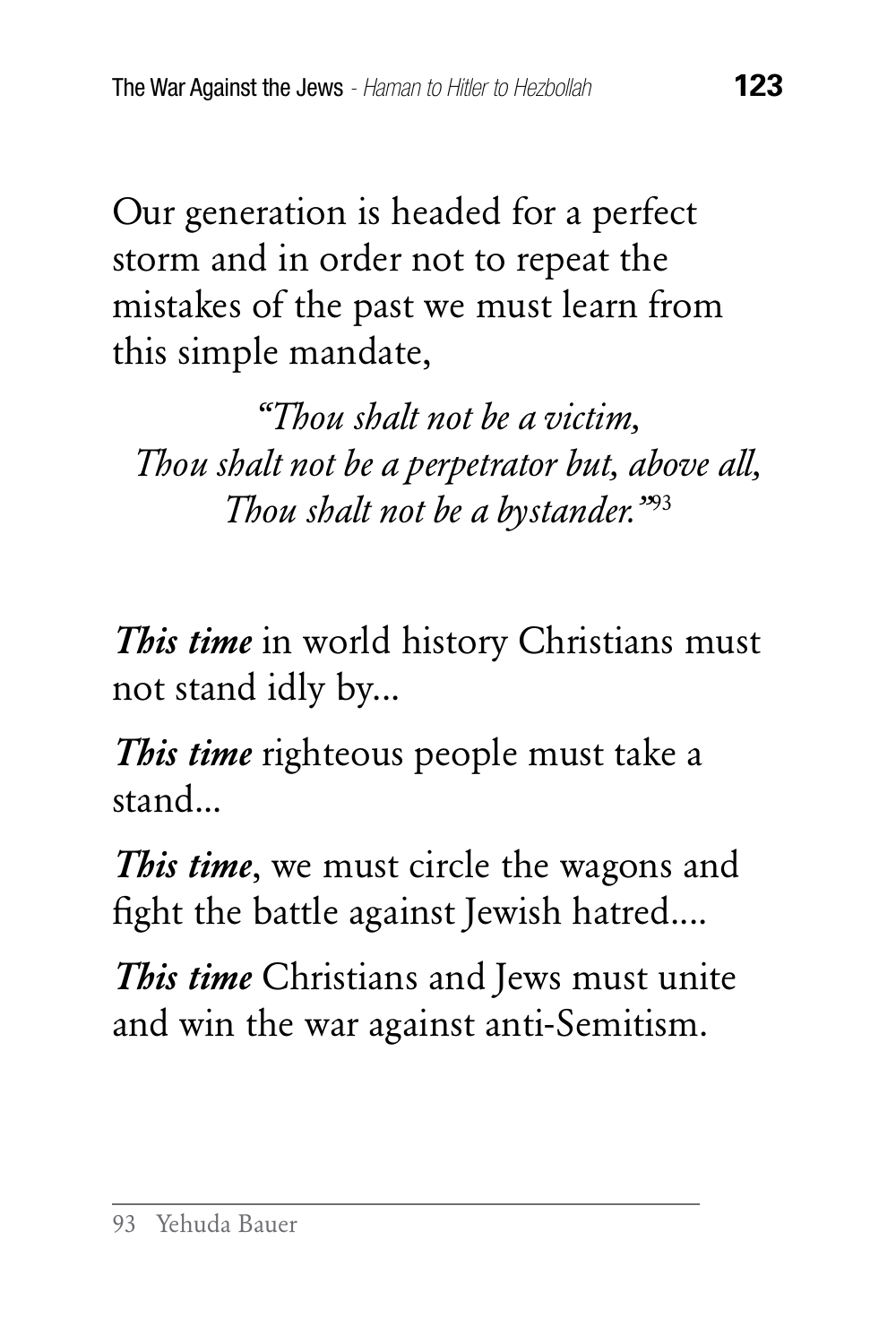# **Get Involved with CUFI**

Since 2006, CUFI has been on the frontlines of the movement to bless and defend Israel. CUFI works every day to ensure the American Christian Zionist community's voice is heard in our nation's capital. From seeking to thwart Iran's imperialist ambitions and sanctioning terrorist financiers to advocating for military aid to the Jewish state, CUFI consistently works to strengthen the US-Israel relationship and ensure the Israel has the means to defend itself from the enemies at its gates. There is no stronger unified voice in the world promoting the truth and silencing the lies about Israel. Israel has a story to tell, and we are making sure it is heard.

CUFI on Campus is defending Israel by providing students with the skills,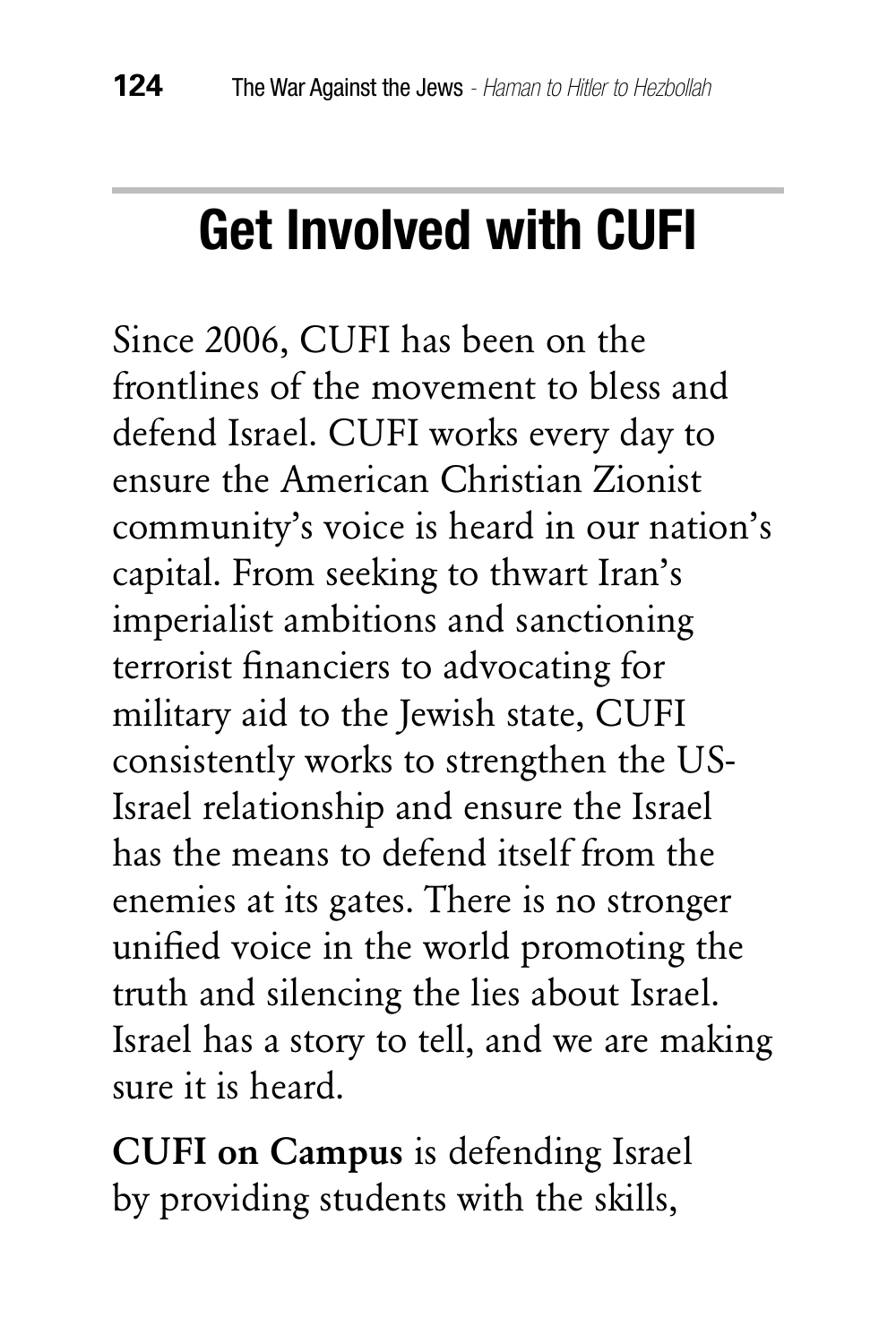resources, and knowledge to support Israel. CUFI on Campus develops student leaders and equips them to become effective advocates for Israel on their college campuses.

The Israel Collective (IC) is revealing the truth about Israel and the Middle East to the Millennial generation. The IC brings Christian leaders to Israel to experience a personal encounter with the people and the land. The IC also produces films that highlight human interest stories revealing the heart of the Israeli people.

CUFI's social media machine shares Israel's story in real time with millions of Christians across multiple platforms. CUFI's social media followers are one of the most engaged and passionate online audiences of any grassroots organization in America.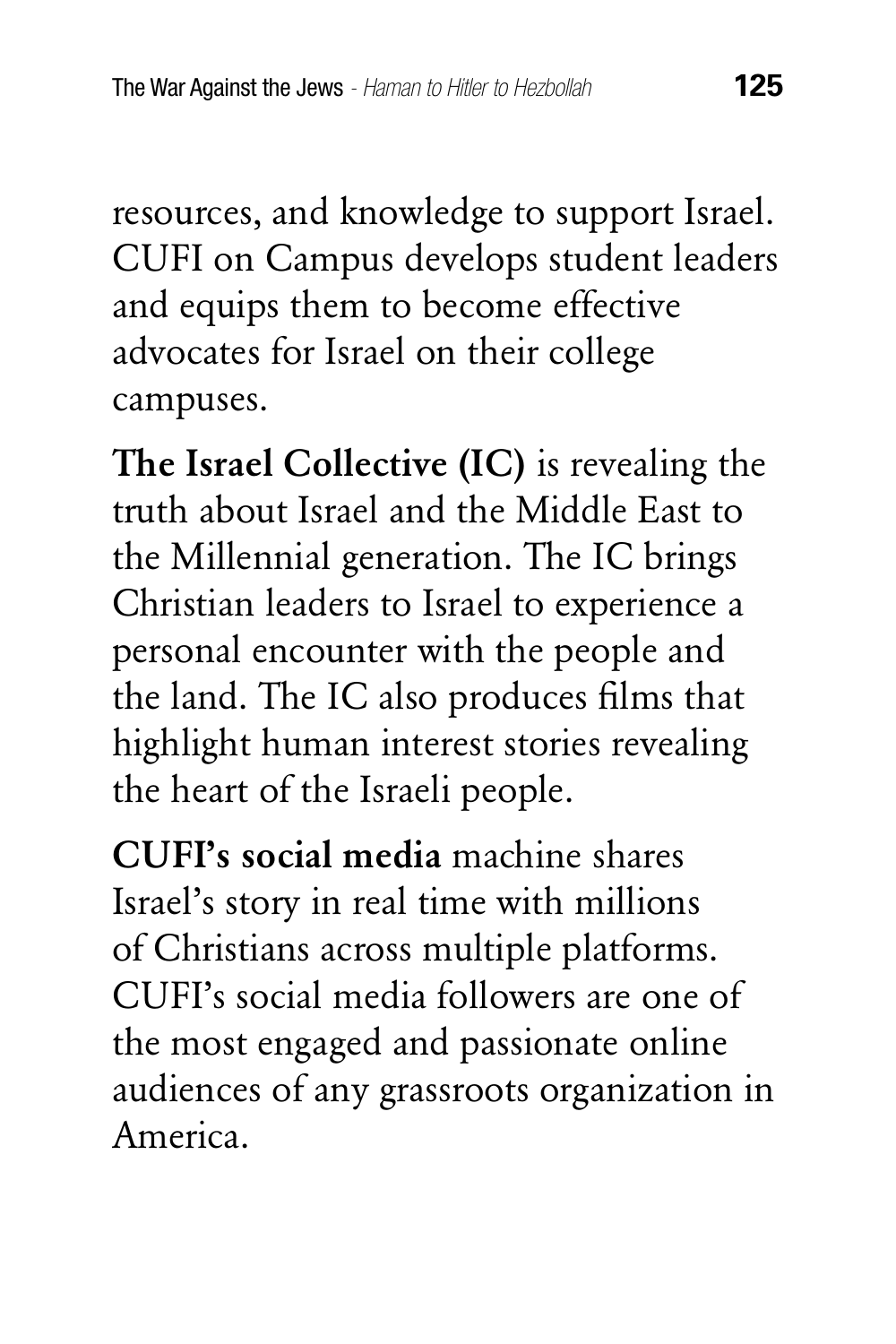The Washington Summit makes Israel stronger and her people safer by bringing thousands of Christians from all 50 states to personally express their support for Israel with their elected officials on Capitol Hill.

CUFI's weekly national televised show, The Watchman, educates TBN's audience of 100 million households about the rising security threats facing America and Israel. The Watchman is also dubbed into Spanish as *El Vigilante* and broadcasted throughout the Spanish-speaking world on TBN's partner network, Enlace.

The Mizrahi Project tells the personal stories of nearly one million forgotten Jewish refugees who were forced to flee their ancestral homes in the Middle East and North Africa and leave behind more than 2,000 years of Jewish history to make new lives in Israel and other countries.

CUFI Events educate tens of thousands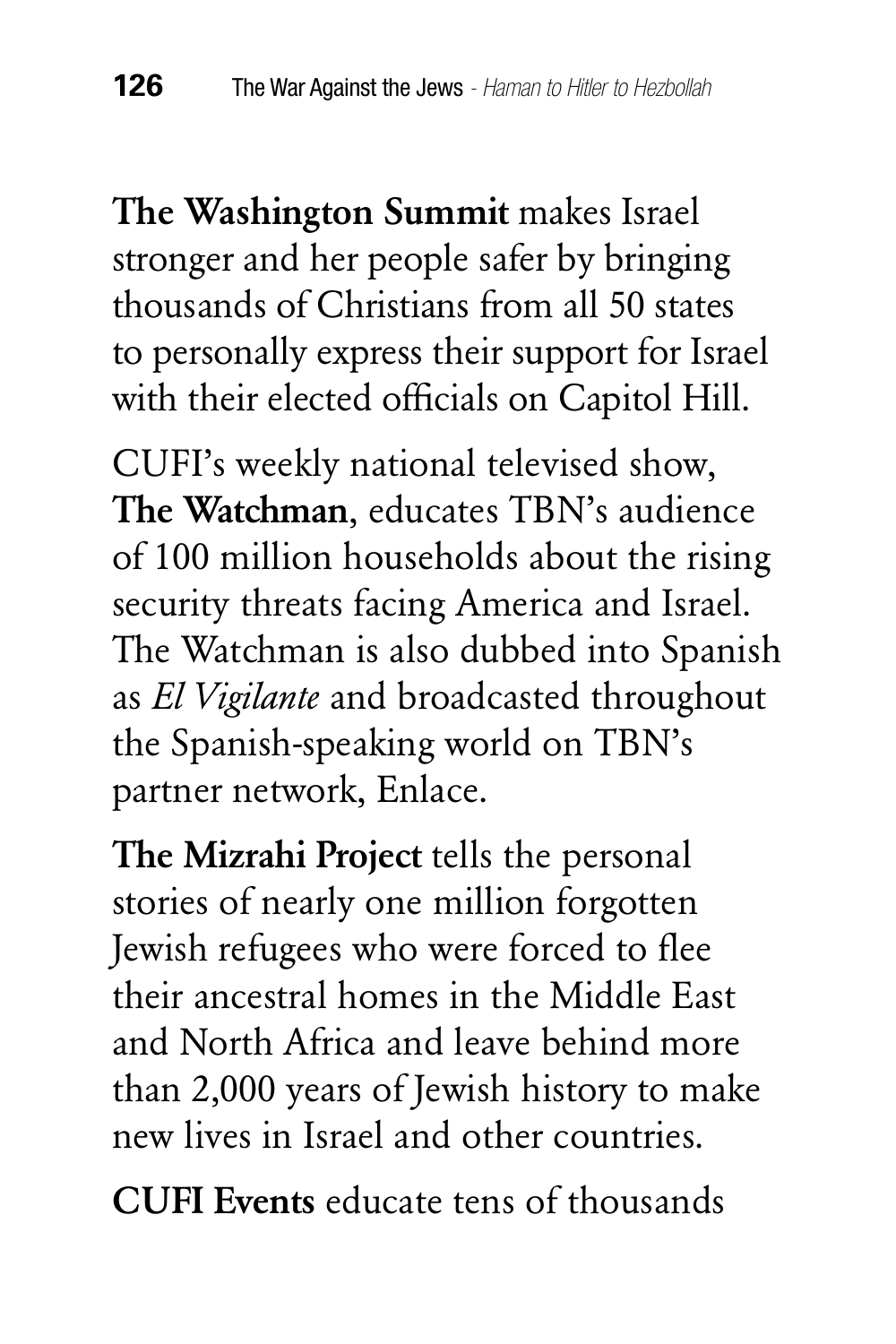of Christians every year about what is happening in the Middle East today and how to effectively tell Israel's story to those they influence.

CUFI shares Israel's story to millions of Americans through billboards, bus ads, and full-page ads in major newspapers.

CUFI safeguards Israel during political crises by bringing our top leaders to DC for emergency summits and Hill meetings.

CUFI Pastor Leadership Tours to Israel transform pastors from spiritual pilgrims into passionate Zionists who share Israel's story with their congregations.

CUFI's BDS Task Force protects Israel from boycotts, divestment, and sanctions by passing anti-BDS legislation on campus and in state government.

CUFI Action Alerts have generated well over 1.5 million emails and phone calls to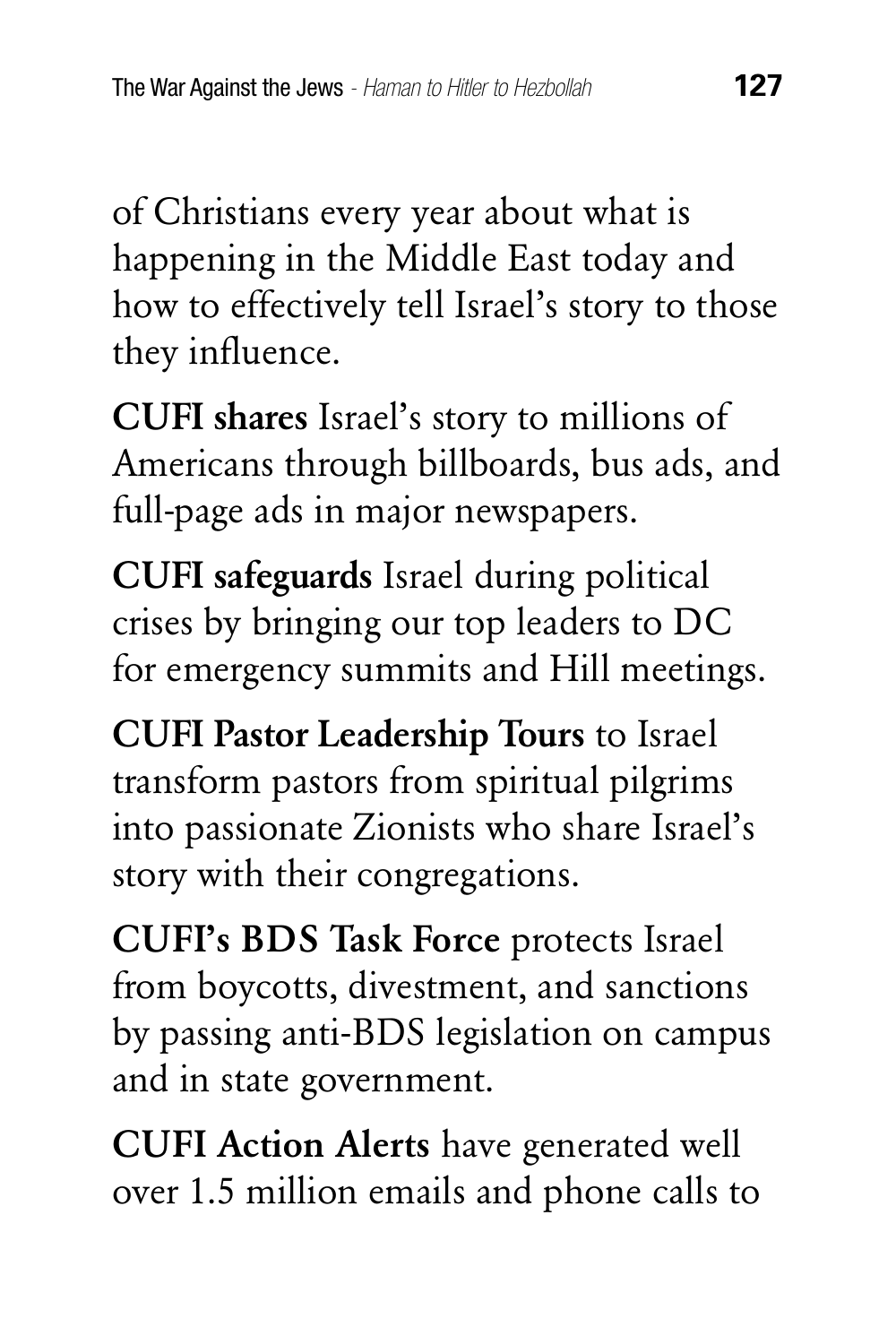elected officials and consistently generate a deluge of messages to Congress and the White House from our members each time Israel is threatened.

There are many ways you can get involved with this historic movement. You can be part of the next chapter in Israel's story by joining us today.

## Sign the Israel Pledge

Signing the Israel pledge demonstrates to our nation's leaders that millions of Christians are demanding that they stand with Israel. Every signature makes CUFI's voice louder and makes Israel stronger. www.cufi.org/pledge

## Respond to Action Alerts

Send a clear and immediate message to our elected officials that millions of Christians are paying attention and will hold them responsible for how they treat Israel. When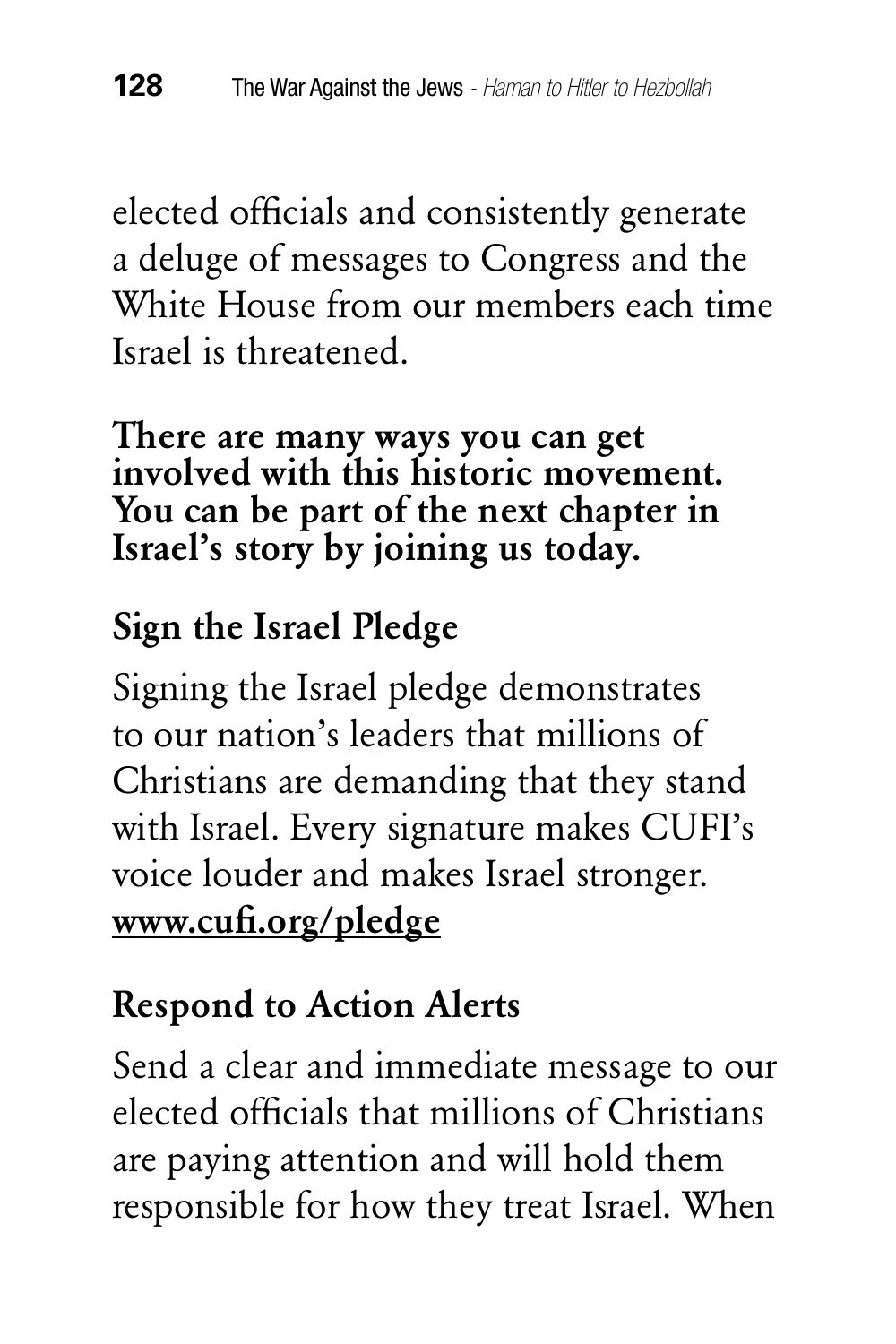you receive an action alert, please take 2 minutes to respond and share it with your friends and family. www.cufi.org/action

### Become a Social Media Ambassador

You can take a more active role in representing CUFI online by applying to be one of our select digital ambassadors. These ambassadors are responsible for amplifying the message CUFI puts out through social media and motivating our members to become more involved in supporting Israel online. Ambassadors are carefully selected and provided with highquality training for this important role. Apply at www.cufi.org/digital ambassador

### Attend a Local Event

Attending a CUFI sponsored gathering will help to equip you with the facts necessary to defend and support Israel. We hold pro-Israel events across the country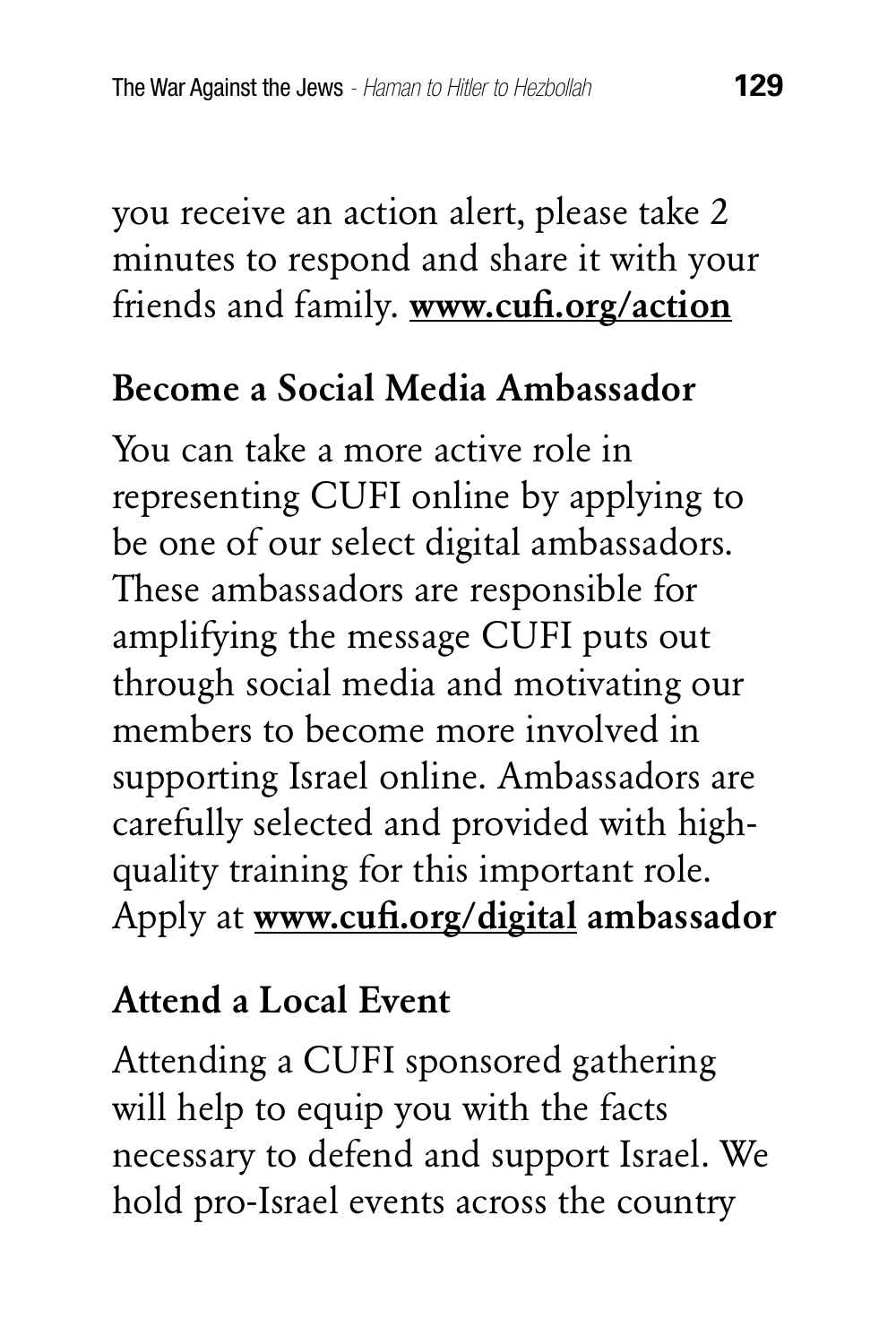almost every day of the month. When a CUFI meeting comes to your city, church, or campus please attend and bring your friends. Check out our event calendar at www.cufi.org/events

#### Become a Congregational Representative

Even if your pastor loves Israel but doesn't have time to work with CUFI, you can help by volunteering to serve as a Congregational Representative for CUFI in your church. These are the people we count on as our point of contact for planning events, educating the community, and organizing grassroots activism within their church or community. With your pastor's blessing, we would be honored to train you in this important role. You can apply at www.cufi.org/representative

#### Host a Small Group Study Series

Designed for easy use by small groups,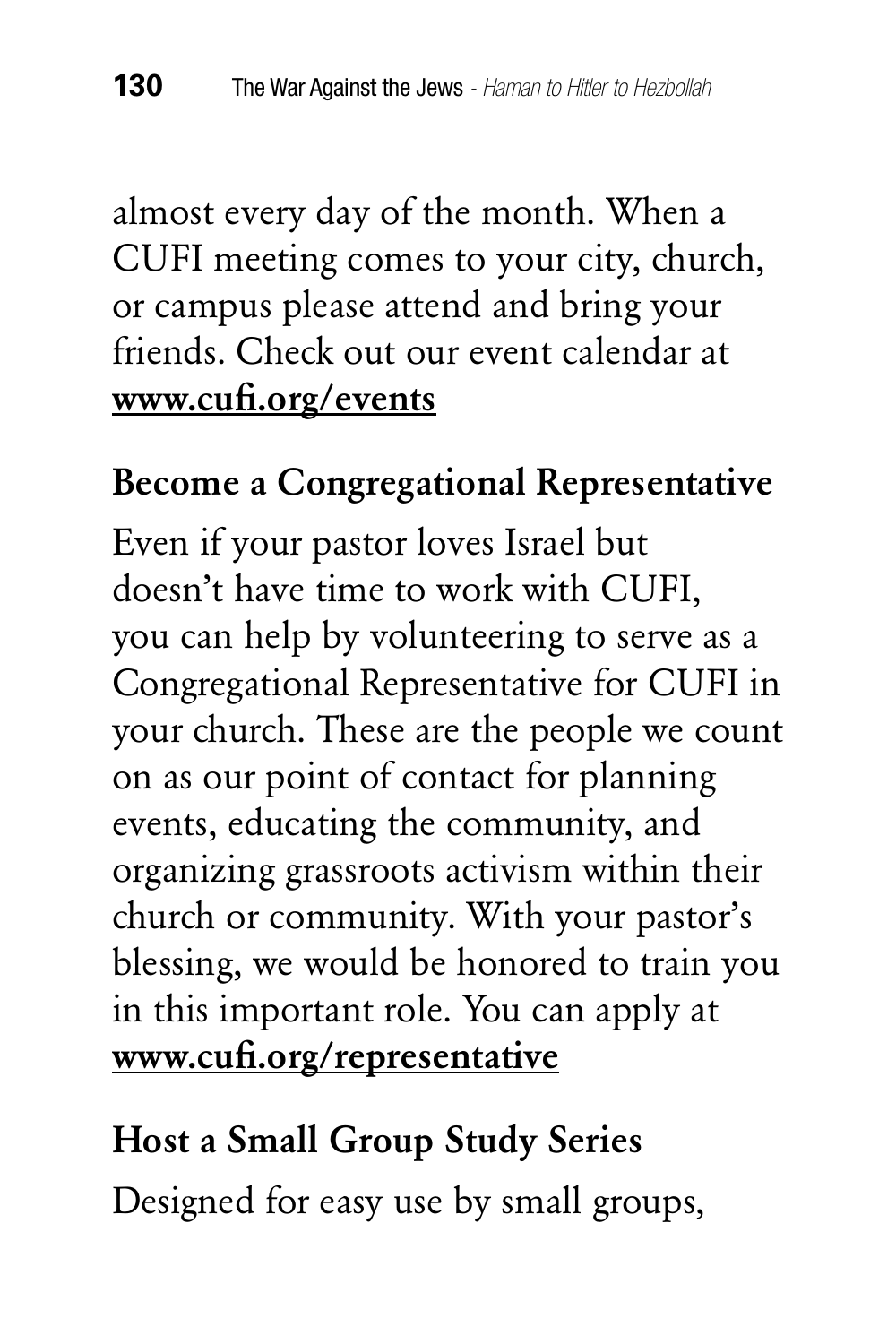CUFI has provided ready-made presentations that will help you educate your friends, family, book club, or church group on the issues that are important for Christians who support Israel. These presentations are available at www.cufi. org/smallgroups

#### Attend the Washington DC Summit

Every summer thousands of pro-Israel Christians gather in the nation's capital for two days of power-packed advocacy training and mobilization. The Summit draws the most renowned speakers, national leaders, and experts in Washington and Jerusalem. It is also our single biggest opportunity to impact our nation's foreign policy by swarming Capitol Hill to encourage every member of Congress to support policies that strengthen the US-Israel relationship. www.cufi.org/summit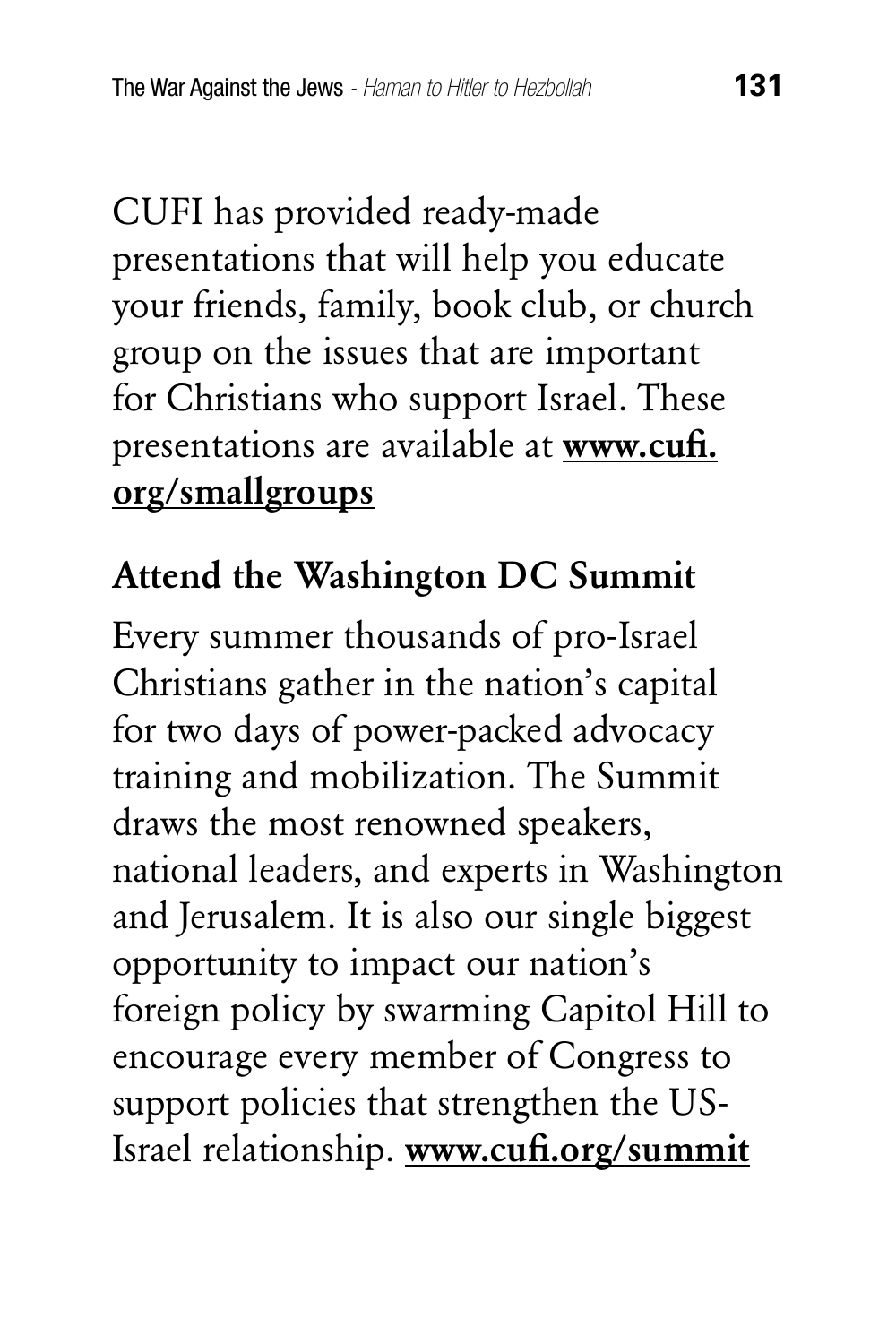## Participate in CUFI Sunday

Have your church join Christians around the world united in prayer and action in support of Israel. www.cufi.org/ **CUFIsunday** 

#### Become a Monthly or Annual Donor

The only way we are able to maintain and escalate our efforts to combat the relentless attacks against Israel is with a full war chest provided by the generosity of our donors. There are 10 donor levels, each with its own special benefits. The lowest level is just \$18 per year. Find out more by visiting www.cufi.org/donate

In order to help you better defend Israel, we offer these amazing resources.

#### Israel 101

Start with the basics. Find out how, when, and why Israel was reborn as a modern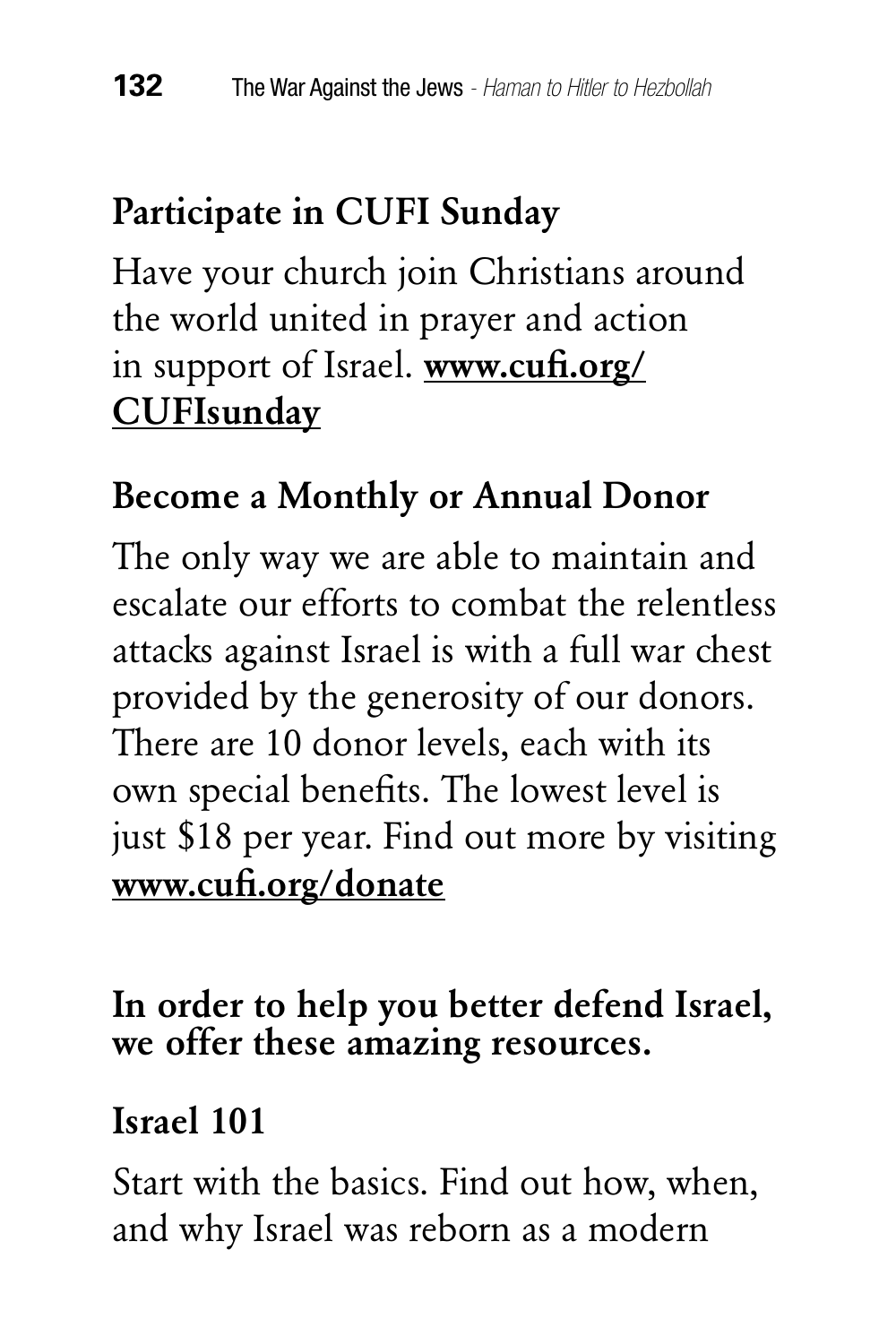state. Inside this booklet you'll find the foundational truths that will help you understand what you see on the news and defend Israel against the lies and myths being spread. Available as a free e-book download at www.cufi.org/Israel101

#### Social Media

Follow us on Facebook, Twitter, Instagram, and YouTube for breaking news and engaging educational content.

Facebook: @ChristiansUnitedforIsrael Twitter: @CUFI

Instagram: ChristiansUnitedforIsrael

YouTube: OfficialCUFI

#### The Watchman

Hosted by prominent Middle East expert Erick Stakelbeck, The Watchman airs on TBN every week with a new 30-minute program spotlighting the rising security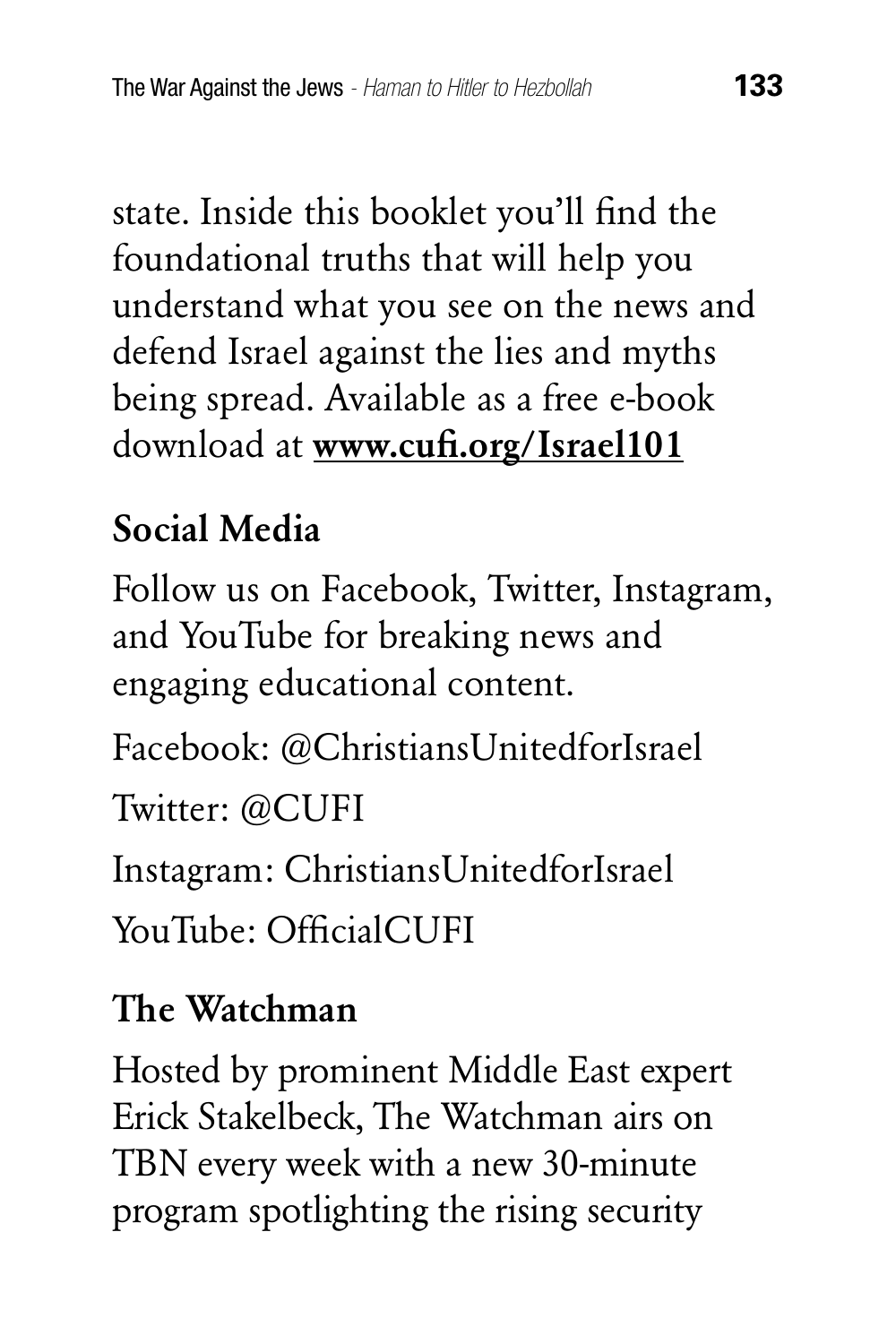threats facing America and Israel. Featuring on-the-ground reporting from Israel and Washington, DC, The Watchman provides commentary and interviews with top US and Israeli experts and decision-makers. You'll also see the important work CUFI is doing in churches, classrooms, and communities across the United States to strengthen the US-Israel relationship and empower Christians everywhere to stand with Israel. View it online at www.cufi.org/ watchman

## CUFI Film Series

Christians United for Israel and our good friends at Jerualem U have teamed up to take you on an exclusive journey through Israel's past, present, and future. We have put together a film series of six world-class documentaries available at no cost to our members. Sign up to participate at www. cufi.org/film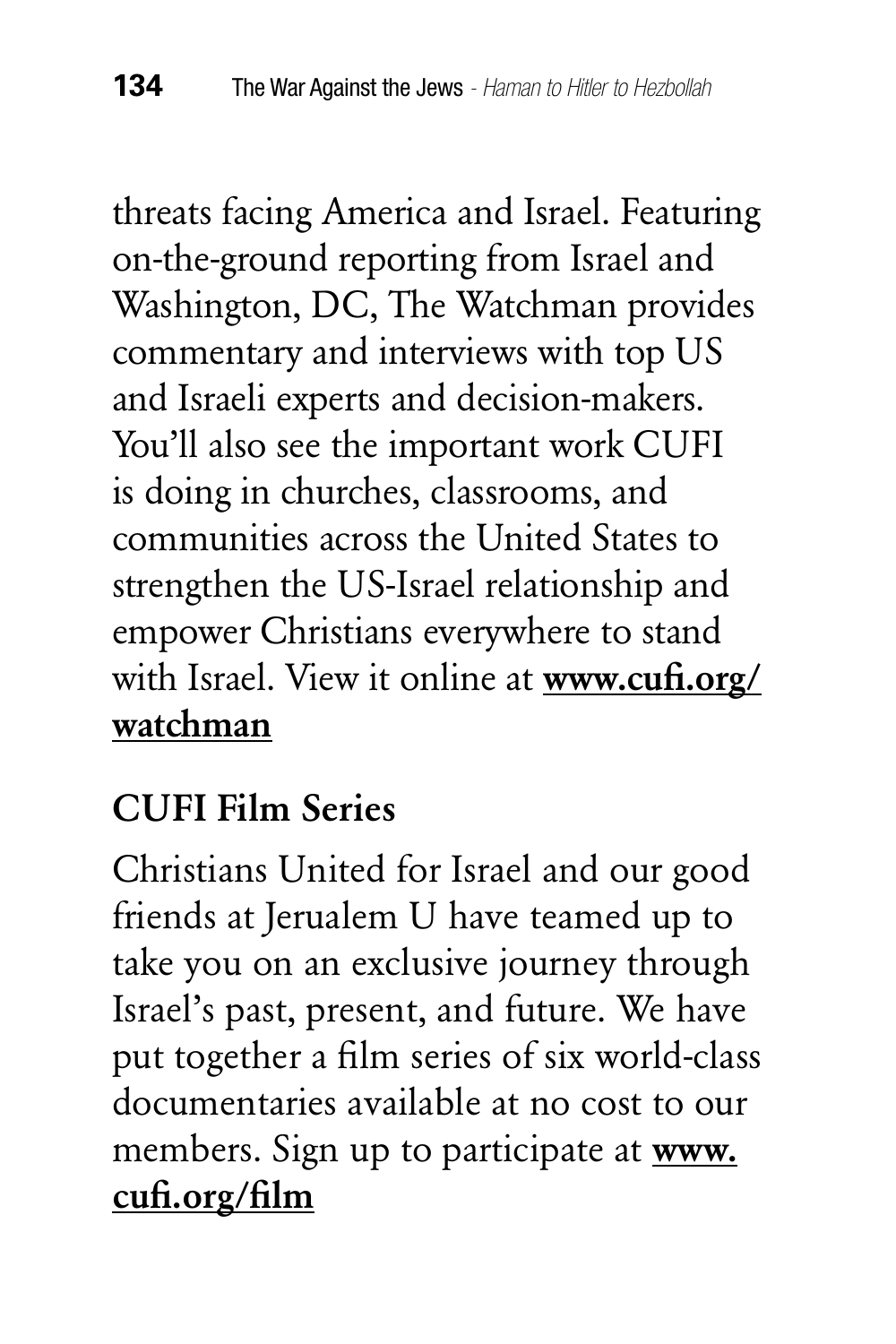## CUFI U

Now you can learn about the biblical, political, and cultural issues surrounding Israel from the most sought-after experts in the field, and it's complimentary for all our members! Get a world-class education from the comfort of your living room. All you have to do is join CUFI U on our Facebook page livestream on the first Thursday of every month at 9:00 PM ET.

## Micro History Videos

We are excited to present an ongoing series of bite-sized documentary-style videos showing you key moments in Israel's history. This original series of 1-2 minute videos created in-house by CUFI is one of the easiest and fastest ways to begin learning and sharing the truth about Israel's history. View all videos at www.cufi.org/ micro-history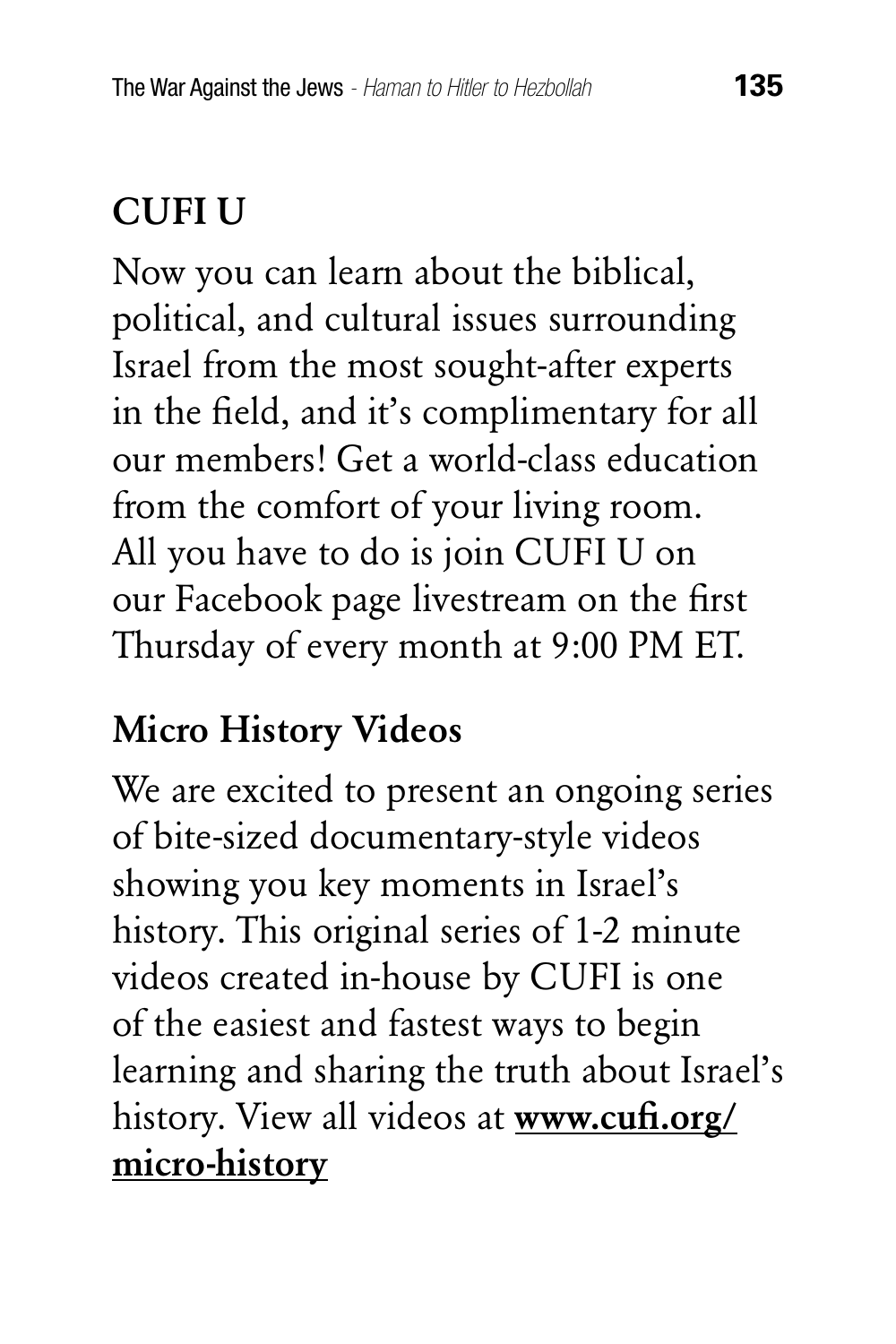## Why Christians Support Israel

Do you know…Why Israel has a biblical and historic claim to the land? Why it is important to bless Israel? Why modern Israel matters to the world? If you are searching for answers to these questions, you need to read Pastor John Hagee's important revised book, Why Christians Support Israel. Order your complimentary copy at www.cufi.org/book

#### Israel: Through the Looking Glass

CUFI's first full-length documentary movie dispels the myths about Israel with personal testimonies from the people who live in Israel. This film empowers Christians with an engaging tool to combat the sinister lies and distorted truths often told about the nation of Israel and her people. Request your DVD copy at www.cufi.org/movie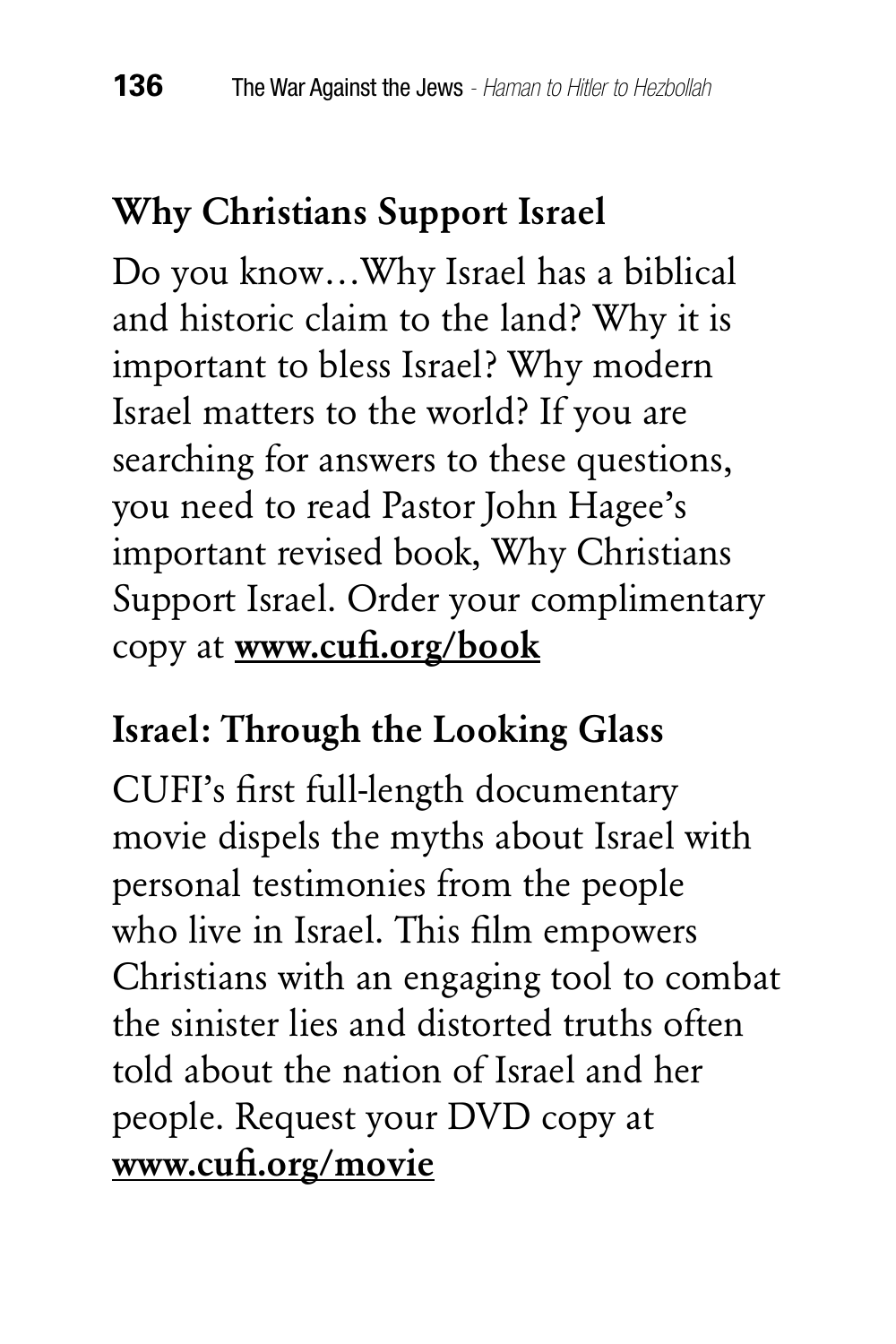## Israel for Critical Thinkers

Do you need to know the answers to commonly asked questions about Israel? This resource will help. For a donation of \$18 or more, you will receive this shortened Primer edition, and for a donation of \$75 or more you will receive the full-length Israel For Critical Thinkers handbook. Make a donation and receive your copy at **www.cufi.org/donate** 

### The Torch

CUFI's quarterly magazine is filled with inspiring and educational articles covering current events surrounding Israel and the work CUFI is doing to make Israel stronger and her people safer. Subscribe for \$25/ year by visiting www.cufi.org/resources/ the-torch or get the best deal and receive a complimentary subscription by becoming a Torch Club level donor or above.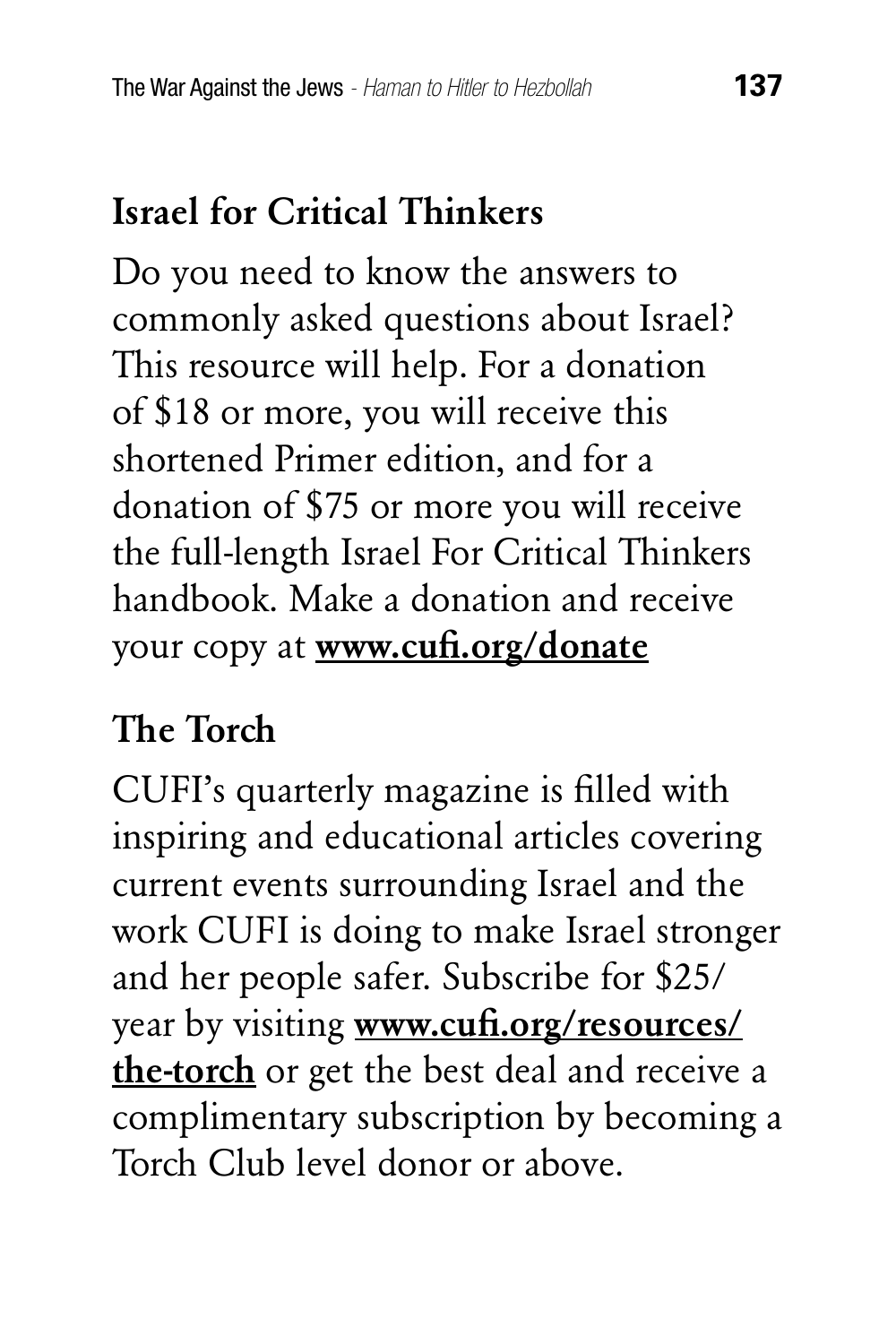

## **CUFI.ORG**

#### **STAND WITH ISRAEL**

Join CUFI this July in Washington, D.C. Go online to cufi.org/summit and register today.